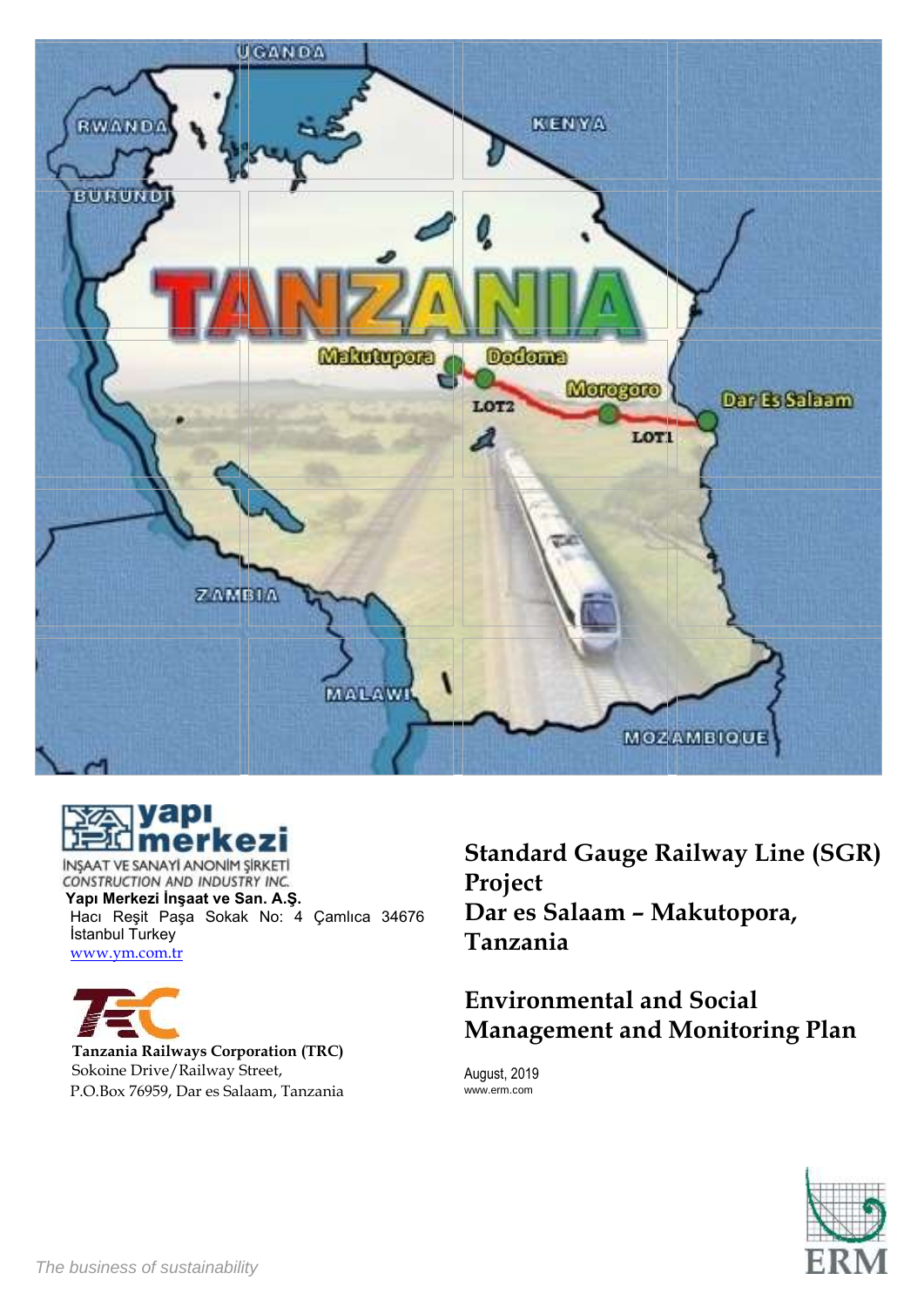#### FINAL REPORT

*STANDARD GAUGE RAILWAY LINE (SGR) PROJECT* Dar es Salaam – Makutopora, Tanzania

# Environmental and Social Management and Monitoring Plan

Prepared for: **Tanzania Railway Corporation (TRC)**  Sokoine Drive/Railway Street, P.O.Box 76959, Dar es Salaam, Tanzania

> ERM August 2019

This report has been prepared by ERM (ERM) with all reasonable skill, care and diligence within the terms of the contract with the client, incorporating ERM's General Terms and Conditions of Business and taking account of the manpower and resources devoted to it by agreement with the client. ERM disclaims any responsibility to the client and others in respect of any matters outside the scope of the above. This report is confidential to the client and ERM accepts no responsibility of whatsoever nature to third parties whom this report, or any part thereof, is made known. Any such party relies upon the report at their own risk.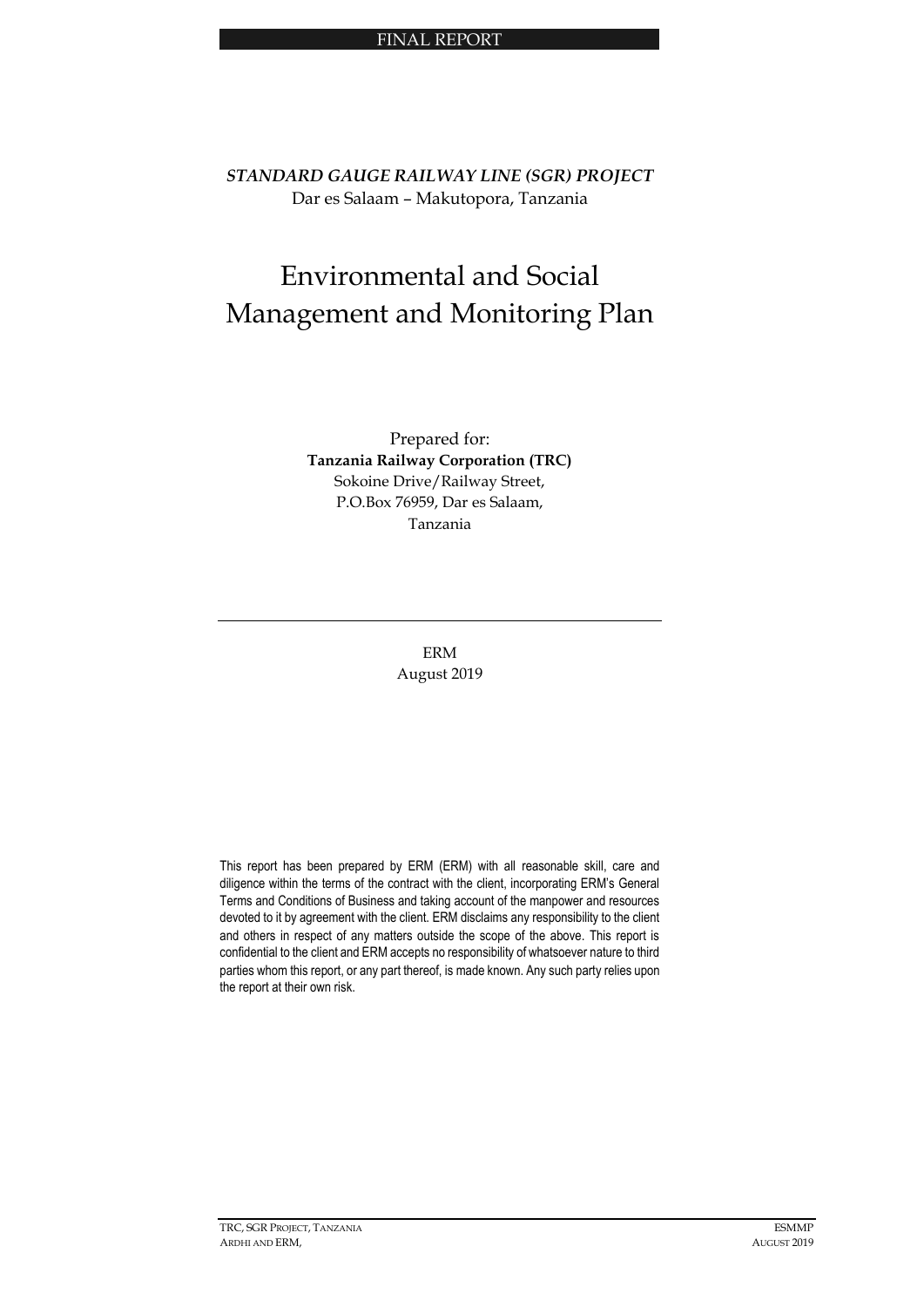# *TABLE OF CONTENTS*

| $\mathbf{1}$   | <b>INTRODUCTION</b>                                                   | $\overline{4}$   |
|----------------|-----------------------------------------------------------------------|------------------|
| 1.1            | <b>TERMS OF REFERENCE</b>                                             | $\boldsymbol{4}$ |
| 1.2            | <b>STRUCTURE OF THIS ESMMP</b>                                        | $\sqrt{5}$       |
| 1.3            | PURPOSES AND OBJECTIVES OF THIS ESMMP                                 | $\sqrt{5}$       |
| 1.4            | <b>DETAILS OF THE PROPONENT</b>                                       | $\overline{7}$   |
| $\overline{2}$ | <b>SUMMARY OF PROJECT DESCRIPTION</b>                                 | 8                |
| 2.1            | PROJECT LOCATION AND BACKGROUND                                       | 8                |
| 2.2            | PROJECT LOCATION AND BACKGROUND<br>ERROR! BOOKMARK NOT DEFINED.       |                  |
| 2.3            | <b>KEY PROJECT ASPECTS</b>                                            | 10               |
| 2.3.1          | <b>Current Design</b>                                                 | 10               |
| 2.3.2          | Project Infrastructure                                                | 11               |
| 2.3.3          | <b>Construction Sequencing</b>                                        | 12               |
| 2.3.4          | Continued Operation of the Existing MGR during the Construction Phase | 13               |
| 2.3.5          | Raw and Construction Materials and Sources                            | 14               |
| 2.3.6          | Additional Support Services for Construction of the SGR Project       | 15               |
| 3              | ENVIRONMENTAL AND SOCIAL MANAGEMENT SYSTEM                            | 16               |
| 4              | LEGAL AND INTERNATIONAL GOOD PRACTICE REQUIREMENTS                    | 21               |
| 4.1            | <b>INTRODUCTION</b>                                                   | 21               |
| 4.2            | <b>INSTITUTIONAL FRAMEWORK</b>                                        | 21               |
| 4.3            | NATIONAL REGULATORY FRAMEWORK                                         | 22               |
| 4.4            | <b>APPLICABLE LOCAL PERMITS</b>                                       | 22               |
| 4.5            | <b>INTERNATIONAL REQUIREMENTS</b>                                     | 37               |
| 4.5.1          | The World Bank Group                                                  | 37               |
| 4.6            | THE INTERNATIONAL FINANCE CORPORATION                                 | 39               |
| 4.6.1          | Performance Standards                                                 | 39               |
| 4.6.2          | <b>IFC Environmental, Health and Safety Guidelines</b>                | 41               |
| 4.6.3          | <b>Industry Specific Guidelines</b>                                   | 42               |
| 5              | <b>IMPLEMENTATION OF THE ESMP AND ASSOCIATED PROCEDURES</b>           | 44               |
| 5.1            | <b>OVERVIEW</b>                                                       | 44               |
| 5.2            | <b>INSTITUTIONAL FRAMEWORK</b>                                        | 44               |
| 5.2.1          | <b>TRC</b>                                                            | 44               |
| 5.2.2          | Yapi Merkezi, as Contractor                                           | 45               |
| 5.2.3          | <b>Subcontractors</b>                                                 | 46               |

1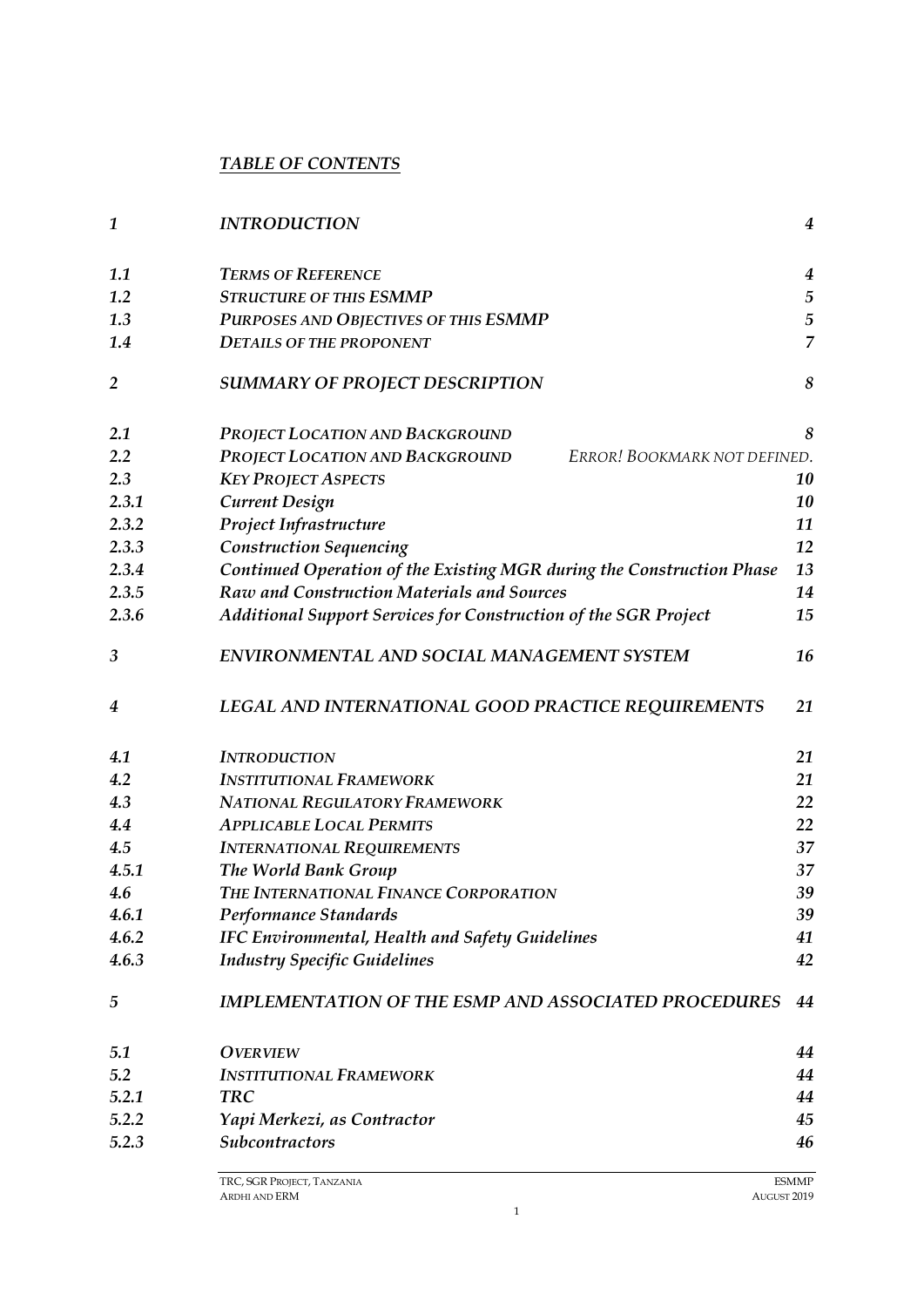| 5.2.4 | Lender to the SGR Project                                            | 46 |
|-------|----------------------------------------------------------------------|----|
| 5.3   | <b>CONTINUED STAKEHOLDER ENGAGEMENT</b>                              | 46 |
| 5.4   | <b>KEY COMPONENTS TO THE IMPLEMENTATION OF THE ENVIRONMENTAL AND</b> |    |
|       | <b>SOCIAL MANAGEMENT SYSTEM</b>                                      | 47 |
| 5.4.1 | Overview                                                             | 47 |
| 5.4.2 | <b>Training</b>                                                      | 47 |
| 5.4.3 | <b>Emergency Response and Incident Reporting</b>                     | 49 |
| 5.4.4 | <b>Audit and Inspection</b>                                          | 50 |
| 5.4.5 | Reporting                                                            | 51 |
| 5.4.6 | <b>Management of Change</b>                                          | 51 |
| 6     | <b>ENVIRONMENTAL AND SOCIAL MANAGEMENT PROCEDURES</b>                | 53 |
| 6.1   | <b>OVERVIEW</b>                                                      | 53 |
| 7     | ENVIRONMENTAL AND SOCIAL MONITORING                                  | 56 |
| 7.1   | <b>OVERVIEW</b>                                                      | 56 |
| 8     | <b>ESMP MITIGATION MEASURES TABLE</b>                                | 58 |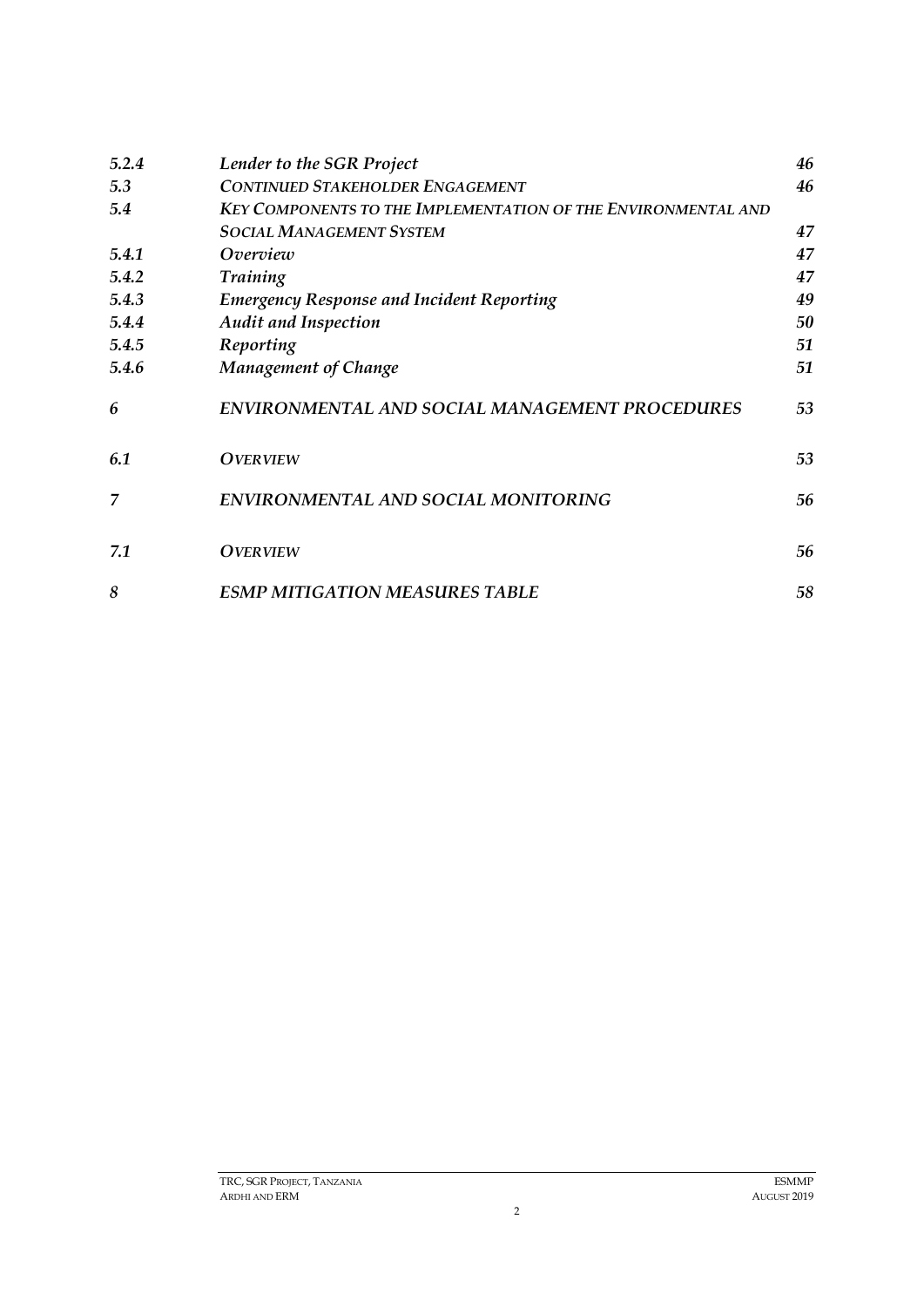# *LIST OF ACRONYMS*

| Abbreviation | <b>Full Definition</b>                                           |
|--------------|------------------------------------------------------------------|
| AU           | African Union                                                    |
| AZE          | Alliance for Zero Extinction                                     |
| <b>CLO</b>   | Community Liaison Officer                                        |
| <b>CRB</b>   | Contractors Board                                                |
| EA           | <b>Environmental Assessment</b>                                  |
| EAC          | East African Community                                           |
| <b>EHS</b>   | Environmental, Health and Safety                                 |
| <b>EIA</b>   | <b>Environmental Impact Assessment</b>                           |
| ERB          | <b>Engineering Registration Board</b>                            |
| <b>ESIA</b>  | <b>Environmental and Social Impact Assessment</b>                |
| <b>ESMMP</b> | Environmental and Social Management and Monitoring Plan          |
| <b>ESMP</b>  | Environmental and Social Management Plan                         |
| <b>ESMS</b>  | Environmental and Social Management System                       |
| <b>GN</b>    | <b>General Notice</b>                                            |
| GoT          | The Government of the United Republic                            |
| <b>HDPE</b>  | High-density polyethylene                                        |
| HIV/AIDS     | Human Immunodeficiency Virus/ Acquired Immunodeficiency Syndrome |
| HR           | <b>Human Resources</b>                                           |
| IAP          | <b>Invasive Alien Species</b>                                    |
| <b>IBA</b>   | Important Bird and Biodiversity Area                             |
| <b>IFC</b>   | <b>International Finance Corporation</b>                         |
| ILO          | International Labour Organization                                |
| <b>IUCN</b>  | The International Union for Conservation of Nature               |
| <b>KBA</b>   | Key Biodiversity Area                                            |
| L&FS         | Life and Fire Safety                                             |
| <b>LGA</b>   | Local Government Authority                                       |
| <b>MGR</b>   | Meter Gauge Railway                                              |
| <b>NEMC</b>  | The National Environment Management Council                      |
| <b>NEP</b>   | National Environmental Policy                                    |
| <b>NGO</b>   | Non-Governmental Organization                                    |
| OP           | <b>Operational Policy</b>                                        |
| <b>OSHA</b>  | Occupational Safety and Health Authority                         |
| <b>PPE</b>   | Personal Protective Equipment                                    |
| PS           | Performance Standards                                            |
| RoW          | Right of way                                                     |
| SGR          | Standard Gauge Railway                                           |
| STI          | Sexually Transmitted Infection                                   |
| <b>TAC</b>   | <b>Technical Advisory Committee</b>                              |
| <b>TBS</b>   | Tanzania Bureau of Standards                                     |
| <b>TRC</b>   | Tanzania Railways Corporation                                    |
| <b>WHO</b>   | World Health Organization                                        |
| <b>WWF</b>   | World Wildlife Fund                                              |
| YM           | Yapı Merkezi                                                     |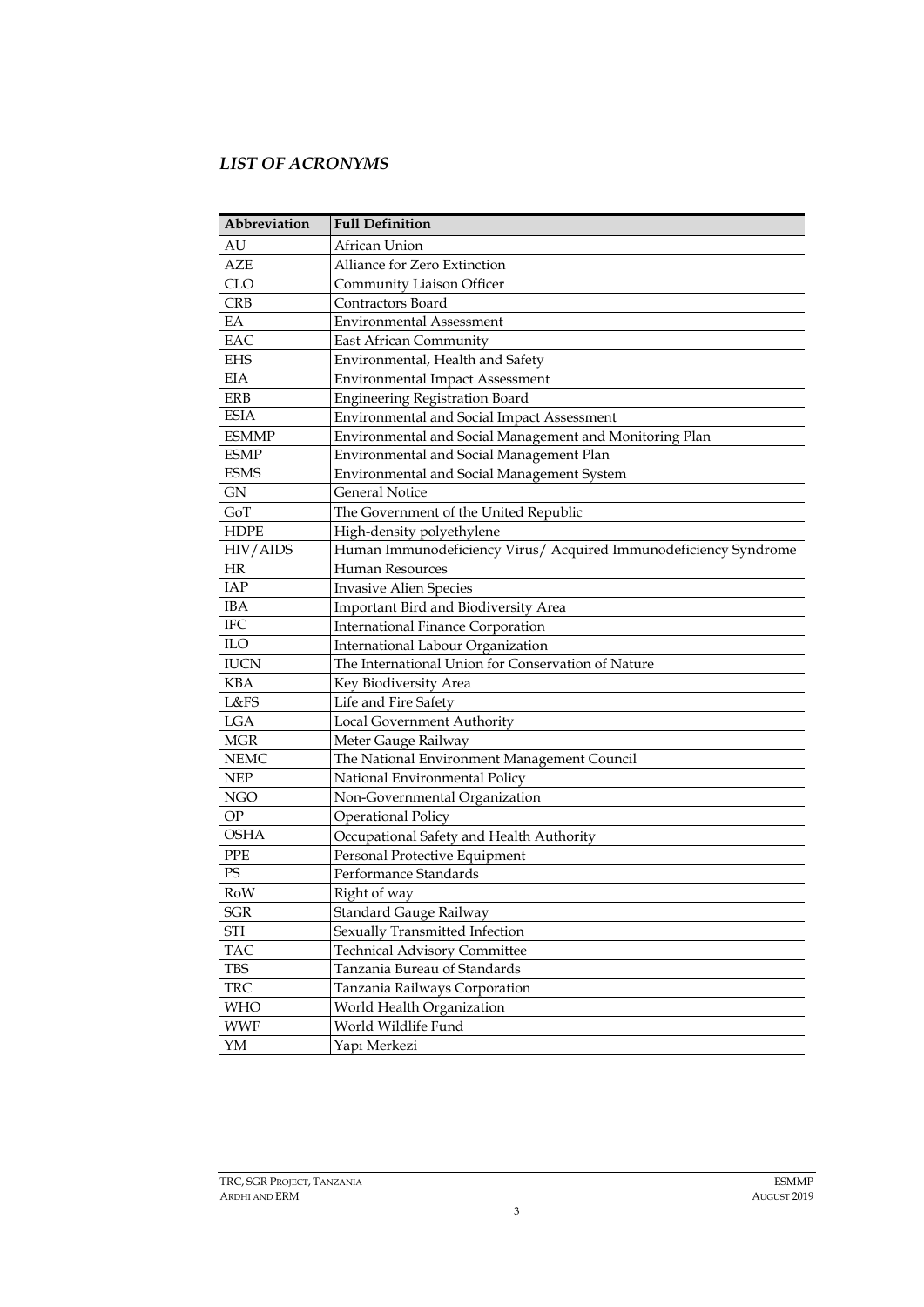# *1 INTRODUCTION*

### *1.1 TERMS OF REFERENCE*

<span id="page-5-1"></span><span id="page-5-0"></span>The Government of the United Republic of Tanzania (GoT) through the Tanzania Railways Corporation (TRC), is embarking on a major railway revitalisation programme in the country through the rehabilitation and construction of new railway line links. The GoT intends to construct a Standard Gauge Railway (SGR) from Dar es Salaam to Mwanza via Isaka (1,219 km). This partly follows the African Union (AU) and East African Community (EAC) decision in 2006, which was that all new railway development projects on the continent would be to a standard gauge specification. TRC intends to lay a separate SGR line alongside the existing Metre Gauge Railway (MGR) along the entire length from Dar es Salaam to Mwanza, via Isaka.

The implementation of the SGR Project is being undertaken in phases. Phase I (Dar es Salaam to Morogoro) and Phase II (Morogoro to Makutopora) have a total length of approximately 541 km. The GoT, through TRC, awarded Yapi Merkezi Insaat VE Sanayi (Yapi Merkezi) to provide design services and actual construction of the SGR Project. The SGR Project is being implemented under a design and build scenario.

As part of the environmental approval process for the SGR Project, a simple and easy to implement Environmental and Social Management Plan (ESMP) is needed to address the issues identified in the Environmental and Social Impact Assessment (ESIA).

#### **PLEASE NOTE**:

This Environmental and Social Management and Monitoring Plan (ESMMP) has been compiled as a framework, which aims to set out a formal system by which the SGR Project can update the existing Environmental and Social Management Plan ((DSM-YME-AL-GL00X-G-EN-MGP-0001- 0) and associated Environmental and Social Procedures, which the Project can use to manage / mitigate impacts to the receiving physical, biological and social environments.

This ESMMP needs to be read and implemented in conjunction with the requirements of approved Local EIA dated 27th November, 2018 prepared by Ardhi University and NEMC Certificate and conditions as defined in Annex H.

Moreover, when updated, the ESMMP and associated Procedures should be considered "living" documents and should be amended in light of the learning experienced during the implementation thereof.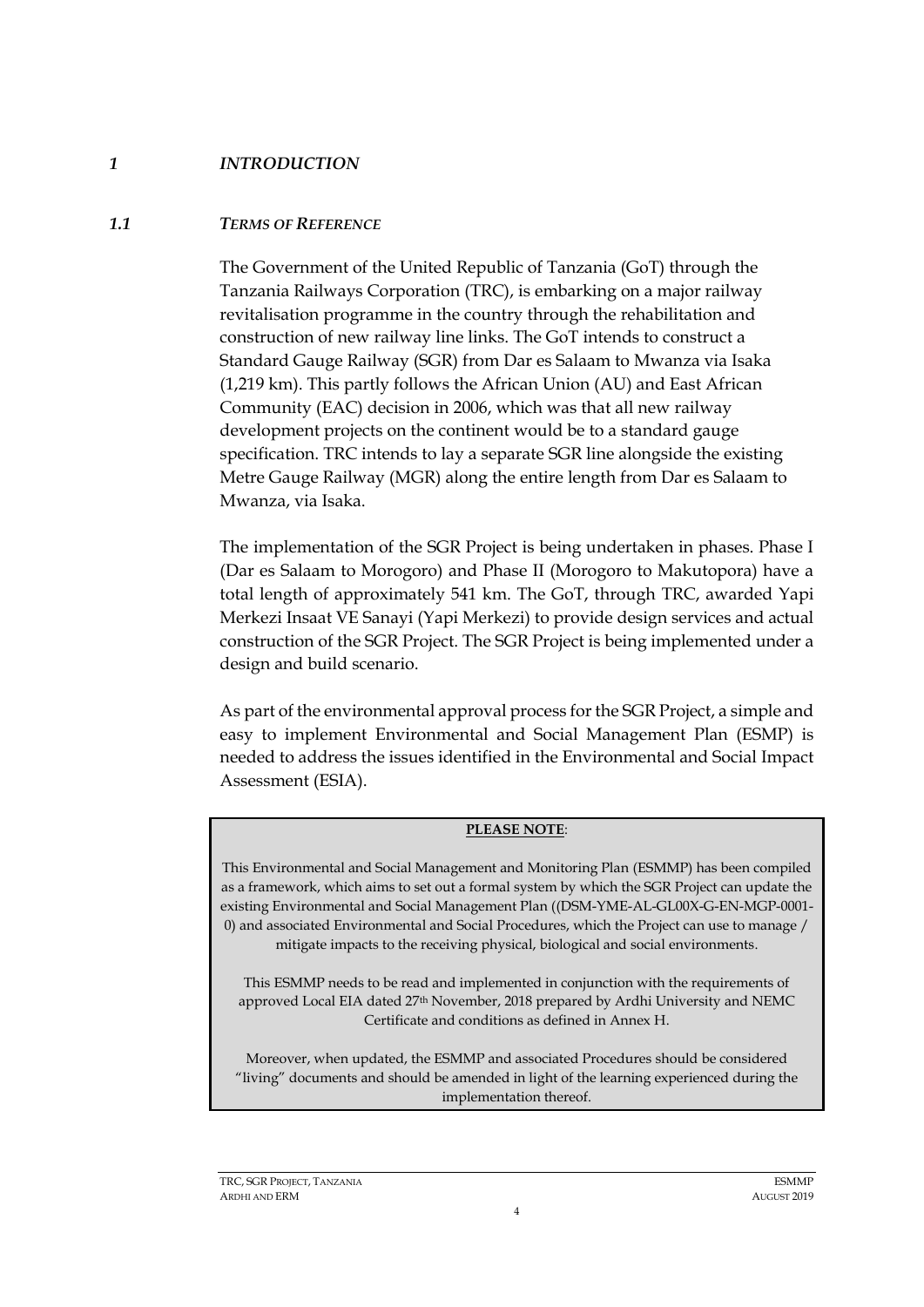#### *1.2 STRUCTURE OF THIS ESMMP*

<span id="page-6-0"></span>The structure of this ESMMP is as follows:

- **Chapter 1 (Introduction)** presents the terms of reference for the ESMMP, purpose and objectives of the ESMMP, and details of the SGR Project proponent.
- **Chapter 2 (Summary of Project Description)** presents an overview of the SGR Project, specifications and activities.
- **Chapter 3 (Environmental and Social Management System)** presents a framework fr the system necessary for the integrated management of the ESMP and associated Environmental and Social Procedures.
- **Chapter 4 (Legal and International Good Practice Requirements)** summarises relevant legal and international good practice requirements related to environmental and social compliance.
- **Chapter 5 (Implementation of the ESMP and associated Procedures)** summarises the institutional arrangements required for governance, implementation and monitoring of the ESMP and associated Environmental and Social Procedures.
- **Chapter 6 (Environmental and Social Management Procedures)** describes the framework required for updating of the SGR Project Environmental and Social Procedures (both existing and proposed Procedures).
- **Chapter 7 (Environmental and Social Monitoring)** describes the framework for environmental and social monitoring required for updating of the existing Environmental and Social Monitoring Procedure.
- **Chapter 8 (ESMP Mitigation Measures Table) -** describes the mitigation measures as set out in the ESIA, along with the responsible entities for implementation, the required timing by which the measure must be implemented, the monitoring / Key Performance Indicators (KPI) by which the completion of the measures can be verified.

# *1.3 PURPOSES AND OBJECTIVES OF THIS ESMMP*

<span id="page-6-1"></span>This ESMMP has been prepared to cover the environmental and social management of activities associated with the SGR Project during the all phases (pre-construction, construction and post construction / operation). The ESMMP (*Section 7*) sets the framework for updating the ESMP and associated Environmental and Social Procedures with the management measures identified in the ESIA, and for implementation by the Contractor (i.e. Yapi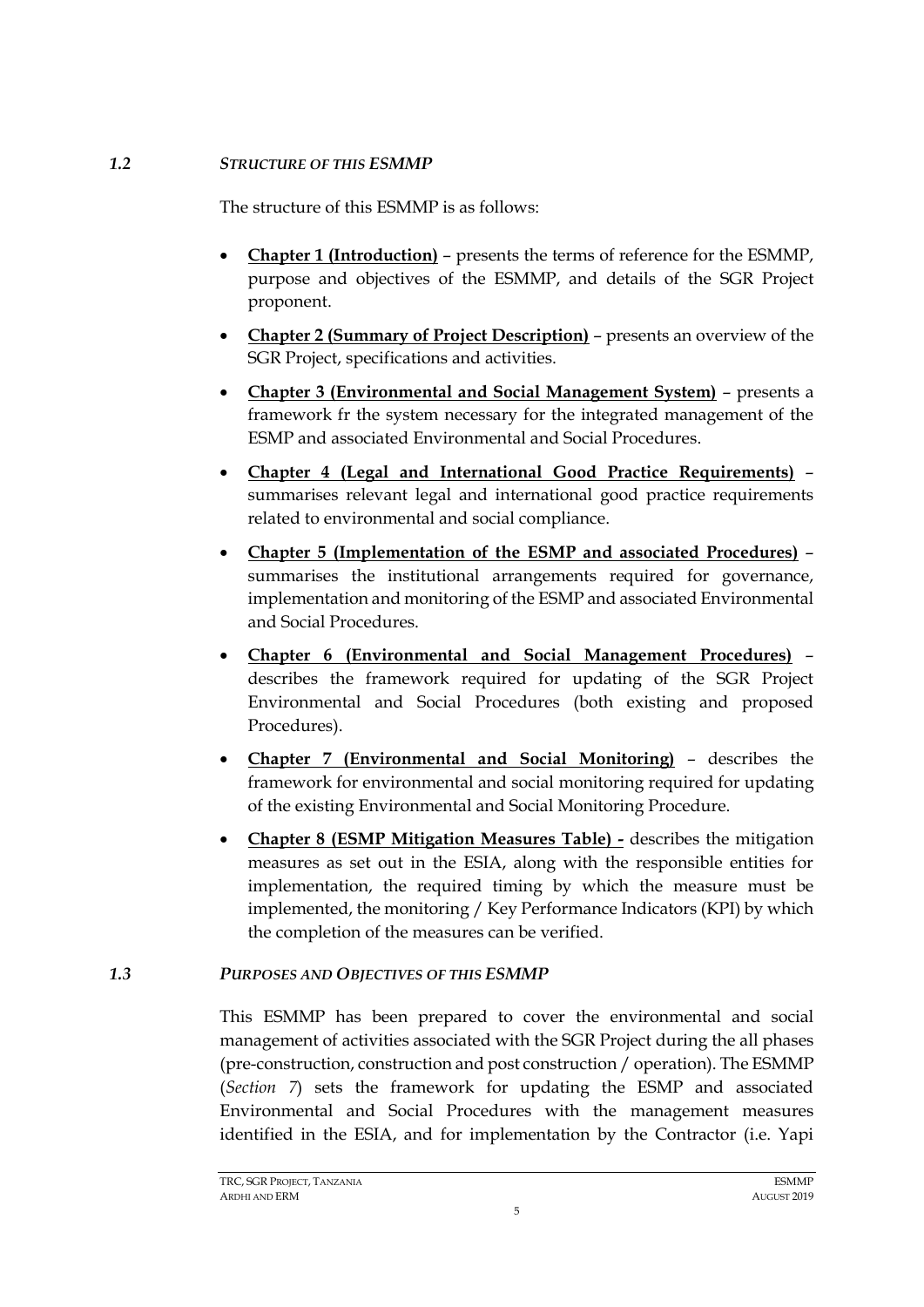Merkezi) and associated subcontractors during construction of the SGR Project. The monitoring framework required by the Contractor or under the responsibility of the TRC are covered in *Section 8*.

The purpose of this ESMMP is to outline appropriate management strategies and actions for updating the existing ESMP and associated Procedures so that negative impacts are mitigated and beneficial impacts enhanced of the SGR Project through all phases. The purpose is also to provide a basis for an on-site environmental and social manual for staff, maintenance personnel, contractors and consultants with responsibilities for the SGR Project. The ESMMP includes the framework required for monitoring to measure the efficacy of the mitigation measures and to enable adaptive management to correct mitigation requirements.

Each management action will be designed to be practical, measurable and auditable. Given the expected lifespan of the SGR Project, an ESMP for decommissioning is not warranted, as the SGR Project is not expected to be decommissioned at any foreseeable time.

The objective of this ESMMP is to provide:

- Environmental and Social Procedures that effectively control Project impacts and that monitor compliance with the requirements set out in the Procedures;
- A framework for setting out environmental and social performance indicators, monitoring requirements and review procedures for activities associated with the SGR Project;
- Government authorities, stakeholders and the Proponent (TRC) with assurance that mitigation measures will be addressed, are achievable, and a common basis for measuring compliance with specific mitigation requirements; and
- Stakeholders with assurance that identified mitigation measures to address impacts are documented, and that the environmental and social management of the SGR Project can reduce negative impacts and optimize or enhance positive impacts.

6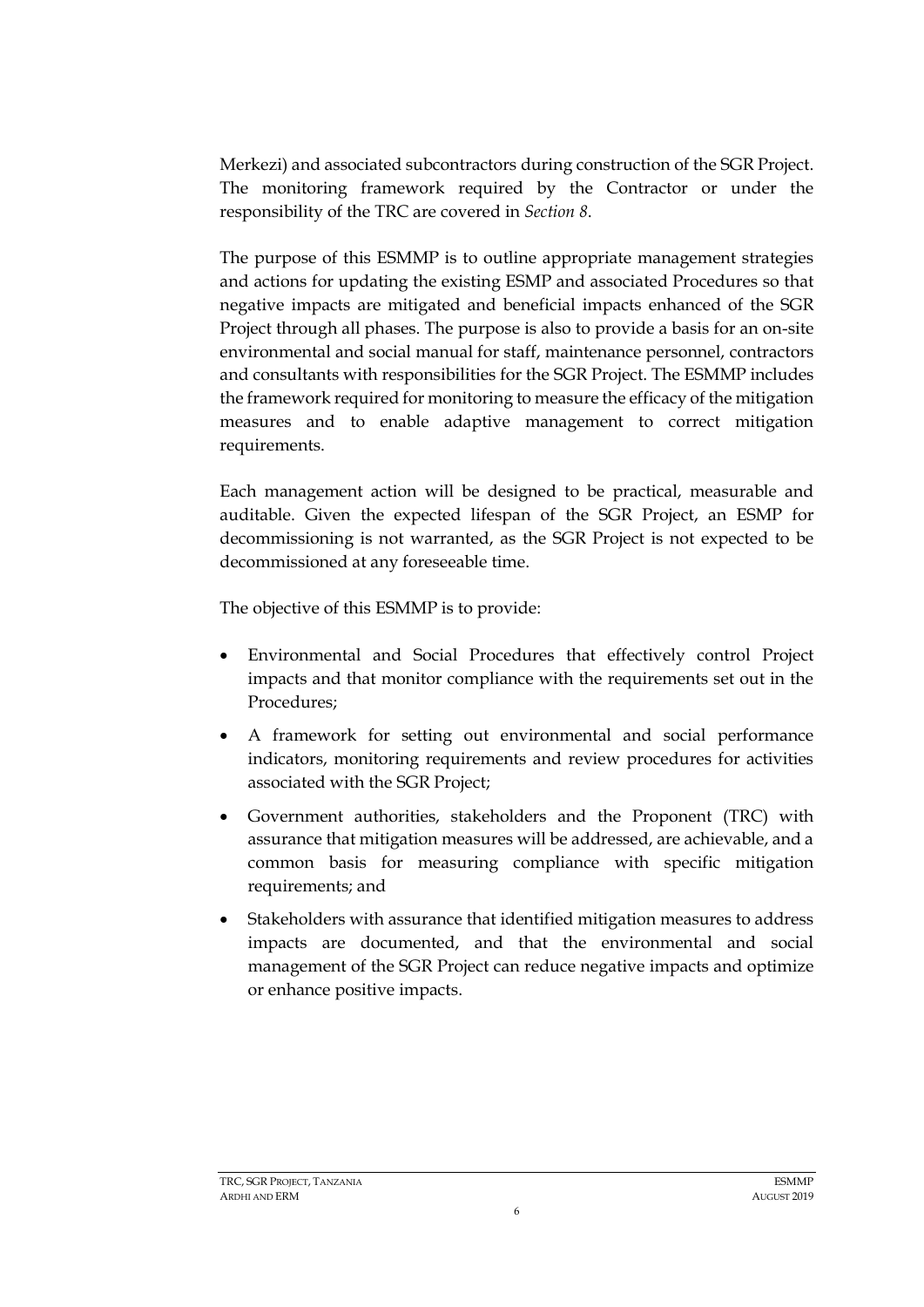#### **NOTE**:

As the proponent, TRC will have ultimate responsibility for implementing the ESMMP.

#### *1.4 DETAILS OF THE PROPONENT*

<span id="page-8-0"></span>The proponent of the SGR Project is TRC on behalf of the Government of the United Republic of Tanzania. The contact details for the proponent are as follows:

# TRC

Contact: Magdalena Kitila

P.O. Box 76959, Dar es Salaam Tel: +255 (22) 212 7403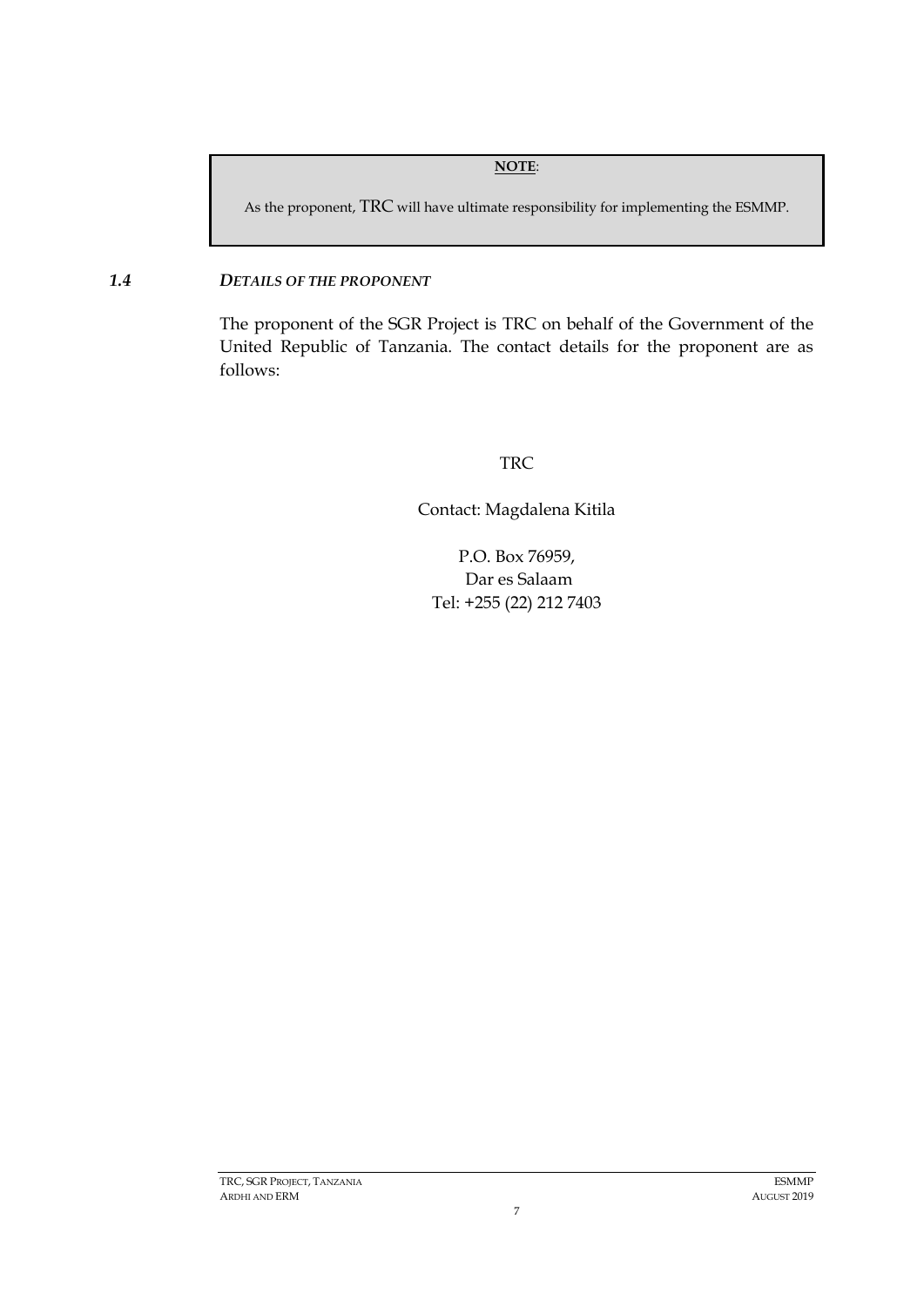# *2 SUMMARY OF PROJECT DESCRIPTION*

# *2.1 PROJECT LOCATION AND BACKGROUND*

<span id="page-9-1"></span><span id="page-9-0"></span>The SGR Project will be undertaken in the following two phases – Phase I (Dar es Salaam to Morogoro – 205 km) and Phase II (Morogoro to Makutupora – 336 km) (refer to *[Figure 2.1](#page-10-0)*). Phase I and Phase II will traverse the Regions and Districts presented in *Table 2.1*. The proposed SGR from Dar es Salaam to Makutupora station (541 km) will run parallel to the existing Metre Gauge Railway (MGR). The existing MGR starts from Dar es Salaam to and ends in Mwanza via Isaka and has a total length of 1,231 km. The proposed SGR will pass through the regional headquarters of Dar es Salaam, Morogoro and Dodoma which harbor the major train stations (*[Figure 2.1](#page-10-0)*). There are also minor stations along the way including Dar es Salaam, Pugu, Soga, Ruvu, Ngerengere, Morogoro, Mkata, Kilosa, Kidete, Gulwe, Igunda, Dodoma, Bahi and Makutopora (*[Figure 2.1](#page-10-0)*).

| <b>SGR Phase</b> | Region        | <b>District</b> |
|------------------|---------------|-----------------|
| Phase I          | Dar es Salaam | Ilala           |
|                  | Coast         | Kisarawe        |
|                  |               | Kibaha          |
|                  | Morogoro      | Morogoro Rural  |
|                  |               | Morogoro Urban  |
| Phase II         | Morogoro      | Morogoro Urban  |
|                  |               | Mvomero         |
|                  |               | Kilosa          |
|                  | Dodoma        | Mpwapwa         |
|                  |               | Dodoma Rural    |
|                  |               | Chamwino        |
|                  | Singida       | Manyoni         |

8

#### <span id="page-9-2"></span>*Table 2.1 Regions and Districts Traversed by the Proposed SGR*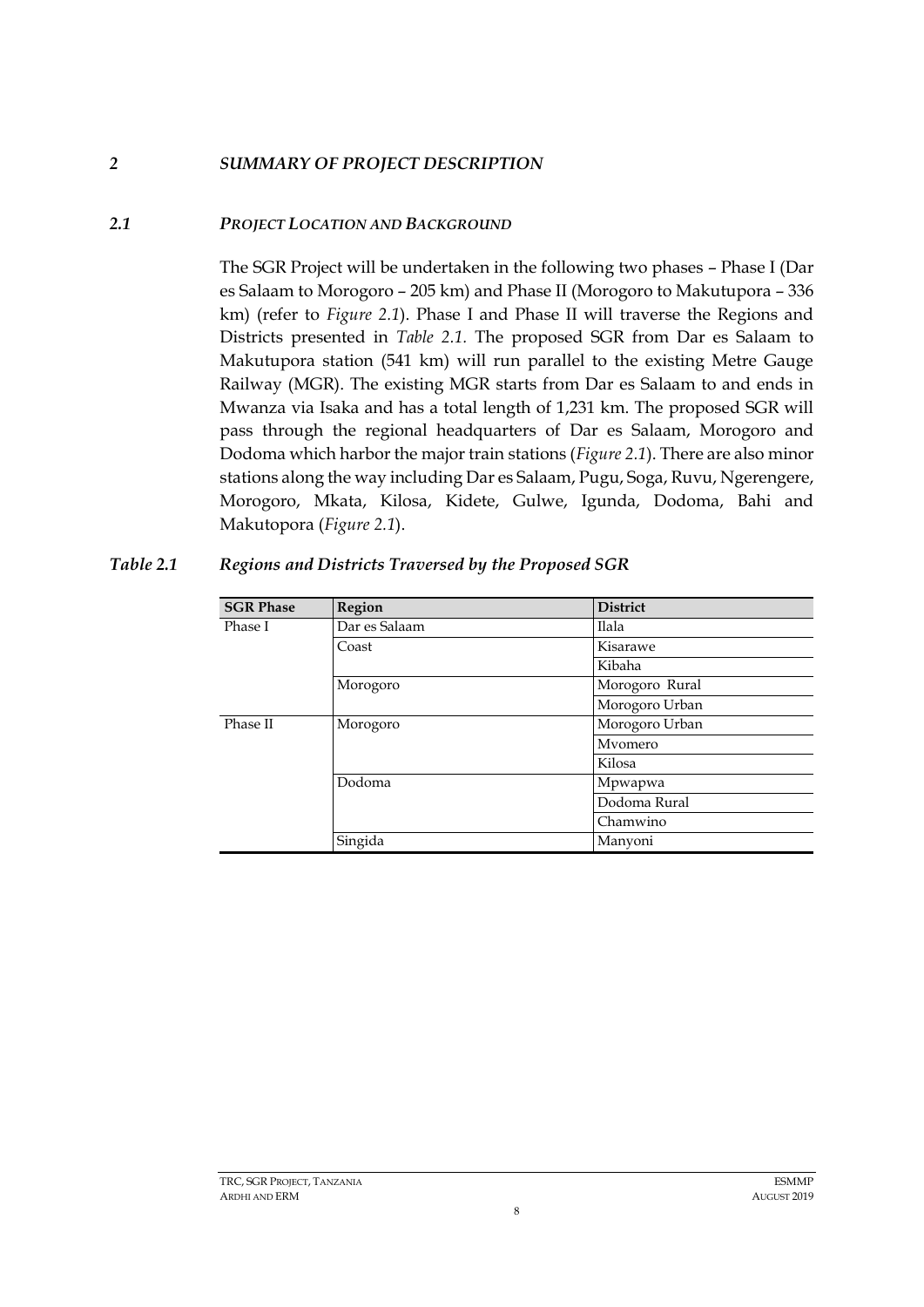<span id="page-10-0"></span>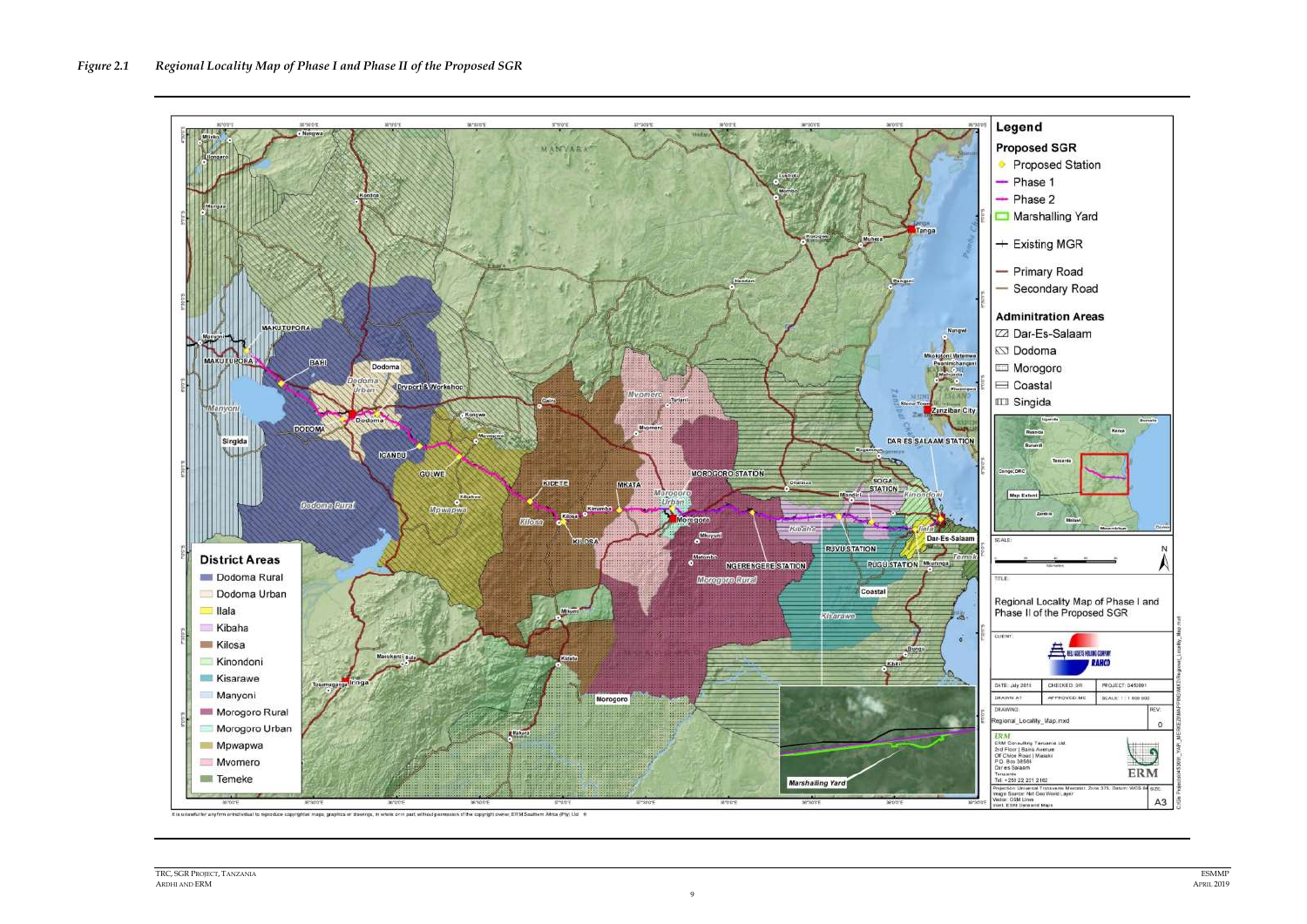#### *2.2 KEY PROJECT ASPECTS*

#### *2.2.1 Current Design*

<span id="page-11-1"></span><span id="page-11-0"></span>The main design parameters are construction of a standard gauge railway system adjacent to the existing MGR track. The SGR will be designed to have an axle load of 35t and a design speed of 160 km/ for passenger trains and 120 km/h for freight trains and rail width of 1,435 mm (4ft 8<sup>y</sup> z in). The type of rail will be of 60 UIC-maximum train length of 2,000 m with passenger capacity of 1,100,000 passengers/year (*[Table 2.2](#page-11-2)*). The SGR will be laid approximately 15 meters away from the existing MGR. The horizontal curves of the proposed SGR will designed to account for the relatively higher speed of the new train. Generally, the existing MGR line will continue with operations during the construction period of the proposed SGR. Minimal disturbance to MGR operations will however be limited to those sections of the SGR that cross the existing MGR line.

| Design Parameter                   | <b>Design Specification</b>              |
|------------------------------------|------------------------------------------|
| Design speed                       | $160 \text{ km/h}$                       |
| Maximum speed (Passenger trains)   | $160 \text{ km/h}$                       |
| Maximum speed (Freight trains)     | 80 km/h                                  |
| Maximum axle load                  | 35t                                      |
| Rail                               | 60 UIC                                   |
| Rail cross inclination on turnouts | $1:\infty$                               |
| Gauge of track                     | 1435 mm                                  |
| Sleepers                           | Pre-stressed Mono-Block Concrete ≈280 kg |
| Sleeper length                     | $\approx$ 2.60 m                         |
| Sleeper spacing                    | 600 mm / 1.667 sleepers/km               |
| Sleeper for turnouts               | Pre-Stressed Mono-Block Concrete         |
| <b>Ballast thickness</b>           | 300 mm minimum                           |
| Ballast shoulder width             | 400 mm minimum                           |
| Slope of ballast shoulder          | 01:01,5                                  |
| <b>Ballast volume</b>              | $2.50 \text{ m}^3/\text{m}$              |
| <b>Ballast size</b>                | Graded 25 mm to 63 mm                    |
| Rail fastening system              | Elastic rail fastening-anti vandal       |
| Track                              | Continuously Welded Rails (CWR)          |
| Welding procedure                  | Flash-butt in workshop Thermit on site   |
| Mainline turnouts                  | 1:24 60 UIC Tangential                   |
| Yard and siding turnouts           | 1:9 60 UIC Tangential                    |
| Width of track platform            | $\approx$ 7.10 m                         |
| Inclination of track platform      | 01:20                                    |
| Minimum horizontal curve           | 1900                                     |
| Maximum vertical grade             | 16 percent                               |
| Maximum super elevation            | 60                                       |

#### <span id="page-11-2"></span>*Table 2.2 Technical Specification of the Selected Alignment*

Source: Design Report, 2017

TRC, SGR PROJECT, TANZANIA ESMMP ARDHI AND ERM AUGUST 2019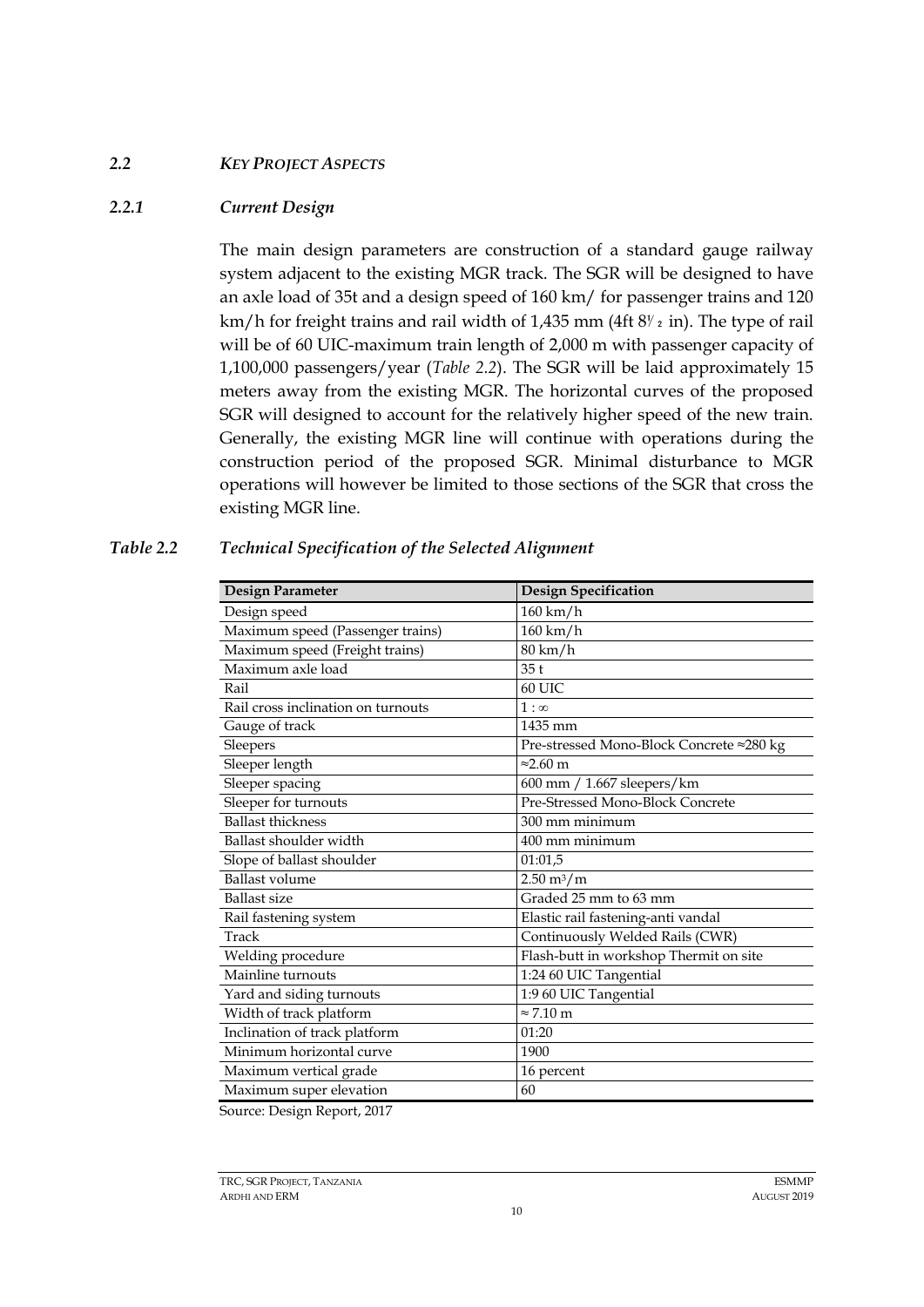To prevent pedestrian access onto the proposed SGR, the first 20 km of the Phase I section of the proposed SGR will be fenced, and the entire length of the Phase II section will be fenced. Moreover, all stations and marshalling yards will be fenced.

The alignment of the proposed SGR will deviate significantly away from the MGR line to bypass Morogoro Town (chainage 195+000 to 205+000) and Dodoma Town (chainage 443+000 to 452+000). These bypasses are required for speed manoeuvring and to avoid major towns for safety reasons.

# *2.2.2 Project Infrastructure*

<span id="page-12-0"></span>The proposed SGR will require the construction of bridges, overpasses, underpasses and culverts (refer to *Annex A* for the locations of these infrastructure). Overpasses and underpasses will be provided where the proposed SGR intersects with existing roads. Culverts are provided beneath embankments where natural watercourses occur or where required for drainage beneath the proposed SGR. Bridges will be required where the proposed SGR will cross over significant more large rivers. Viaducts will also be required where the proposed SGR passes through well-established towns and or cities. Viaducts will allow the proposed SGR to be elevated through towns / cities. Four viaducts are proposed in Dar es Salaam and will vary in length from 102.7 m to 2,156.7 m. In addition to the above, cattle and pedestrian crossing underpasses will also be constructed.

Moreover, the proposed SGR will require support facilities including stations and marshalling yards (refer to *Annex A* for the locations of these infrastructure). The stations along the proposed SGR are to serve as passenger and freight facilities. The marshalling yard will include a maintenance and assembly workshop, tank washing point, shed for shunting locomotive, wheelsets deposit shed and air compressor workshop, living quarters, general office building, canteen, bathroom and other facilities.

Dar es Salaam, Morogoro and Dodoma Stations will also include water supply infrastructure. Each of these three stations will include one new water source well, one water supply point, one 400 m<sup>3</sup> water tower and one 1,000 m<sup>3</sup> water tank. Within the new water supply, point at each water supply station, one chlorine dioxide sterilization unit and one centralized control unit and two fire pumps will be arranged. The centralized monitoring system of water supply and drainage will be arranged at each station according to the station area control and conforming to the technical condition of basic processing operation.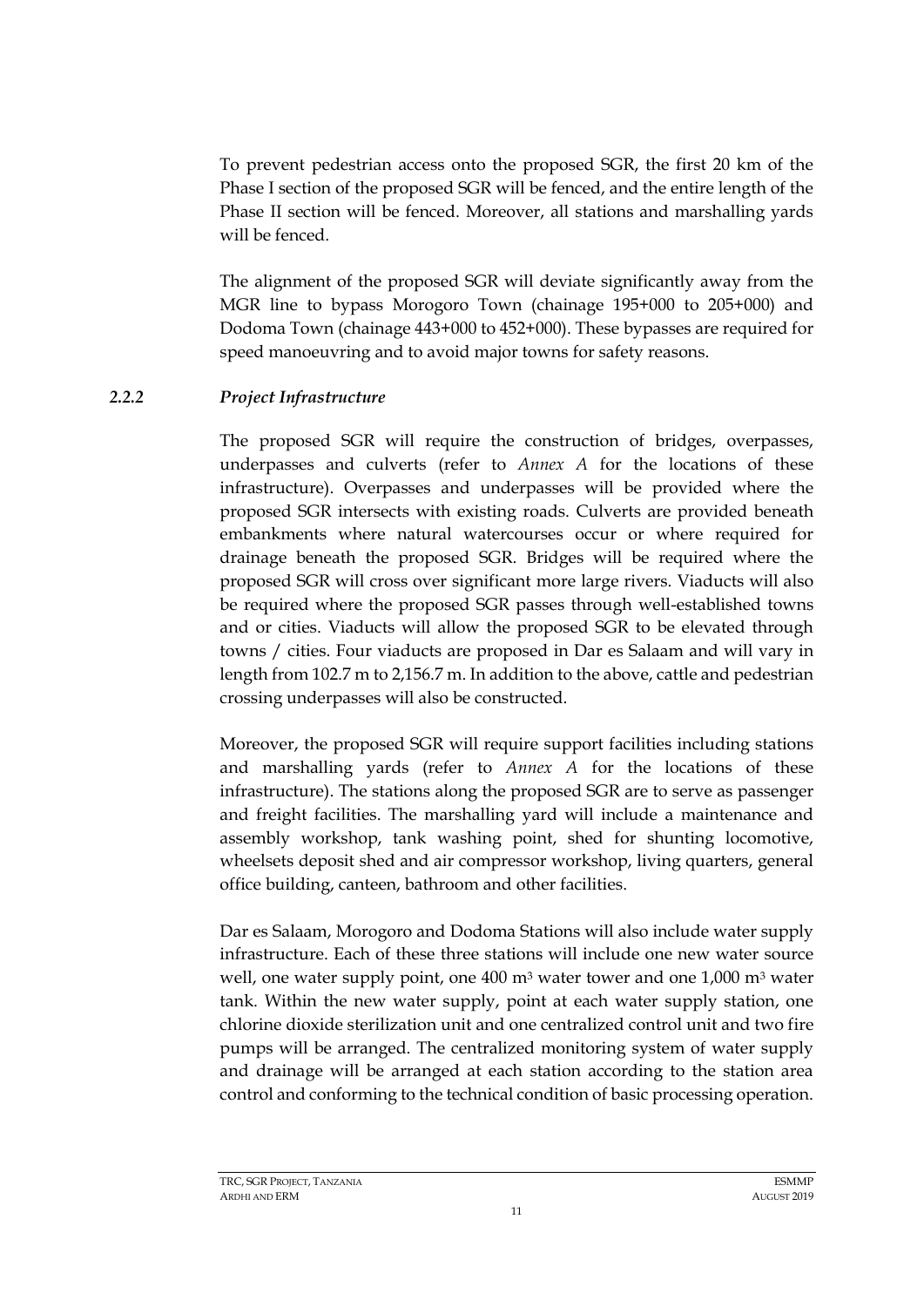# *2.2.3 Construction Sequencing*

<span id="page-13-0"></span>Activities during the construction phase will be sequenced as follows:

- **Survey Works** initially a lidar survey will be undertaken to understand the terrain. Based on the design, and data from lidar survey, the normal survey is carried out. The survey works will be carried out before the start and end of every activity to mark the alignments and the levels of all the layers on the railways. Survey is one of the most important activities of the SGR Project, since all the activities depend on the survey results.
- **Geotechnical and Geophysical Works** initially test pit investigations will be carried out along the alignment of the SGR to determine soil profile. Test pits will be excavated and tests will be carried out in each test pit. Secondly, borehole investigation will be undertaken by means of an auger or core barrel equipment (depending on the type of soil or rock encountered). Soil/ rock samples will be selected at various depth intervals for laboratory test in each borehole. The samples will be identified according to borehole number and depth.

If soft soils are discovered along the alignment, geophysical test should be conducted to enable design for earthworks on soft deposits. Laboratory testing will be conducted in accordance with CML test methods. Based on the results, soil and material report will be prepared.

- **Resettlement** the government will acquire the land that is required for the construction of the SGR Project. Permanent land acquisition has the potential to result in displacement of households, community assets, infrastructure and economic displacement. Moreover, construction of the SGR Project will require the temporary acquisition of land for camps, laydown areas and other construction related activities. Where physical and economic displacement is required a resettlement, resettlement action planning will be undertaken and implemented.
- **Clearance of Existing Land and Vegetation**  the contractor will clear land and top soil required for the construction of the SGR Project using the dozers and other earthworks machinery.
- **Earthworks and Civil Works (including underground works / tunnelling)** – earthworks will involve cut and fill works. The aim of cut and fill works, is to provide a levelled surface required for construction of the SGR Project. Cutting activity is performed using excavators and loaders, and the cut material which is either suitable or unsuitable is loaded to the dump trucks. For fill works the grader is used to spread the fill material (from borrow area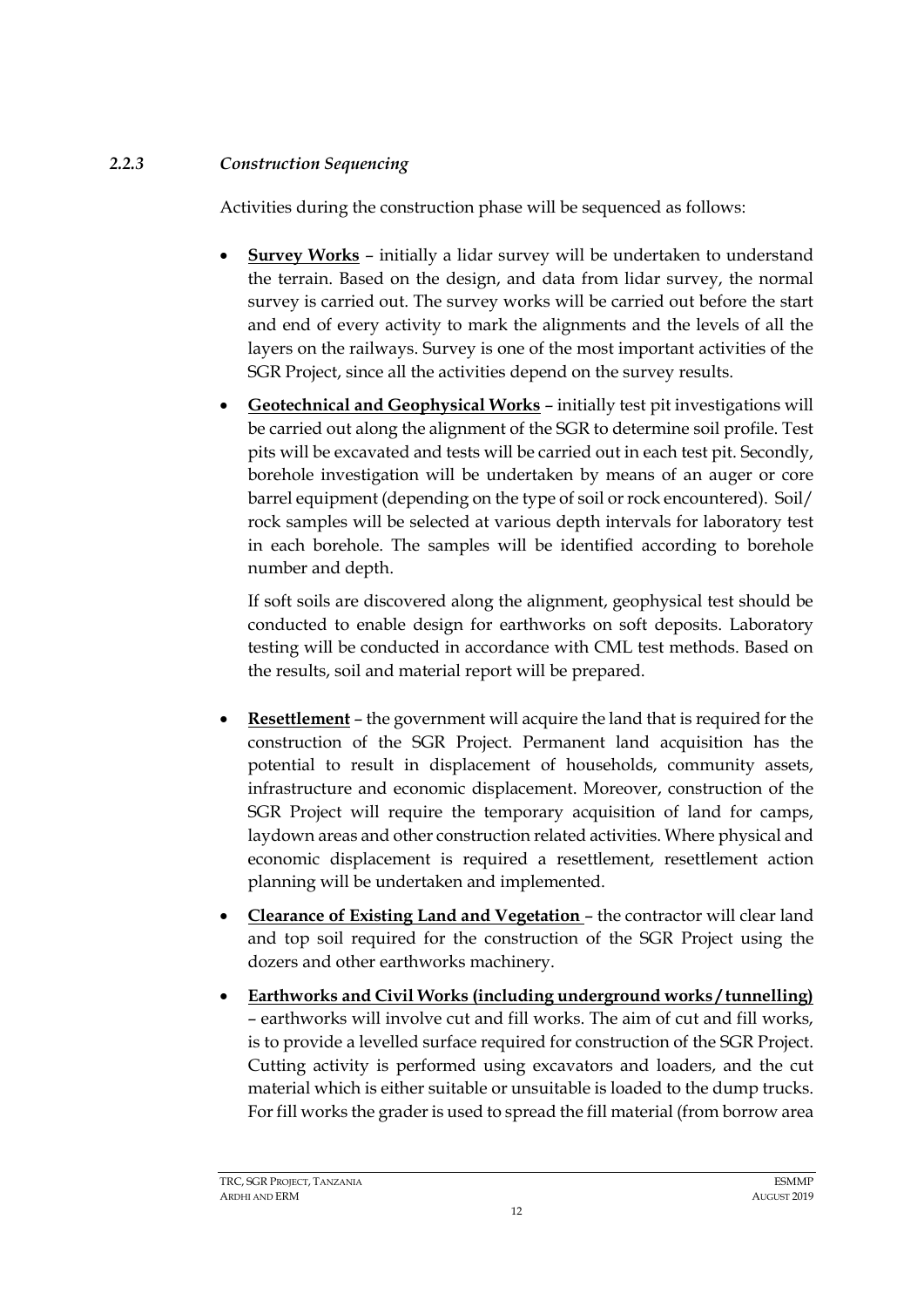or corridor) and level the surface. Using a roller, the fill material is compacted to attain the required construction build rating.

- **Construction of Culverts**  prior to the installation of track works, culverts will be constructed. As previously mentioned, culverts are required for drainage beneath the SGR Project.
- **Track Works** track works consists of ballast laying, track laying, flash butt welding, stage tamping and completion works. Ballast aggregates are produced in the crusher plant, and then taken to the wet mix plant before the laying activity. Track laying, where the concrete sleepers are laid on the platform, is completed through use of an excavator with sleeper attachment. Sleepers are laid at distance of 60 cm apart from one another. The rails are then placed on the rail seats on sleepers. Rails and sleepers are welded by flash butt welding method.
- **Catenary Works** following the completion of track works, excavation of catenary pole foundations will be undertaken through use of a mobile drill rig. Catenary poles will be anchored by concrete being poured into the drilled foundation and under the catenary pole base plate.
- **Signalling & Telecommunication Works** excavation of trenches will be done along the proposed SGR alignment, following which HDPE pipes will installed. Underground signalling and telecommunication cables will be installed within these pipes. Mobile communication towers will also be installed.
- **Building Works** building infrastructure (including stations and marshalling yards) will be constructed.
- **Bridge Works** during this activity, all bridges, overpasses, underpasses, viaducts, and cattle and pedestrian crossing underpasses (as described in *Section [2.2.2](#page-12-0)*) will be constructed.
- **Commissioning** following completion of the above mentioned activities the SGR Project will be commissioned.

# *2.2.4 Continued Operation of the Existing MGR during the Construction Phase*

<span id="page-14-0"></span>Operations along the existing MGR will continue for the entire duration of the construction phase of the SGR Project. To ensure that continued operations of the MGR allow for safe working conditions, the following measures will be adopted:

• At least 50 flagmen will be present at active construction sites in the vicinity of the existing MGR and when construction works are undertaken at existing rail crossing points;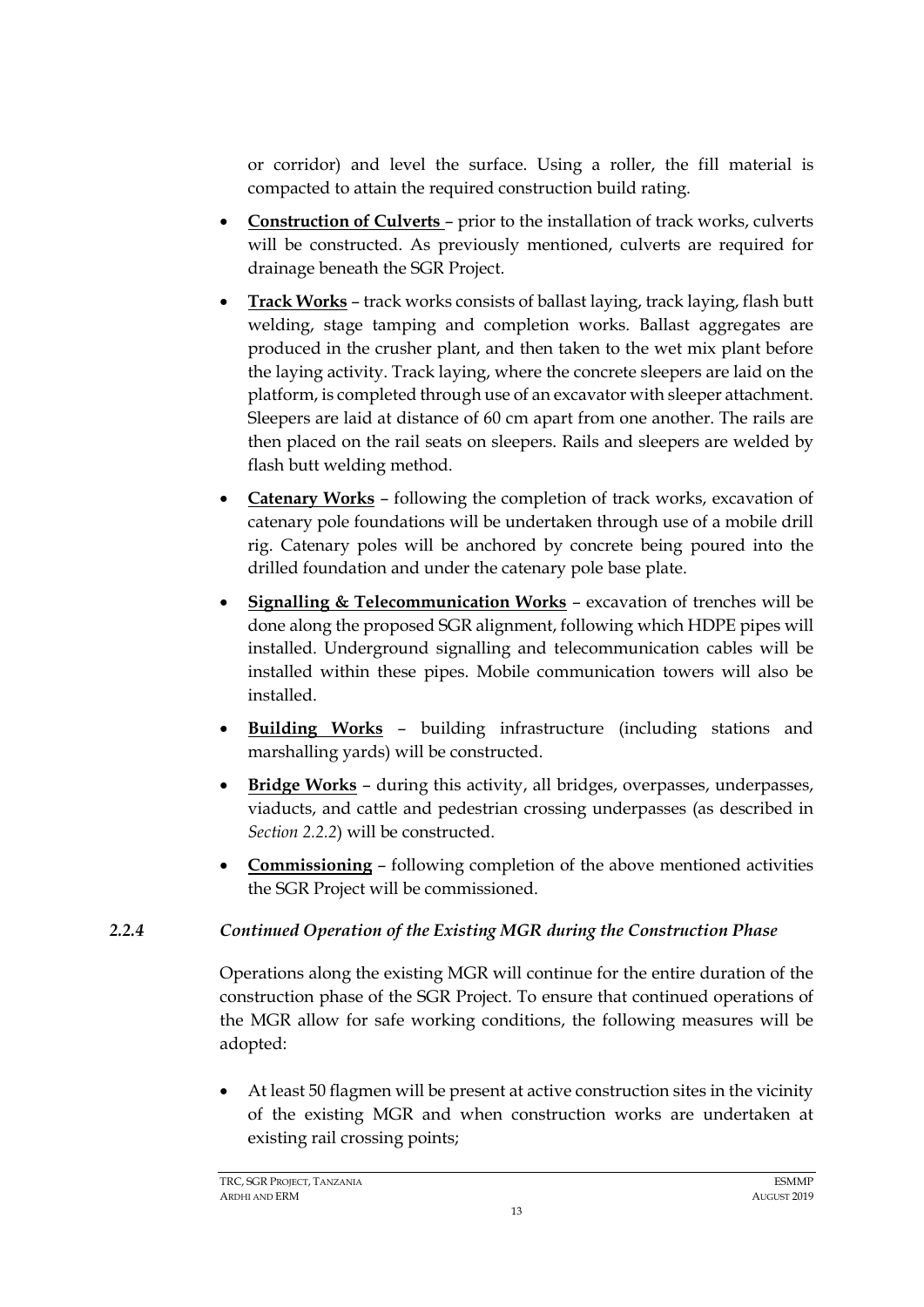- Trains along the existing MGR will not stop to collect passengers along active construction sites; and
- Ongoing communication between the Contractor and the Railway Traffic Controller.

# *2.2.5 Raw and Construction Materials and Sources*

<span id="page-15-0"></span>During the construction phase of the SGR Project raw materials (sand, gravel, crushed stone and water), specialised materials, machinery and equipment, and concrete will be required. More specifically:

- **Borrow Areas** Gravels and fill materials shall be extracted from newly established borrow pits. The quantity of gravel needed for the duration of the construction phase of the SGR Project is approximately 17,000,000 m3. Refer to *Annex A* for the locations of borrow areas.
- **Quarry Sites** Two and seven proposed quarry sites have been identified for use during construction of the Phase I and Phase II sections of the SGR Project respectively. The quantity of hardstone required for the SGR Project including ballast and sub ballast is 6,800,000 m3. Aggregate crushing facilities will be provided at Lugoba. Refer to *Annex A* for the locations of quarry sites.
- **Sand Sources** Construction of the SGR Project will require approximately 400,000 tons of sand. Sand will be used for concrete works. Refer to *Annex A* for the locations of sand sources.
- **Water Sources** During the construction phase of the SGR Project water will be used for compaction of gravel materials, concrete making at batching plants, dust suppression and for domestic use. Construction water will be sourced from the rivers traversed by the proposed SGR alignment. Where surface water is not available or where quality is deemed inadequate, boreholes will be constructed. The design has estimated the construction water demand to be 844,488 m3. *[Table 2.3](#page-16-1)* shows the potential targeted water sources.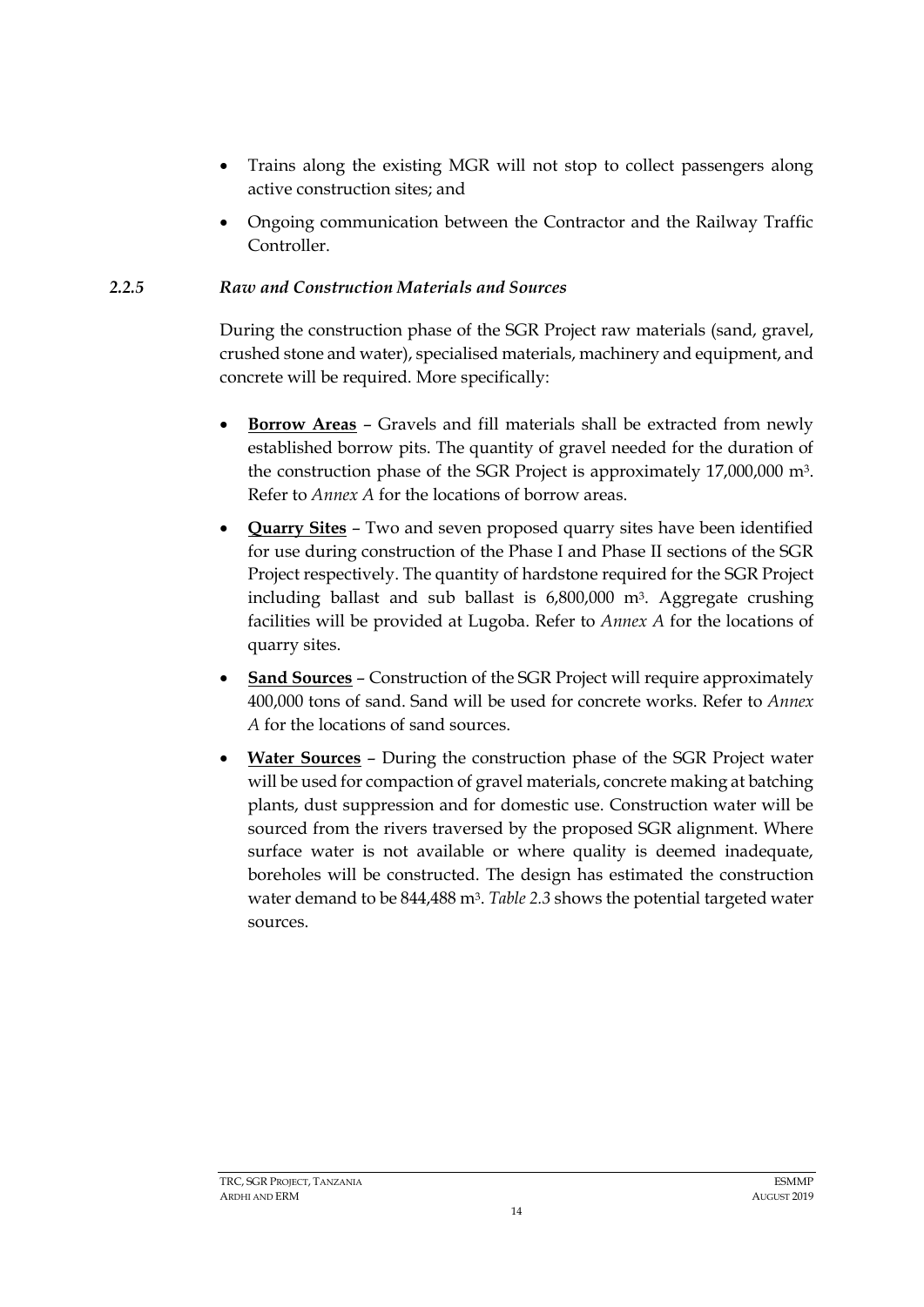#### **SN Name of the River Chainage Estimated Amount of water to be abstracted (m3) Remarks**  1 Mpiji 38+500 105,561 Seasonal 2 Ruvu 76+750 105,561 Perennial 3 Ngerengere A and B 131+320and 197+000<br>227+915 105,561 Seasonal 4 105,561 | Mkata | 227+915 | 105,561 | Perennial 5 Mkondoa 280+150 105,561 Perennial 6 Kidete 310+388 105,561 Seasonal 7 Kidimo 342+434 105,561 Seasonal 8 105,561 | Msaze | 352+000 | 105,561 | Seasonal

# <span id="page-16-1"></span>*Table 2.3 Potential Water Sources for SGR Construction Activities*

Source: Design report, 2017

# *2.2.6 Additional Support Services for Construction of the SGR Project*

<span id="page-16-0"></span>The SGR Project will also require –

- Five concrete batching plants located at Ilala, Soga, Ngerengere, Kilosa and Dodoma.
- Access routes along the right of way (RoW) of the SGR alignment.
- Workforce accommodation (camps).
- Fuel and electricity at active working sites and camps.
- Measures for the handling and disposal of waste at active working sites and camps.
- Spoil dumping areas for 4,268,000 m<sup>3</sup> and 7,117,000 m<sup>3</sup> of excess spoil (i.e. which cannot be used for fill) along Phase I and Phase II of the proposed SGR alignment respectively. Refer to *Annex A* for the locations of spoil dumping areas.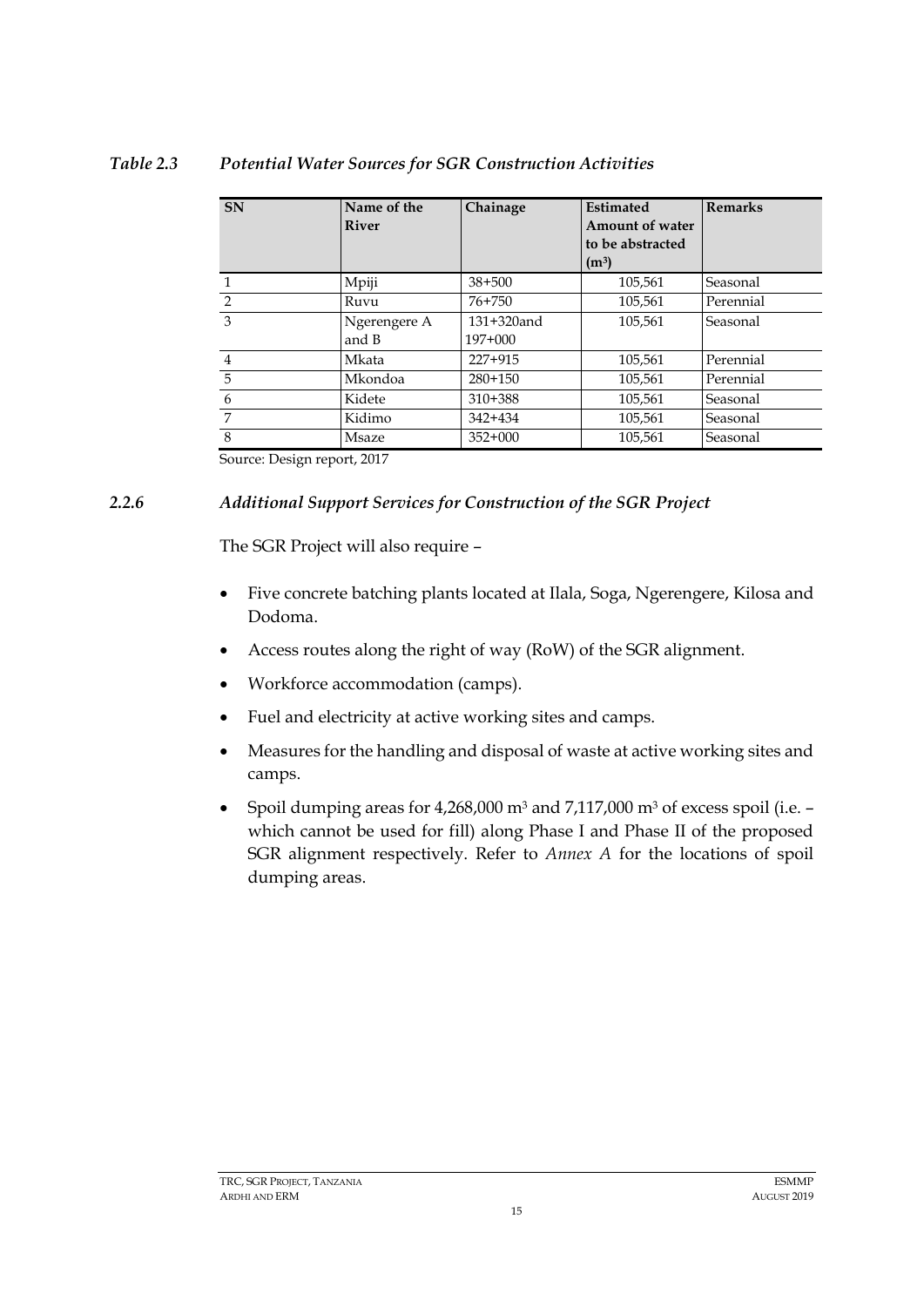### *3 ENVIRONMENTAL AND SOCIAL MANAGEMENT SYSTEM*

<span id="page-17-0"></span>The ESIA has identified potential impacts (both positive and negative) to the physical, natural and socio-economic environments. In order to avoid, minimise and reduce negative impacts, and to ensure opportunities for the enhancement of positive impacts are realised, an overall Environmental and Social Management and associated Procedures have been developed, the details of which are included in *Section [0](#page-52-2)*. The ESMP and associated Procedures described in *Section [0](#page-52-2)* include the following as outlined in *Box 3.1.*

# *Box 3.1 SGR Project Environmental and Social Management Plan and associated Procedures*

| <b>Environmental and Social Management Plan and associated Procedures</b>                                                                                                                                                                                                                                                                                                                                                                                                                                                                                                                                                                                                                                                                                                                                                                                                                                                                                                                                                                                                                  |
|--------------------------------------------------------------------------------------------------------------------------------------------------------------------------------------------------------------------------------------------------------------------------------------------------------------------------------------------------------------------------------------------------------------------------------------------------------------------------------------------------------------------------------------------------------------------------------------------------------------------------------------------------------------------------------------------------------------------------------------------------------------------------------------------------------------------------------------------------------------------------------------------------------------------------------------------------------------------------------------------------------------------------------------------------------------------------------------------|
| Environmental and Social Management Plan (already in place at YM for the Project)                                                                                                                                                                                                                                                                                                                                                                                                                                                                                                                                                                                                                                                                                                                                                                                                                                                                                                                                                                                                          |
| Air Quality and Emissions Procedure<br>$\overline{\phantom{m}}$<br>Water Quality Management Procedure<br>Waste Management Procedure<br><b>Pollution Prevention Procedure</b><br><b>Environmental Emergency Procedure</b><br>$\overline{a}$<br>Code of Conduct Procedure<br>Chance Finds Procedure<br><b>Environmental and Social Training Procedure</b><br>$\overline{\phantom{0}}$<br><b>Environmental and Social Monitoring Procedure</b><br>$\overline{\phantom{m}}$<br>Biodiversity and Ecological Protection Procedure<br>$\overline{a}$<br><b>Evaluating of Legal Compliance Procedure</b><br>$\overline{a}$<br>Noise and Nuisance Reduction Procedure<br>Environmental Consents Procedure<br>Stakeholder Engagement and Grievance Mechanism Procedure<br>-<br><b>Integrated Pest Management Procedure</b><br>-<br><b>Community Safety Management Procedure</b><br><b>Erosion Control Procedure</b><br>Aggregate Management Procedure<br>Environmental Incident Response Procedure<br>$\overline{a}$<br>Environmental Impact Assessment Procedure<br>-<br>Off-site Working Procedure |
|                                                                                                                                                                                                                                                                                                                                                                                                                                                                                                                                                                                                                                                                                                                                                                                                                                                                                                                                                                                                                                                                                            |

Each Procedure listed above will be updated to include the following:

- The objectives and purpose of the Procedure;
- Applicable phases of the SGR Project when the Procedure is required;
- The Project related activity resulting in the impact, requiring the elaboration of each Procedure;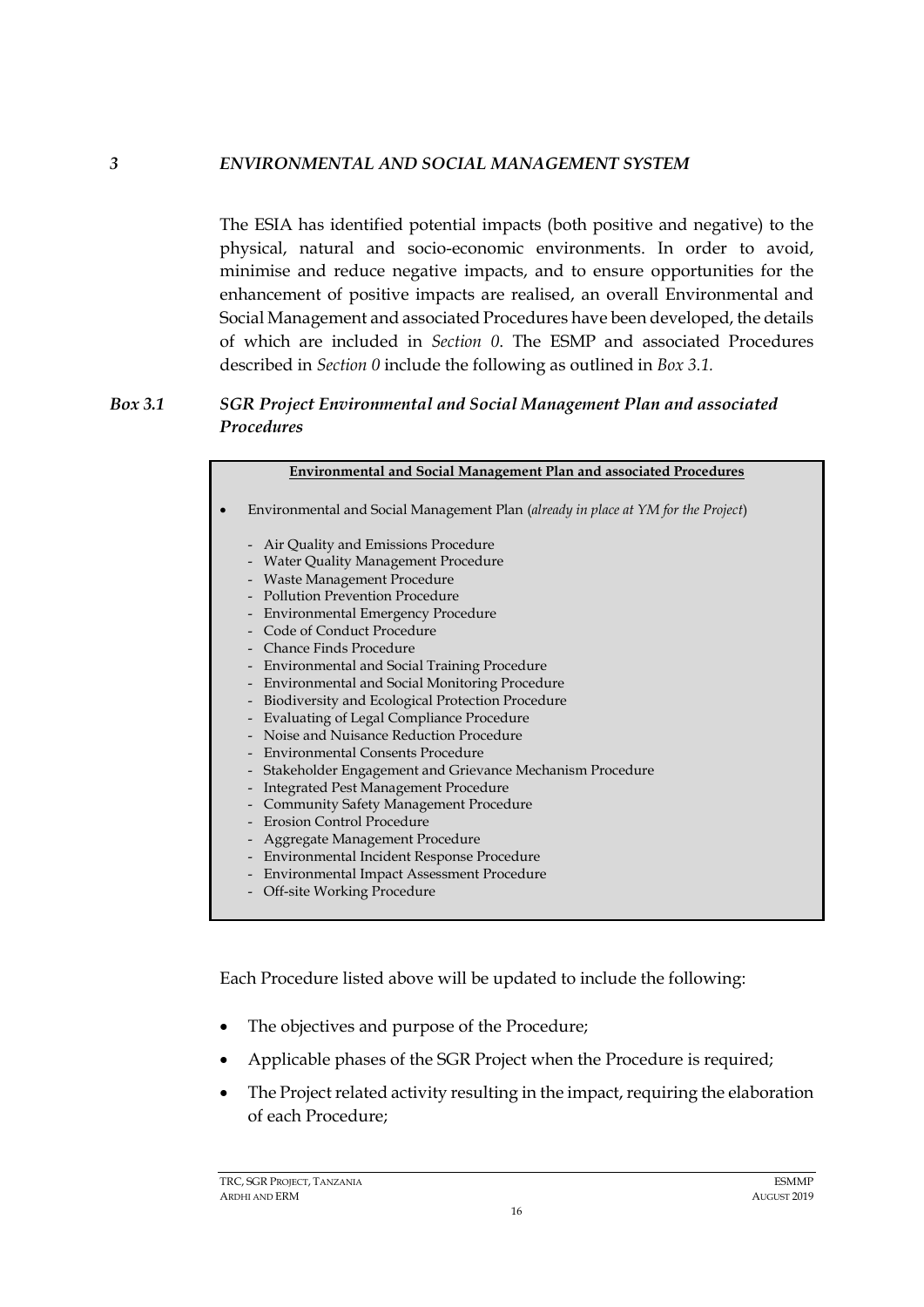- An overview of the responsibility for the implementation of each Procedure;
- A summary of the performance criteria to which the Procedure must aim to comply (which includes Tanzanian legal requirements, the International Finance Corporation (IFC) Performance Standards (PS), or applicable good practice), that is relevant to each Procedure; and
- Mitigation measures (actions) required during various Project phases (*viz.* design, construction and operational phases), that were identified and described in the ESIA and Section 8 "Mitigation Measures Table" of this ESMMP.

**Note** – the Environmental and Social Monitoring Procedure is described separately in *Section [7](#page-57-0)*.

The vehicle for the *integrated* management and *implementation* of ESMP and associated Environmental and Social Procedures is an Environmental and Social Management System (ESMS). Therefore, the ESMS is a key component of this ESIA.

An ESMS is also a requirement of the IFCs Performance Standards (PS 1: Assessment and Management of Environmental and Social Risks and Impacts). The objective of PS 1 is to:

*"Identify and evaluate environmental and social risks and impacts of the project, adopting a mitigation hierarchy to anticipate and avoid, or where avoidance is not possible, minimise, and, where residual impacts remain, compensate/offset for risks and impacts to workers, affected communities, and the environment, .........."* (undertaken as part of this ESIA process)*..... "and to promote improved environmental and social performance of clients through the effective use of management systems...."*

The main elements of an ESMS are provided in *[Figure 3.1](#page-19-0)* and comprise the following four phases, also described in the Box below.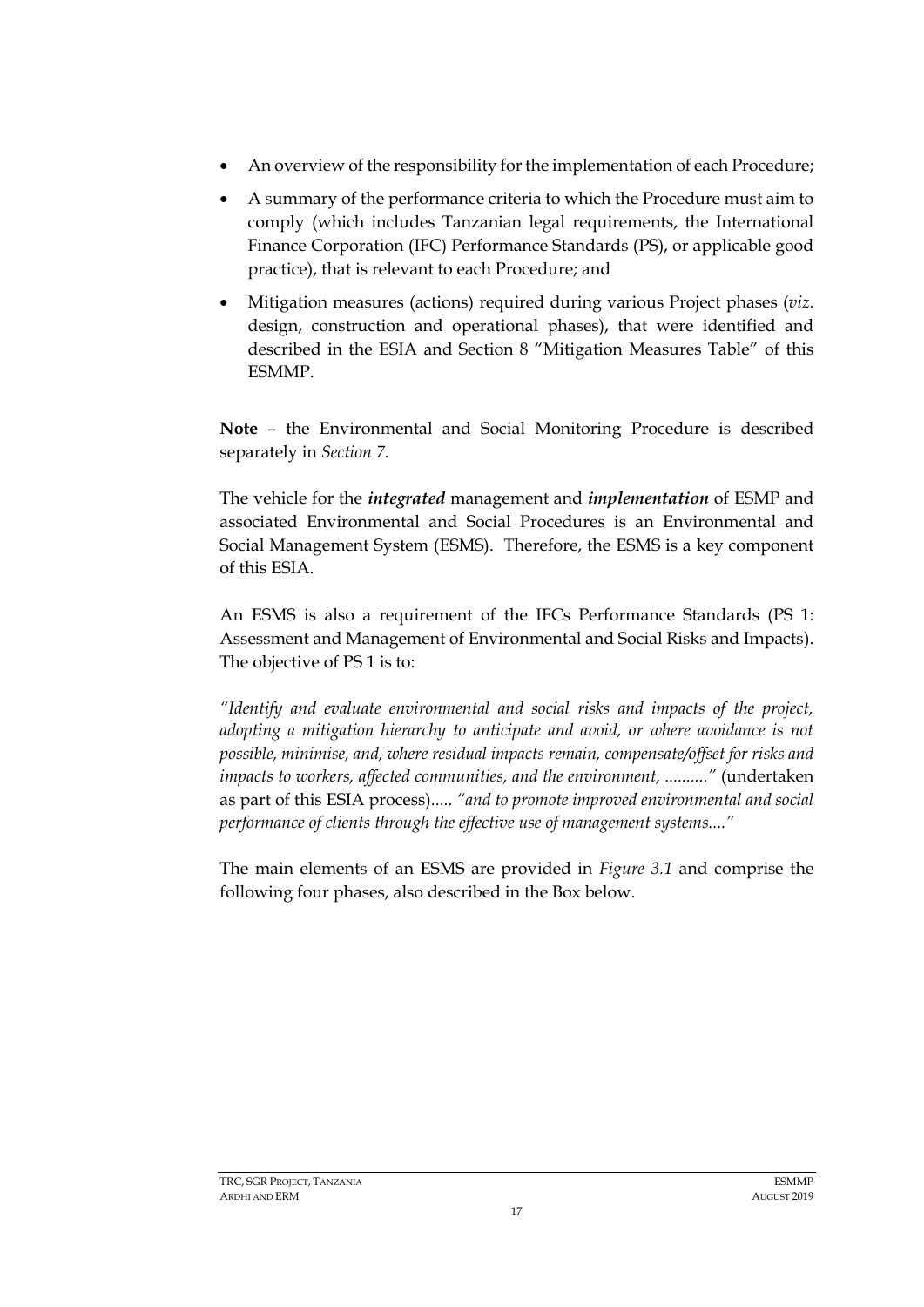# <span id="page-19-0"></span>*Figure 3.1 The Main Elements of an ESMS*



| Planning: | Establishing the <i>objectives</i> and processes necessary to deliver results in accordance<br>with the Project Guideline for Environmental Management.                                                       |
|-----------|---------------------------------------------------------------------------------------------------------------------------------------------------------------------------------------------------------------|
| Doing:    | Implementing the processes through defining <i>mitigation</i> measures and assigning<br>responsibilities for undertaking or implementing such mitigation measures,<br>typically through suites of Procedures. |
| Checking: | Monitoring and measuring these processes against the policy, objectives and<br>targets, legal and other requirements (such as those of the IFC), and reporting of<br>the results.                             |
|           | Taking actions to continually improve performance of the ESMS through the<br>training of personnel and <i>auditing</i> of results.                                                                            |

The ESIA process has essentially undertaken most of the initial *planning* aspects required by an ESMS by identifying environmental and social impacts and formulating management/mitigation recommendations. The existing SGR Project ESMP and associated Procedures listed in *Box 3.1* will be updated to include the outcomes of the ESIA (namely the management/mitigation and monitoring measures).

Further elements of an ESMS related to its implementation (*doing*, *checking* and *acting)*, are described in *Section [0](#page-31-0)* of this ESMMP under the following sections:

• **Planning / Doing:** *Section [5.2](#page-45-2)* provides the institutional framework, organisational frameworks and specific roles and responsibilities for implementing the ESMS.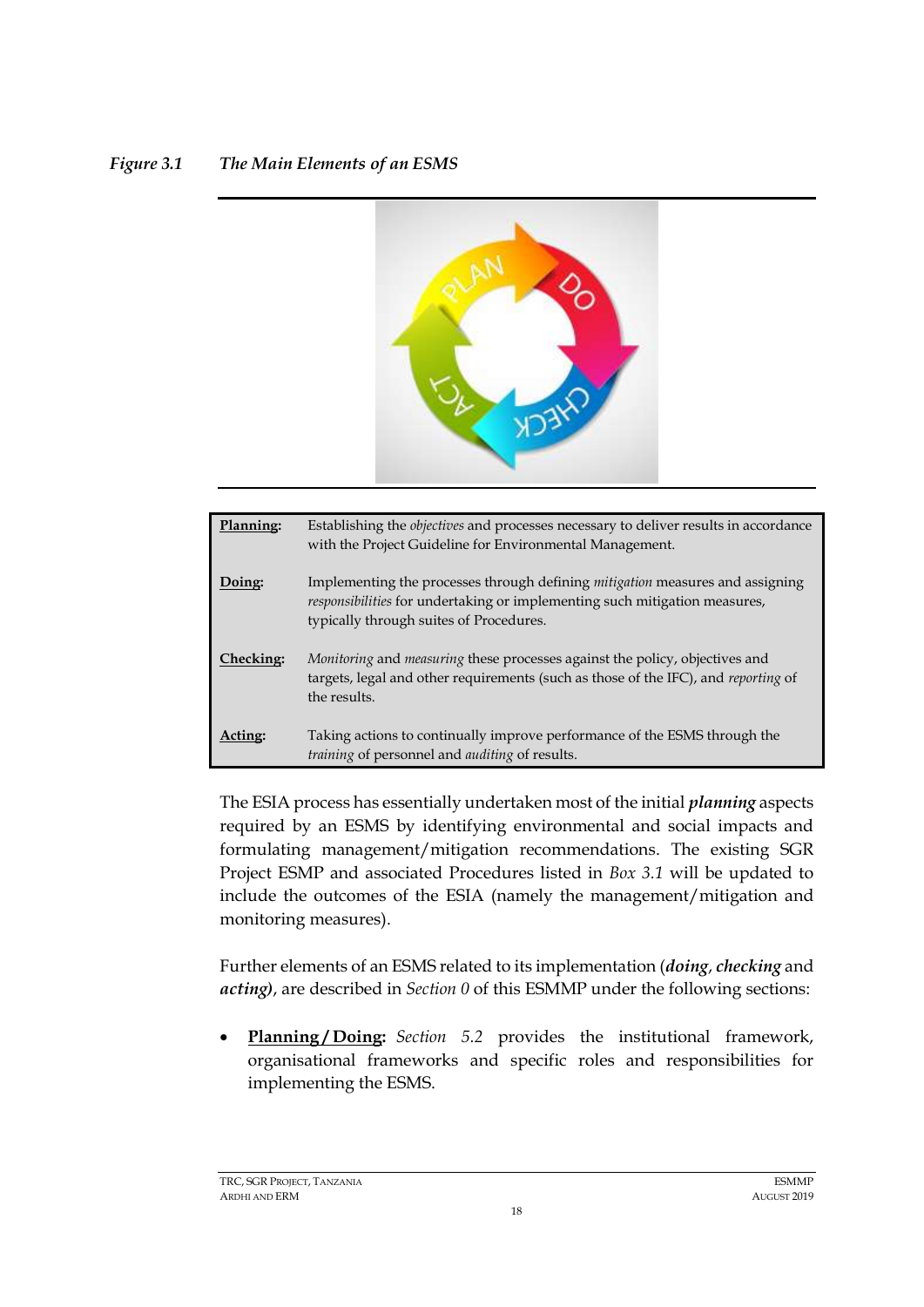- **Planning / Doing:** *Section [5.3](#page-47-2)* outlines plans for on-going stakeholder engagement including the management of community grievances and concerns.
- **Checking / Acting:** *Section [5.4](#page-48-0)* introduces key components for the implementation of the ESMS including training, monitoring, audits and inspections, and reporting.
- **Acting:** *Section [5.4](#page-48-0)* introduces key components for the implementation of the ESMS; *Section [5.4.6](#page-52-1)* explains the system for the management of change during the implementation of the SGR Project.

As such, an ESMS is implemented to:

- Assist management in establishing priorities for environmental and social impacts;
- Provide a mechanism for ensuring that the existing ESMP and associated Procedures are updated to include the measures identified in the ESIA, and that these measures are implemented;
- Track changes in Tanzanian legislation and/or Lender standards so that they can be addressed in a timely manner;
- Provide a framework for compliance auditing and inspection programmes;
- Ensure environmental and social (including Project induced health issues) continue to be integrated into business decisions;
- Provide a framework for mitigating impacts that may be unforeseen or unidentified until construction or operation is underway;
- Encourage and achieve appropriate environmental and social performance and awareness from all employees and contractors; and
- Provide assurance to regulators, stakeholders and lenders that their requirements with respect to environmental and social performance are being managed.

Aligned with IFC PS1, as the Project owner TRC, is responsible for the development of an ESMS under which the SGR Project will be implemented and shall include:

• **Policy Statement** – which describes the environmental and social objectives which will guide the SGR Project in achieving environmental and social performance.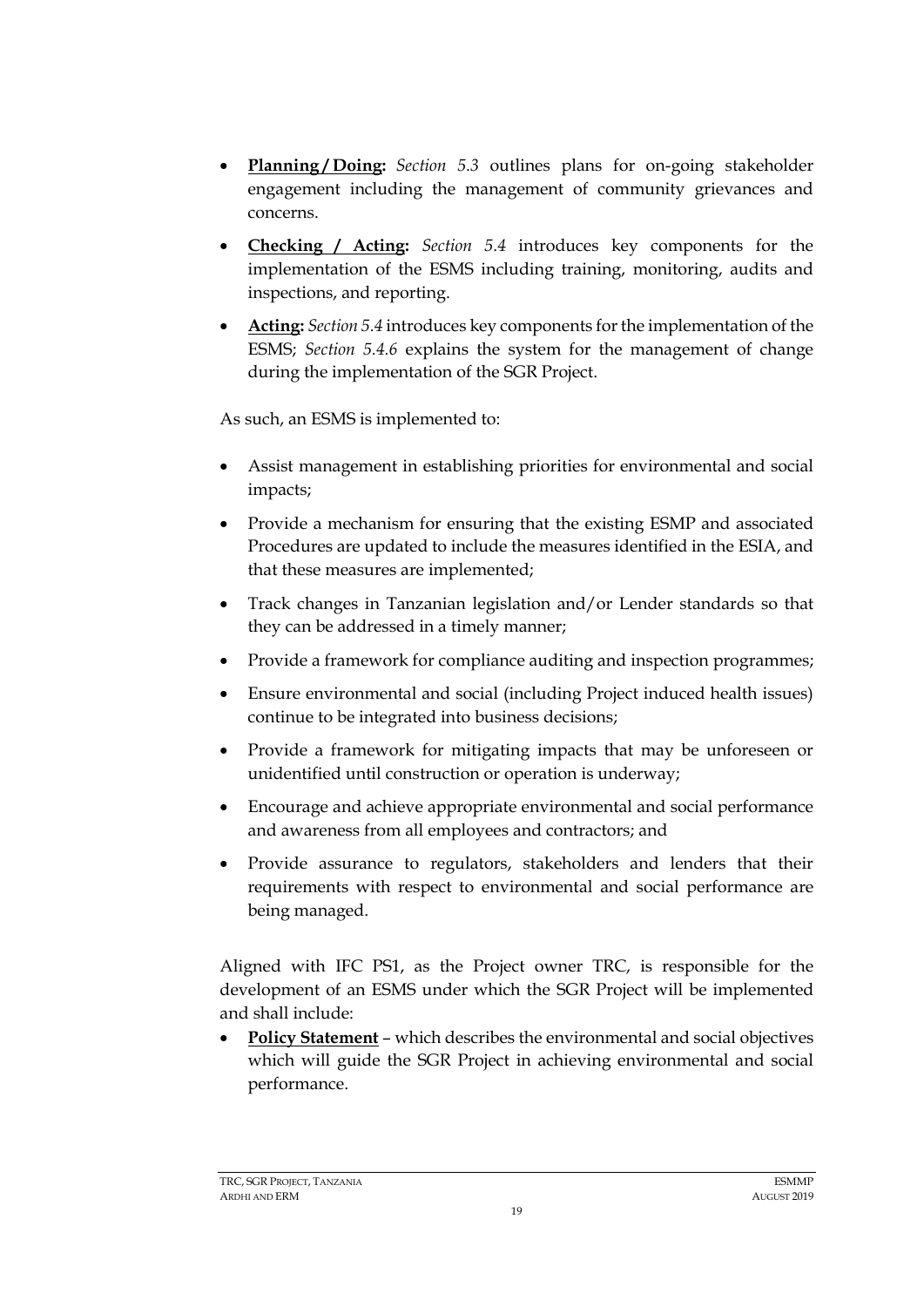- **Process for Risk Identification** which, in addition to the ESIA, shall include a defined process for evaluating and managing environmental and social risks through life of the SGR Project.
- **Management Programs** for environmental and social performance execution which are, in part, detailed below.
- **Organisation Capacity/Competency** demonstrated through clear division of responsibility and vetting of individual roles holding responsibility and accountability for environmental and social performance execution.
- **Emergency Preparedness and Response** a plan which addresses how potential risk impacts resulting in emergency response will be managed for life of the SGR Project.
- **Stakeholder Engagement Program** a program which includes stakeholder analysis and planning, disclosure and dissemination of information, consultation and participation, grievance mechanism, and ongoing reporting to Affected Communities through life of the SGR Project.
- **Monitoring and Review System** which will detail the process by which the SGR Project will monitor and measure the effectiveness of the management program, including compliance with any regulatory requirements, legal requirements and/or contractual obligations.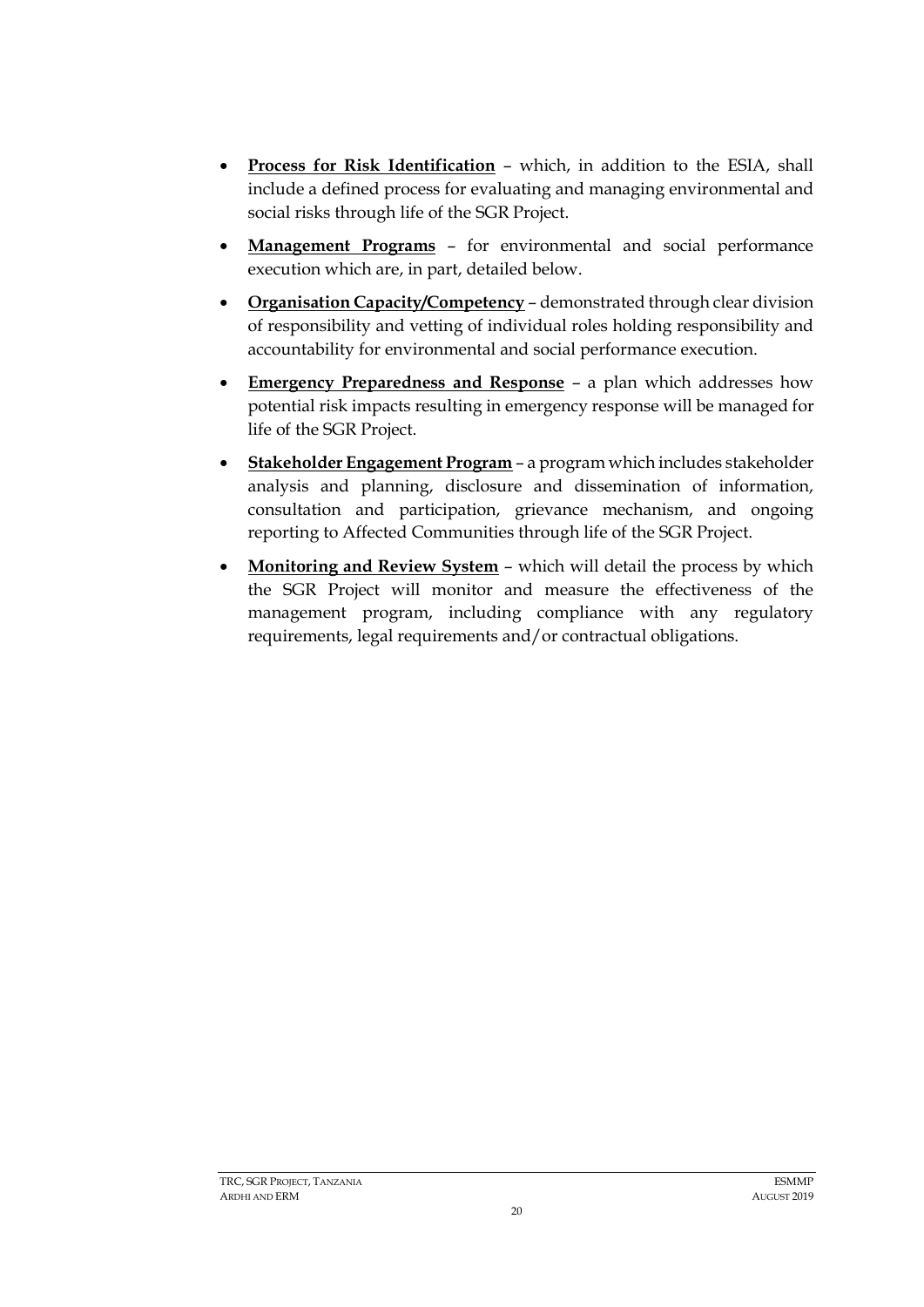#### *4 LEGAL AND INTERNATIONAL GOOD PRACTICE REQUIREMENTS*

#### *4.1 INTRODUCTION*

<span id="page-22-1"></span><span id="page-22-0"></span>This *Section* details the legislative and international good practice environmental and social requirements for the SGR Project. National (Tanzanian) laws of relevance to the successful implementation of environmental and social components of the SGR Project are presented in this *Section*. Furthermore, the applicable standards of international lending organisations are provided and their applicability discussed.

#### **PLEASE NOTE**:

Whilst this *Section* has been prepared with all due care by ERM, it does not constitute legal advice and should not be construed as such. Furthermore, the Tanzanian regulatory environment may be subject to changes to both regulatory instruments and authorities during the projected SGR Project life-cycle. It is therefore recommended that the regulatory framework is reviewed and assessed periodically.

The sourcing of legislation was limited to a desktop survey (ERM's EHS database and other available online sources) and reliance on in-country contacts.

#### *4.2 INSTITUTIONAL FRAMEWORK*

<span id="page-22-2"></span>The overall authority and responsibility for implementation of environmental and social commitments will be TRC. During the construction phase of the SGR Project, the Contractor will execute these commitments under TRC's direction.

The ESMS associated with the SGR Project is described in *Section [3](#page-17-0)*. The ESMS will provide the mechanism for facilitating documentation of legal obligations in a legal register to be reviewed and updated periodically by the SGR Project.

A summary of organisations, other than TRC, that are relevant in terms of setting policies and enforcing applicable laws in relation to the SGR Project are provided in *[Table 4.1](#page-23-2)*.

21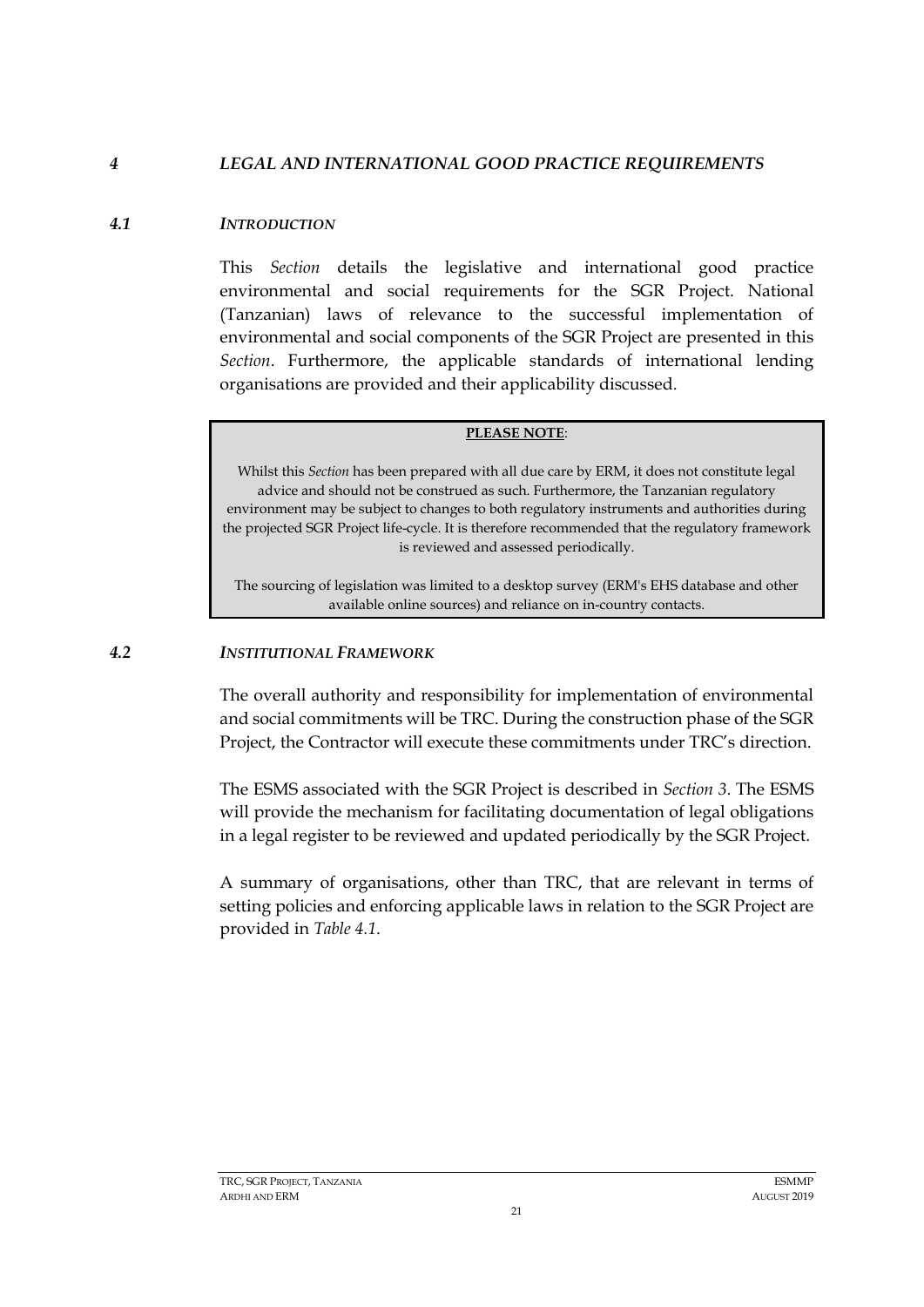#### <span id="page-23-2"></span>*Table 4.1 Institutional Framework*

| Organization              | <b>Responsibilities/ Relevance</b>                                  |
|---------------------------|---------------------------------------------------------------------|
| National Environmental    | The National Advisory Environmental Committee is comprised          |
| <b>Advisory Committee</b> | of members with experience in various fields of environmental       |
|                           | management in the public and private sector and in civil society.   |
|                           | The committee advises the Minister on any matter related to         |
|                           | environmental management.                                           |
|                           | Relevance: Technical Advisory Committee (TAC) review and            |
|                           | advise the minister regarding the SGR Project ESIA and              |
|                           | associated ESMMP if it complies with the law.                       |
| Minister Responsible for  | The Minister is responsible for matters relating to environment,    |
| Environment               | including giving policy guidelines necessary for the promotion,     |
|                           | protection and sustainable management of the environment in         |
|                           | Tanzania. The Minister approves an ESIA and may also delegate       |
|                           | the power of approval for an ESIA to the Director of                |
|                           | Environment, Local Government Authorities or Sector                 |
|                           | Ministries.                                                         |
|                           |                                                                     |
|                           | Relevance: Shall issue certificate and associated conditions for    |
|                           | SGR Project ESIA and associated ESMMP.                              |
| Director of Environment   | The Director of Environment heads the Office of the Director of     |
|                           | Environment and is appointed by the President of the United         |
|                           | Republic of Tanzania.                                               |
|                           | Relevance: The TAC review and advise the minister regarding         |
|                           | the ESIA and ESMMP and whether it complies with the law.            |
| National Environment      | The National Environment Management Councils (NEMC's)               |
| Management Council        | purpose and objective is to undertake enforcement, compliance,      |
|                           | review and monitoring of ESIA's and to facilitate public            |
|                           | participation in environmental decision-making.                     |
|                           |                                                                     |
|                           | Relevance: Register and oversee the whole ESIA process;             |
|                           | Controls the implementation of the ESMMP during and after           |
|                           | construction of the SGR Project; monitors the effects of activities |
|                           | on the environment during and after construction and during         |
|                           | operation.                                                          |

#### *4.3 NATIONAL REGULATORY FRAMEWORK*

<span id="page-23-0"></span>The Tanzanian laws that impose legal obligations in relation to the SGR Project are outlined in *[Table 4.2](#page-24-0)*.

#### *4.4 APPLICABLE LOCAL PERMITS*

<span id="page-23-1"></span>The potential permits required to conform to Tanzanian law, and the associated processes are summarised in *[Table 4.3](#page-31-0)*.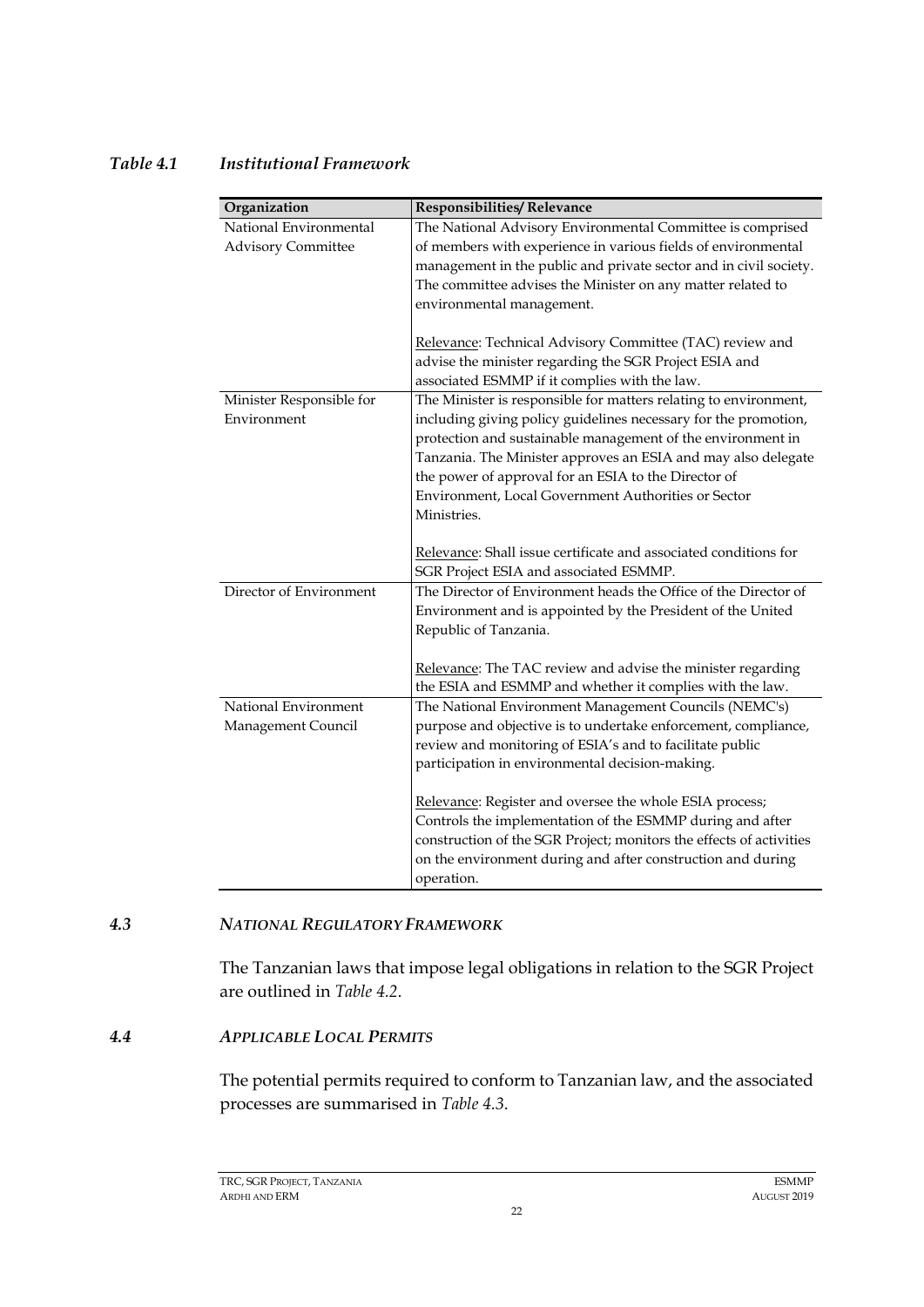<span id="page-24-0"></span>

| Tanzanian Law / Policy                                  | Applicability                                                                                                                                                                                                                                                                                                                                                                                                                                                                                                                                                                                                                                                                                                                            |
|---------------------------------------------------------|------------------------------------------------------------------------------------------------------------------------------------------------------------------------------------------------------------------------------------------------------------------------------------------------------------------------------------------------------------------------------------------------------------------------------------------------------------------------------------------------------------------------------------------------------------------------------------------------------------------------------------------------------------------------------------------------------------------------------------------|
|                                                         | TANZANIAN POLICY PROVISIONS                                                                                                                                                                                                                                                                                                                                                                                                                                                                                                                                                                                                                                                                                                              |
| National Environmental Policy (NEP) of 1997             | The SGR Project and associated ESMP and Procedures will need to consider the environmental<br>objectives set out in the Policy. Moreover, the Policy will need to consider the requirements around<br>protection of wildlife resources, development of sustainable regimes for soil conservation and forest<br>protection, and addressing the issues of poverty.                                                                                                                                                                                                                                                                                                                                                                         |
| National Transport Policy (2003)                        | Implementation of the SGR Project will contribute towards improvement of the transport network<br>within the country, which is in line with the objectives of this Policy.                                                                                                                                                                                                                                                                                                                                                                                                                                                                                                                                                               |
| National Mineral Policy (2012)                          | The SGR project involves mining activities such quarrying and gravel extraction activities from both<br>existing and new borrow pits and quarries located within the Project area of influence. Accordingly the<br>provisions of this Policy will need to be considered in the ESMP and associated Procedures.                                                                                                                                                                                                                                                                                                                                                                                                                           |
| National Construction Industry Policy (2003)            | The SGR Project will need to consider the promotion and application of cost effective and innovative<br>technologies and practices to support socio-economic development activities. TRC shall adopt this<br>policy by using modern technology during construction but with emphasis on value for money for a<br>cost effective project.                                                                                                                                                                                                                                                                                                                                                                                                 |
| National Land Policy                                    | All the land required for the SGR Project will need to be acquired in line with the provisions of this<br>Policy. The provisions included in this Policy will be considered as part of resettlement planning for the<br><b>SGR</b> Project.                                                                                                                                                                                                                                                                                                                                                                                                                                                                                              |
| National Human Settlements Development Policy<br>(2000) | Amongst other provisions, one of the objectives of this Policy is to improve the level of the provision of<br>infrastructure (including transport infrastructure) and social services for the development of<br>sustainable human settlements and to make serviced land available for shelter to all sections of the<br>community. Implementation of the SGR Project will contribute towards improvement of the transport<br>network within the country, which is in line with the objectives of this Policy.                                                                                                                                                                                                                            |
| National Gender Policy (2002)                           | With the Contractor and TRC being primary employers during the construction and operational<br>phases of the SGR Project, they are bound by this law to abide to its stipulations on employee<br>management and relations.                                                                                                                                                                                                                                                                                                                                                                                                                                                                                                               |
| The National Water Policy (2002)                        | The Policy notes that inadequate communication systems (including railways) affect implementation of<br>water resources management activities in terms of higher cost of monitoring, supervision, management,<br>policing and data transfer. The SGR Project will facilitate the enhancement of water resources<br>management within the Project area of influence.<br>Moreover, the SGR Project crosses a number of rivers and streams. Therefore, in line with this Policy,<br>the integrity of these water systems will need to be protected throughout the implementation of the<br>SGR Project. This includes implementing proper waste management to prevent water pollution during<br>both the construction and operation phases. |

# *Table 4.2 Tanzanian Policy Provisions, Legal Requirements and Applicability Thereof*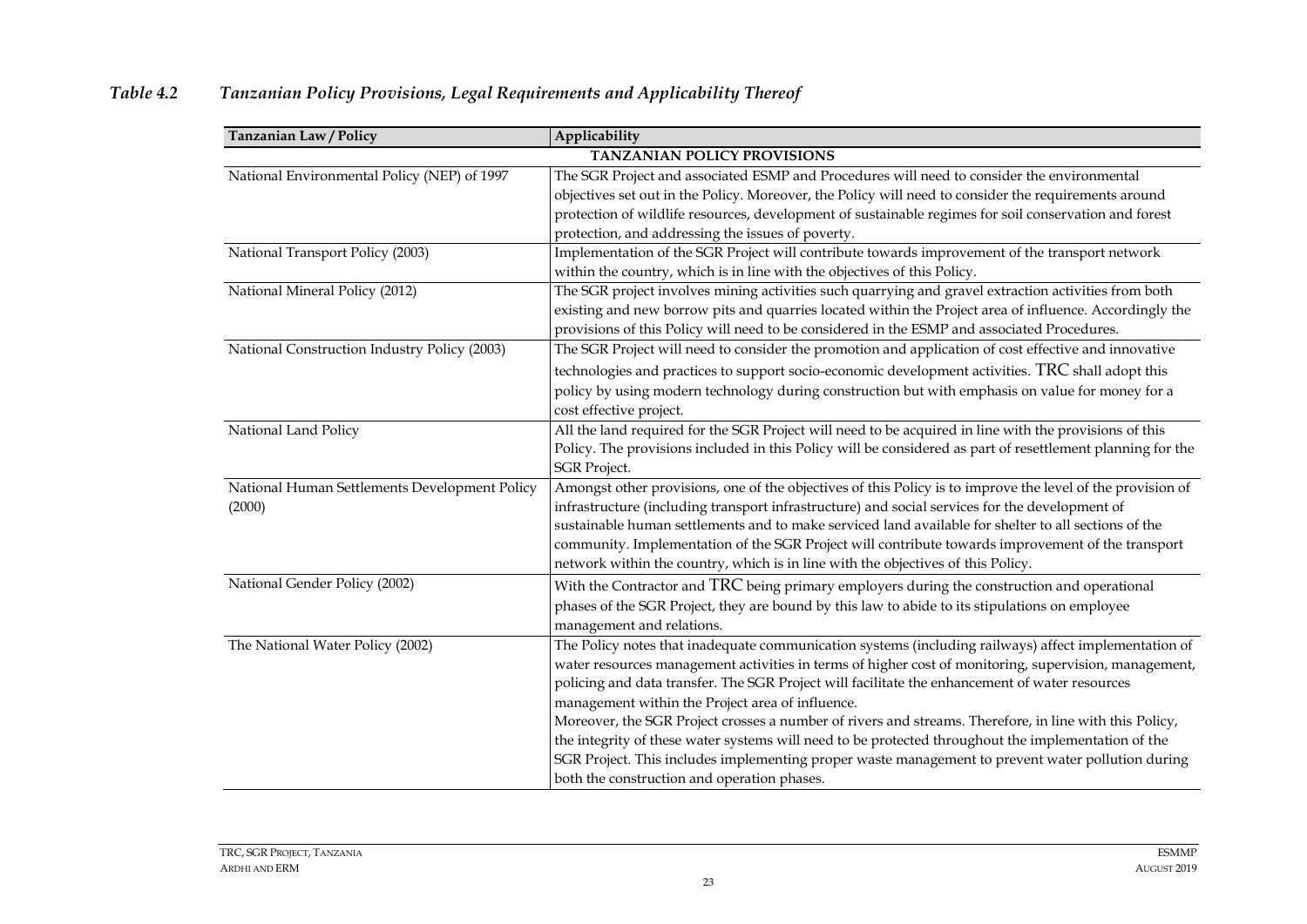| Tanzanian Law / Policy                 | Applicability                                                                                              |
|----------------------------------------|------------------------------------------------------------------------------------------------------------|
| National Forestry Policy (1998)        | The policy drives towards implementing the directives contained in the National Environmental Policy       |
|                                        | (1997) in regard with forest resources management. For instance, the National Forest Policy advocates      |
|                                        | and directs the conduction of EIA for development projects that will affect forest reserves including      |
|                                        | services crossing them (e.g. railways). The SGR Project will need to consider the provisions of this       |
|                                        | Policy, especially during construction phase.                                                              |
| National Agricultural Policy (2013)    | Agricultural development depends heavily on good infrastructure, such as railways, roads,                  |
|                                        | communication, energy, marketing facilities and efficient transport services. Good infrastructure and      |
|                                        | transport systems are essential elements for movement of agricultural produce, goods and services to       |
|                                        | and from rural areas that are vital stimulants to the development of the rural economy. Implementation     |
|                                        | of the SGR Project will contribute towards improvement of the transport network within the country,        |
|                                        | which is in line with the objectives of this Policy.                                                       |
| National Policy on HIV/AIDS (2001)     | The SGR Project can be a precursor of incidents of HIV/AIDS due to the high influx of people into the      |
|                                        | area to seek for jobs. The situation can result in an increase in the incidence of diseases including STI, |
|                                        | and HIV/AIDS. Implementation of the SGR Project will need to be carried out in a manner that does          |
|                                        | not compromise public health and safety.                                                                   |
| The Wildlife Policy of Tanzania (2007) | The Wildlife Policy envisages addressing several national challenges. For instance, conserving             |
|                                        | representative areas of the key habitats with great biological diversity; continuing to support and where  |
|                                        | necessary, enlarge the protected area network as the core of conservation activities; integrating wildlife |
|                                        | conservation with rural development; and minimizing human-wildlife conflicts whenever it occurs. The       |
|                                        | provisions included in this Policy will need to be considered in the biodiversity management measures      |
|                                        | included in the updated ESMP and associated Procedure for Biodiversity.                                    |
| The National Livestock Policy (2006)   | The Policy emphasises on the importance of value addition in the livestock market to access                |
|                                        | competitive markets and to prolong shelf-life of livestock products. Tanzanian population is expected      |
|                                        | to increase to 55.2 million by the year 2025 thereby significantly increasing demands for livestock and    |
|                                        | livestock products. There is therefore a need for special emphasis on improvement of livestock             |
|                                        | productivity. Good infrastructure and transport systems are therefore essential elements for movement      |
|                                        | of livestock products from rural areas to market. Implementation of the SGR Project will contribute        |
|                                        | towards improvement of the transport network within the country, which is in line with the objectives      |
|                                        | of this Policy.                                                                                            |
| The National Employment Policy (1997)  | With the Contractor and TRC being primary employers during the construction and operational                |
|                                        | phases of the SGR Project, they are bound by this Policy to abide to its stipulations on employee          |
|                                        | management and relations.                                                                                  |
| National Health Policy (2003)          | Implementation of the SGR Project will need to be carried out in a manner that does not compromise         |
|                                        | public health and safety. In particular, all the waste and emissions generated during Project              |
|                                        | implementation will need to be managed in an appropriate manner so as to prevent any associated            |
|                                        | public health risks.                                                                                       |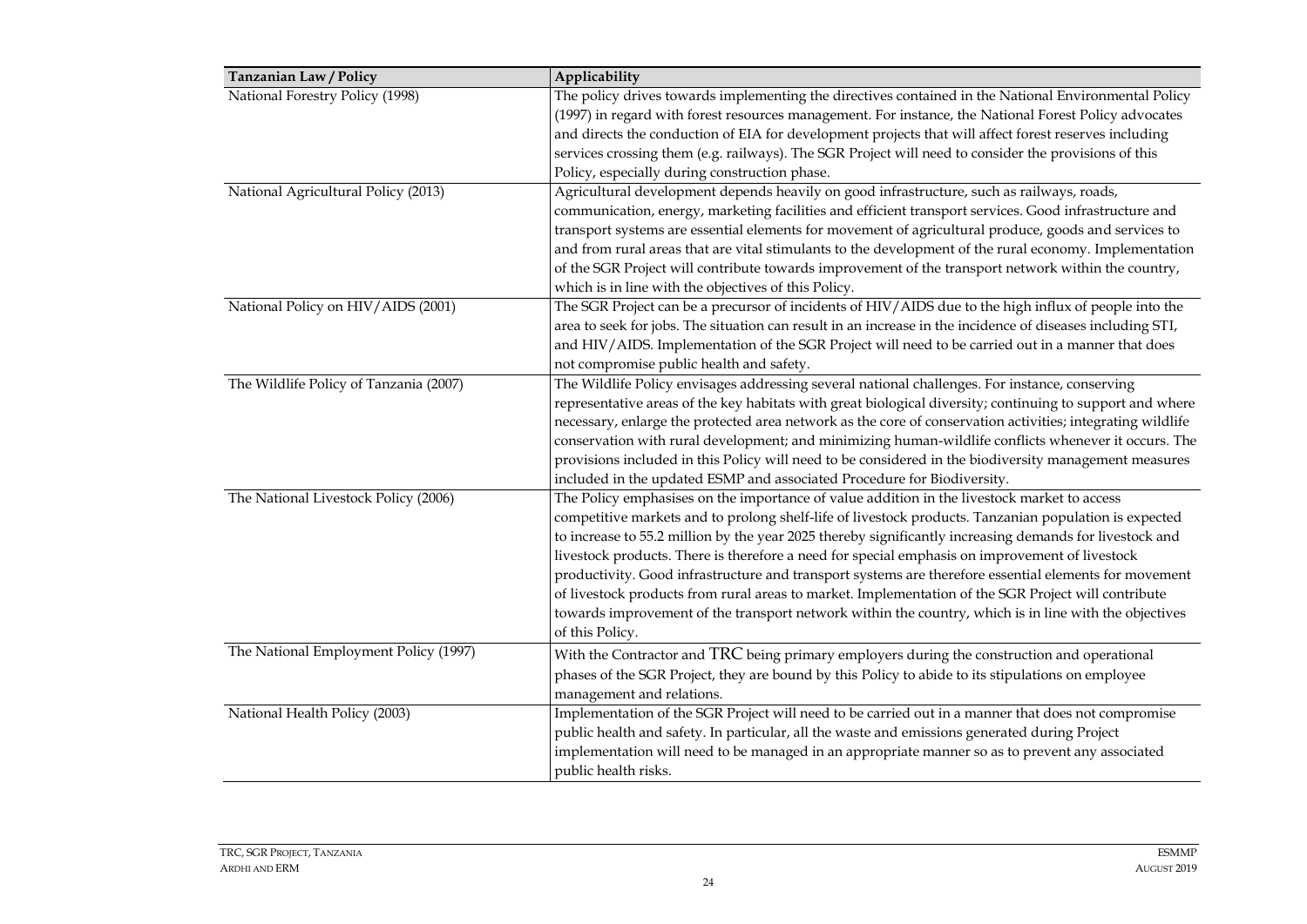| Applicability                                                                                                |
|--------------------------------------------------------------------------------------------------------------|
| Land is a resource that is mainly depended upon by local communities for their development, losing           |
| land may have severe consequences on community development. All the land required for the SGR                |
| Project will need to be acquired in line with the provisions of this Policy.                                 |
| This Policy includes measures by which cultural heritage resources will be protected, managed,               |
| preserved, conserved, and developed. Moreover, the Policy provides an analysis of best practices for         |
| conducting research and conservation of cultural heritage resources. The provisions included in this         |
| Policy will need to be considered in the cultural heritage management measures included in the               |
| updated ESMP and associated Procedure for Cultural Heritage.                                                 |
| TANZANIAN LEGAL REQUIREMENTS                                                                                 |
| The SGR Project requires that an ESIA be undertaken. Accordingly, an ESIA study is currently being           |
| carried out in line with the requirements of this Act, and TRC shall be required to commit to                |
| implementing the ESMP and associated Environmental and Social Procedures and any other conditions            |
| as laid out by Minister Responsible for Environment, should an ESIA licence be issued for the SGR            |
| Project.                                                                                                     |
| All the land required for the SGR Project will need to be acquired in line with the provisions of this Act.  |
| The provisions included in this Act will be considered as part of resettlement planning for the SGR          |
| Project.                                                                                                     |
| The Act was enacted in order to make better provisions for development and promotion of the rail             |
| transport service in Tanzania; and to establish TRC, to provide for regulatory framework of railway          |
| transport.                                                                                                   |
| In accordance with this law, all water resources in mainland Tanzania shall continue to be public water      |
| and vested in the President as the trustee for and on behalf of the citizens. The power to confer a right    |
| to the use of water from any water resource is vested in the Minister responsible for water. The SGR         |
| Project will traverse a number of water resources and will have a duty to protect them and manage the        |
| use of water through the application of water use rights from the responsible Water Basins Offices.          |
| Section 54 of this law states that "A person shall not cause or suffer from nuisance, likely to be injurious |
| or dangerous to health, existing on land, premises, air or water". Implementation of the SGR Project         |
| will need to be carried out in a manner that does not compromise public health and safety. In                |
| particular, all the waste and emissions generated during Project implementation will need to be              |
| managed in an appropriate manner so as to prevent any associated public health risks.                        |
| The SGR Project entails defining a 30m (either side of the centreline) right of way. The Lands Act           |
| regulates all issues of land acquisition. All the land required for the SGR Project will need to be          |
| acquired in line with the provisions of this Act. The provisions included in this Act will be considered     |
| as part of resettlement planning for the SGR Project.                                                        |
| The safety, health and welfare of all the workers associated with the SGR Project will need to be            |
| addressed in line with all the provisions of this Act throughout the Project lifecycle (construction and     |
| operational phases).                                                                                         |
|                                                                                                              |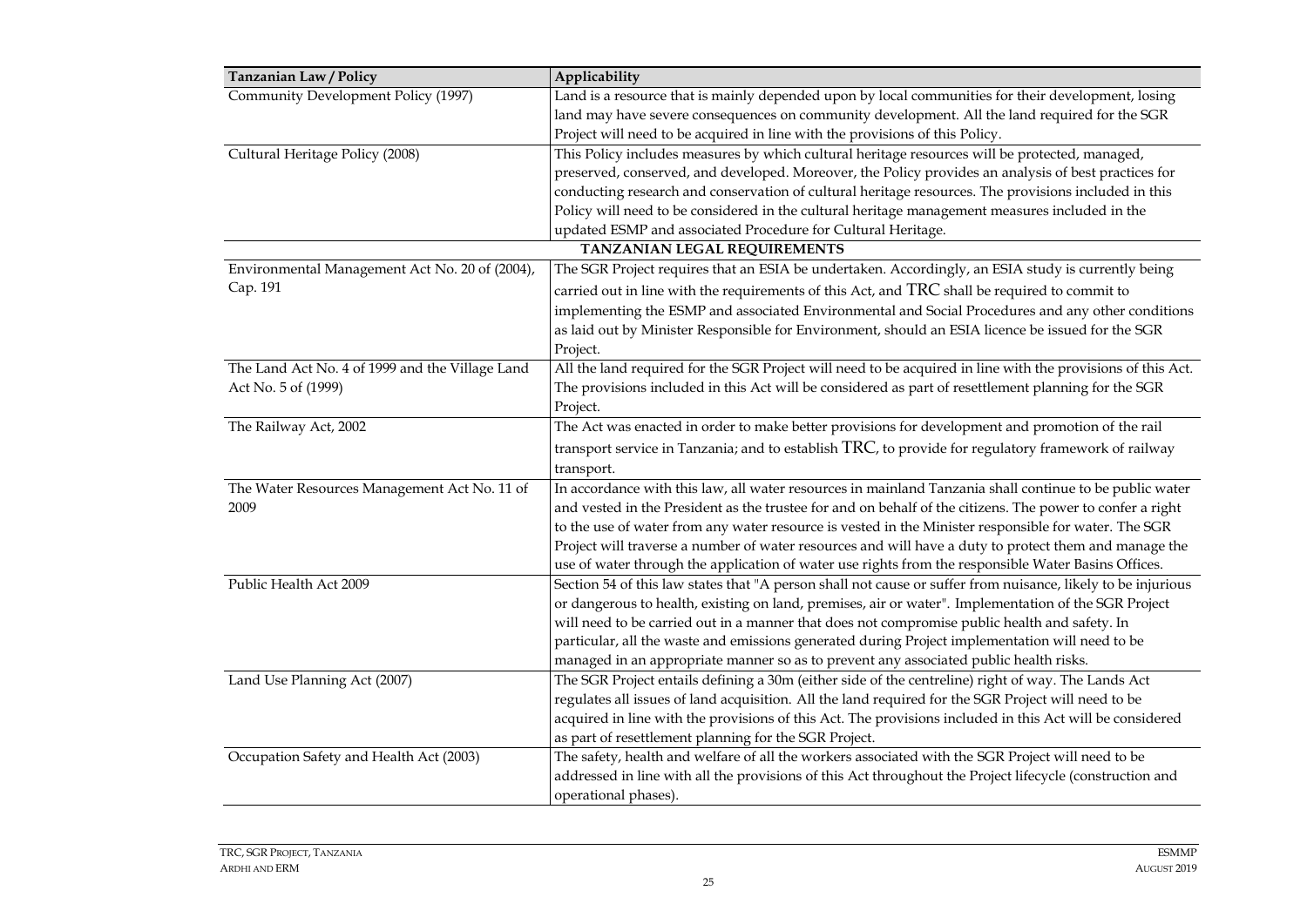| <b>Tanzanian Law / Policy</b>                 | Applicability                                                                                                |
|-----------------------------------------------|--------------------------------------------------------------------------------------------------------------|
| Local Government Laws (Miscellaneous          | The Act gives authority to local governments to regulate matters that are local. A pertinent example of      |
| Amendment) Act, 2006                          | such authority to the SGR Project is that the local government may opt to regulate extraction of             |
|                                               | minerals or building material, through their by-laws. Despite the authority of local governments the by-     |
|                                               | laws should not derogate any principal legislation e.g. in the case of extraction of material, the Mining    |
|                                               | Act. Moreover, the provisions included in this Act have been considered as part of stakeholder               |
|                                               | engagement process for the ESIA and will be considered during resettlement planning for the SGR              |
|                                               | Project.                                                                                                     |
| The Standards Act No. 2 of 2009               | An Act to provide for the promotion of the standardization of specifications of commodities and              |
|                                               | services, to re-establish the Tanzania Bureau of Standards (TBS) and to provide better provisions for the    |
|                                               | functions, management and control of the Bureau, to repeal the standards Act, Cap.130 and to provide         |
|                                               | for other related matters. This Act is relevant to the SGR Project as the quality of construction materials, |
|                                               | and other products to be imported by Contractor during construction will have to abide to the                |
|                                               | standards set by TBS.                                                                                        |
| National Forest Act, 2002                     | In line with the provisions of this Act, an ESIA is currently underway for the SGR Project. TRC shall be     |
|                                               | required to commit to implementing the ESMP and associated Environmental and Social Procedures               |
|                                               | and any other conditions as laid out by Minister Responsible for Environment, should an ESIA licence         |
|                                               | be issued for the SGR Project. The permit requirement is applicable for private Project developers but       |
|                                               | does not apply to the Projects carried out by the Government. Government's obligation is limited with        |
|                                               | consulting to the relevant authority and conduct ESIA. TRC consulted TFS in 2017 and national ESIA           |
|                                               | process has been completed.                                                                                  |
| Explosives Act, 56/63                         | The SGR Project will need to obtain all the necessary permits required for import, purchase, storage and     |
|                                               | use of explosives for blasting.                                                                              |
| Regional and District Act No 9, 1997          | Provisions included in this Act have been considered as part of stakeholder engagement process for the       |
|                                               | ESIA and will be considered during resettlement planning for the SGR Project.                                |
| Mining Act No 4 (2010)                        | The Contractor associated with the SGR Project is required by law to apply for and secure mining             |
|                                               | permits for SGR Project quarries and borrow pits.                                                            |
| The Land Acquisition Act 1967                 | The SGR Project entails defining a 30m (either side of the centreline) right of way. The Lands               |
|                                               | Acquisition Act regulates all issues of land acquisition. All the land required for the SGR Project will     |
|                                               | need to be acquired in line with the provisions of this Act. The provisions included in this Act will be     |
|                                               | considered as part of resettlement planning for the SGR Project.                                             |
| The Wildlife Conservation Act No 5/09 of 2009 | This Act states that "A human activity, settlement or any other development that will adversely affect       |
|                                               | wildlife shall not be permitted within five hundred meters from the wildlife protected area borderline       |
|                                               | without the permission of the, Director." Construction of the SGR Project can be deleterious to the          |
|                                               | biological diversity of any place and any kind regardless whether the area is protected or not. The          |
|                                               | provisions included in this Act will need to be considered in the biodiversity management measures           |
|                                               | included in the updated ESMP and associated Procedure for Biodiversity.                                      |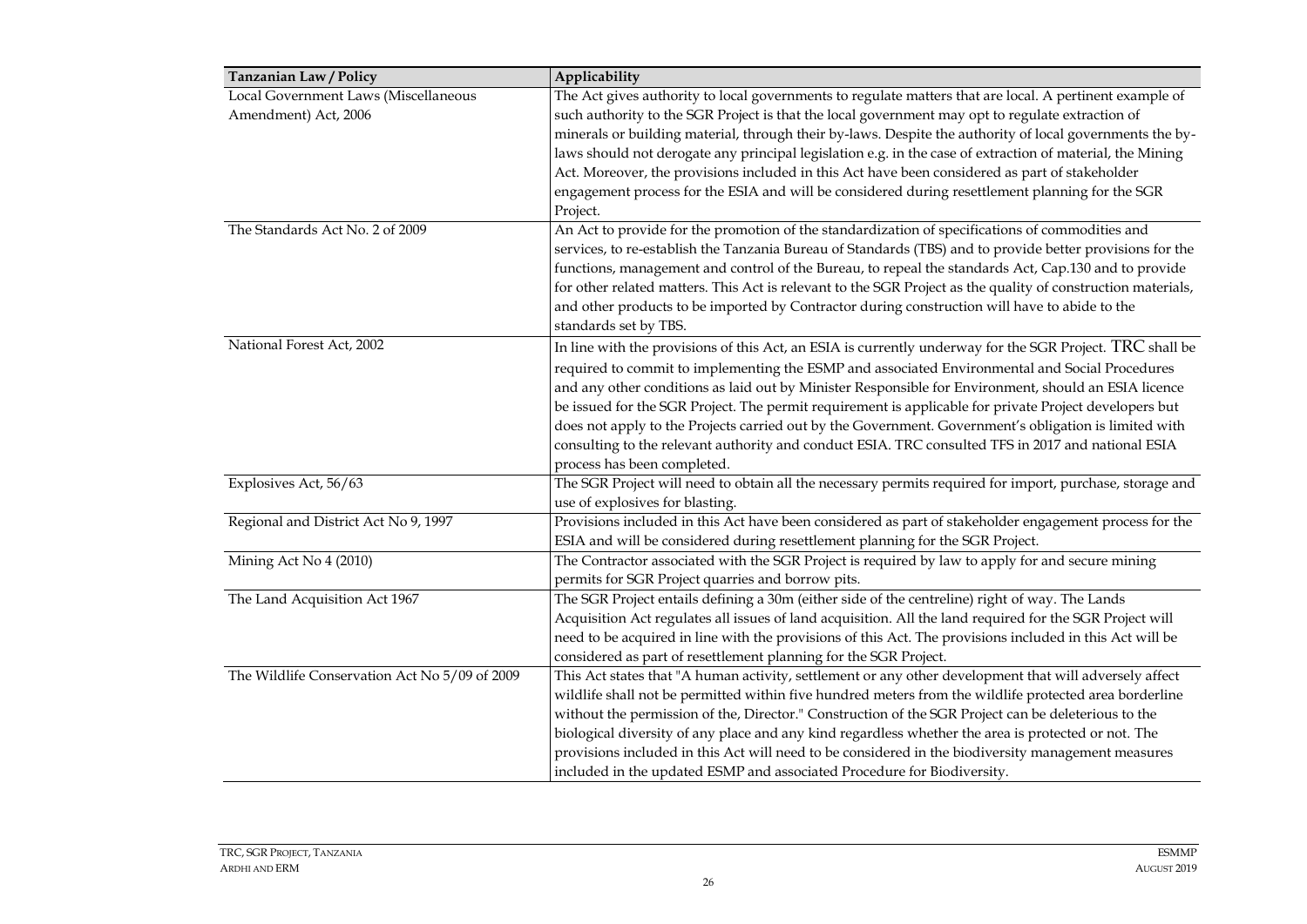| Tanzanian Law / Policy                         | Applicability                                                                                                                                          |  |  |  |  |
|------------------------------------------------|--------------------------------------------------------------------------------------------------------------------------------------------------------|--|--|--|--|
| Employment and Labour Relations Act No. 6 0f   | With the Contractor and TRC being primary employers during the construction and operational                                                            |  |  |  |  |
| 2004                                           | phases of the SGR Project, they are bound by this Act to abide to its stipulations on employee                                                         |  |  |  |  |
|                                                | management and relations.                                                                                                                              |  |  |  |  |
| Engineers Registration Act and its Amendments  | The Acts regulate the engineering practice in Tanzania by registering engineers and monitoring their                                                   |  |  |  |  |
| 1997 and 2007                                  | conduct. It establishes the Engineering Registration Board (ERB). Laws require any foreign engineer to                                                 |  |  |  |  |
|                                                | register with ERB before practicing in the country. All engineers who will be involved in the SGR                                                      |  |  |  |  |
|                                                | Project including foreign engineers are bound by this Act to abide to its stipulations.                                                                |  |  |  |  |
| The Contractors Registration Act (1997)        | The Contractors Registration Act requires contractors to be registered by the Contractors Board (CRB)                                                  |  |  |  |  |
|                                                | before engaging in practice. It also requires foreign contractors to be registered by the Board before                                                 |  |  |  |  |
|                                                | gaining contracts in Tanzania. All contractors (including subcontractors) who will be involved in the                                                  |  |  |  |  |
|                                                | SGR Project are bound by this Act to abide to its stipulations.                                                                                        |  |  |  |  |
|                                                | The HIV and AIDS (Prevention and Control) Act of The SGR Project can be a precursor of incidents of HIV/AIDS due to the high influx of people into the |  |  |  |  |
| 2008                                           | area to seek for jobs. The situation can result in an increase in the incidence of diseases including STI,                                             |  |  |  |  |
|                                                | and HIV/AIDS. Implementation of the SGR Project will need to be carried out in a manner that does                                                      |  |  |  |  |
|                                                | not compromise public health and safety.                                                                                                               |  |  |  |  |
| The Industrial and Consumer Chemical           | The Act provides for among other issues, importation, transportation, storage, use and disposal of                                                     |  |  |  |  |
| (Management and Control) Act, 2002             | chemicals in Tanzania. The Contractor is required to obtain certificate from the Chief Government                                                      |  |  |  |  |
|                                                | Chemist for importation, storage or disposal of any chemicals. Furthermore, the Contractor is required                                                 |  |  |  |  |
|                                                | to comply with all provisions/regulations regarding packaging, handling, storage, use and disposal of                                                  |  |  |  |  |
|                                                | chemicals, as set in this Act. The Minister appoints an inspector from time to time to ensure compliance.                                              |  |  |  |  |
|                                                | Failure to compliance might lead to revocation of the certificate.                                                                                     |  |  |  |  |
| The Petroleum Act, 2001                        | The SGR Project shall ensure that appropriate licences are acquired for the storage of petroleum                                                       |  |  |  |  |
|                                                | products during project implementation.                                                                                                                |  |  |  |  |
| The Surface and Marine Transport Regulatory    | The SGR Project will secure the necessary licenses and will adhere to the rules and regulations as set                                                 |  |  |  |  |
| Authority Act Cap 413 (2001)                   | out by this Act.                                                                                                                                       |  |  |  |  |
| The Tanzania Railways Corporation Act Cap 170  | This Act establishes the Tanzania Railway Corporation which is mandated to operate the rolling stock                                                   |  |  |  |  |
|                                                | for the public carriage of passengers or goods. TRC is the owner of the assets that are used by the                                                    |  |  |  |  |
|                                                | Tanzania Railway Corporation, as such they have to work together to realise the objectives of the SGR                                                  |  |  |  |  |
|                                                | Project.                                                                                                                                               |  |  |  |  |
| The Railways (Licensing of Railway Operators)  | The Regulations requires every operator to have a license in order to carry out the following activities                                               |  |  |  |  |
| Regulations, 2006                              | (a) Passenger train service (b) Freight train service (c) Operation and maintenance of rail infrastructure.                                            |  |  |  |  |
|                                                | Operators using the SGR will need to secure the necessary licenses.                                                                                    |  |  |  |  |
| The Tanzania Railways Civil Engineering Manual | This Manual provides general instructions on what actions are required in case of accidents when the                                                   |  |  |  |  |
| (1998)                                         | SGR becomes operational. The Manual provides general instructions to different people, provides                                                        |  |  |  |  |
|                                                | guidance on immediate actions required at the site of accidents or obstructions, protection of the track                                               |  |  |  |  |
|                                                | at the site of accidents; fire precautions; employee responsibilities; power to enter upon non-railway                                                 |  |  |  |  |
|                                                | land; pilferage from damaged wagons; restoration of traffic; provision for staff; records and reporting;                                               |  |  |  |  |
|                                                | watchmen and precautions before and during rains. This Manual therefore covers major components of                                                     |  |  |  |  |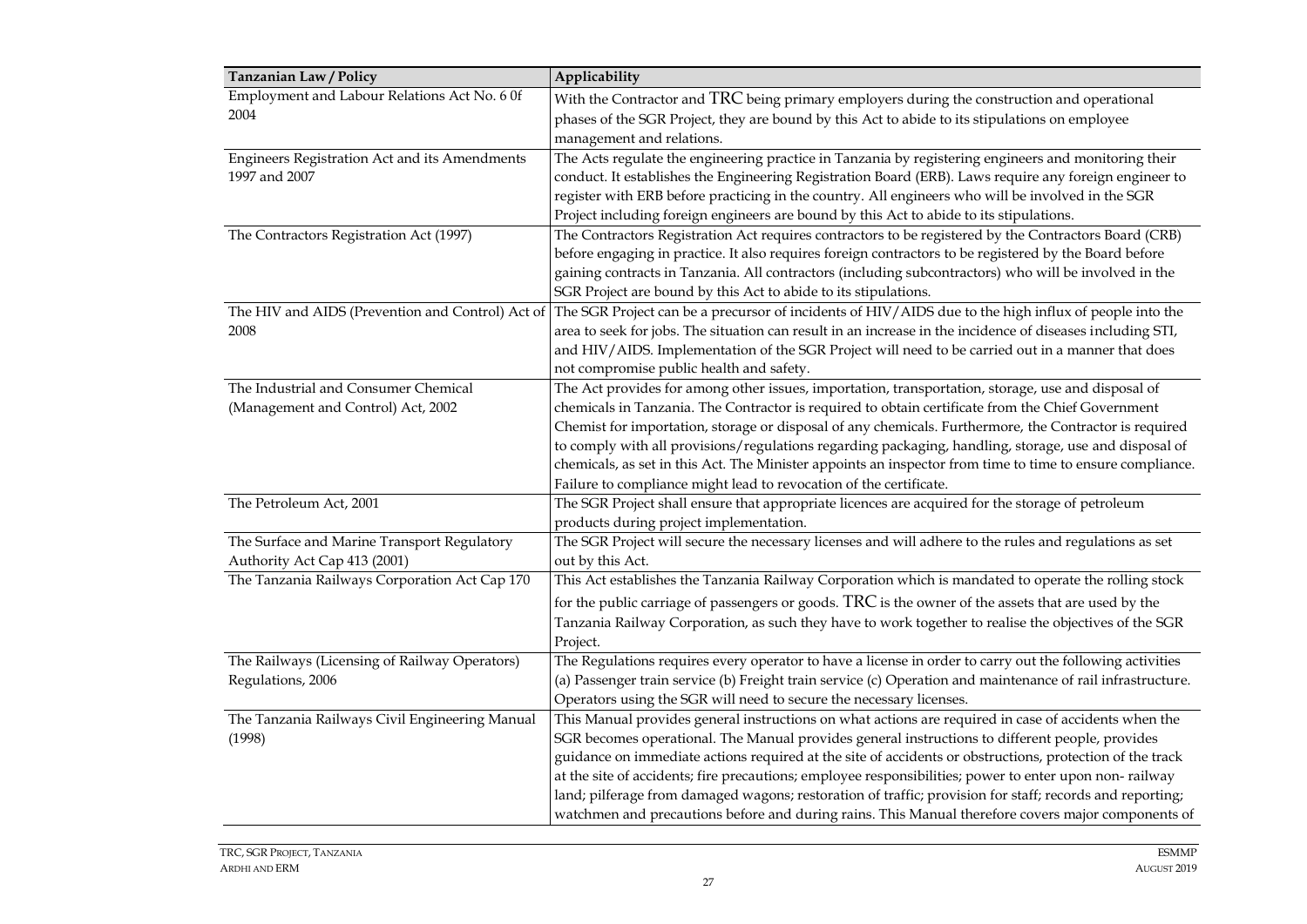| Tanzanian Law / Policy                          | Applicability                                                                                                 |  |  |  |  |
|-------------------------------------------------|---------------------------------------------------------------------------------------------------------------|--|--|--|--|
|                                                 | accident preparedness and response, and will need to be considered during emergency preparedness              |  |  |  |  |
|                                                 | planning for the operational phase of the SGR Project.                                                        |  |  |  |  |
| Antiquities Act (Act No. 10 of 1964) as amended | The Antiquities Act is the principal cultural heritage legislation in Tanzania. The purpose of the act is     |  |  |  |  |
| (Act No. 22 of 1979)                            | to provide legal statutes for the preservation and protection of sites and articles of palaeontological,      |  |  |  |  |
|                                                 | archaeological, historical, or natural interest. The provisions included in this Act will need to be          |  |  |  |  |
|                                                 | considered in the cultural heritage management measures included in the updated ESMP and                      |  |  |  |  |
|                                                 | associated Procedure for Cultural Heritage.                                                                   |  |  |  |  |
| The Tanzania 2025 Development Vision            | Implementation of the SGR will contribute towards improvement of the transport network within the             |  |  |  |  |
|                                                 | country, which is in line with the objectives of 2025 Development Vision.                                     |  |  |  |  |
| The Explosives Regulations of 1964, GN 56/64    | The SGR Project will need to obtain all the necessary permits required for import, purchase, storage and      |  |  |  |  |
|                                                 | use of explosives for blasting.                                                                               |  |  |  |  |
| Land (Assessment of the Value of Land for       | The SGR Project entails defining a 30m (either side of the centreline) right of way. This Regulation          |  |  |  |  |
| Compensation) Regulations, 2001                 | provide criteria for the assessment of compensation on land, as per market value for property. All the        |  |  |  |  |
|                                                 | land required for the SGR Project will need to be acquired in line with the provisions of this Regulation.    |  |  |  |  |
|                                                 | The provisions included in this Regulation will be considered as part of resettlement planning for the        |  |  |  |  |
|                                                 | <b>SGR</b> Project.                                                                                           |  |  |  |  |
| Mining (Environmental Management and            | The Contractor associated with the SGR Project is required by law to apply for and secure mining              |  |  |  |  |
| Protection) Regulations, 1999                   | permits for SGR Project quarries and borrow pits.                                                             |  |  |  |  |
| Environmental Impact Assessment and Auditing    | The SGR Project requires that an ESIA be undertaken. The ESIA has been undertaken to comply with              |  |  |  |  |
| Regulations (2005)                              | the requirements of these Regulations. TRC shall be required to commit to implementing the ESMP               |  |  |  |  |
|                                                 | and associated Environmental and Social Procedures and any other conditions as laid out by Minister           |  |  |  |  |
|                                                 | Responsible for Environment, should an ESIA licence be issued for the SGR Project.                            |  |  |  |  |
| National Strategy for Growth and Reduction of   | One of the objectives of this Strategy is to improve the quality of life and social wellbeing of those living |  |  |  |  |
| Poverty (2005)                                  | in Tanzania. Development of relevant infrastructure to enhance market access is acknowledged as a             |  |  |  |  |
|                                                 | requirement to achieve this. Implementation of the SGR Project will contribute towards relevant               |  |  |  |  |
|                                                 | infrastructure to enhance market access within the country, which is in line with the objectives set out      |  |  |  |  |
|                                                 | on this Strategy.                                                                                             |  |  |  |  |
| The Environmental Management (Air Quality       | The objectives of this Regulation (amongst others) is to set baseline parameters on air quality and           |  |  |  |  |
| Standards) Regulations, 2007                    | emissions and enforce minimum air quality standards. The standards set out in this Regulation will            |  |  |  |  |
|                                                 | need to be considered when developing the Performance Criteria in the updated Air Quality and                 |  |  |  |  |
|                                                 | Emissions Procedure for the SGR Project.                                                                      |  |  |  |  |
| The Environmental Management (Water Quality     | Among others, the object of this Regulation is to enforce minimum water quality standards prescribed          |  |  |  |  |
| Standards) Regulations, 2007                    | by the National Environmental Standards Committee. The standards set out in this Regulation will              |  |  |  |  |
|                                                 | need to be considered when developing the Performance Criteria in the updated Water Quality                   |  |  |  |  |
|                                                 | Management Procedure for the SGR Project.                                                                     |  |  |  |  |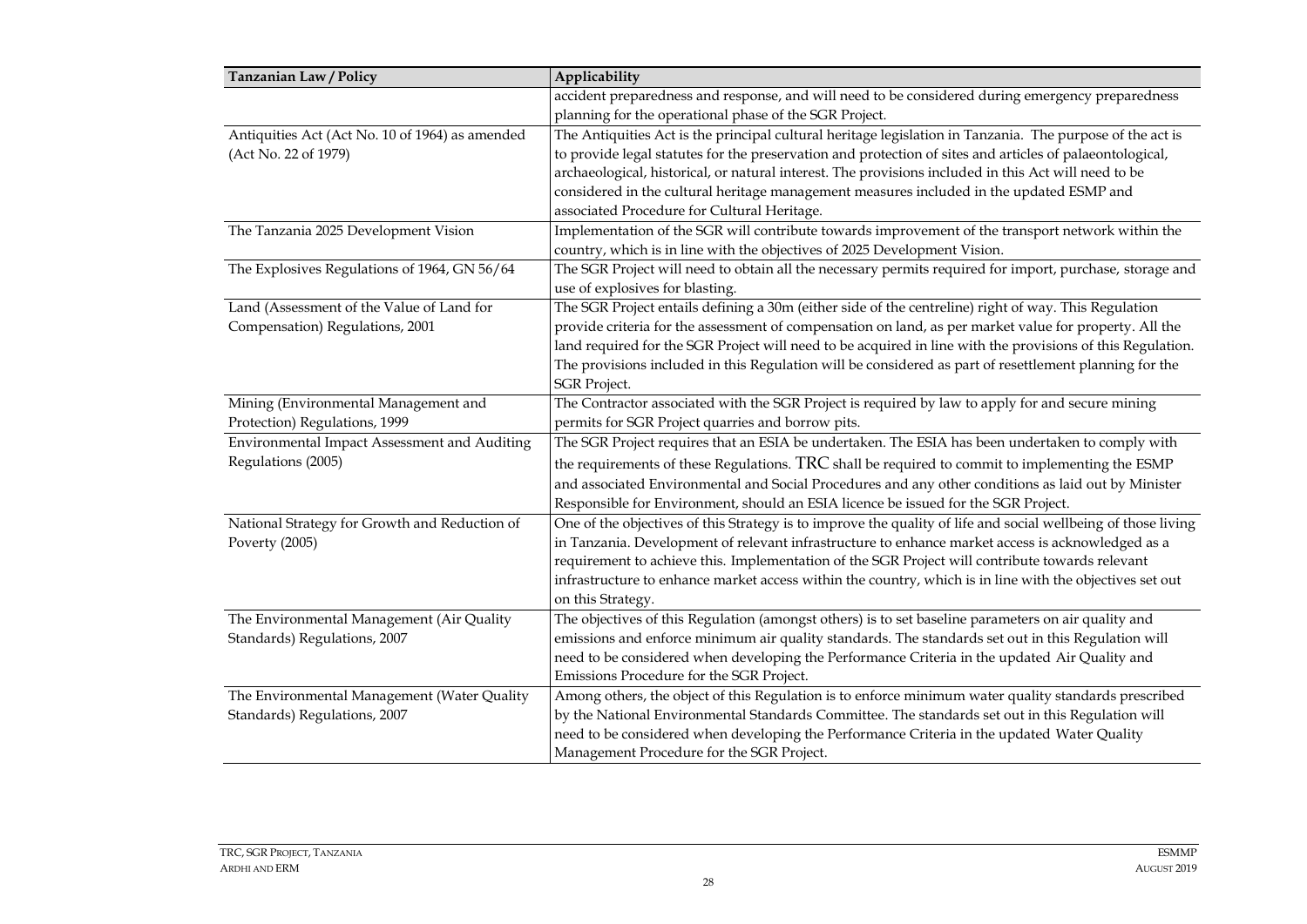| Tanzanian Law / Policy                        | Applicability                                                                                           |
|-----------------------------------------------|---------------------------------------------------------------------------------------------------------|
| Solid Waste Management Regulations, 2009 GN.  | These regulations apply to all matter pertaining to waste management. They aimed among other things     |
| NO. 263                                       | at setting standard for generation, storage, transport and disposal of waste and associated permitting  |
| The Environmental Management Regulations      | requirements. The SGR Project, during the construction and operational phases, will generate wastes,    |
| (Hazardous Waste Control), 2009               | which will need to be managed as per the guidelines in these Regulations. The updated Waste             |
|                                               | Management Procedure will need to consider these Regulations and for management of both non-            |
|                                               | hazardous and hazardous wastes.                                                                         |
| Environmental Management (Soil quality        | This Regulation abstains the SGR Project from polluting soils and from discharging hazardous, waste,    |
| standards) Regulations (2007)                 | materials and chemicals on soils. The updated Pollution Prevention Procedure will need to consider      |
|                                               | this Regulation.                                                                                        |
| Environmental Management (Quality Standards   | The objectives of this Regulation (amongst others) is to set baseline parameters on noise and vibration |
| for Control of Noise and Vibration Pollution) | emissions and enforce minimum emission standards. The standards set out in this Regulation will need    |
| Regulations (2011)                            | to be considered when developing the Performance Criteria in the updated the Noise and Vibration        |
|                                               | Procedure for the SGR Project.                                                                          |
| Environmental Management (Fees and Charges)   | This Regulation requires the SGR Project proponent to pay prescribe fees and charges that NEMC is       |
| Regulations (2009)                            | mandated to impose on the developer.                                                                    |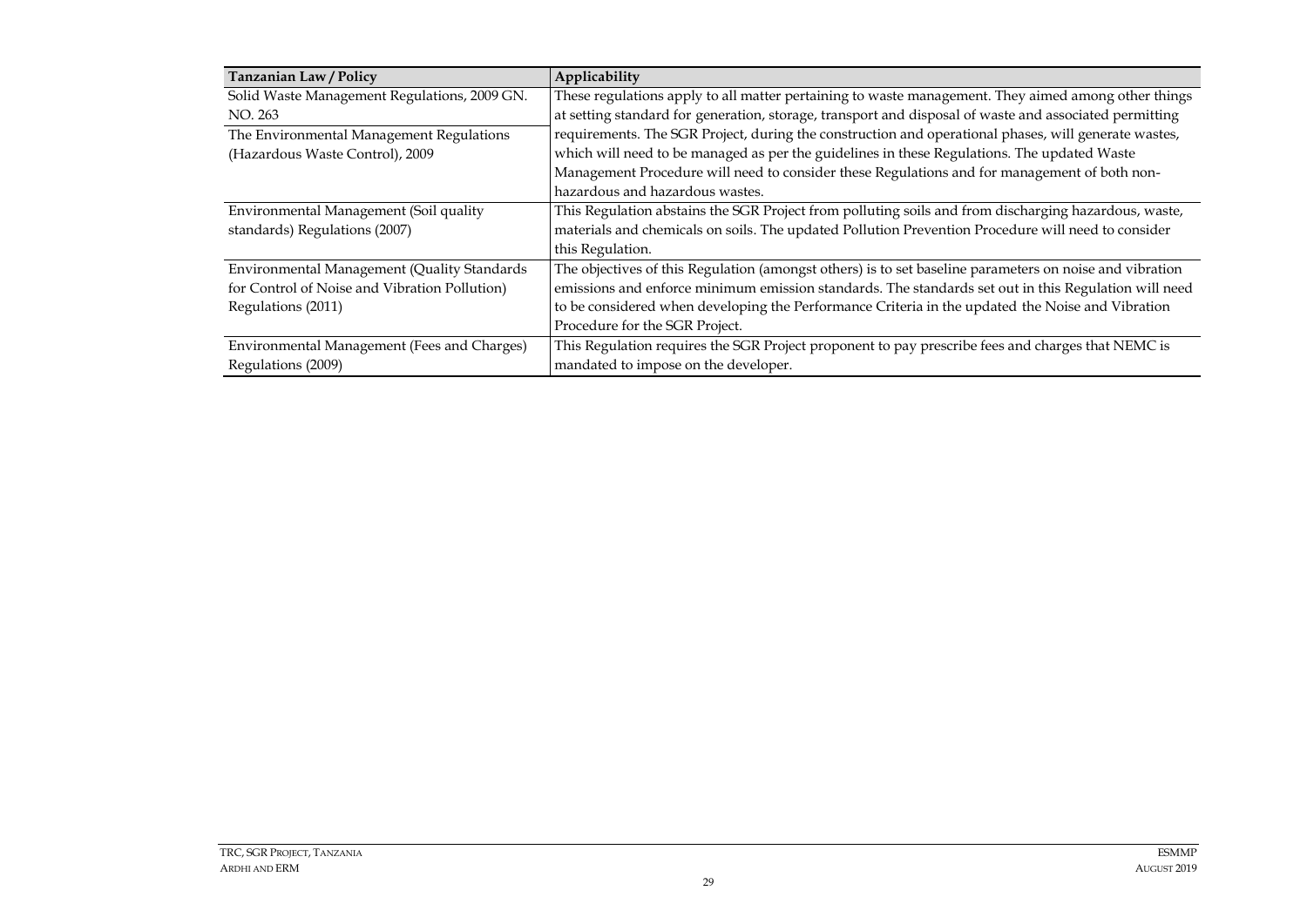<span id="page-31-0"></span>*Table 4.3 Relevant Permits Required from Tanzania Authorities by the Proponent*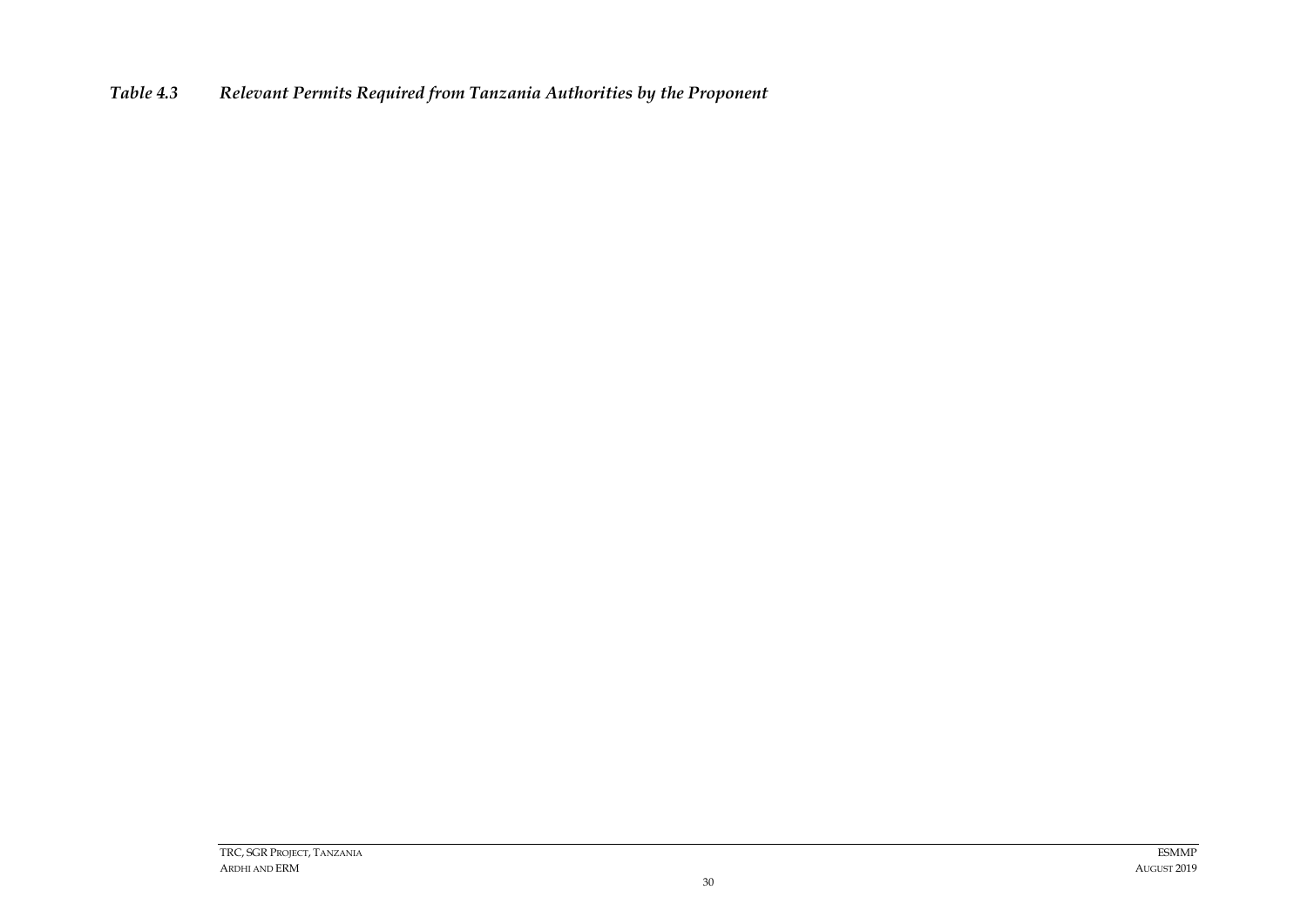| Phase            | Sector                          | Legislation           | Authority                | Permit/Licence         | <b>Comments</b>                                     |
|------------------|---------------------------------|-----------------------|--------------------------|------------------------|-----------------------------------------------------|
|                  | <b>Construction</b> Environment | Environmental         | $\overline{\text{NEMC}}$ | EIA Certificate/Permit | The EIA licence will give the decision criteria for |
| $\mathbf{Phase}$ |                                 | Management Act (2004) |                          |                        | $NEMC$                                              |
|                  |                                 |                       |                          |                        |                                                     |
|                  |                                 |                       |                          |                        |                                                     |
|                  |                                 |                       |                          |                        |                                                     |
|                  |                                 |                       |                          |                        |                                                     |
|                  |                                 |                       |                          |                        |                                                     |
|                  |                                 |                       |                          |                        |                                                     |
|                  |                                 |                       |                          |                        |                                                     |
|                  |                                 |                       |                          |                        |                                                     |
|                  |                                 |                       |                          |                        |                                                     |
|                  |                                 |                       |                          |                        |                                                     |
|                  |                                 |                       |                          |                        |                                                     |
|                  |                                 |                       |                          |                        |                                                     |
|                  |                                 |                       |                          |                        |                                                     |
|                  |                                 |                       |                          |                        |                                                     |
|                  |                                 |                       |                          |                        |                                                     |
|                  |                                 |                       |                          |                        |                                                     |
|                  |                                 |                       |                          |                        |                                                     |
|                  |                                 |                       |                          |                        |                                                     |
|                  |                                 |                       |                          |                        |                                                     |
|                  |                                 |                       |                          |                        |                                                     |
|                  |                                 |                       |                          |                        |                                                     |
|                  |                                 |                       |                          |                        |                                                     |
|                  |                                 |                       |                          |                        |                                                     |
|                  |                                 |                       |                          |                        |                                                     |
|                  |                                 |                       |                          |                        |                                                     |
|                  |                                 |                       |                          |                        |                                                     |
|                  |                                 |                       |                          |                        |                                                     |
|                  |                                 |                       |                          |                        |                                                     |
|                  |                                 |                       |                          |                        |                                                     |
|                  |                                 |                       |                          |                        |                                                     |
|                  |                                 |                       |                          |                        |                                                     |
|                  |                                 |                       |                          |                        |                                                     |
|                  |                                 |                       |                          |                        |                                                     |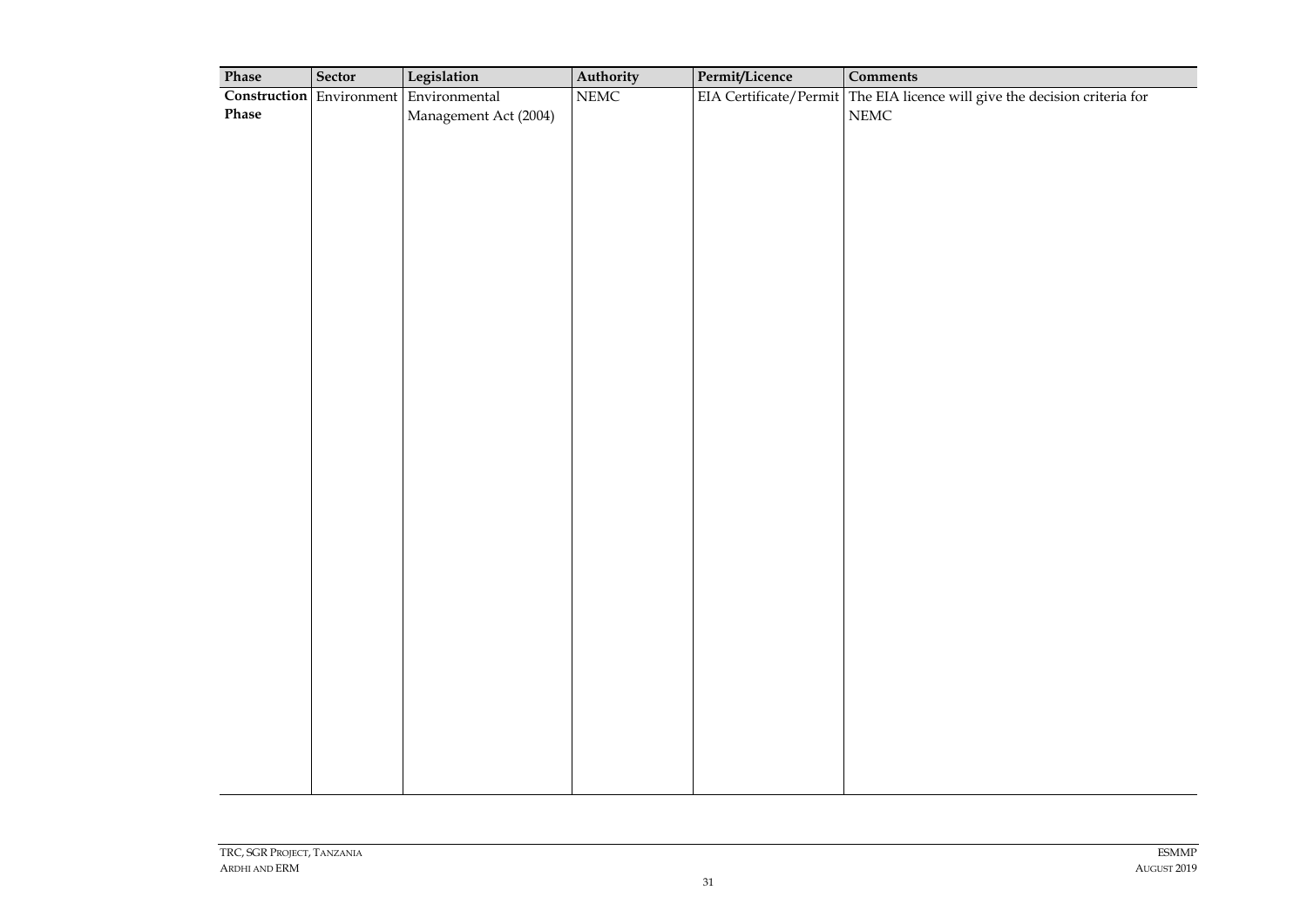| Waste |                                |                       |                                       | <b>Comments</b>                                                                                                                                                                                                                                                                                                                                                                                                                                                                                                                                                                                                                                                                                                                           |
|-------|--------------------------------|-----------------------|---------------------------------------|-------------------------------------------------------------------------------------------------------------------------------------------------------------------------------------------------------------------------------------------------------------------------------------------------------------------------------------------------------------------------------------------------------------------------------------------------------------------------------------------------------------------------------------------------------------------------------------------------------------------------------------------------------------------------------------------------------------------------------------------|
|       | Environmental                  | $\operatorname{NEMC}$ | Ensure that the                       | The Regulations require licences or permits for                                                                                                                                                                                                                                                                                                                                                                                                                                                                                                                                                                                                                                                                                           |
|       | Management   Management (Solid |                       | contracted waste                      | • Any person wishing to deal in solid waste as                                                                                                                                                                                                                                                                                                                                                                                                                                                                                                                                                                                                                                                                                            |
|       | Waste Management)              |                       | handlers (transport                   | collector, transporter, depositor or manager of                                                                                                                                                                                                                                                                                                                                                                                                                                                                                                                                                                                                                                                                                           |
|       |                                |                       |                                       |                                                                                                                                                                                                                                                                                                                                                                                                                                                                                                                                                                                                                                                                                                                                           |
|       | Regulations (2008)             |                       | and disposal) are<br>licensed by NEMC | transfer stations; and<br>Individuals and / or companies wishing to operate<br>$\bullet$<br>solid waste disposal sites (renewable every two<br>years).<br>This licence is to be issued via the local government<br>authority (LGA) after the completion of an<br>Environmental Impact Assessment (EIA).<br>The Regulations require separation of solid waste at<br>$\bullet$<br>the source and collected into separate waste storage<br>receptacles approved by NEMC or by the LGA<br>The Regulations promote the re-use, recycling and<br>$\bullet$<br>composting of waste whenever possible, and lists<br>methods of treatment, recycling and final disposal<br>for various types of waste in the First Schedule of<br>the Regulations. |
|       |                                |                       |                                       |                                                                                                                                                                                                                                                                                                                                                                                                                                                                                                                                                                                                                                                                                                                                           |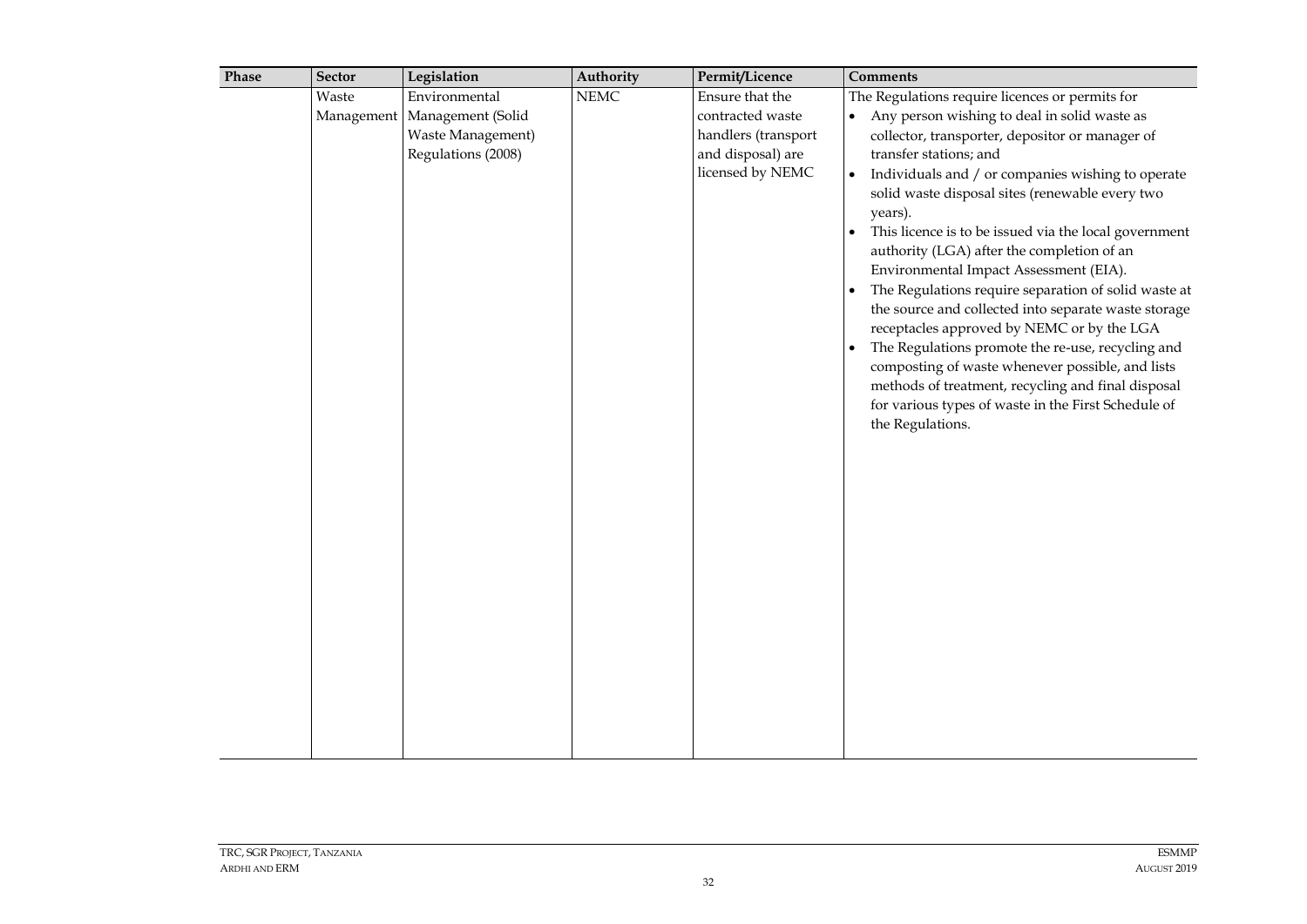| Phase | <b>Sector</b>                    | Legislation                                                                                                                                                                                        | Authority                                                   | Permit/Licence                                                                                                                                                          | Comments                                                                                                                                                                                                                                                                                                                                                                                                                                                                                                                                                                                                                                                                                                                                                                                                        |
|-------|----------------------------------|----------------------------------------------------------------------------------------------------------------------------------------------------------------------------------------------------|-------------------------------------------------------------|-------------------------------------------------------------------------------------------------------------------------------------------------------------------------|-----------------------------------------------------------------------------------------------------------------------------------------------------------------------------------------------------------------------------------------------------------------------------------------------------------------------------------------------------------------------------------------------------------------------------------------------------------------------------------------------------------------------------------------------------------------------------------------------------------------------------------------------------------------------------------------------------------------------------------------------------------------------------------------------------------------|
|       | Hazardous<br>Waste<br>Management | Environmental<br>Management (Hazardous<br>Waste Control and<br>Management)<br>Regulations (2008)                                                                                                   | Vice Presidents<br>Office - Division<br>of Environment      | Ensure that the<br>contracted waste<br>handlers (transport<br>and disposal) are<br>licensed by the<br>Division of<br>Environment under<br>the Vice Presidents<br>Office | The Regulations define hazardous waste as any<br>solid, liquid, gaseous or sludge waste which, by<br>reason of its chemical reactivity, environmental or<br>human hazardousness, its infectiousness, toxicity,<br>explosiveness and corrosiveness, is harmful to<br>human health, life or the environment.<br>Section 16 requires any person who intends to<br>$\bullet$<br>dispose of or treat hazardous waste to apply to the<br>Director of Environment for a licence in the form<br>set out in the Fifth Schedule to these Regulations;<br>Section 48 requires an EIA to be conducted for any<br>hazardous waste treatment plant or disposal site in<br>order for it to be licensed. The plant/site shall also<br>be subject to an annual audit of the environmental<br>performance to be reported to NEMC. |
|       | Water Sector                     | Water resources<br>Management Act, 2009                                                                                                                                                            | Ministry of water<br>and Wami Ruvu<br>Water Basin<br>Office | Water Use Permit                                                                                                                                                        | The Company or person acting on its behalf should<br>apply for a Water Use Permit before diverting or<br>otherwise dealing with any water source.                                                                                                                                                                                                                                                                                                                                                                                                                                                                                                                                                                                                                                                               |
|       | Water                            | Water resources<br>Management Act, 2009                                                                                                                                                            | Wami Ruvu<br>Water Basin<br>Office                          | Groundwater Permit                                                                                                                                                      | The Company should apply for a ground water permit<br>if it intends to construct, sink any well or borehole.                                                                                                                                                                                                                                                                                                                                                                                                                                                                                                                                                                                                                                                                                                    |
|       | Wastewater                       | Water resources<br>Management Act, 2009;<br>Environmental<br>Management (Water<br>Quality Standards)<br>Regulations,<br>2007;<br><b>Water Utilization</b><br>(Control and<br>Regulation) Act, 1974 | Wami Ruvu Basin<br>Water Basin<br>Office                    | Discharge Permit                                                                                                                                                        | For discharge of treated effluents from sewage or<br>wastewater treatment plants or from oil/water<br>separators into any surface water or underground<br>strata;<br>Liquid effluent to be discharged in accordance with<br>authorization issued by Water Officer (Regulation 12<br>$(b))$ ;<br>Compliance with effluent standards and comply water<br>quality standards set in the Regulations, if such<br>Effluent standards are below those set in the<br>Regulations.                                                                                                                                                                                                                                                                                                                                       |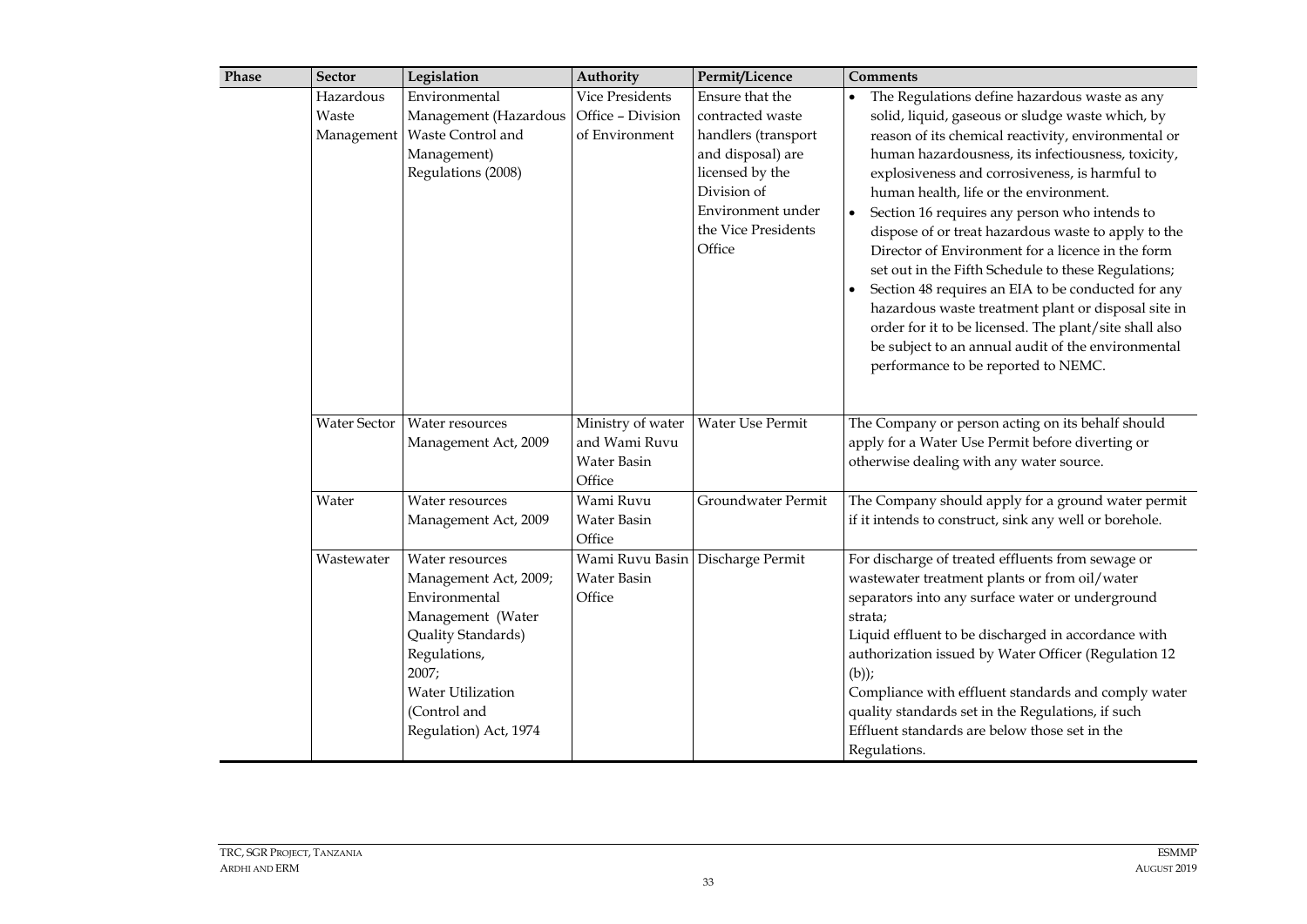| Phase              | <b>Sector</b>      | Legislation                                                                                                                                                                     | Authority                      | Permit/Licence                                                                                                                                                                 | <b>Comments</b>                                                                                                                                                                                                                                                                                                                                                                                                                                                                                                         |
|--------------------|--------------------|---------------------------------------------------------------------------------------------------------------------------------------------------------------------------------|--------------------------------|--------------------------------------------------------------------------------------------------------------------------------------------------------------------------------|-------------------------------------------------------------------------------------------------------------------------------------------------------------------------------------------------------------------------------------------------------------------------------------------------------------------------------------------------------------------------------------------------------------------------------------------------------------------------------------------------------------------------|
|                    | Occupational       | Occupational Safety and                                                                                                                                                         | Occupational                   | Certificate of                                                                                                                                                                 | The Company is apply for registration of workplace                                                                                                                                                                                                                                                                                                                                                                                                                                                                      |
|                    | Health and         | Health Act (2003)                                                                                                                                                               | Safety and Health              | Registration of a                                                                                                                                                              | and obtain a compliance licence from the Chief                                                                                                                                                                                                                                                                                                                                                                                                                                                                          |
|                    | Safety             |                                                                                                                                                                                 | Authority                      | Workplace and annual                                                                                                                                                           | Inspector before its operations commence.                                                                                                                                                                                                                                                                                                                                                                                                                                                                               |
|                    |                    |                                                                                                                                                                                 | (OSHA)                         | Compliance license                                                                                                                                                             |                                                                                                                                                                                                                                                                                                                                                                                                                                                                                                                         |
|                    | <b>Fire Safety</b> | Fire and Rescue Force<br>(Safety Inspections and<br>Certifications)<br>Regulations, 2008                                                                                        | The Fire and<br>Rescue Force   | <b>Fire Safety Certificate</b>                                                                                                                                                 | The Fire Authority shall inspect premises and issue fire<br>safety certificate. The certificate shall remain valid for<br>one year.                                                                                                                                                                                                                                                                                                                                                                                     |
|                    | Explosives         | The Explosives Act, Cap<br>45, R.E. 2002                                                                                                                                        | Chief Inspector<br>of Mines    | License for Explosives<br>Store;<br>And requirements for<br>Storage Boxes;<br><b>Blasting Certificate</b><br>License for<br>Importation and<br>transportation of<br>explosives | Application to the Inspector for licensing building,<br>structure or excavation as a licensing store. Application<br>to be accompanied by plans and specifications in<br>triplicate (Section 33).<br>Application for blasting certificate to be made to<br>Inspector. The certificate is valid for 5 years and may<br>be renewed for further periods of 5 years (Section 42).                                                                                                                                           |
|                    | Mining             | Mining Act No. 4 (2010)<br>and Mining Act, Cap. 123<br>(2017)                                                                                                                   | The Mining<br>Commission       | Mining license for<br>quarries                                                                                                                                                 | The act requires a mining license for building material<br>(included rock, stones, gravel, sand, clay volcanic ash<br>or cinder)                                                                                                                                                                                                                                                                                                                                                                                        |
|                    | Chemicals          | <b>Industrial and Consumer</b><br>Chemicals (Management<br>and Control Act), 2003<br>- Industrial and<br>Consumer<br>Chemicals (Management<br>and Control) Regulations,<br>2004 | Chief<br>Government<br>Chemist | Certificate for<br>production,<br>importation,<br>exportation, storing,<br>transport or dealing in<br>chemicals                                                                | It is prohibited to produce, export, import, and store,<br>transport or deal in chemicals without a certificate.<br>Application is made by filing the relevant form<br>depending on the purpose for which the application is<br>made. The application forms appear in Tenth Schedule.<br>The Certificate is personal to the certificate holder<br>named therein and is not transferable (Section 29,<br>Regulation 4 & Tenth Schedule).<br>Import/export chemicals through authorized ports of<br>entry (Regulation 8). |
| Operation<br>Phase | Environment        | The Environmental<br>Management Act, 2004;<br>The Environmental<br>Impact Assessment and<br>Audit<br>Regulations, 2005.                                                         | <b>NEMC</b>                    | Environmental<br>Audit certificate                                                                                                                                             | Annual, throughout the operations phase.                                                                                                                                                                                                                                                                                                                                                                                                                                                                                |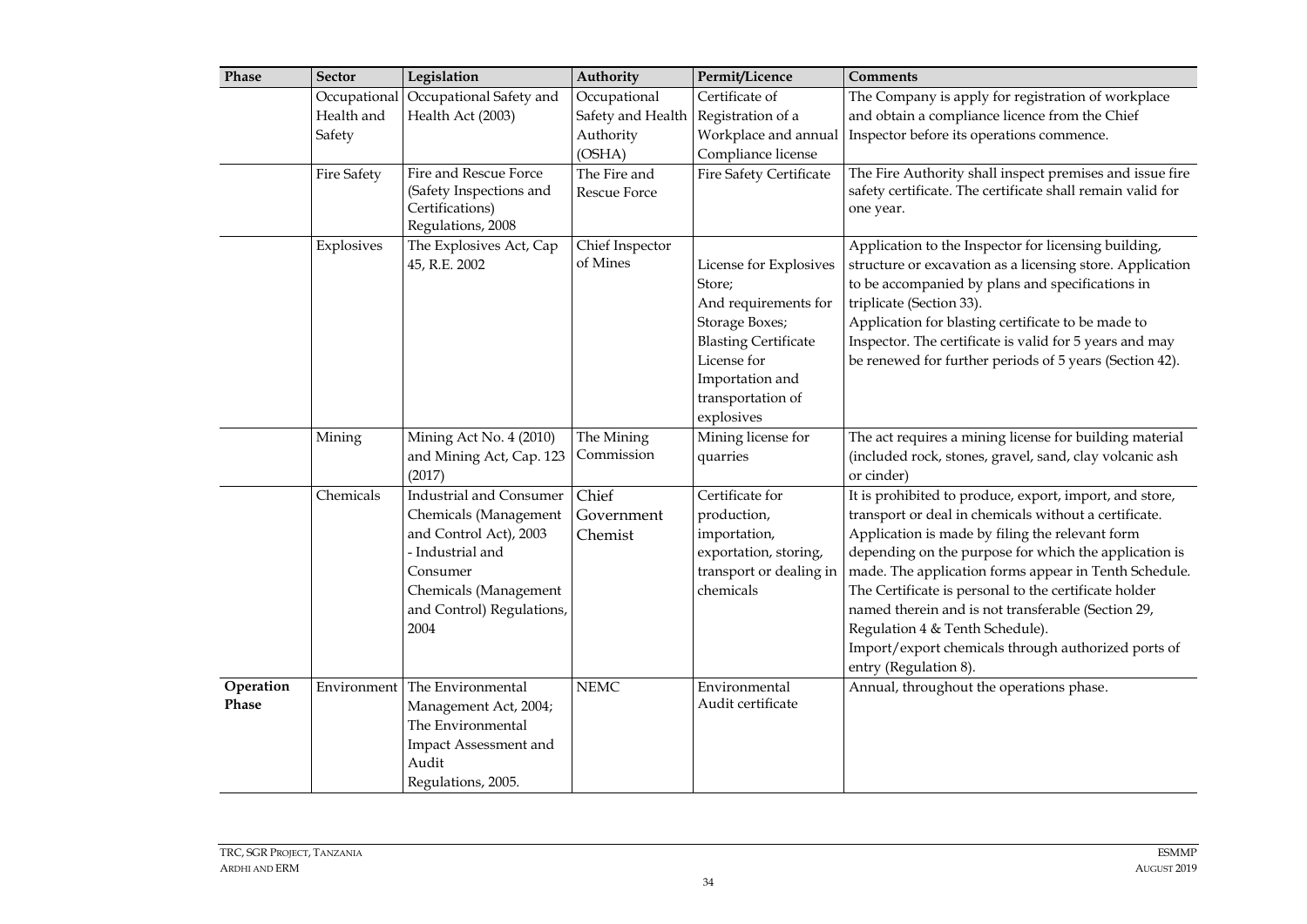| Phase | <b>Sector</b>             | Legislation                                                                              | Authority                                              | Permit/Licence                                                                                      | <b>Comments</b>                                                                                                                                                                                                                                                                                                                                                                                                                                                                                                                                                                                                                                                                                                                                                                                                                  |
|-------|---------------------------|------------------------------------------------------------------------------------------|--------------------------------------------------------|-----------------------------------------------------------------------------------------------------|----------------------------------------------------------------------------------------------------------------------------------------------------------------------------------------------------------------------------------------------------------------------------------------------------------------------------------------------------------------------------------------------------------------------------------------------------------------------------------------------------------------------------------------------------------------------------------------------------------------------------------------------------------------------------------------------------------------------------------------------------------------------------------------------------------------------------------|
|       | Health and<br>Safety      | Occupational Occupational Safety and<br>Health Act (2003)                                | Occupational<br>Safety and Health license<br>Authority | Annual Compliance                                                                                   | Compliance licence issued on an annual basis to certify<br>that the workplace has been inspected and safe for<br>working.                                                                                                                                                                                                                                                                                                                                                                                                                                                                                                                                                                                                                                                                                                        |
|       | <b>Fire Safety</b>        | Fire and Rescue Force<br>(Safety Inspections and<br>Certifications)<br>Regulations, 2008 | (OSHA)<br>The Fire and<br>Rescue Force                 | Annual Fire Safety<br>Certificate                                                                   | Annually, The Fire Authority shall inspect premises<br>and issue fire safety certificate. The certificate shall<br>remain valid for one year.                                                                                                                                                                                                                                                                                                                                                                                                                                                                                                                                                                                                                                                                                    |
|       | Solid Waste<br>management | Environmental<br>Management (Solid<br>Waste Management)<br>Regulations (2008)            | $\operatorname{NEMC}$                                  | Ensure that the<br>contracted waste<br>handlers (transport<br>and disposal) are<br>licensed by NEMC | The Regulations require licences or permits for<br>Any person wishing to deal in solid waste as<br>collector, transporter, depositor or manager of<br>transfer stations; and<br>Individuals and / or companies wishing to operate<br>$\bullet$<br>solid waste disposal sites (renewable every two<br>years).<br>This licence is to be issued via the local government<br>authority (LGA) after the completion of an EIA.<br>The Regulations require separation of solid waste at<br>the source and collected into separate waste storage<br>receptacles approved by NEMC or by the LGA<br>The Regulations promote the re-use, recycling and<br>composting of waste whenever possible, and lists<br>methods of treatment, recycling and final disposal<br>for various types of waste in the First Schedule of<br>the Regulations. |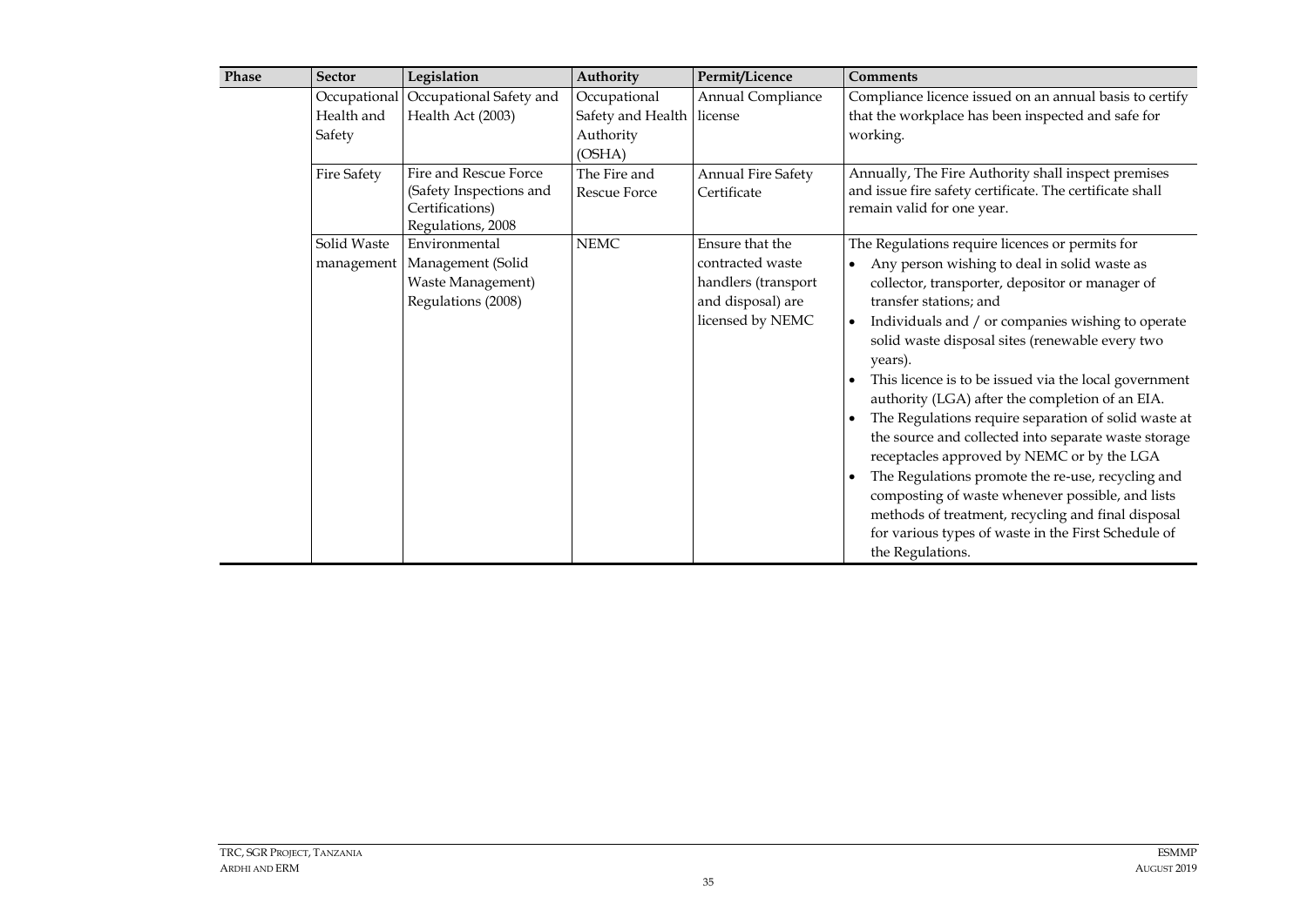| Phase | <b>Sector</b> | Legislation                               | Authority       | Permit/Licence       |           | <b>Comments</b>                                        |
|-------|---------------|-------------------------------------------|-----------------|----------------------|-----------|--------------------------------------------------------|
|       | Hazardous     | Environmental                             | Vice Presidents | Ensure that the      | $\bullet$ | The Regulations define hazardous waste as any          |
|       | Waste         | Management (Hazardous   Office - Division |                 | contracted waste     |           | solid, liquid, gaseous or sludge waste which, by       |
|       | Management    | Waste Control and                         | of Environment  | handlers (transport  |           | reason of its chemical reactivity, environmental or    |
|       |               | Management)                               |                 | and disposal) are    |           | human hazardousness, its infectiousness, toxicity,     |
|       |               | Regulations (2008)                        |                 | licensed by the      |           | explosiveness and corrosiveness, is harmful to         |
|       |               |                                           |                 | Division of          |           | human health, life or the environment.                 |
|       |               |                                           |                 | Environment under    |           | Section 16 requires any person who intends to          |
|       |               |                                           |                 | the Vice President's |           | dispose of or treat hazardous waste to apply to the    |
|       |               |                                           |                 | Office               |           | Director of Environment for a licence in the form      |
|       |               |                                           |                 |                      |           | set out in the Fifth Schedule to these Regulations;    |
|       |               |                                           |                 |                      |           | Section 48 requires an EIA to be conducted for any     |
|       |               |                                           |                 |                      |           | hazardous waste treatment plant or disposal site in    |
|       |               |                                           |                 |                      |           | order for it to be licensed. The plant/site shall also |
|       |               |                                           |                 |                      |           | be subject to an annual audit of the environmental     |
|       |               |                                           |                 |                      |           | performance to be reported to NEMC.                    |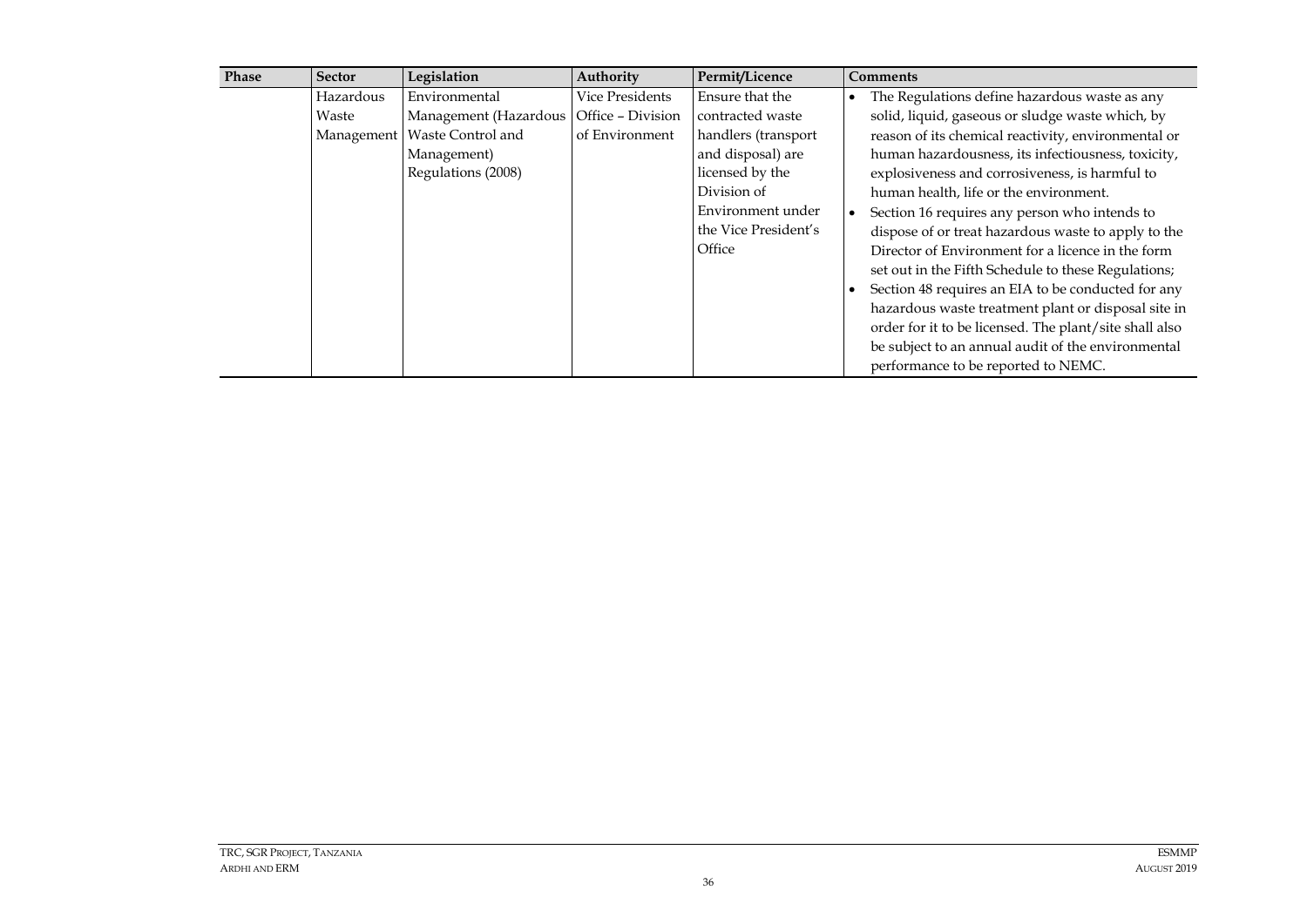## *4.5 INTERNATIONAL REQUIREMENTS*

### *4.5.1 The World Bank Group*

The World Bank projects and activities are governed by Operational Policies designed to ensure that the projects are economically, financially, socially and environmentally sound. For projects that are not seeking financing from the World Bank their policies and procedures serve as relevant standards for international good practice.

The World Bank has ten environmental and social "Safeguard Policies" that are used to examine the potential environmental and social risks and benefits associated with World Bank lending operations. These safeguard policies include the following (please note that the safeguard policies in **bold** are considered relevant to the SGR Project):

- 1. **OP 4.01 – Environmental Assessment**;
- 2. **OP 4.04 – Natural Habitats**;
- 3. OP 4.09 Pest Management;
- 4. **OP 4.10 – Indigenous Peoples (IPs)**;
- 5. **OP 4.11 – Physical Cultural Resources**;
- 6. **OP 4.12 – Involuntary Resettlement**;
- 7. **OP 4.36 – Forests**
- 8. OP 4.37 Safety of Dams;
- 9. OP 4.60 **–** Projects in Disputed Areas; and
- 10. OP 4.60 **–** Projects in International Waters.

The requirements of each of the applicable polices is presented in *[Table 4.4](#page-39-0)*.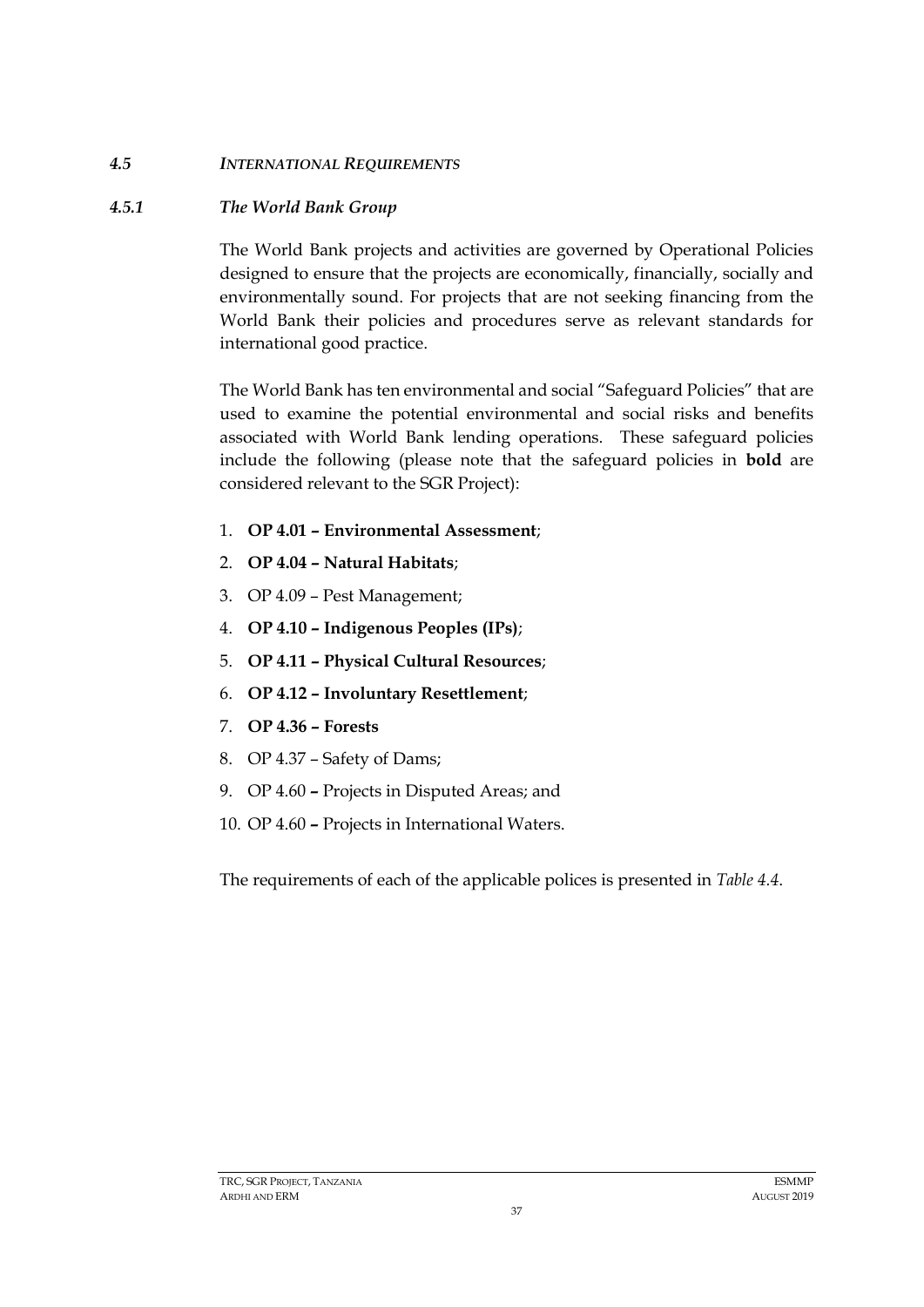<span id="page-39-0"></span>

| Policy                                  | Applicability                                                                                                        |  |  |  |  |
|-----------------------------------------|----------------------------------------------------------------------------------------------------------------------|--|--|--|--|
| OP 4.01 - Environmental Assessment      | The SGR Project poses a number of environmental and social risks (particularly biodiversity and social /             |  |  |  |  |
| (EA) with consideration of Annex A      | resettlement) and impacts which will need to be appropriately managed. Appropriate management measures will          |  |  |  |  |
| Definitions                             | need to be considered in the updated ESMP and associated Procedures. Moreover, as part of the ESIA process           |  |  |  |  |
|                                         | stakeholders at all administrative levels have been engaged, and will continue being engaged during the ESIA         |  |  |  |  |
|                                         | process and post-ESIA.                                                                                               |  |  |  |  |
| OP 4.04 - Natural Habitats              | Following findings from baseline study, the SGR route passes through five ecoregions defined by WWF. Starting        |  |  |  |  |
|                                         | from the east, these are: Northern Zanzibar-Inhambane Coastal Forest Mosaic; Eastern Miombo Woodlands;               |  |  |  |  |
|                                         | Zambezian Flooded Grasslands; and Southern Acacia-Commiphora Bushlands and Thicket. In addition, The                 |  |  |  |  |
|                                         | IUCN has compiled a global map of Key Biodiversity Areas (KBA), which include Important Bird and                     |  |  |  |  |
|                                         | Biodiversity Areas (IBAs) and Alliance for Zero Extinction (AZE) Sites. An analysis of the project area reveals that |  |  |  |  |
|                                         | all IBAs and AZE sites in the proximity of the project correspond to various gazetted protected areas, and mostly    |  |  |  |  |
|                                         | overlap with one another. This triggers OP 4.04. The provisions included in OP 4.04 will need to be considered in    |  |  |  |  |
|                                         | the biodiversity management measures included in the updated ESMP and associated Procedure for Biodiversity.         |  |  |  |  |
| OP 4.10 - Indigenous Peoples            | As part of the ESIA process for the SGR Project, the social impact assessment and intensive consultations            |  |  |  |  |
|                                         | conducted during fieldwork revealed that no indigenous people land or interests will be impacted by the SGR          |  |  |  |  |
|                                         | Project. Thus, OP 4.10 is not triggered.                                                                             |  |  |  |  |
| OP 4.11 - Physical Cultural Resources   | The main cultural property that will be infringed on by the SGR Project is graveyards. There are several locations   |  |  |  |  |
|                                         | where the SGR passes through private and public graveyards such as Gongo la Mboto and FFU in Dar es Salaam           |  |  |  |  |
|                                         | Region; Pugu in Coast Region; Ihumwa, Mnase and Kigwe in Dodoma Region. In this case, the OP 4.11 is                 |  |  |  |  |
|                                         | triggered. The provisions included in OP 4.04 will need to be considered in the measures included in the updated     |  |  |  |  |
|                                         | ESMP and associated Procedure for Cultural Heritage.                                                                 |  |  |  |  |
| OP 4.12 - Involuntary Resettlement      | The SGR Project curvature has necessitated acquisition of more land along the entire corridor from Dar es Salaam-    |  |  |  |  |
|                                         | Morogoro - Makutupora. Therefore, some people will be resettled and their property affected. This triggers OP        |  |  |  |  |
|                                         | 4.12. The provisions included in this Policy will be considered as part of resettlement planning for the SGR         |  |  |  |  |
|                                         | Project.                                                                                                             |  |  |  |  |
| OP 4.36 - Forests with consideration of | The SGR route passes in proximity to a few Forest Reserves. There are a number of larger protected areas in the      |  |  |  |  |
| <b>Annex A Definitions</b>              | greater vicinity, which potentially influences the biodiversity affected by the route. The SGR Project passes        |  |  |  |  |
|                                         | through the northern border of the Kazimzumbwi gazetted Forest Reserve, in the Pugu area of the Kisarawe             |  |  |  |  |
|                                         | District, Coast Region. The Project will not acquire any land from Forest Reserves. Thus, OP 4.36 (Forests) is not   |  |  |  |  |
|                                         | triggered by the project activities.                                                                                 |  |  |  |  |

# <span id="page-39-1"></span>*Table 4.4 World Bank Group Environmental and Social Safeguard Polices*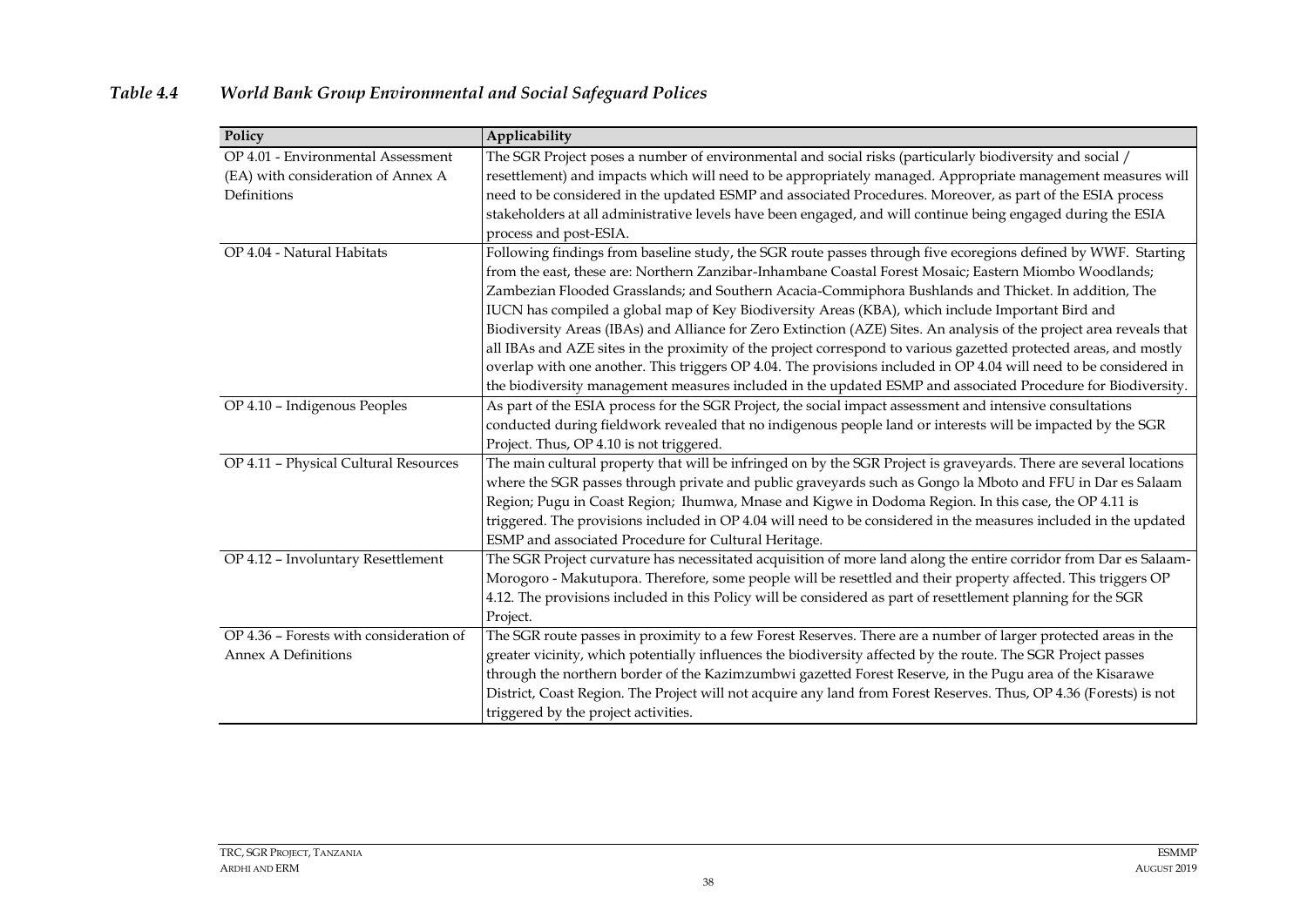### *4.6 THE INTERNATIONAL FINANCE CORPORATION*

### *4.6.1 Performance Standards*

The International Finance Corporation (IFC), a division of the World Bank Group that lends to private investors, has released a Sustainability Policy and set of Performance Standards (PSs) on Social and Environmental Sustainability (January 2012). These Standards are used to evaluate any project seeking funding through the IFC.

The PSs are directed towards providing guidance on how to identify risks and impacts, and are designed to help avoid, mitigate and, manage risks and impacts as a way of doing business in a sustainable way, including stakeholder engagement and disclosure obligations of the client in relation to project-level activities. In the case of direct investments for the IFC (including project and corporate finance provided through financial intermediaries), the IFC requires that its clients apply the PSs to manage environmental and social risks and impacts so that development opportunities are enhanced (IFC, 2012).

A number of lenders have adopted the IFC PSs. The applicability of each of the eight IFC PSs to the SGR Project, are presented in *[Table 4.5](#page-41-0)*.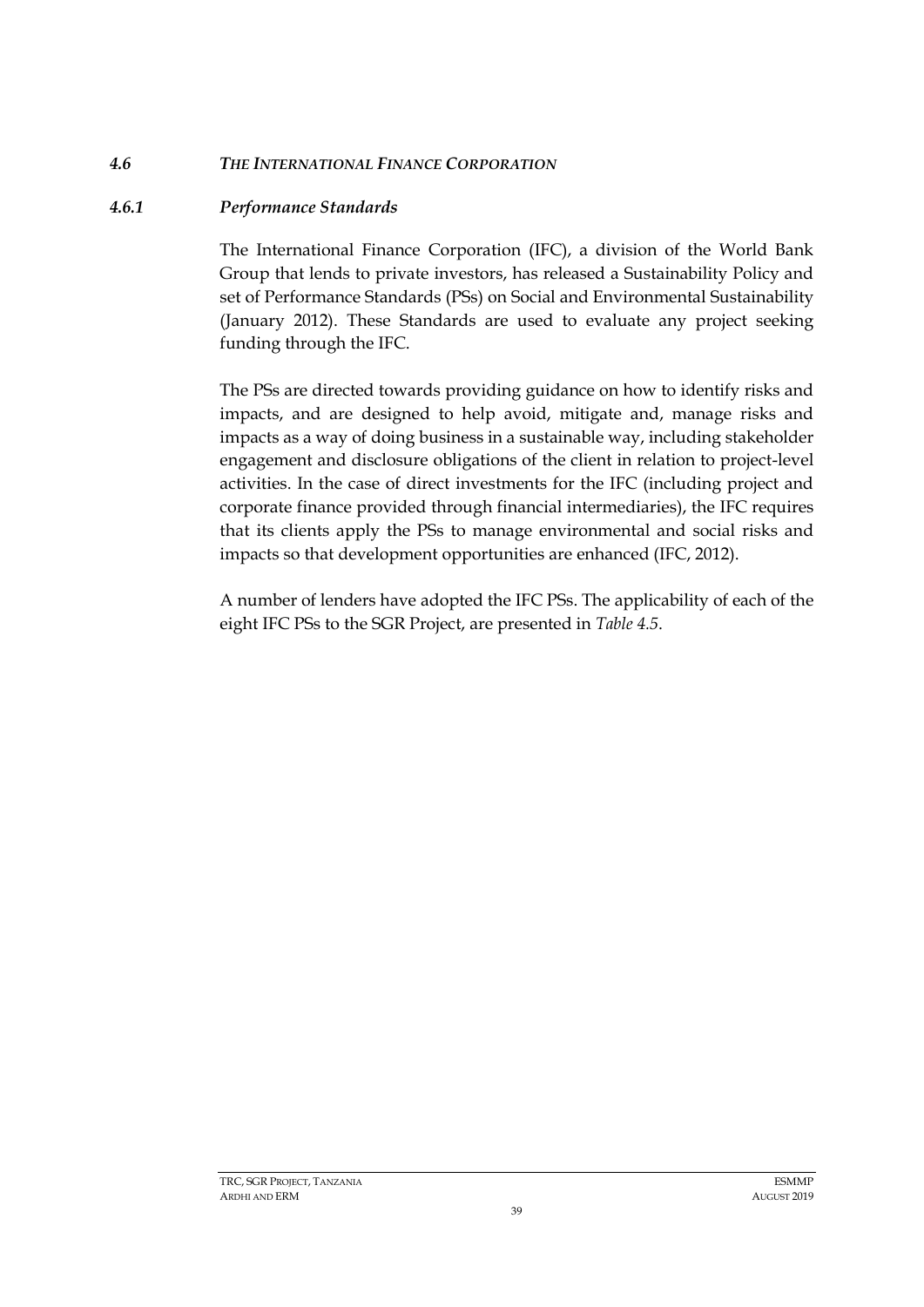<span id="page-41-0"></span>

| <b>Performance Standards</b>                            | Relevance to the Project                                                                            |
|---------------------------------------------------------|-----------------------------------------------------------------------------------------------------|
| IFC PS1: Assessment and Management of                   | The SGR Project poses a number of environmental and social risks (particularly biodiversity and     |
| Environmental and Social Risks and Impacts              | social / resettlement) and impacts which will need to be appropriately managed. Appropriate         |
|                                                         | management measures will need to be considered in the updated ESMP and associated                   |
|                                                         | Procedures. Moreover, as part of the ESIA process stakeholders at all administrative levels have    |
|                                                         | been engaged, and will continue being engaged during the ESIA process and post-ESIA.                |
| IFC PS2: Labour and Working Conditions                  | Project workers (for all Project phases) will need to be provided with fair labour and working      |
|                                                         | conditions. Moreover, the SGR Project will provide a safe and healthy work environment, taking      |
|                                                         | into account inherent risks in its particular sector and specific classes of hazards in the SGR     |
|                                                         | Project work areas, including (amongst others) physical, chemical, biological, and specific threats |
|                                                         | to women.                                                                                           |
|                                                         |                                                                                                     |
|                                                         | This will apply to all categories of workers irrespective of whether directly engaged by the        |
|                                                         | developer or contractor (direct workers), engaged through third parties (contracted workers), and   |
|                                                         | workers engaged by the client's primary suppliers (supply chain).                                   |
| IFC PS 3: Resource Efficiency and Pollution Preventions | Development of the SGR Project will require a number of resources (such as water), which could      |
|                                                         | potentially cause some negative environmental and social impacts. All required resources will       |
|                                                         | need to be used efficiently and all wastes managed in accordance with the waste management          |
|                                                         | hierarchy, where avoidance of waste generation is the first priority.                               |
| IFC PS 4: Community, Health, Safety and Security        | Implementation of the SGR Project will need to ensure that the health, safety and security of all   |
|                                                         | communities along its route are not compromised.                                                    |
| IFC PS5: Land Acquisition and Involuntary Resettlement  | All the land required for the SGR Project will need to be acquired in line with the requirements of |
|                                                         | this PS. The requirements included in PS5 have will need to be included / considered during         |
|                                                         | resettlement planning.                                                                              |
| IFC PS6: Biodiversity Conservation and Sustainable      | Refer to Applicability of OP 4.04 in Table 4.4.                                                     |
| Management of Living Natural Resources                  |                                                                                                     |
| IFC PS7: Indigenous Peoples                             | Refer to Applicability of OP 4.10 in Table 4.4.                                                     |
| IFC PS8: Cultural Heritage                              | Refer to Applicability of OP 4.11 in Table 4.4.                                                     |

# *Table 4.5 International Finance Corporation (IFC) Performance Standards*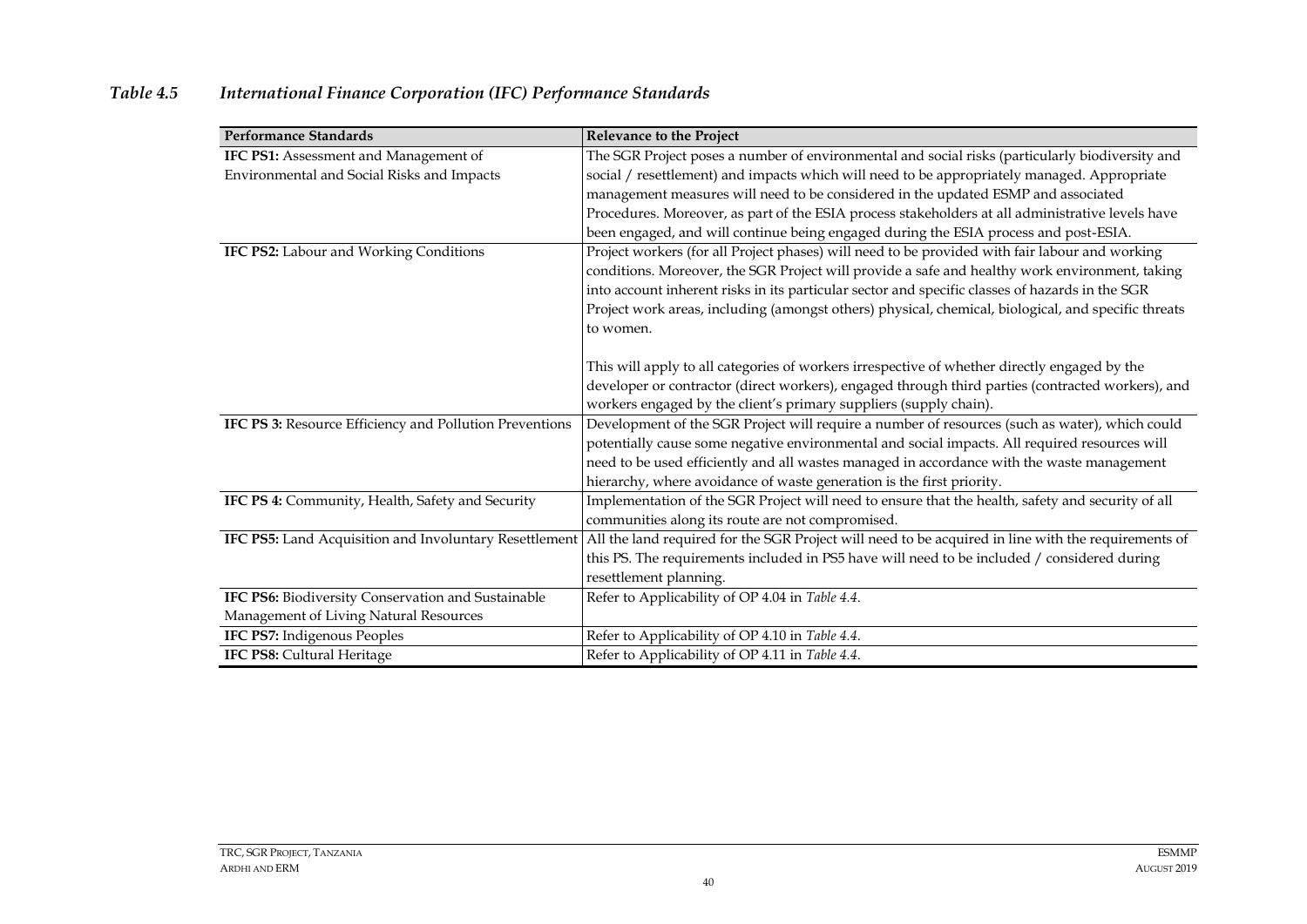## *4.6.2 IFC Environmental, Health and Safety Guidelines*

The Environmental, Health and Safety (EHS) Guidelines are technical reference documents that address IFC's expectations regarding the environmental management performance of its projects. They are designed to assist managers and decision makers with relevant industry background and technical information. This information supports actions aimed at avoiding, minimising, and controlling EHS impacts during the construction and operation phases of the SGR Project. The EHS Guidelines serve as a technical reference source to support the implementation of the IFC Performance Standards.

General EHS Guidelines exist which contain information on cross-cutting environmental, health, and safety issues potentially applicable to all industry sectors*.* The following guidelines are applicable to the SGR Project, and will need to be considered when the ESMP and associated Environmental and Social Procedures are updated:

## **1. Environmental**

- 1.1 Air Emissions and Ambient Air Quality
- 1.2 Energy Conservation
- 1.3 Wastewater and Ambient Water Quality
- 1.4 Water Conservation
- 1.5 Hazardous Materials Management
- 1.6 Waste Management
- 1.7 Noise
- 1.8 Contaminated Land

# **2. Occupational Health and Safety**

- 2.1 General Facility Design and Operation
- 2.2 Communication and Training
- 2.3 Physical Hazards
- 2.4 Chemical Hazards
- 2.5 Biological Hazards
- 2.7 Personal Protective Equipment (PPE)
- 2.8 Special Hazard Environments
- 2.9 Monitoring

# **3. Community Health and Safety**

- 3.1 Water Quality and Availability
- 3.2 Structural Safety of Project Infrastructure
- 3.3 Life and Fire Safety (L&FS)
- 3.4 Traffic Safety
- 3.5 Transport of Hazardous Materials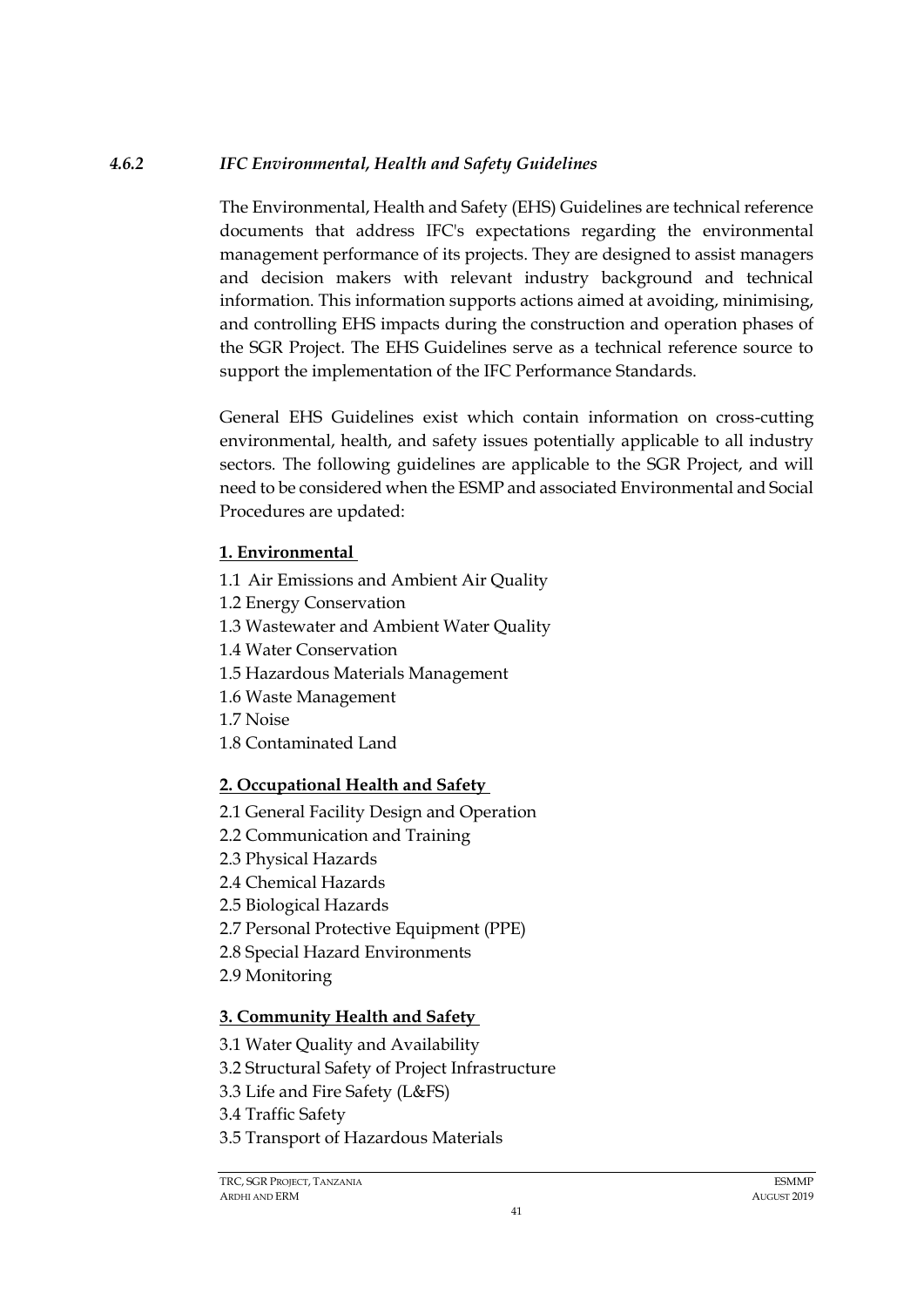3.6 Disease Prevention 3.7 Emergency Preparedness and Response

## **4. Construction and Decommissioning**

- 4.1 Environment 4.2 Occupational Health and Safety 4.3 Community Health and Safety
- *4.6.3 Industry Specific Guidelines*

In addition to those EHS Guidelines presented above, further industry specific EHS guidelines applicable to the SGR Project are presented and discussed in further detail below.

## *Environmental, Health, and Safety Guidelines for Railways*

The EHS Guidelines for Railways are applicable to activities typically conducted by rail infrastructure operators dedicated to passenger and freight transport. The document is organized into two main areas, namely rail operations, covering construction and maintenance of rail infrastructure as well as operation of rolling stock, such as locomotives and rail cars; and, locomotive maintenance activities, including engine services, and other mechanical repair and maintenance of locomotives and railcars.

The guideline provides additional health and safety issues specific to railway operations (not addressed in general EHS guideline) include the following Train/worker accidents, Noise and vibration, Diesel exhaust, Fatigue, Electrical hazards, Electric and magnetic fields. These will need to be considered when the ESMP and associated Environmental and Social Procedures are updated.

The guideline also provided performance indicators and monitoring guideline for both environment and occupational health and safety.

# *IFC EHS Guidelines for Construction Materials Extraction*

This guideline includes information relevant to construction materials extraction activities such as aggregates, limestone, slates, sand, gravel, clay, gypsum, feldspar, silica sands, and quartzite, as well as to the extraction of dimension stone. It addresses stand-alone projects and extraction activities supporting construction, civil works, and cement projects.

The guideline also provides a summary of EHS issues associated with construction materials extraction that occur during the operational,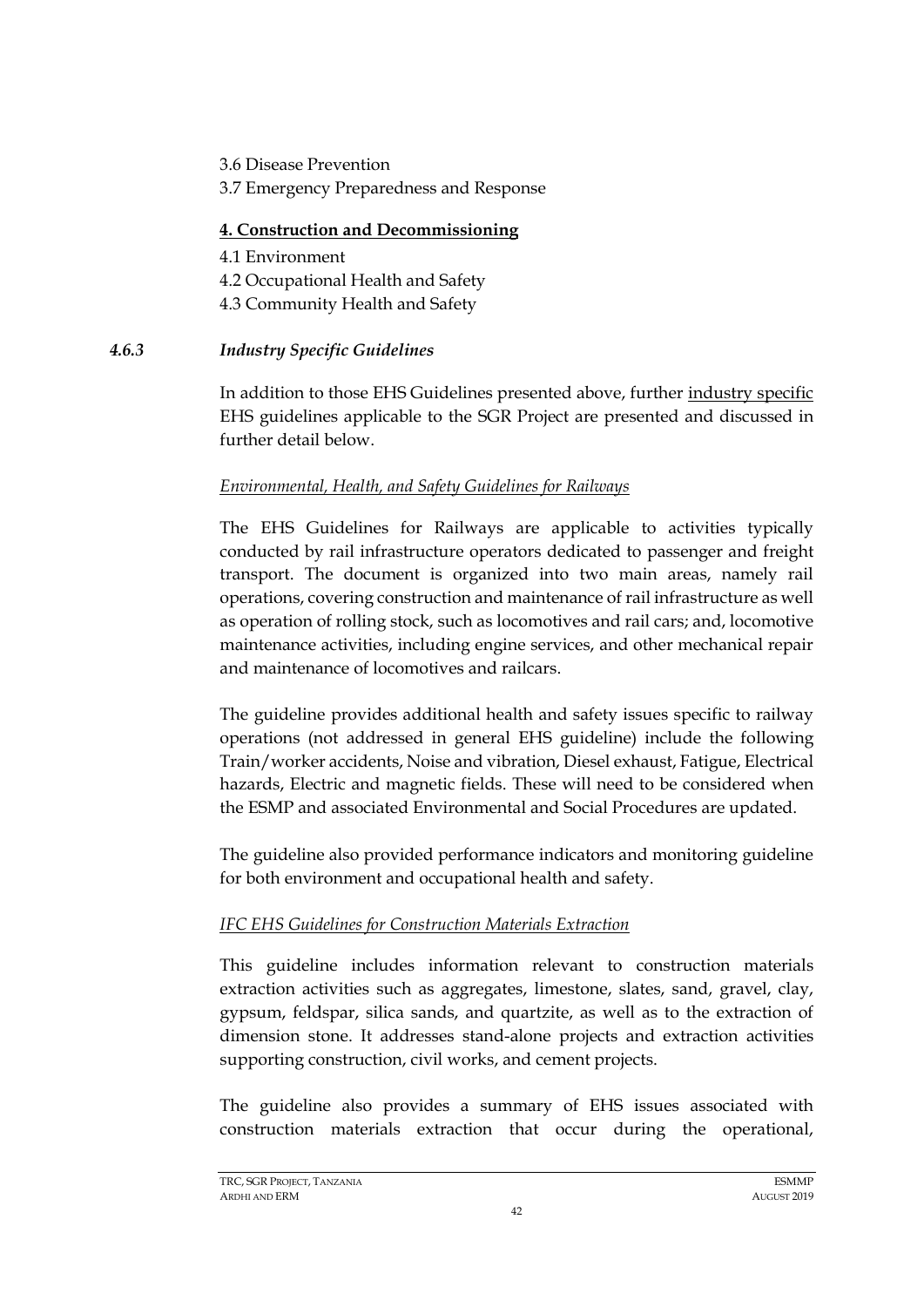construction, and decommissioning phases, along with recommendations for their management.

It also provide community health and safety issues specific to construction materials extraction projects primarily including land instability, water, explosives safety and decommissioning. Additional potential risks to community health and safety include risks from uncontrolled access to construction sites, exposure to waterborne, water-washed, and waterassociated diseases from creation of water impoundments, and exposure to increased traffic of materials transport vehicles.

The guideline also provided performance indicators and monitoring guideline for both environment and occupational health and safety.

The requirements included in this guideline will need to be considered when the ESMP and associated Environmental and Social Procedures are updated.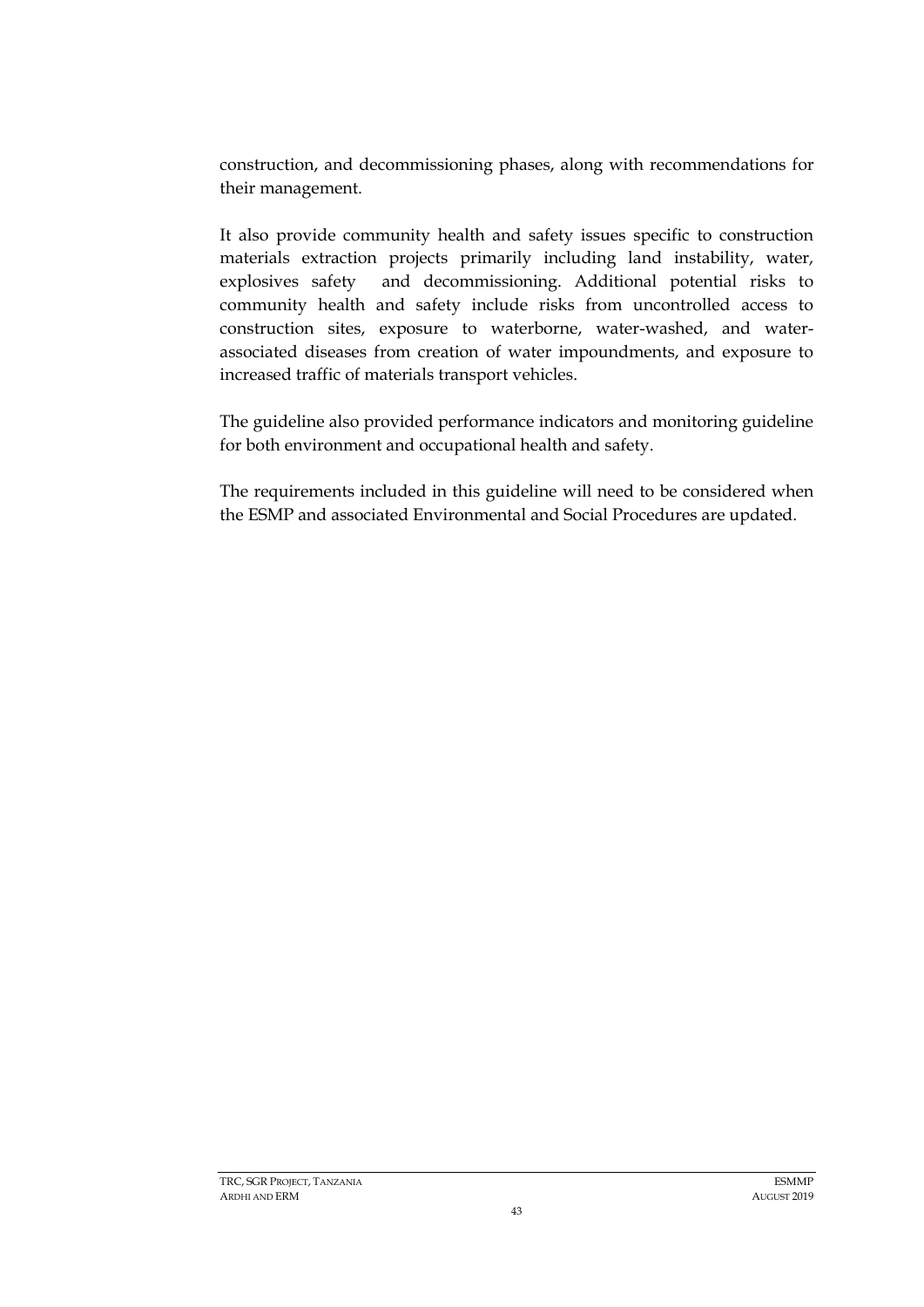### *5 IMPLEMENTATION OF THE ESMP AND ASSOCIATED PROCEDURES*

### *5.1 OVERVIEW*

During the course of the ESIA process, Project design decisions have been made, and others are, and will be, further suggested, taking into account the need to avoid, minimise and reduce negative environmental, socio-economic and health impacts, and the opportunity to enhance positive impacts.

To ensure that identified and unforeseen or unidentified impacts are detected and resolved, an initial ESMP and associated Procedures were previously developed for the SGR Project. As an outcome of the ESIA process, the existing ESMP and associated Procedures will need to be updated to include the measures identified in the ESIA – this is discussed in further detail in *Section* 7of this ESMMP. Moreover, the existing ESMP and associate Procedures will be supplemented with additional requirements as detailed design of the SGR Project proceeds prior to the commencement of the construction phase. Contractors and subcontractors will be required to develop their working methods having regard to these Procedures.

The existing ESMP and associated Procedures are an integral part of the ESMS (refer to *Section* 3) and act as the main vehicle for converting the findings of the ESIA into action.

## *5.2 INSTITUTIONAL FRAMEWORK*

To *implement* the existing ESMP and associated Procedures, the institutional framework and specific roles and responsibilities for implementation need to be defined. The institutional framework for the construction phase is presented below:

## *5.2.1 TRC*

The GoT through TRC is the contracting authority for the SGR Project. TRC was incorporated in the United Republic of Tanzania. Per the Railways Act of 2002 (Section 11), TRC has the power to develop, manage and maintain rail infrastructure and to provide rail transport services through Joint Venture, Concession or the like.

TRC is an autonomous entity established by the Government of the United Republic of Tanzania. TRC's roles and functions include:

• To develop, promote and manage the rail infrastructure assets in Tanzania;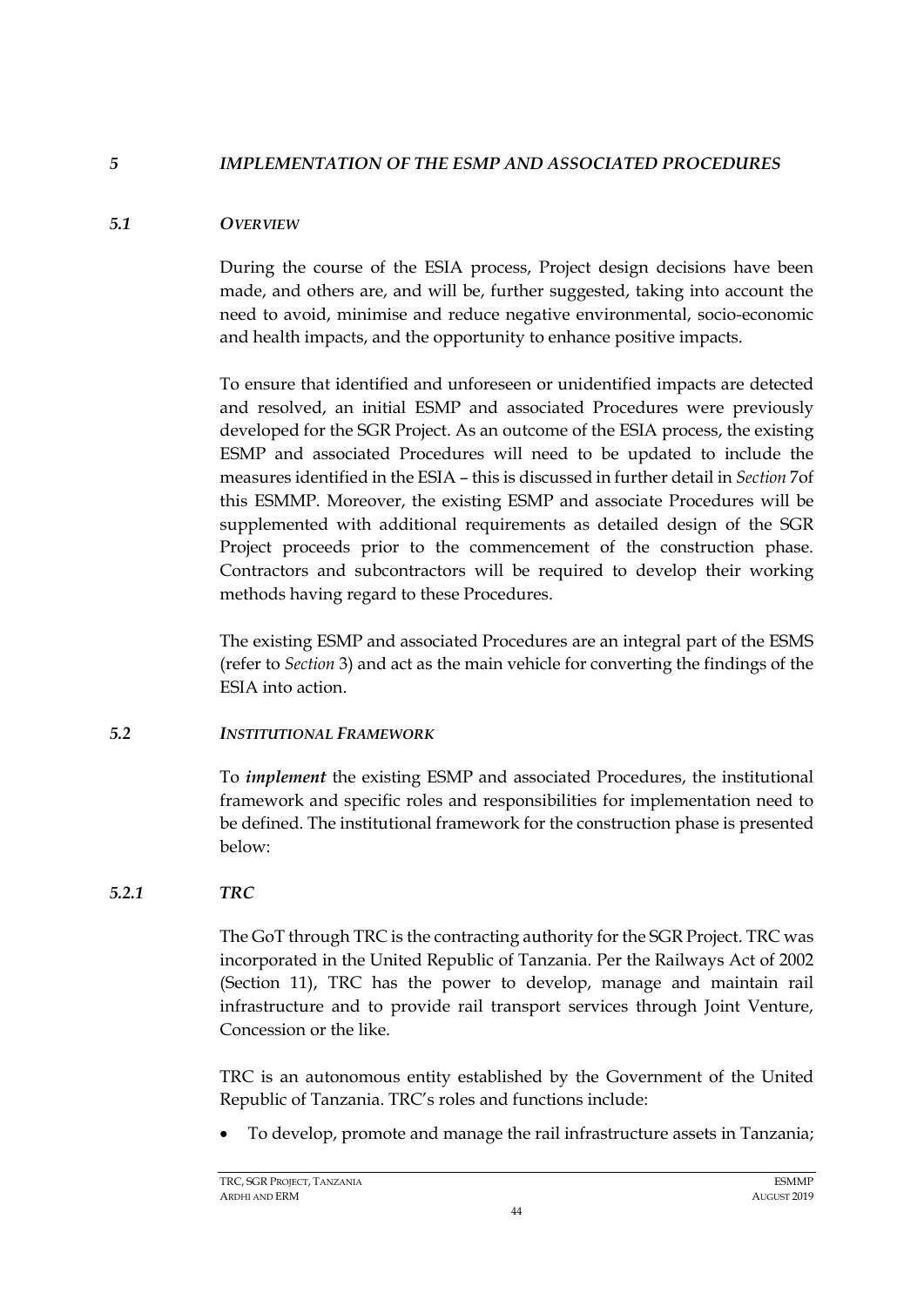- To secure and provide rail infrastructure;
- To manage residual assets and short term liabilities;
- To identify and develop new railway projects;
- To enter into agreement with other entities in order to secure the provision of rail transport services, whether by means of Concession, Joint Venture, Public-Private Partnerships or other means, and to this end to delegate its own function of providing rail transport services to one or more railway operators;
- To monitor the Concession Agreement;
- To upgrade the railway infrastructure beyond the level to be undertaken by the concessionaire; and
- To invest in railway assets and infrastructure, among others.

TRC is the legal owner and custodian of railway infrastructure and assets in Tanzania and essentially acts as the landlord to railway operators to whom railway transportation functions have been assigned. TRC's mandate includes:

- To acquire, develop and manage all railway infrastructure on behalf of the of the United Republic of Tanzania;
- To take over and manage assets and short term liabilities previously owned and operated by TRC; and
- To delegate the function of rail transport services to one or more railway operators.

# *5.2.2 Yapi Merkezi, as Contractor*

The GoT, through TRC, awarded Yapi Merkezi to provide design services and actual construction of the SGR Project. The Project is being implemented under a design and build scenario. Yapi Merkezi in turn will employ direct hires and subcontractors for the construction of various aspects of the SGR Project.

As the Proponent, TRC is responsible for adherence of the SGR Project to local (Tanzanian) and international environmental, social, health and safety standards. Yapi Merkezi also has certain responsibilities in this regard pursuant to its contract with TRC.

Currently TRC has no ESMS in place; as such, the SGR Project ESMS will need to address the responsibilities of TRC and Yapi Merkezi in relation to adherence of the SGR Project to local and international environmental, social, health and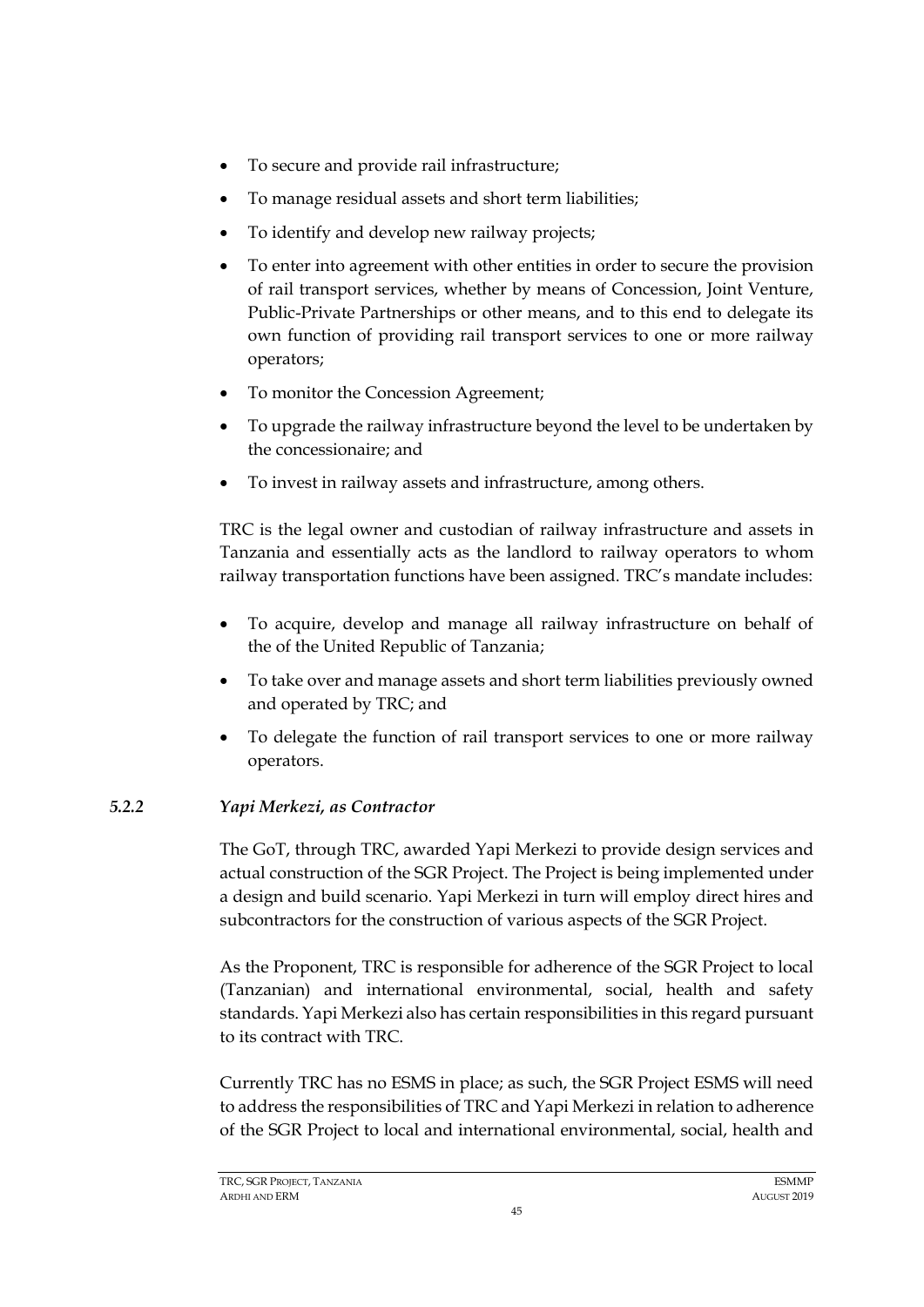safety standards. The SGR Project will also need to monitor compliance with these responsibilities. The successful implementation of the ESMS requires a commitment from Yapi Merkezi and TRC as well as their employees and contractors. Within these structures, roles and responsibilities for the implementation of ESMP and associated Procedures, including monitoring and reporting, needs to be defined.

### *5.2.3 Subcontractors*

Under their contracts, subcontractors will be responsible for managing potential environmental, social, safety and health impacts of their contract activities. To this end, subcontractors will need to:

- Demonstrate compliance with the EHS conditions, which apply under the contract;
- Demonstrate commitment to the ESIA, ESMP and associated Procedures in their management structure;
- Identify individuals responsible for overall environment, social, safety and health management; and
- Undertake regular environmental, social, health and safety inspections and provide reports to allow for the monitoring and evaluation of performance.

During construction, the SGR Project and subcontractors will be key implementers of mitigation measures, as defined in the ESMP and associated Procedures, and will also be responsible for compliance with the listed Performance Criteria (which will be provided in each Procedure).

## *5.2.4 Lender to the SGR Project*

The Lender to the SGR Project is Standard Chartered Bank. It is anticipated that the Lender will use in-house environmental and social expertise or independent consultants, to monitor the SGR Project's performance against the applicable international standards, during all phases of the SGR Project.

## *5.3 CONTINUED STAKEHOLDER ENGAGEMENT*

TRC and Yapi Merkezi will continue to engage with stakeholders throughout the life of the SGR Project. During construction, communication with local communities and other stakeholders will be undertaken.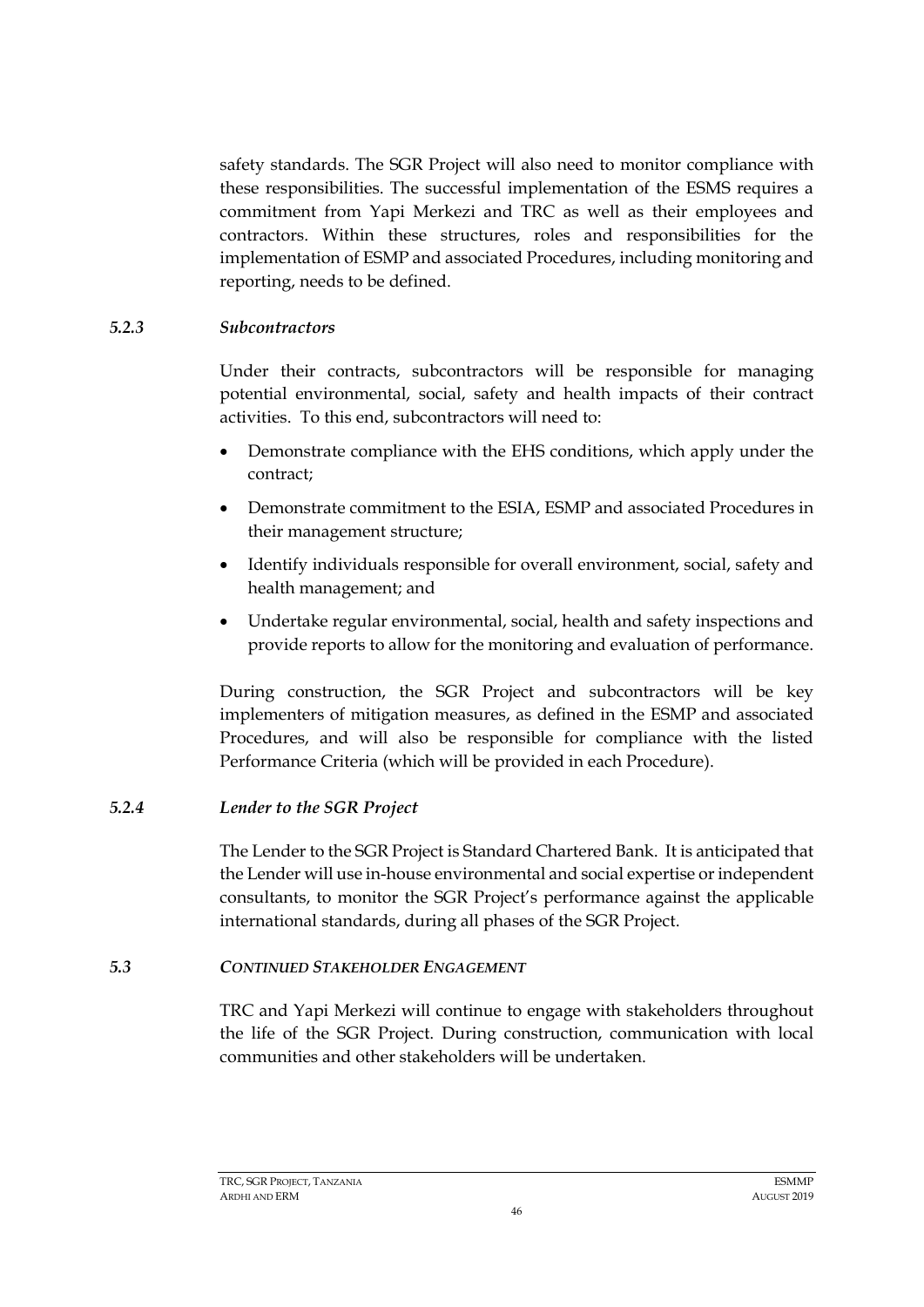The objectives of ongoing stakeholder engagement include:

- To **ensure understanding and awareness** by facilitating an open, culturally appropriate and inclusive approach to engagement that provides timely and accurate information in an accessible and transparent way to all stakeholders, regardless of their status.
- To **manage expectations and concerns** by providing a mechanism, which not only provides stakeholders an opportunity to freely provide comment and feedback but also allows the Project to respond to this feedback, thereby addressing concerns.
- To **manage risks through building sustainable relationships.** Stakeholder risks are widely recognised to be one of the key challenges facing large-scale development projects such as the SGR Project. Communities expect more open and transparent dialogue and longer term social commitments from companies. Engagement will allow the SGR Project to understand stakeholder interests and issues and work with stakeholders to find mutually acceptable ways to achieve or address these.
- To **create value** where engagement allows for partnerships to be developed for the mutual benefit of the Project and the stakeholders. This includes but is not restricted to corporate social investment activities. This relates also to seeking mutual benefit through design and operations by considering stakeholders and seeking their benefit in all the SGR Project activities.

### *5.4 KEY COMPONENTS TO THE IMPLEMENTATION OF THE ENVIRONMENTAL AND SOCIAL MANAGEMENT SYSTEM*

## *5.4.1 Overview*

Mitigation, management, and monitoring measures are described in the ESIA in *Chapters 7, 8* and *9*, will be included in the SGR Project ESMP and associated Environmental and Social Procedures in the form of an update to these documents (described in further detail in *Section 6 and Section [7](#page-57-0)*). In addition to these commitments, other key components of the ESMS include training, audits and inspections and reporting. These measures all represent the *doing* (training), *checking* (audits and inspections) and *acting* (reporting) processes of the ESMS framework, as depicted in *[Figure 3.1.](#page-19-0)*

## *5.4.2 Training*

<span id="page-48-0"></span>One of the most important mechanisms for the enhancement of the SGR Project's environmental and social performance will be the continued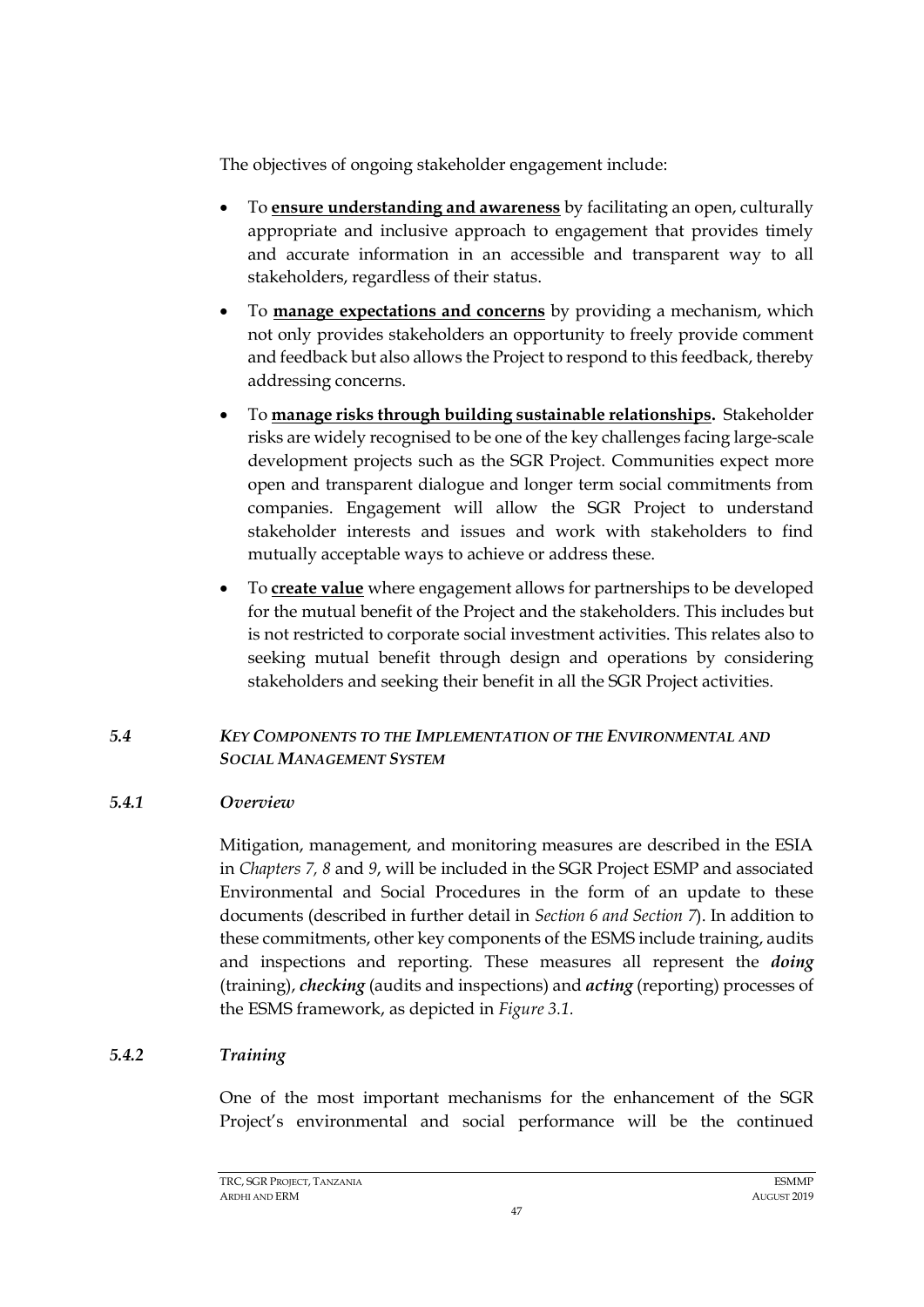implementation of a training programme for all SGR Project personnel including all subcontractors and third parties.

A Procedure for Training already exists for the SGR Project (*Environmental and Social Training Procedure - DSM-YME-AL-GL00X-G-EN-PRO-0018-1*). This Procedure currently provides a framework for responsibilities with respect to training; identifies (at a high-level) environmental and social training needs; and the process of maintaining a record of training given.

The existing Environmental and Social Training Procedure will be updated in such way that the Procedure includes the following key components of training requirements:

- Environmental and social policy of the SGR Project;
- Environmental and social requirements of the SGR Project and how these will be implemented and monitored on site;
- Contents and relevant requirements of SGR Project actions contained within the ESMP and applicable Environmental and Social Procedures;
- Environmental and social sensitivities of the SGR Project Footprint and surrounds;
- Procedures to be followed in the event of non-compliance with the environmental and social requirements;
- Process for addressing unforeseen environmental and social incidents; and
- Responsibilities with respect to environmental and social issues applicable to their roles.

These requirements should understood by all SGR Project personnel, including all subcontractors and third parties. Accordingly, training should include:

- Induction training for all staff including modules on: health and safety, environmental awareness, accommodation rules, worker code of conduct, stakeholder engagement, grievance mechanisms and cultural heritage awareness;
- Training on the EHS legal requirements and EHS compliance commitments of the SGR Project. It is critical that all staff on the SGR Project understand the laws and regulations and rules the SGR Project has committed to, and that staff understand the consequences of breaking these rules;
- Toolbox training for specific topics and tasks; and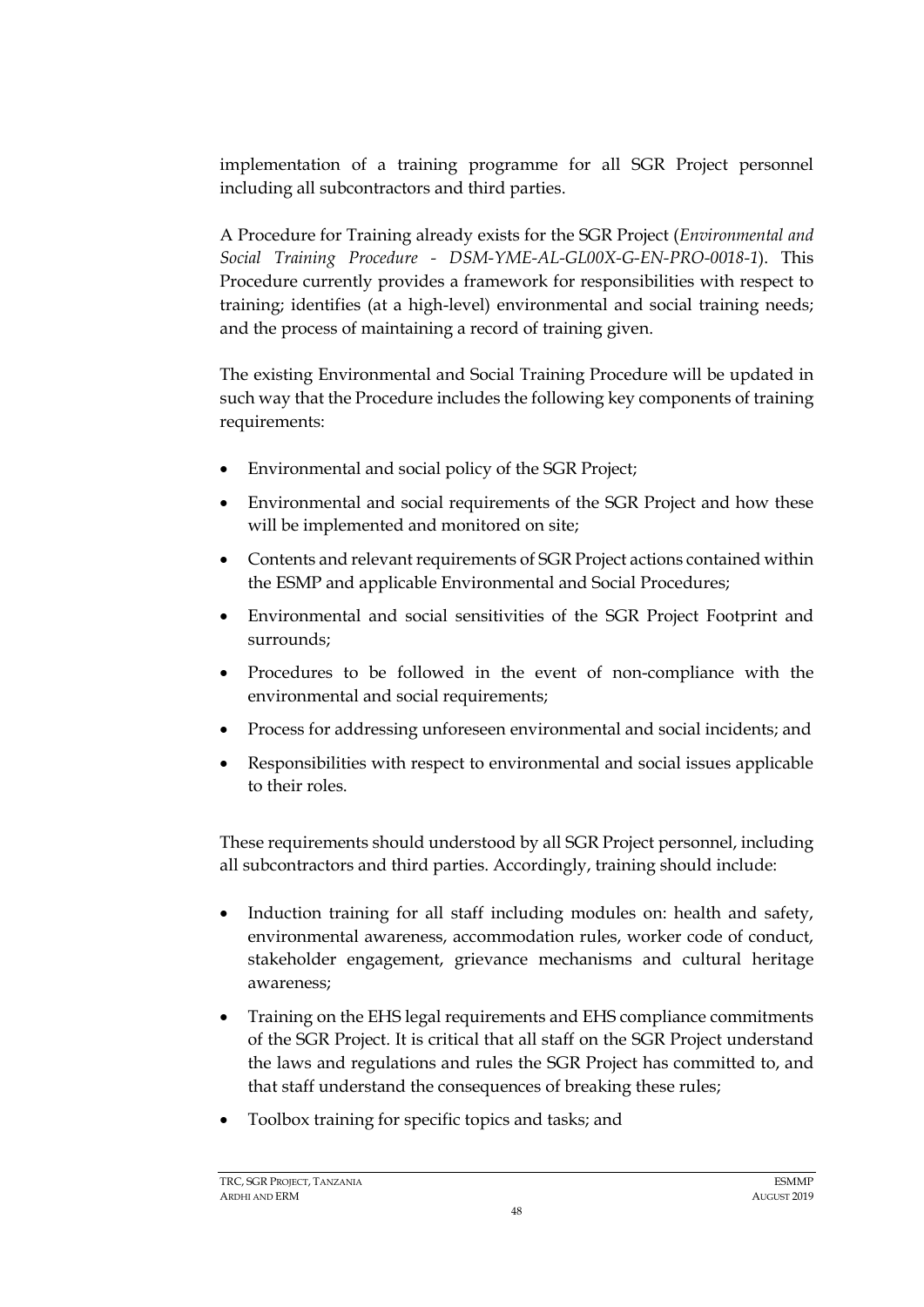• Training for individuals involved in tasks with specific responsibilities.

Refresher training programmes will also need to be implemented to ensure continual improvement in environmental awareness for all SGR Project personnel.

Training should be provided at each stage of the SGR Project, from initial establishment of logistical facilities through to construction and (to a lesser degree) operation. The training function will assist managers in developing and coordinating training programmes as required.

Training records should be maintained by the SGR Project and an assessment of the effectiveness of the training programmes should be included as part of the internal audit procedures.

# *5.4.3 Emergency Response and Incident Reporting*

<span id="page-50-0"></span>A Procedure for environmental emergencies already exists for the SGR Project (*Environmental Emergency Procedure* - *DSM-YME-AL-GL00X-G-EN-PRO-003-0*). This Procedure currently provides a framework for operating methods for emergency response; preventative management measures to be adopted in environmental emergency situations; planning for drilling operations; communication plan for environmental emergencies; and training and awareness measures.

The existing Environmental Emergency Procedure will be updated to include emergency response planning for all incidents such as, but not limited to:

- Work Place accidents;
- Traffic accidents;
- Wild fires;
- Flooding;
- Hazardous materials spills and containment; and
- Community and/or Employee uprisings or strikes etc.

Moreover, the section of the existing Procedure that details the process of communicating environmental damage will need to be expanded to include management procedures for **incidents**. An incident is any occurrence that has caused, or has the potential to cause, a negative impact on people, the environment, property or production (or a combination thereof). It also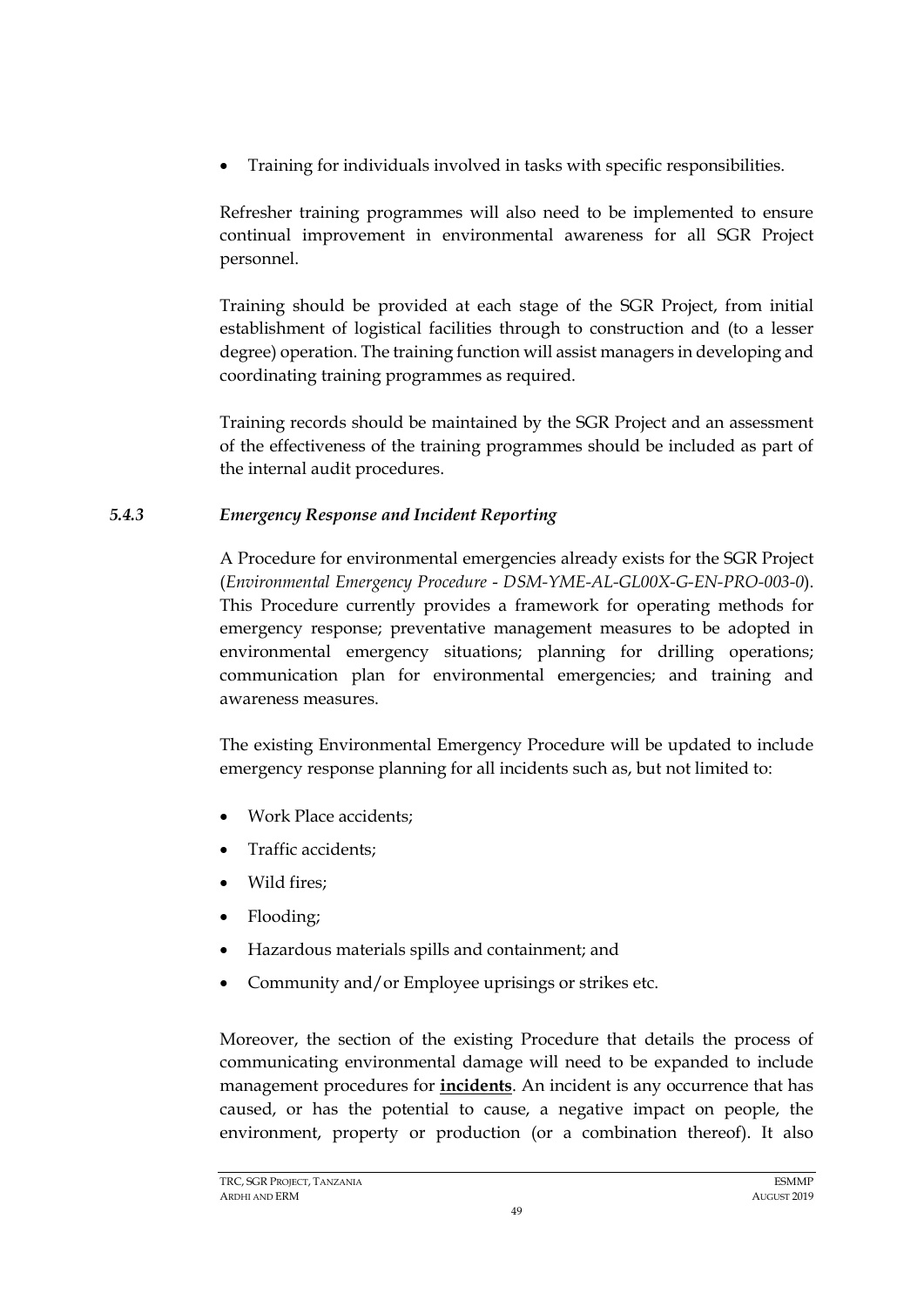includes any significant departure from standard operating procedures. The reporting and investigation of all potential and actual incidents that could have a detrimental impact on human health, the natural environment or property is required so that remedial and preventive steps can be taken to reduce the potential, or actual impacts, as a result of all such incidents.

All incidents will be investigated for identification of causes and preventative actions. The actions resulting from any formal or informal investigations will be used to update the Environmental Emergency Procedure.

## *5.4.4 Audit and Inspection*

<span id="page-51-0"></span>A Procedure for Environmental and Social Monitoring already exists for the SGR Project (*Environmental and Social Monitoring Procedure - DSM-YME-AL-GL00X-G-EN-PRO-0009-1*). This Procedure currently defines the programme for monitoring performance of the SGR Project in relation to a full range of voluntary or regulation-based environmental and social management commitments. Moreover, the Procedure defines audit and inspection responsibilities for the HSE Chief; Environmental Engineer; Environmental Technician; and Social Expert, and provides an environmental and social site inspection check list.

The existing Environmental and Social Monitoring Procedure will be updated to provide a more detailed audit programme that details the aspects to be audited, the area (relevant department or section), and the frequency of audits. The audits will be based on appropriate protocols prepared by the various environmental, social and health and safety functions.

Regular environmental, social and health audits and random spot checks will be undertaken by selected audit team members throughout all phases of the SGR Project. The audit and inspection frequencies will be defined, and may be increased or decreased according to the audit findings and degree of confidence in the audit programme, and will need to adapt to the SGR Project work scope and locations, and project activities (some of which will have higher risks). Audits will also assess compliance with agreed objectives and targets as well as the effectiveness of the SGR Project ESMP and associated Procedures and their implementation.

Audit findings will be reviewed by the applicable management functions and where corrective actions are deemed necessary; the relevant Procedures will be updated.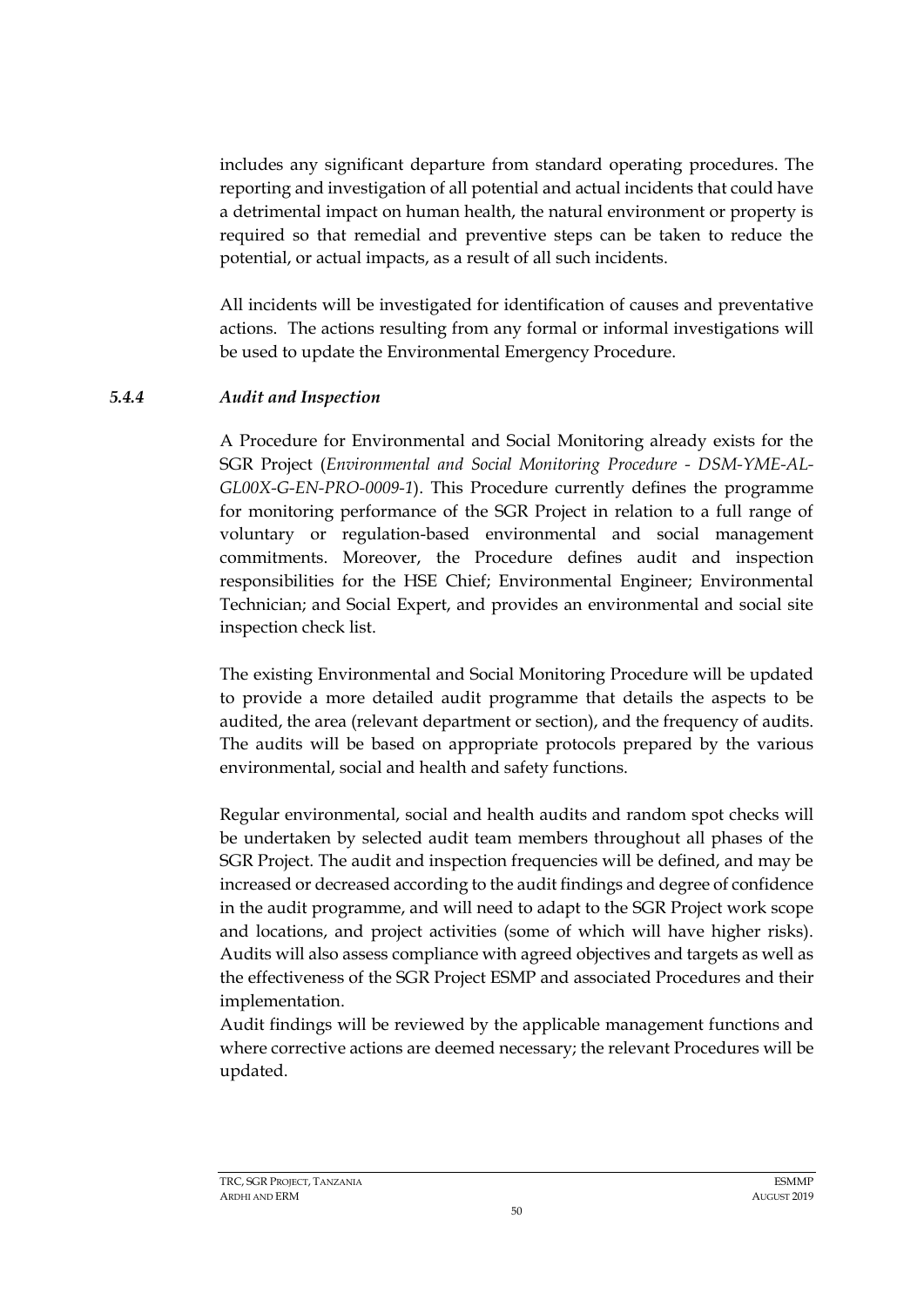## *5.4.5 Reporting*

The SGR Project will develop a system of internal reporting that allows for appropriate assessment of the effectiveness of the ESMS. Public reports will also be prepared on defined issues of interest or concern to local communities and /or stakeholders.

During the construction phase, Yapi Merkezi and its subcontractors should take all appropriate measures detailed in the SGR Project ESMS and related ESMP and Procedures to identify and document incidents of environmental, social and health and safety non-conformance. Non-conformity reports should be produced at an appropriate frequency to ensure non-conformances are corrected. Non-conformity reports should identify the nature of the nonconformities and any subsequent actions taken, and review the results or successes of any corrective actions taken. The resultant records will be reviewed in the appropriate management meetings so that required corrective actions can be taken, the results of any such corrective action can be recorded, and to increase management awareness of any opportunities for improvement.

These records are intended to facilitate the purposeful reduction of incidents of non-conformance, leading to a consequential reduction of the root causes of such incidents.

*Section [7](#page-57-0)* presents the monitoring plan, which details parameters that will be monitored. The results from this data will be reviewed by TRC.

Annual reporting will be undertaken to review performance over the previous year and to set targets and objectives for subsequent years.

# *5.4.6 Management of Change*

The ESIA process does not stop with the submission of the Final ESIA report. Therefore, the ESMS will require a mechanism to manage change. At times these changes may be material, potentially influencing the original findings of the ESIA, and hence, the basis for its approval. A change management system should ensure that changes to the scope of the SGR Project are subjected to a robust social and environmental assessment process that reviews the change against the ESMP and associated Procedures.

Project design changes may occur that need to be accommodated. Moreover, even with a final design and an unchanging environment, impacts are difficult to predict with certainty. Uncertainty stemming from on-going development of the SGR Project design is inevitable, and the social and biophysical environment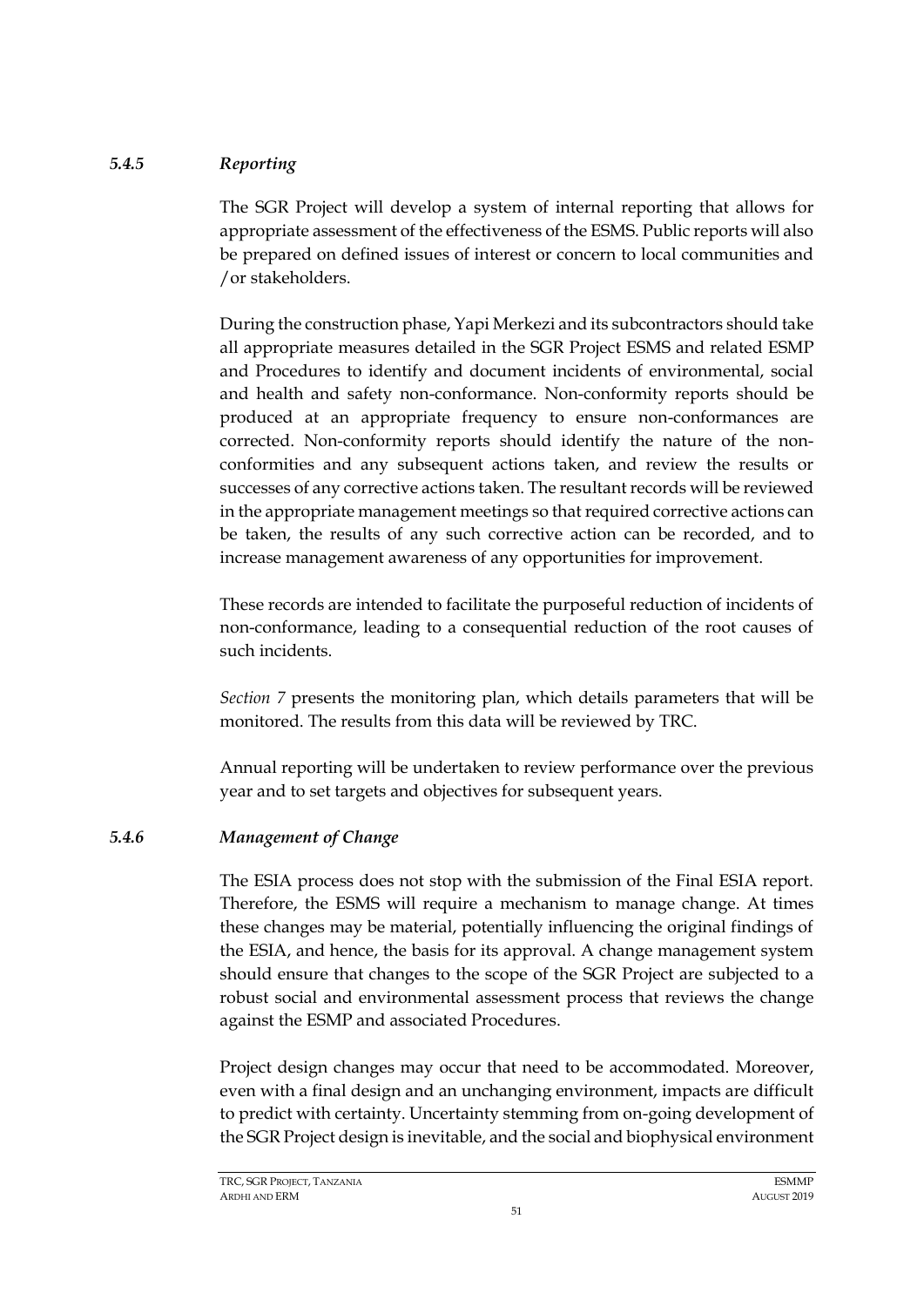is typically variable from season to season and year to year. Similarly, the organisational structure and roles and responsibilities may also change as the SGR Project progresses. Where such uncertainties are material to ESIA findings, they will be clearly stated and conservatively approached ('the precautionary approach') in order to identify the broadest range of likely residual impacts and necessary mitigation measures.

Any changes to the scope of the SGR Project or new substantive environmental and social findings through ongoing monitoring will be evaluated for their degree of significance, and will be incorporated into the appropriate SGR Project documentation as follows:

- Minor changes will be reflected in updates to the ESMP and applicable Procedures; and
- Substantive design changes that might potentially alter the ESIA findings (i.e. those that result in changes to the predicted significance of environmental and social impacts) will be subject to re-assessment, further stakeholder consultation, supplementary reporting and revision of the Project's ESMP and applicable Procedures. Typically, such substantive changes will be submitted as an addendum to the ESIA.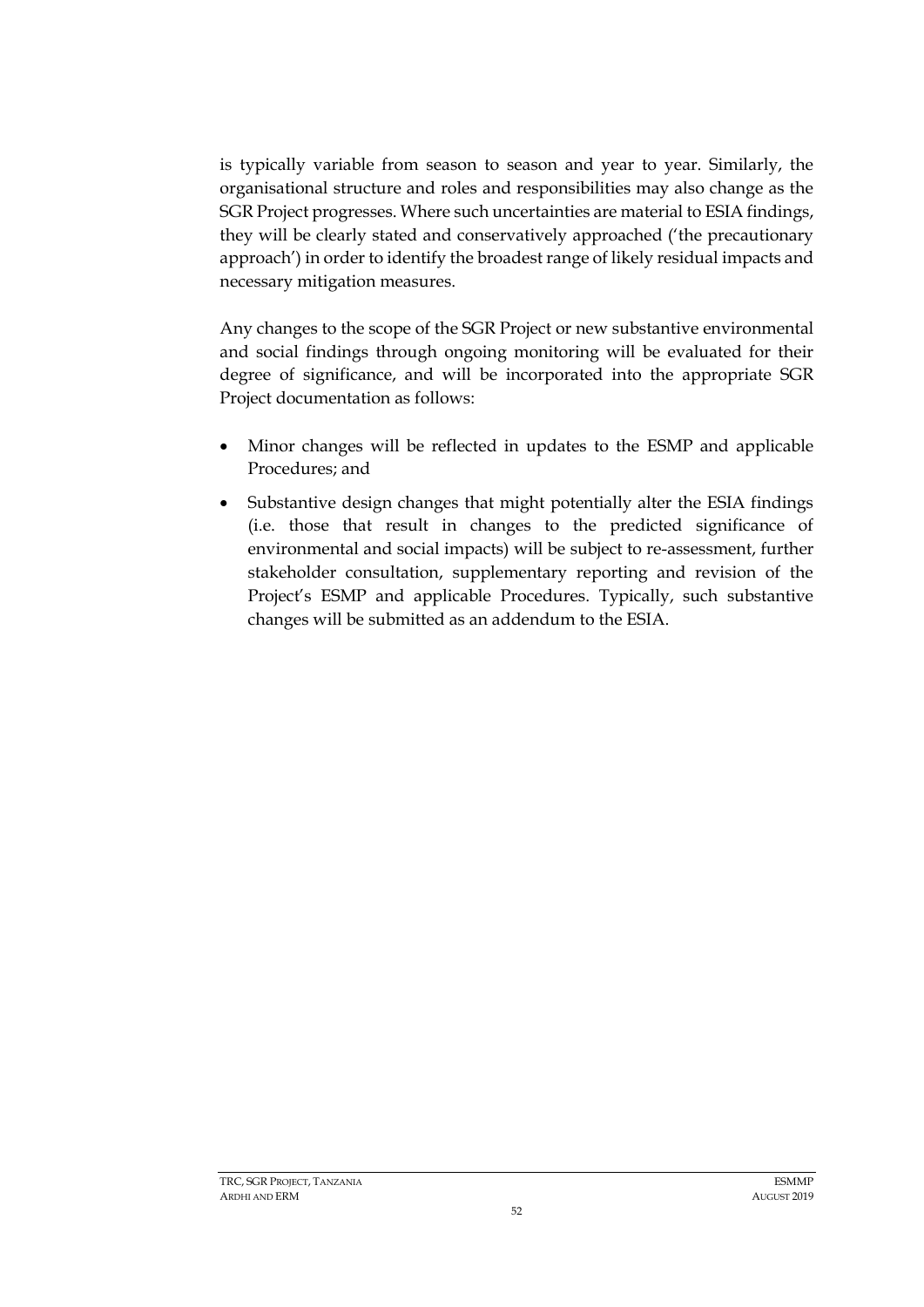### *6 ENVIRONMENTAL AND SOCIAL MANAGEMENT PROCEDURES*

#### *6.1 OVERVIEW*

As mentioned in *Section [3](#page-17-0)*, the SGR Project has developed an overall ESMP and the following associated Environmental and Social Procedures:

- Air Quality and Emissions Procedure
- Water Quality Management Procedure
- Waste Management Procedure
- Pollution Prevention Procedure
- Environmental Emergency Procedure
- Code of Conduct Procedure
- Chance Find Procedure
- Environmental and Social Training Procedure
- Environmental and Social Monitoring Procedure
- Biodiversity and Ecological Protection Procedure
- Evaluating of Legal Compliance Procedure
- Noise and Nuisance Reduction Procedure
- Environmental Consents Procedure
- Stakeholder Engagement and Grievance Mechanism Procedure
- Integrated Pest Management Procedure
- Community Safety Management Procedure
- Erosion Control Procedure
- Aggregate Management Procedure
- Environmental Incident Response Procedure
- Environmental Impact Assessment Procedure
- Off-site Working Procedure
- Traffic Management Plan

*Section [5.4.2](#page-48-0)* and *Section [5.4.3](#page-50-0)* references the Environmental and Social Training Procedure and Environmental Emergency Procedure respectively, and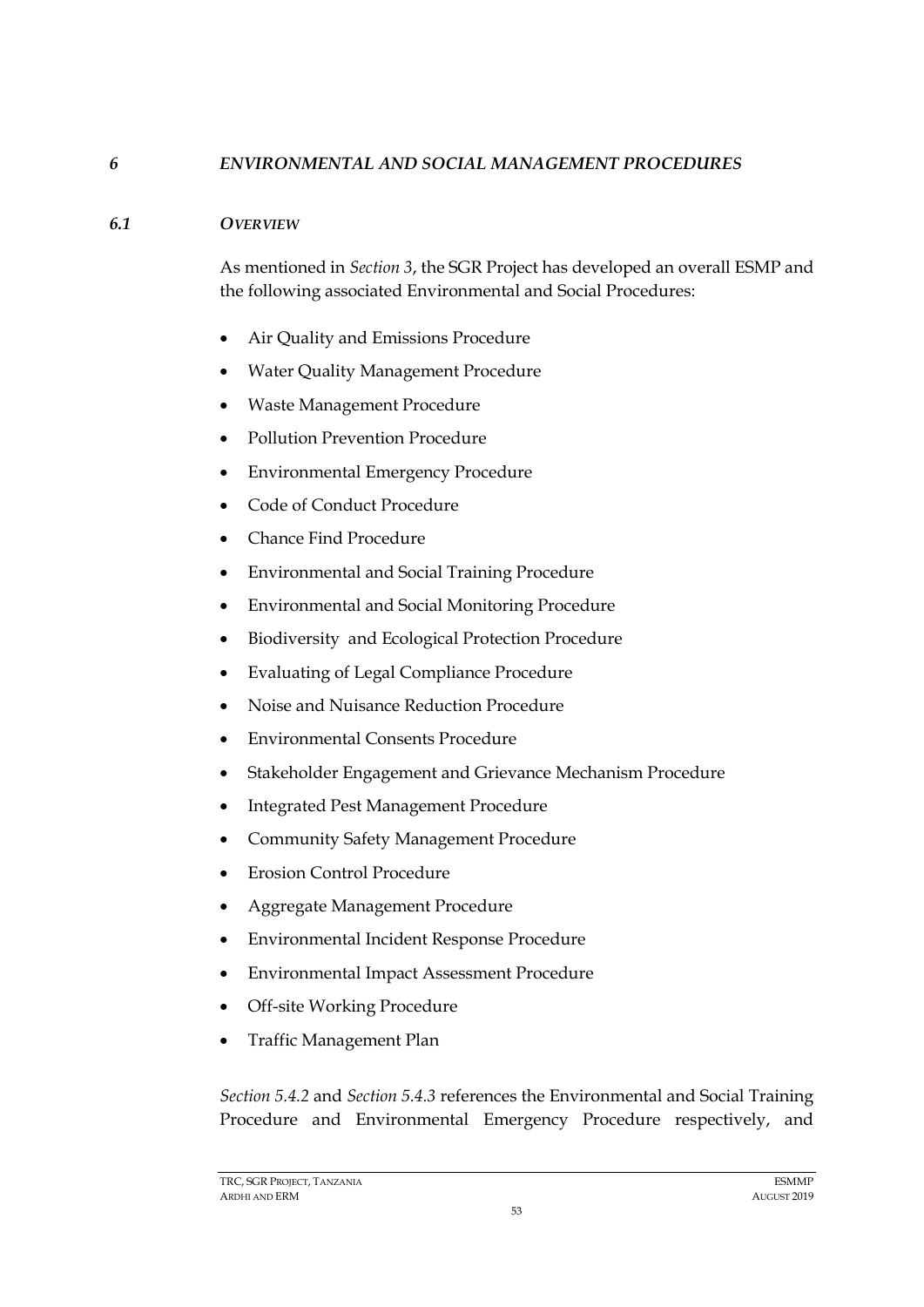provides detail of the aspects that need to be considered when these Procedures are updated.

Moreover, the audit and inspection commitments required for inclusion in the Environmental and Social Monitoring Procedure is defined in *Section [5.4.4](#page-51-0)*. *Section [7](#page-57-0)* also provides details that the Environmental and Social Monitoring Procedure will need to consider to ensure that the management measures identified and described in other Environmental and Social Procedures are implemented, and that these measures are effective at achieving an acceptable level of compliance.

In addition to those Procedures listed above, the following Plans and Procedures will be developed for the SGR Project:

- Biodiversity Action Plan
- Soil Management Procedure
- Surface and Groundwater Management Procedure
- Invasive Weed Management Plan
- Construction Site Rehabilitation Plan
- Contaminated Land Management Procedure
- Hazardous Material Management Procedure
- STD Management Plan
- Construction Camp Management Plan
- Security Management Plan
- Local Recruitment Procedure
- Environmental and Social Operation Management Plan
- Community Safety Operation Management Plan (including Emergency Preparedness and Response Plan)
- Cultural Heritage Management Plan
- Human Resources Policy, Labour and Employment Plan,
- Severance Management Plan,
- Worker Influx Management Plan,
- Subcontractor and Supply Management Procedure,
- Wetland Restoration Plan,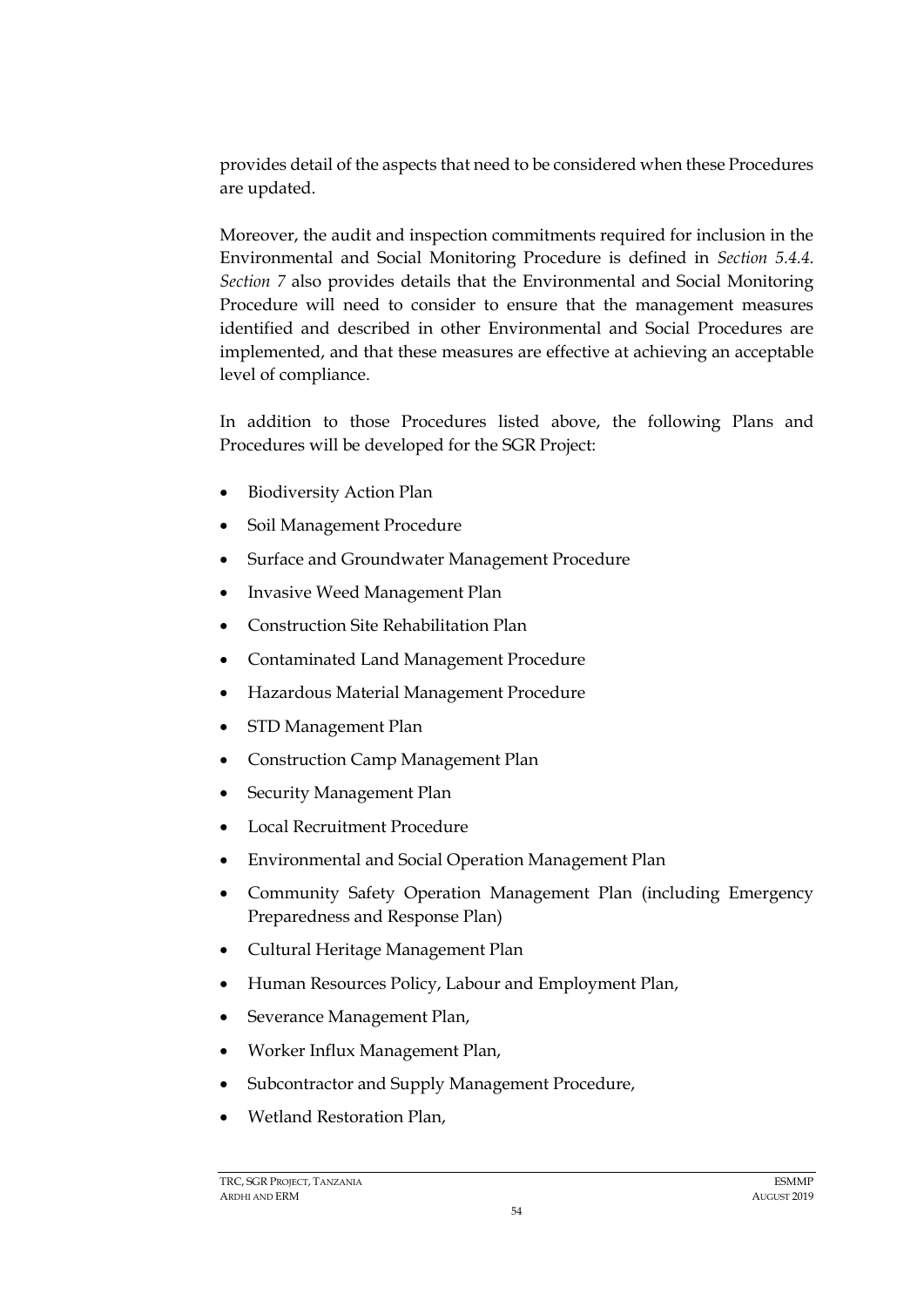- Pugu Hills Monitoring and Management Plan, and
- Ruvu South Monitoring and Management Plan.

The existing Environmental and Social Procedures provide a framework for responsibilities with respect implementation and monitoring of measures; details of management / mitigation measures; monitoring and auditing requirements; and record keeping requirements. All Procedures will be updated to include the mitigation / management measures provided in *Chapters 7* to *9* of the ESIA and will include the detail provided in *[Table 6.1](#page-56-0)*.

## <span id="page-56-0"></span>*Table 6.1 Environmental and Social Procedure Detail*

| Objective                   | The management objective that applies to each aspect or impact.                                                                                                                                                                                          |
|-----------------------------|----------------------------------------------------------------------------------------------------------------------------------------------------------------------------------------------------------------------------------------------------------|
| <b>Timing and Frequency</b> | When the mitigation $/$ management commitment is required $-$ i.e.<br>- during the detailed design phase, the pre-construction (site<br>establishment) phase, or construction phase of the SGR Project,<br>and the frequency the commitment is required. |
| <b>Project Activity</b>     | The Project related activities resulting in the impact requiring<br>mitigation.                                                                                                                                                                          |
| Responsibility              | The parties responsible for implementing the procedure.                                                                                                                                                                                                  |
| Performance Criteria        | Measurable performance criteria (outcomes) for each element.                                                                                                                                                                                             |
| <b>Mitigation Measures</b>  | The strategies, tasks or action program (to nominated operational<br>design standards) that will be implemented to achieve the<br>performance criteria.                                                                                                  |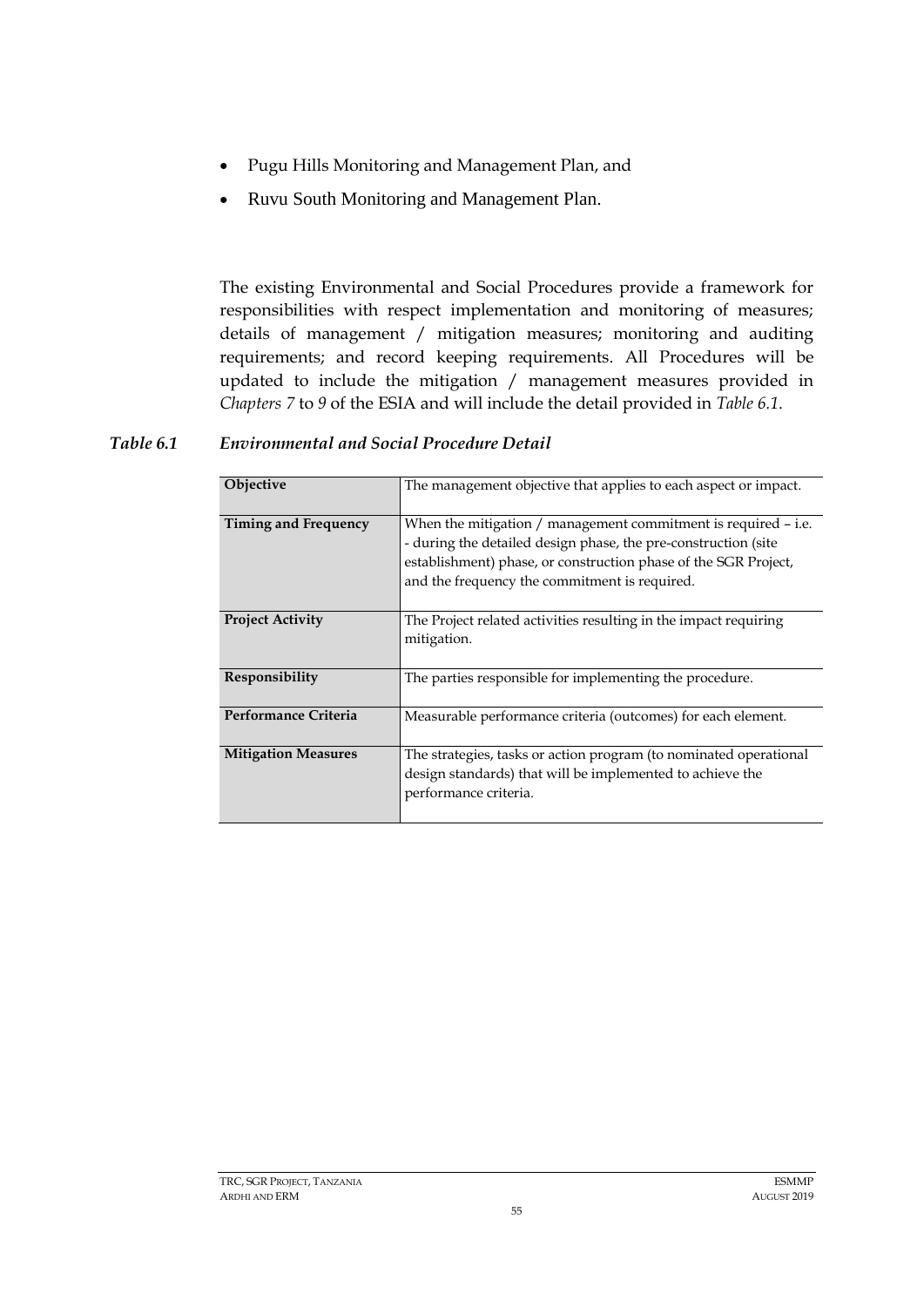## *7 ENVIRONMENTAL AND SOCIAL MONITORING*

### *7.1 OVERVIEW*

<span id="page-57-0"></span>As mentioned in *Section [5.4.4](#page-51-0)*, a Procedure for Environmental and Social Monitoring already exists for the SGR Project (*Environmental and Social Monitoring Procedure - DSM-YME-AL-GL00X-G-EN-PRO-0009-1*). This Procedure currently defines monitoring measures for –

- Biodiversity;
- Archaeological;
- Rehabilitation Works;
- Surface Water Quality;
- Wastewater Discharge;
- Air Quality;
- Noise;
- Potable Water;
- Groundwater; and
- Waste.

In addition to those monitoring measures listed above, it is recommended that monitoring measures for social are also developed. Social monitoring will be associated with land acquisition and involuntary resettlement; community health, safety and security; employment and procurement; and social cohesion and connectivity.

The purpose of the environmental and social monitoring programme is to ensure that management measures, identified and described in the Environmental and Social Procedures, are implemented and are effective at achieving an acceptable level of compliance with the SGR Project ESMP and associated Environmental and Social Procedures.

The Environmental and Social Monitoring Procedure will be updated to include the monitoring measures included in *Chapters 7* to *9* of the ESIA. Moreover, each monitoring measure provided will provide a detailed description of the measure that will be implemented; when the monitoring measure is required (i.e. - during the construction or operational phase of the SGR Project), and the frequency the monitoring commitment is required; the entities identified as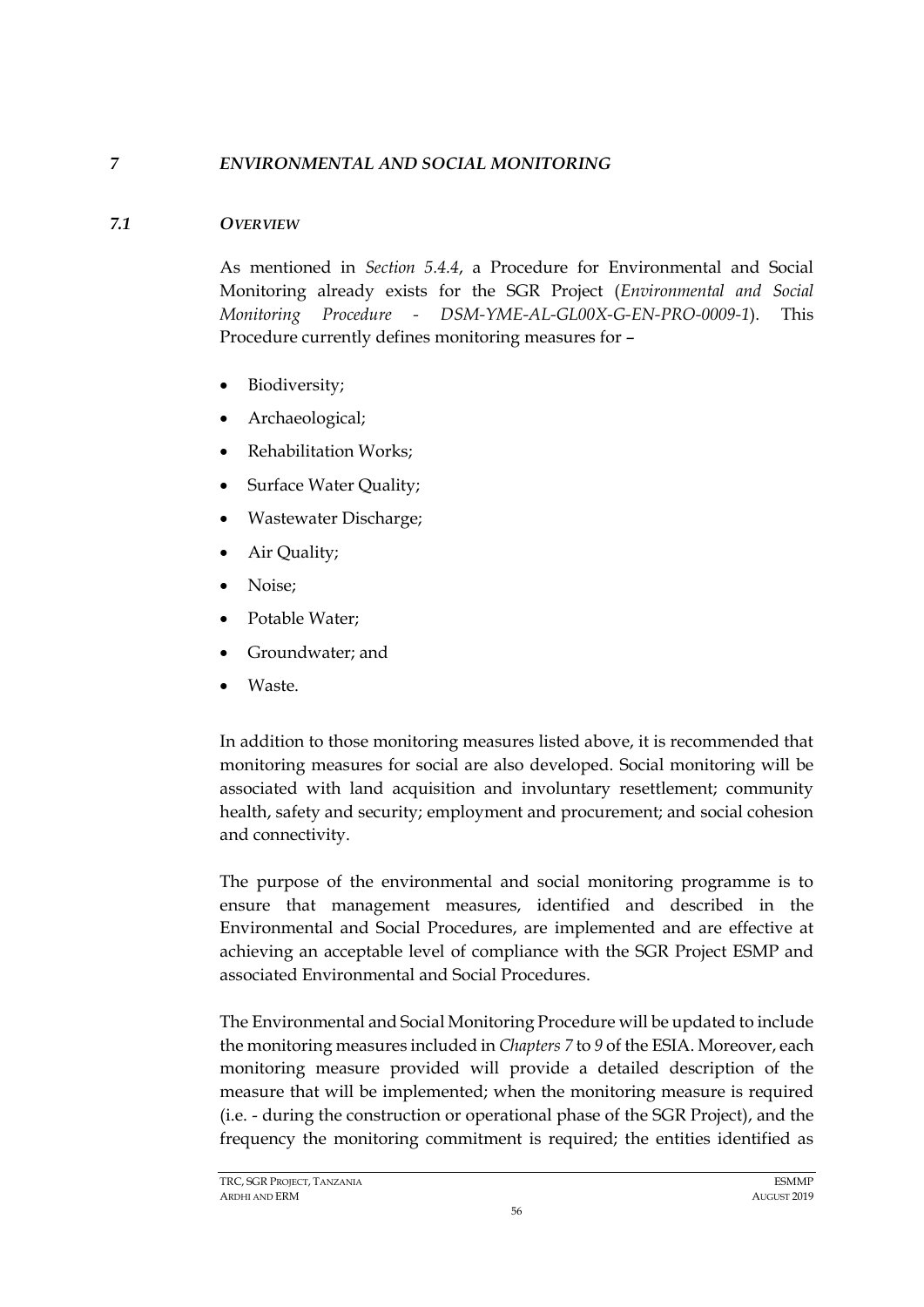having the primary responsibility for the relevant measures; the timing and frequency that the monitoring measure will need to be undertaken; and the performance indicator(s) (the performance measurement used to measure / bench the level of success for a particular monitoring measure) of that particular monitoring measure.

Contractor work sites must be monitored during construction. The Contractor will be required to report on all outside of agreed parameters to TRC. TRC may undertake independent monitoring of selected parameters to verify the results of the Contractor and to audit the implementation of environmental mitigation measures contained in the ESMP and associated Procedures for the SGR Project.

The Minister Responsible for Environment holds the general responsibility for approval of the SGR Projects environmental license, and the NEMC's holds responsibility for application and verifying that applicable environmental guidelines are adhered to during Project implementation. The NEMC's role therefore is to evaluate environmental monitoring and environmental compliance documentation submitted to them, and they would not usually be expected to be directly involved in monitoring the SGR Project unless a specific, major environmental issue arose.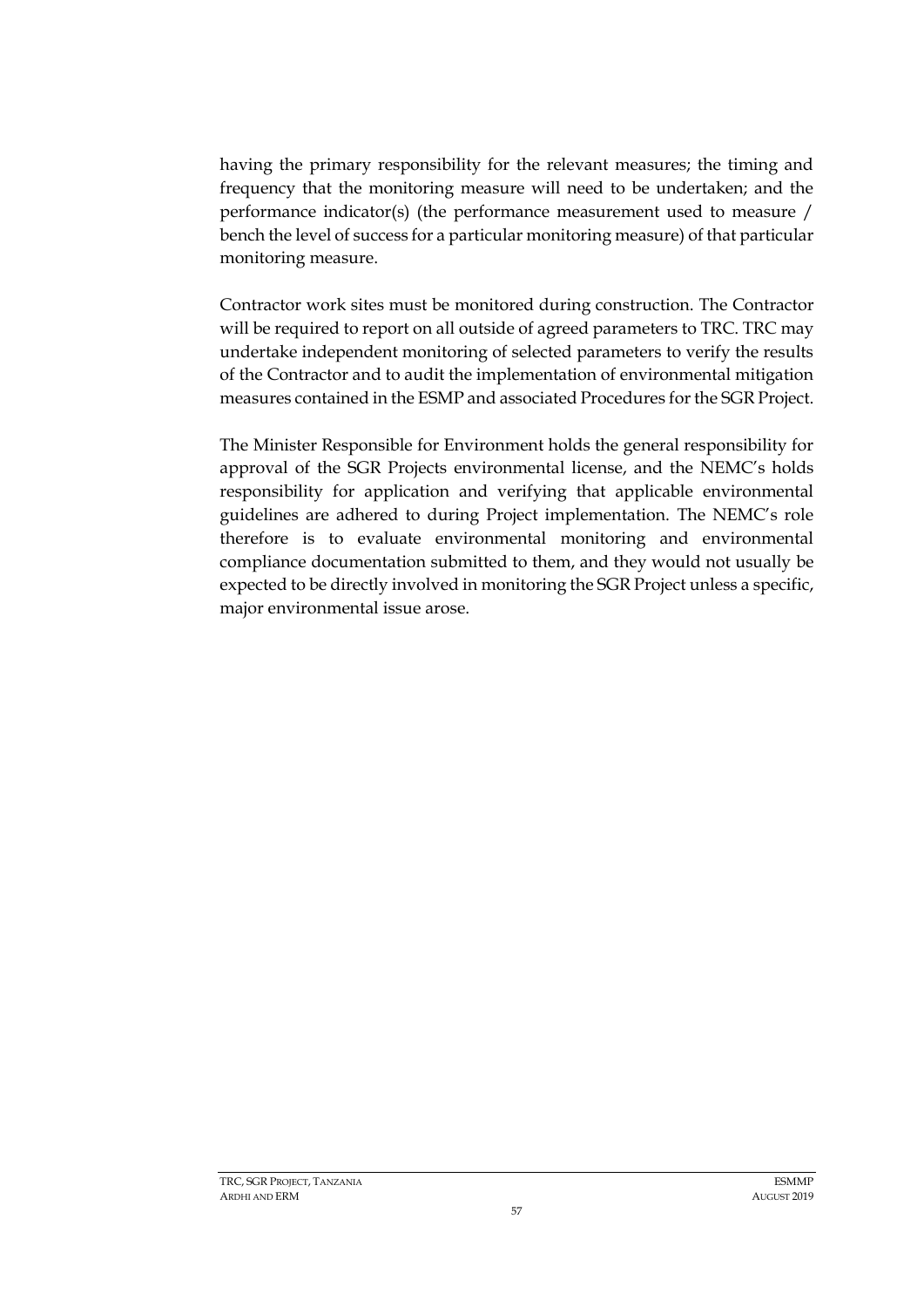#### *8 ESMP MITIGATION MEASURES TABLE*

This ESMP table summarises all of the various mitigation measures as set out in the ESIA for the SGR Project. The table shows the responsible entities for implementation for each item, the required timing by which the measure must be implemented, the indicator to demonstrate completion, and the method of subsequent monitoring of completion.

The overall, ultimate responsibility for implementation of a given measure always rests with the Tanzania Railways Corporation (TRC) as the Project Owner and subsequent Operator, whilst certain activities related to the design and construction stages of the Project are in first instance the responsibility of Yapı Merkezi (YM) as the Project EPC Contractor. All contractors and subcontractors must adopt and comply with the policies and plans required as part of this ESMP.

As stated in the ESIA Report, the Project will be designed, built and operated in accordance with the applicable Tanzanian Regulations and the international standards and guidelines of the lending institutions, including IFC Performance Standards and EHS Guidelines. Together, the applicable standards for the Project are referred to in the ESMP as the Lender Standards.

This ESMP is split into four Chapters:

- Chapter 1 covers the Design Phase
- Chapter 2 covers the Construction Phase
- Chapter 3 covers the Operation Phase of the SGR
- Chapter 4 covers the Monitoring Plan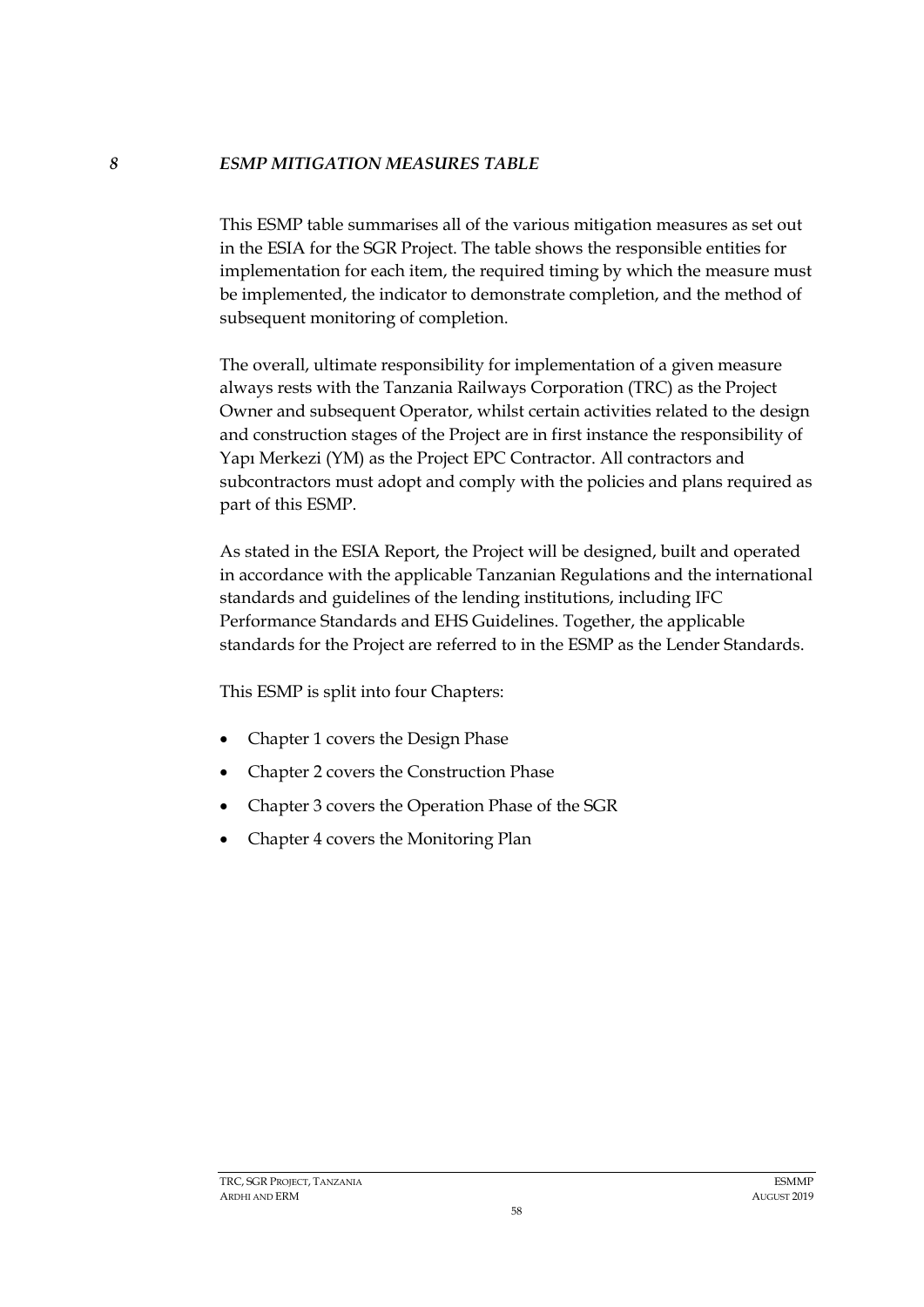| 1.        | <b>DESIGN PHASE</b>                                                                                                                                                                                                                                                                              | <b>RESPONSIBILITY</b> | <b>TIMING</b>                           | <b>INDICATORS FOR</b><br><b>COMPLETION</b>                                                                                                                                                          |
|-----------|--------------------------------------------------------------------------------------------------------------------------------------------------------------------------------------------------------------------------------------------------------------------------------------------------|-----------------------|-----------------------------------------|-----------------------------------------------------------------------------------------------------------------------------------------------------------------------------------------------------|
|           | <b>1.1 DESIGN REQUIREMENTS</b>                                                                                                                                                                                                                                                                   |                       |                                         |                                                                                                                                                                                                     |
|           | <b>1.1.1 ECOLOGICALLY SENSITIVE AREAS</b>                                                                                                                                                                                                                                                        |                       |                                         |                                                                                                                                                                                                     |
|           | The following mitigation measures will be applied:                                                                                                                                                                                                                                               |                       |                                         |                                                                                                                                                                                                     |
| i.<br>ii. | Land take from sensitive environmental features including watercourses and ecologically<br>sensitive areas will be avoided or minimized.<br>A route-wide Biodiversity Action Plan (BAP) will be prepared to:                                                                                     | YM                    | Prior to relevant<br>construction works | YM to check the designs to<br>verify solutions as part of<br>design approval process.                                                                                                               |
|           | Identify specific locations to maintain ecological connectivity between habitats of<br>$\circ$<br>moderate to high sensitivity to fragmentation.<br>Provide a suitable design for converting culverts and underpasses to be used by<br>$\circ$<br>target species at critical wildlife corridors. | YM                    | Before financial closure                | BAP satisfactory to the<br>Lenders is prepared plus<br>supporting docs:<br>Monitoring<br>Programme and<br>Management Plan<br>Implementation Plan<br>Monitoring Reports<br><b>Training Programme</b> |
|           | 1.1.2 LAND ACQUISITION/ PHYSICAL AND ECONOMIC DISPLACEMENT                                                                                                                                                                                                                                       |                       |                                         |                                                                                                                                                                                                     |
|           | The following mitigation measures will be applied:                                                                                                                                                                                                                                               |                       |                                         |                                                                                                                                                                                                     |
| i.        | The Project will undertake consultation with communities in areas/access routes<br>potentially affected during construction to establish the best alternative routes and<br>measures that the Project should put in place to minimize impacts related to access<br>restrictions.                 | <b>TRC</b>            | Prior to relevant<br>construction works | Minutes of consultation<br>meetings                                                                                                                                                                 |
| ii.       | The Project will seek to avoid or minimise the impact to services such as; irrigation<br>channels, electric supply lines, water supply lines, telecommunication lines, etc. including<br>assessing alternative locations of the alignment in these areas.                                        |                       |                                         |                                                                                                                                                                                                     |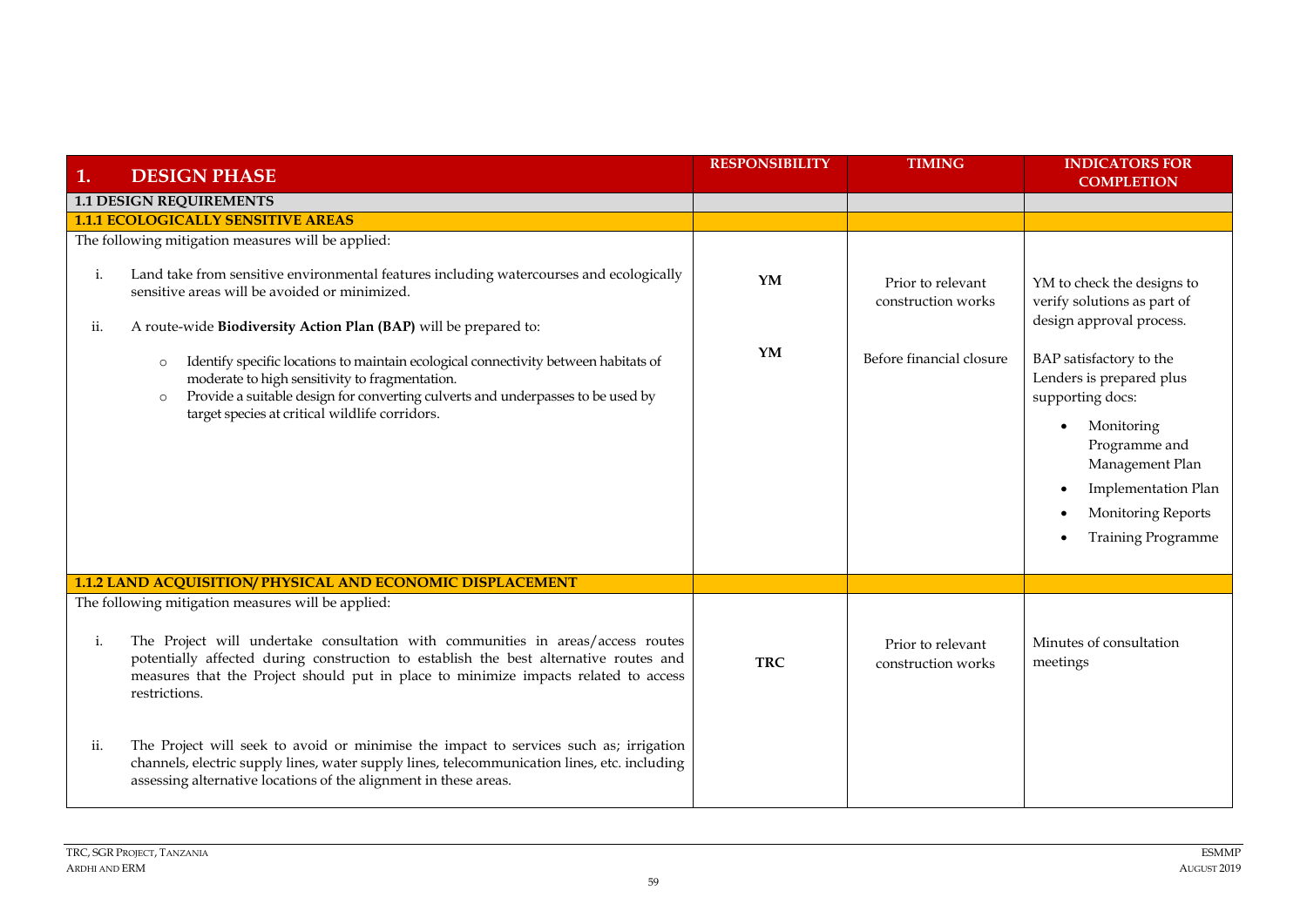| 1.                                                                                                                                                                          | <b>DESIGN PHASE</b>                                                                                                                                                                                                                                                                                                                                                                                                                                                                                                                                                                                                                                                                                                                                                                                                                                                                                                                             | <b>RESPONSIBILITY</b> | <b>TIMING</b>                                                                                     | <b>INDICATORS FOR</b><br><b>COMPLETION</b>                                            |
|-----------------------------------------------------------------------------------------------------------------------------------------------------------------------------|-------------------------------------------------------------------------------------------------------------------------------------------------------------------------------------------------------------------------------------------------------------------------------------------------------------------------------------------------------------------------------------------------------------------------------------------------------------------------------------------------------------------------------------------------------------------------------------------------------------------------------------------------------------------------------------------------------------------------------------------------------------------------------------------------------------------------------------------------------------------------------------------------------------------------------------------------|-----------------------|---------------------------------------------------------------------------------------------------|---------------------------------------------------------------------------------------|
| 111.                                                                                                                                                                        | Affected public services will be properly identified through GPS mapping and satellite<br>imagery.                                                                                                                                                                                                                                                                                                                                                                                                                                                                                                                                                                                                                                                                                                                                                                                                                                              |                       |                                                                                                   |                                                                                       |
| iv.                                                                                                                                                                         | Continued engagement as per the Informed Consultation and Participation Strategy (ICP)<br>for IPs <sup>1</sup> with affected IPs will be required to ensure that underpasses, overpasses and<br>livestock crossings are effectively communicated and utilized. This will inform the<br>development of a Severance Management Plan <sup>2</sup> (SMP) as well as informing updates of the<br>Project Design and the RAPs, as needed. Local tracks, routes and crossing points will be<br>identified and mapped for both the wet and dry season using engagement (with<br>communities and livestock grazers) and remote sensing. In addition, the infrastructure,<br>services, water pans etc. that people are accessing will be mapped, and based on this<br>information, crossing points will be identified. Where needed, tracks will also be upgraded<br>near these crossing points to ensure continued safe access for people and livestock. |                       | <b>ICP</b> Strategy before<br>financial closure<br>SMP Within 120 Days<br>after financial closure | Severance Management Plan<br>to be accepted by the Lenders.                           |
| In order to mitigate impacts to physical and economic displacement, a RAP will be prepared and<br>the requirements defined in the RAP will be considered during the design. |                                                                                                                                                                                                                                                                                                                                                                                                                                                                                                                                                                                                                                                                                                                                                                                                                                                                                                                                                 | <b>TRC</b>            | Before ECA Board<br>approval                                                                      | RAP to be accepted by the<br>Lenders                                                  |
|                                                                                                                                                                             | <b>1.1.3 SURFACE AND GROUNDWATER</b>                                                                                                                                                                                                                                                                                                                                                                                                                                                                                                                                                                                                                                                                                                                                                                                                                                                                                                            |                       |                                                                                                   |                                                                                       |
| i.                                                                                                                                                                          | The Ruvu River floodplain is an important part of the river system; it provides flood storage during<br>periods of high flows and acts as a deposition zone for sediment and nutrients. The Project design<br>should consider the following mitigation measures to mitigate the potential impacts:<br>The update of the flood estimation study and recalculation of the flood peaks to allow for<br>sufficient capacity in the hydraulic structures.                                                                                                                                                                                                                                                                                                                                                                                                                                                                                            | YM                    | Prior to relevant<br>construction works                                                           | YM to check the designs to<br>verify solutions as part of<br>design approval process. |

<sup>&</sup>lt;sup>1</sup> The Informed Consultation and Participation Strategy for IPs shall set out how IPs will be meaningfully consulted and informed about impacts and involved in the design of mitigation in accordance with the provisions of IFC Guidance Notes 1 and 7.

<sup>2</sup> The Severance Management Plan will, amongst other, map crossings and water points used by pastoralists through additional informed consultation and participation (ICP),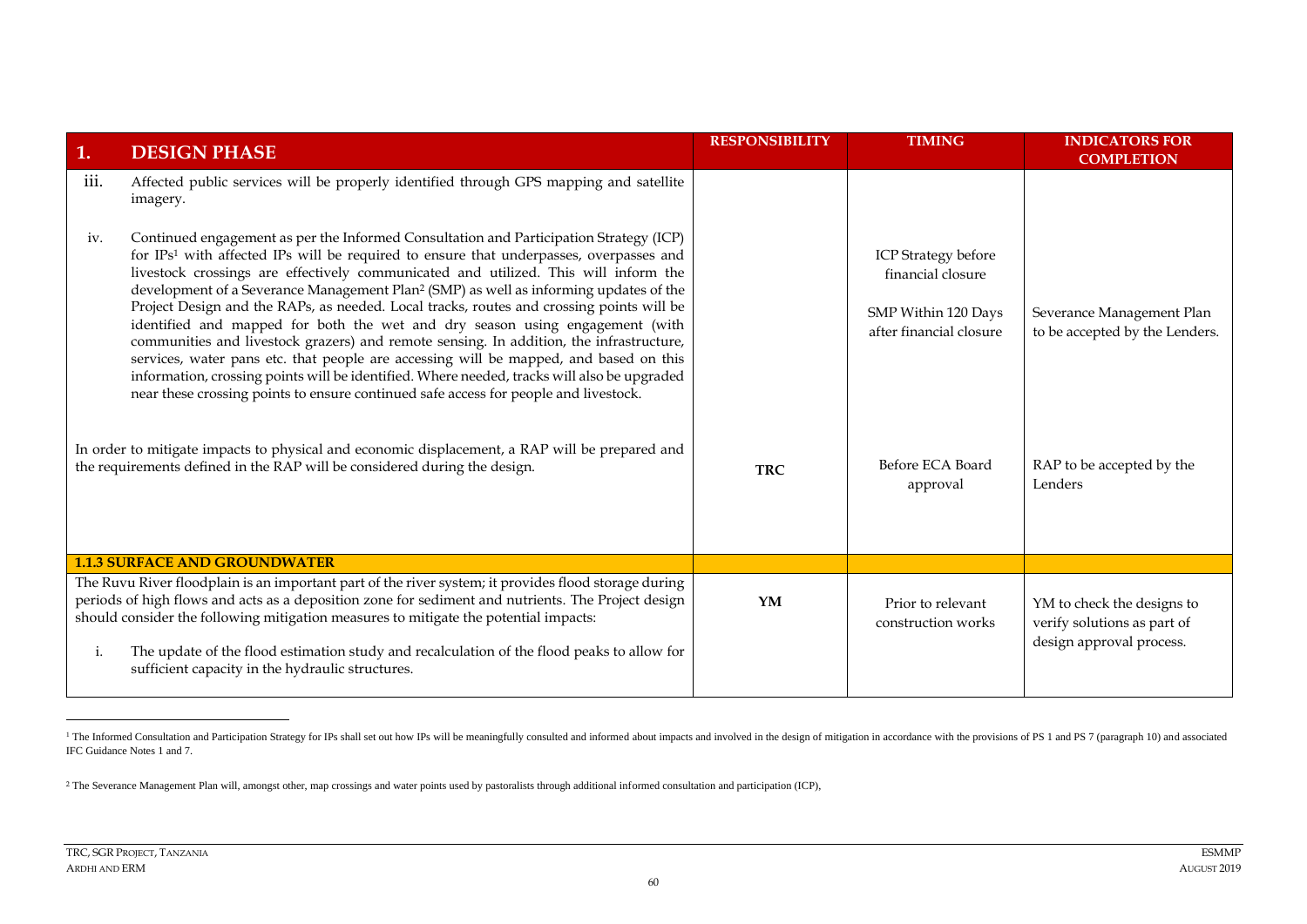| 1.   | <b>DESIGN PHASE</b>                                                                                                                                                                                                                                                                                                                                                                                                                                                                                                                                                                                                                                                                                                                                          | <b>RESPONSIBILITY</b> | <b>TIMING</b> | <b>INDICATORS FOR</b><br><b>COMPLETION</b> |
|------|--------------------------------------------------------------------------------------------------------------------------------------------------------------------------------------------------------------------------------------------------------------------------------------------------------------------------------------------------------------------------------------------------------------------------------------------------------------------------------------------------------------------------------------------------------------------------------------------------------------------------------------------------------------------------------------------------------------------------------------------------------------|-----------------------|---------------|--------------------------------------------|
| i.   | Using more than one method in flood peak estimation (Pegram and Parak, 2004) which is<br>likely to be a combination of empirical, deterministic and flood frequency methods. Some<br>of recommended methods for flood peak estimation for use in the Tanzania context are:<br>○ <1 km <sup>2</sup> Rational Method – it is appropriate to use one method for minor catchments;<br>> 1-30 km <sup>2</sup> Rational Method and SCS-SA;<br>$\circ$<br>o 30-200 km <sup>2</sup> TRRL East Africa Flood Model, Regional Pooled Flood Frequency<br>Analysis and Rational Method;<br>o >200-10000 km <sup>2</sup> Regional Pooled Flood Frequency Analysis and the Channel<br>Geometry Method (Wharton and Tomlinson, 1999) as a check.                             |                       |               |                                            |
| ii.  | Best practice in bridge and culvert design prevents and limits erosion and sediment<br>mobilisation and limits alteration to the flow regime in the operational phase, these<br>measures for bridges include:                                                                                                                                                                                                                                                                                                                                                                                                                                                                                                                                                |                       |               |                                            |
|      | The bridge designed and constructed to accommodate all flow conditions;<br>$\circ$<br>The bridge aligned perpendicular to the watercourse;<br>$\circ$<br>The watercourse's natural hydraulic regime preserved as much as possible;<br>$\circ$<br>The piers and footings placed beyond the channel and above the high water mark to<br>$\circ$<br>avoid constricting the channel and reducing the flow area;<br>Any piers and footings placed in the channel should be parallel to the flow to avoid<br>$\circ$<br>directing flow onto the banks;<br>The minimum number of optimally shaped piers used to minimise eddying and scouring<br>$\circ$<br>of the watercourse;<br>Erosion protection should be included if scouring is likely to occur.<br>$\circ$ |                       |               |                                            |
| iii. | Best practice culvert design practices provide good drainage, prevent erosion, and include<br>the following:                                                                                                                                                                                                                                                                                                                                                                                                                                                                                                                                                                                                                                                 |                       |               |                                            |
|      | Water velocities in the culvert should be similar to those at the site before the culvert was<br>$\circ$<br>constructed;<br>There should also be no differences in the flow rates upstream, in and downstream of<br>$\circ$<br>the culvert;<br>The culvert should not reduce the cross-sectional area of the channel and infilling of the<br>channel should be avoided;                                                                                                                                                                                                                                                                                                                                                                                      |                       |               |                                            |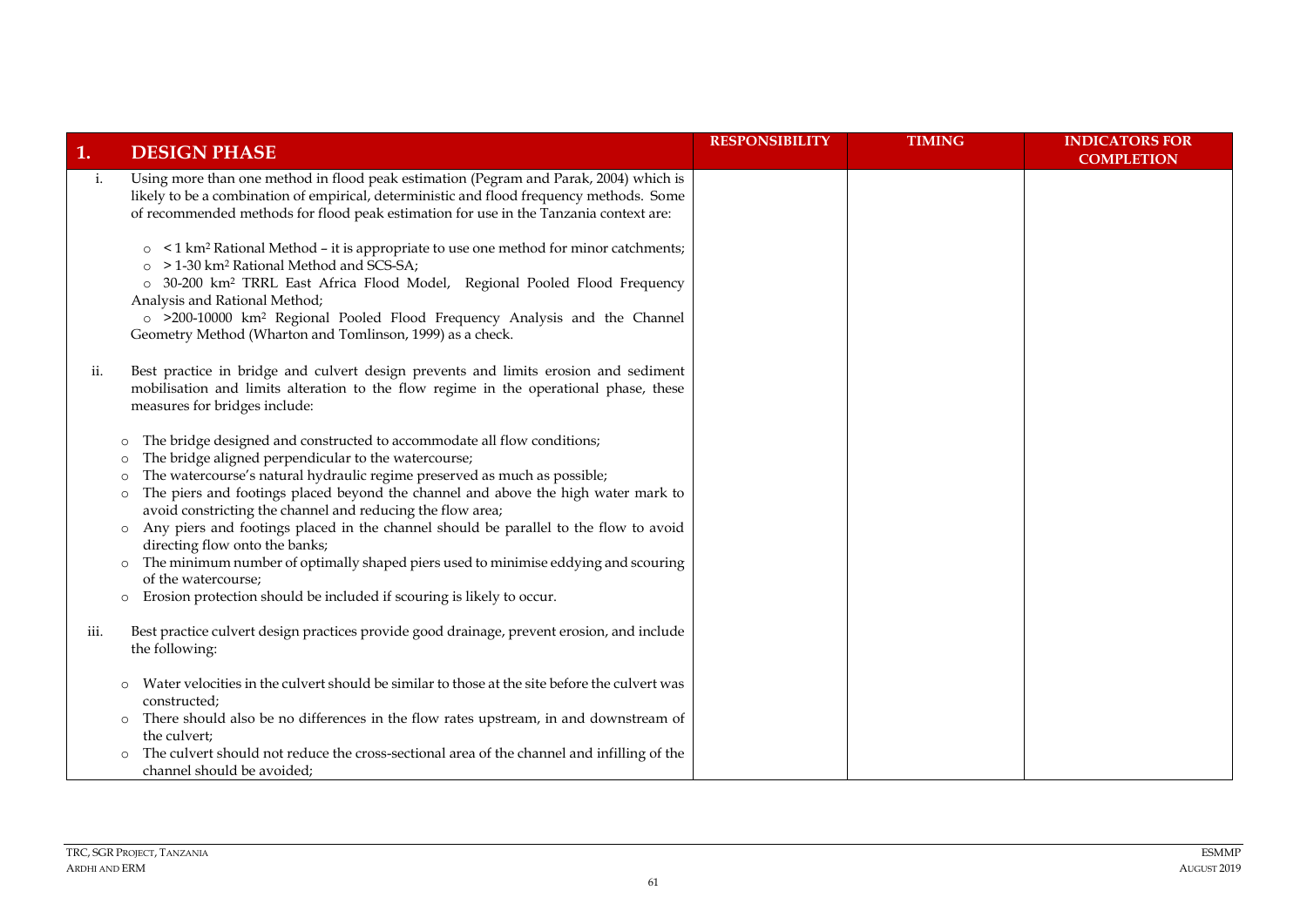| <b>DESIGN PHASE</b><br>1.                                                                                                                                                                                                                                                                                                                 | <b>RESPONSIBILITY</b> | <b>TIMING</b>                                  | <b>INDICATORS FOR</b><br><b>COMPLETION</b>                          |
|-------------------------------------------------------------------------------------------------------------------------------------------------------------------------------------------------------------------------------------------------------------------------------------------------------------------------------------------|-----------------------|------------------------------------------------|---------------------------------------------------------------------|
| o The culvert designed so that its hydraulics is similar to that of the watercourse, with<br>culverts with a natural bed preferred.                                                                                                                                                                                                       |                       |                                                |                                                                     |
| <b>1.1.4 NOISE AND VIBRATION</b>                                                                                                                                                                                                                                                                                                          |                       |                                                |                                                                     |
| It is anticipated that the operation of SGR will result in generation of noise and vibrations from a<br>variety of sources. Normally, Railway noise is generated by the contact between wheel and rail<br>during normal movement and braking; aerodynamic noise generated by the train pushing air and<br>by the engine and cooling fans. |                       |                                                |                                                                     |
| The IFC EHS Guideline for Railways recommends the following strategies:                                                                                                                                                                                                                                                                   |                       |                                                |                                                                     |
| Implementation of noise reduction or prevention measures at the source including:                                                                                                                                                                                                                                                         |                       | To be determined based<br>on the supplementary | YM to check the designs to<br>verify solutions as part of           |
| Modern non-metallic disc brakes will be used, which can reduce rolling noise by 8-10 decibels<br>(dB) compared to cast-iron block tread brakes utilized on older vehicles (non-metallic disc<br>brakes also reduce wearing of wheels and rails).                                                                                          |                       | site specific modelling                        | design approval process.                                            |
| The roughness of running surfaces will be reduced through regular maintenance of wheels and<br>tracks,                                                                                                                                                                                                                                    |                       |                                                |                                                                     |
| The following actions will be taken at sensitive locations where the predicted noise levels exceed or<br>has potential to exceed as listed in ESIA Section 7.3.3 Table 7-14. These actions will keep the noise<br>levels below the applicable national standards at the closest sensitive receptors to the source:                        | <b>TRC</b>            | Within 90 days after<br>financial closure      | Studies and mitigation<br>measures to be accepted by<br>the Lenders |
| The receptors marked in red colors in ESIA Section 7.3.3 Table 7-14 will be subject to site visit<br>and monitoring of background noise and site specific noise modelling.                                                                                                                                                                |                       |                                                |                                                                     |
| In case the noise model indicates that the accepted noise levels are still higher than allowed,<br>then noise abatement measures will be implemented (e.g. noise barriers along railways or next<br>to receptor buildings, soundproofing, relocation of the sensitive receptor etc).                                                      |                       |                                                |                                                                     |
| A "Noise Mitigation Monitoring Plan" will be developed for operation phase to confirm<br>adequacy of mitigation measures for implementation during Operation.                                                                                                                                                                             |                       |                                                |                                                                     |
| <b>1.1.5 WORKING ACCOMMODATION</b>                                                                                                                                                                                                                                                                                                        |                       |                                                |                                                                     |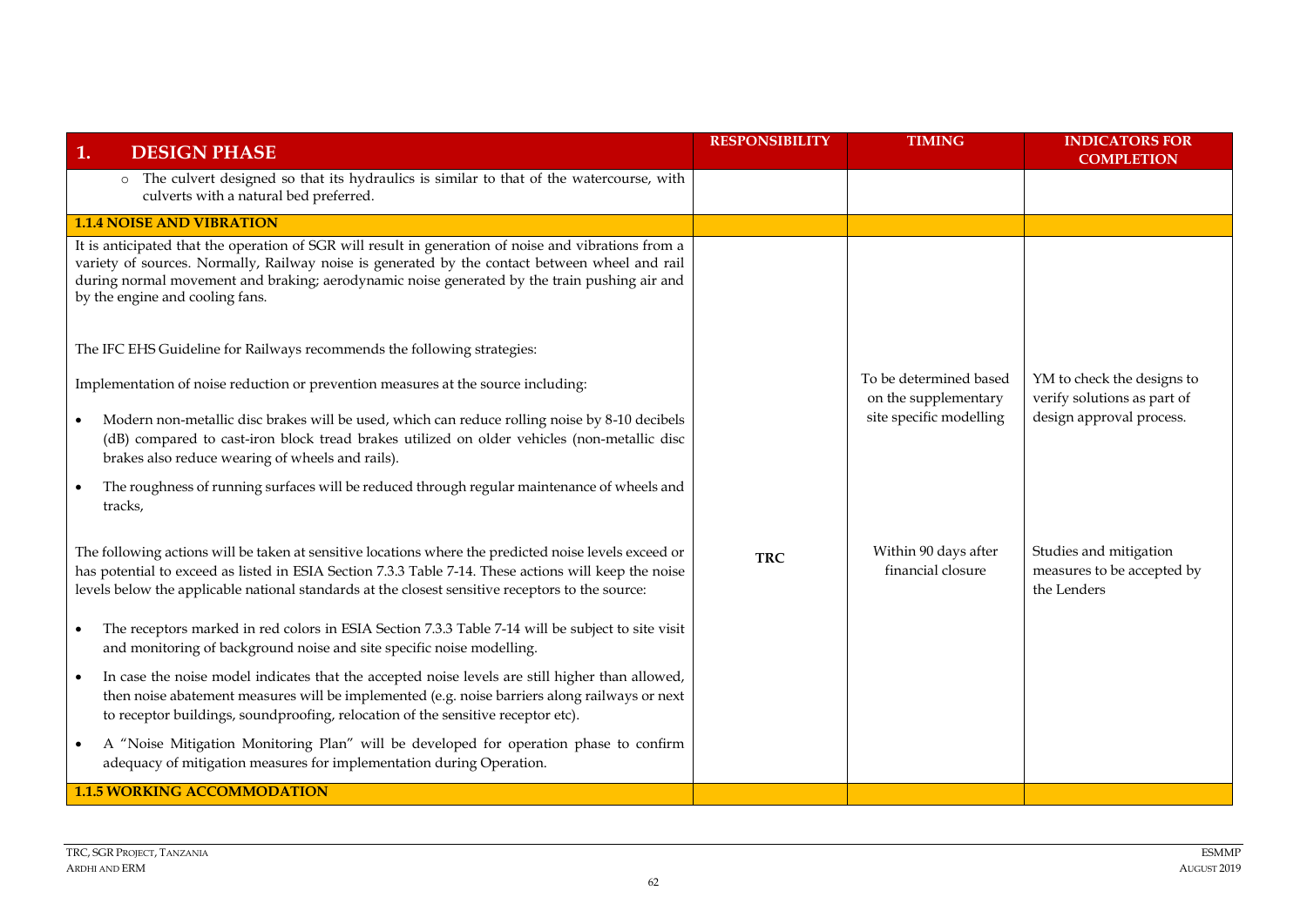| <b>DESIGN PHASE</b><br>1.                                                                                                                                                                                                                                                                                 | <b>RESPONSIBILITY</b> | <b>TIMING</b>            | <b>INDICATORS FOR</b><br><b>COMPLETION</b>                                      |
|-----------------------------------------------------------------------------------------------------------------------------------------------------------------------------------------------------------------------------------------------------------------------------------------------------------|-----------------------|--------------------------|---------------------------------------------------------------------------------|
| Worker housing compounds will be built and maintained at the construction camp areas. These are<br>to be designed and operated in accordance with international best practice and the guidance<br>document: Workers' Accommodation: Processes and Standards A Guidance Note by IFC and the<br>EBRD, 2009. | YM                    | During construction      | YM to audit the existing<br>working accommodations<br>against Lender Standards. |
| <b>1.1.6 QUARRIES/BORROW PITS</b>                                                                                                                                                                                                                                                                         |                       |                          |                                                                                 |
| Existing Aggregate Management Procedure will be updated in accordance with Lenders<br>Standards including the following measures:                                                                                                                                                                         | YM                    | Before financial closure | Procedure approved by YM<br>Senior Management                                   |
| Design aspects that reduces additional work / excavation required for rehabilitation of the<br>borrow pit and quarries.                                                                                                                                                                                   |                       |                          |                                                                                 |
| The resultant shaping / forms of the benches and walls are appropriate to the surrounding<br>ii.<br>natural landform.                                                                                                                                                                                     |                       |                          |                                                                                 |
| Where applicable, rehabilitation of quarries and borrow pits will be conducted in parallel<br>iii.<br>with the final extraction.                                                                                                                                                                          |                       |                          |                                                                                 |

|      | <b>CONSTRUCTION PHASE</b>                                                                                                                                                                                                                                                  | <b>RESPONSIBILITY</b> | <b>TIMING</b>            | <b>INDICATORS FOR</b><br><b>COMPLETION</b>       |
|------|----------------------------------------------------------------------------------------------------------------------------------------------------------------------------------------------------------------------------------------------------------------------------|-----------------------|--------------------------|--------------------------------------------------|
|      | <b>2.1 SOIL MANAGEMENT</b>                                                                                                                                                                                                                                                 |                       |                          |                                                  |
|      | A Soil Management Procedure will be developed considering the following information:                                                                                                                                                                                       |                       |                          |                                                  |
|      | Progressive rehabilitation measures should be implemented, beginning during site<br>preparation.                                                                                                                                                                           | YM                    | Before financial closure | Procedure approved<br>by YM Senior<br>Management |
| ii.  | Rehabilitation interventions in high priority areas (i.e. - areas where there is a low<br>likelihood of natural revegetation or where areas are prone to erosion from surface<br>runoff) should be prioritised.                                                            |                       |                          |                                                  |
| iii. | Following completion of construction activities for a section of the proposed SGR<br>and associate facilities, rehabilitation and stabilisation of all areas along that section<br>impacted on by construction should be undertaken with no significant erosion<br>events. |                       |                          |                                                  |
| iv.  | Rehabilitation effort for each section of the proposed SGR should be monitored at a<br>frequency necessary to maximise rehabilitation success.                                                                                                                             |                       |                          |                                                  |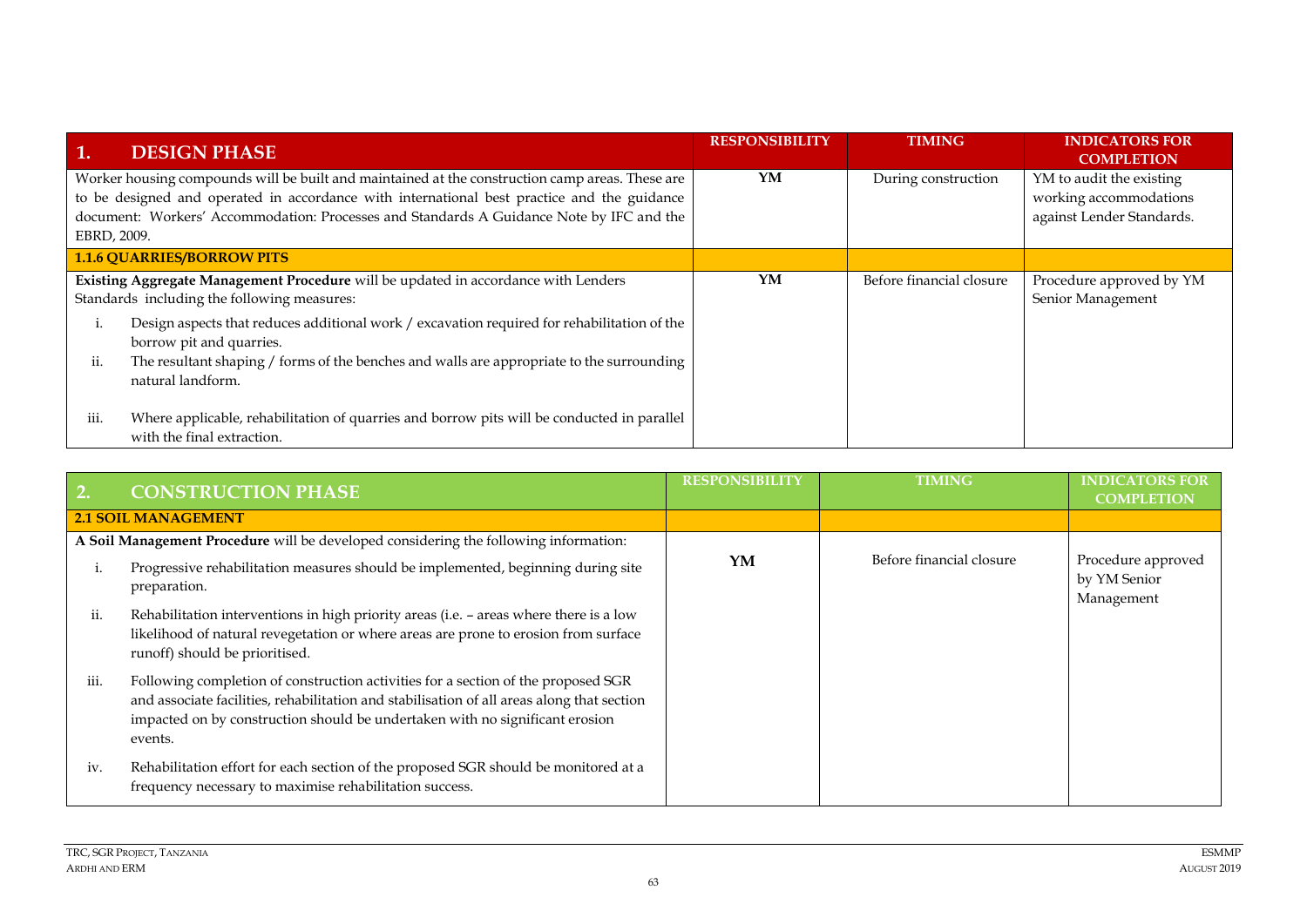| 2.        | <b>CONSTRUCTION PHASE</b>                                                                                                                                                                                                                                                                            | <b>RESPONSIBILITY</b> | <b>TIMING</b>       | <b>INDICATORS FOR</b><br><b>COMPLETION</b>                          |
|-----------|------------------------------------------------------------------------------------------------------------------------------------------------------------------------------------------------------------------------------------------------------------------------------------------------------|-----------------------|---------------------|---------------------------------------------------------------------|
|           | During the construction phase, inspections will be carried out to identify areas where erosion<br>is occurring as a result of construction activities. Such monitoring will be carried out on a daily<br>basis during the rain seasons and on a periodically scheduled basis during the dry seasons. | YM                    | During construction | Measures<br>implemented and<br>reported in YM<br>monitoring reports |
| i.        | Should erosion events be identified, appropriate remedial action, including the<br>restoration of the eroded areas, and where necessary, the relocation of the paths<br>causing the erosion, should be undertaken.                                                                                   |                       |                     |                                                                     |
| ii.       | Additional measures will be implemented in areas identified as having a high<br>erosion potential.                                                                                                                                                                                                   |                       |                     |                                                                     |
| iii.      | Topsoil shall be stockpiled separate from subsoil. Stockpiles shall not exceed 2 m<br>height, shall be located away from drainage lines, shall be protected from rain and<br>wind erosion, and shall not be contaminated.                                                                            |                       |                     |                                                                     |
| iv.       | Soil stockpiles should be in areas that are protected from construction activities and<br>vehicle movement, human and livestock trampling etc.                                                                                                                                                       |                       |                     |                                                                     |
| V.        | Soil stockpiles should be periodically dampened with dust suppressant or<br>equivalent when necessary to avoid wind erosion.                                                                                                                                                                         |                       |                     |                                                                     |
| vi.       | Soil stockpile areas should be re-vegetated as soon as possible after use.                                                                                                                                                                                                                           |                       |                     |                                                                     |
| VII.      | Surface water diversions should be installed around stockpiles so as to reduce risk of<br>erosion during storm events.                                                                                                                                                                               |                       |                     |                                                                     |
| VIII.     | Berms on the downslope side of stockpiles should be created to minimize soil loss or<br>spread.                                                                                                                                                                                                      |                       |                     |                                                                     |
| ix.       | Minimise duration of topsoil stockpiles through implementing ongoing<br>rehabilitation of works areas on completion of construction in each work area.<br>Topsoil stockpiles should not be left for more than 6 months after which they will<br>need upgrading.                                      |                       |                     |                                                                     |
| X.        | Land clearance should only be undertaken immediately prior to construction<br>activities taking place there.                                                                                                                                                                                         |                       |                     |                                                                     |
| $x_{1}$ . | Unnecessary land clearance should be avoided.                                                                                                                                                                                                                                                        |                       |                     |                                                                     |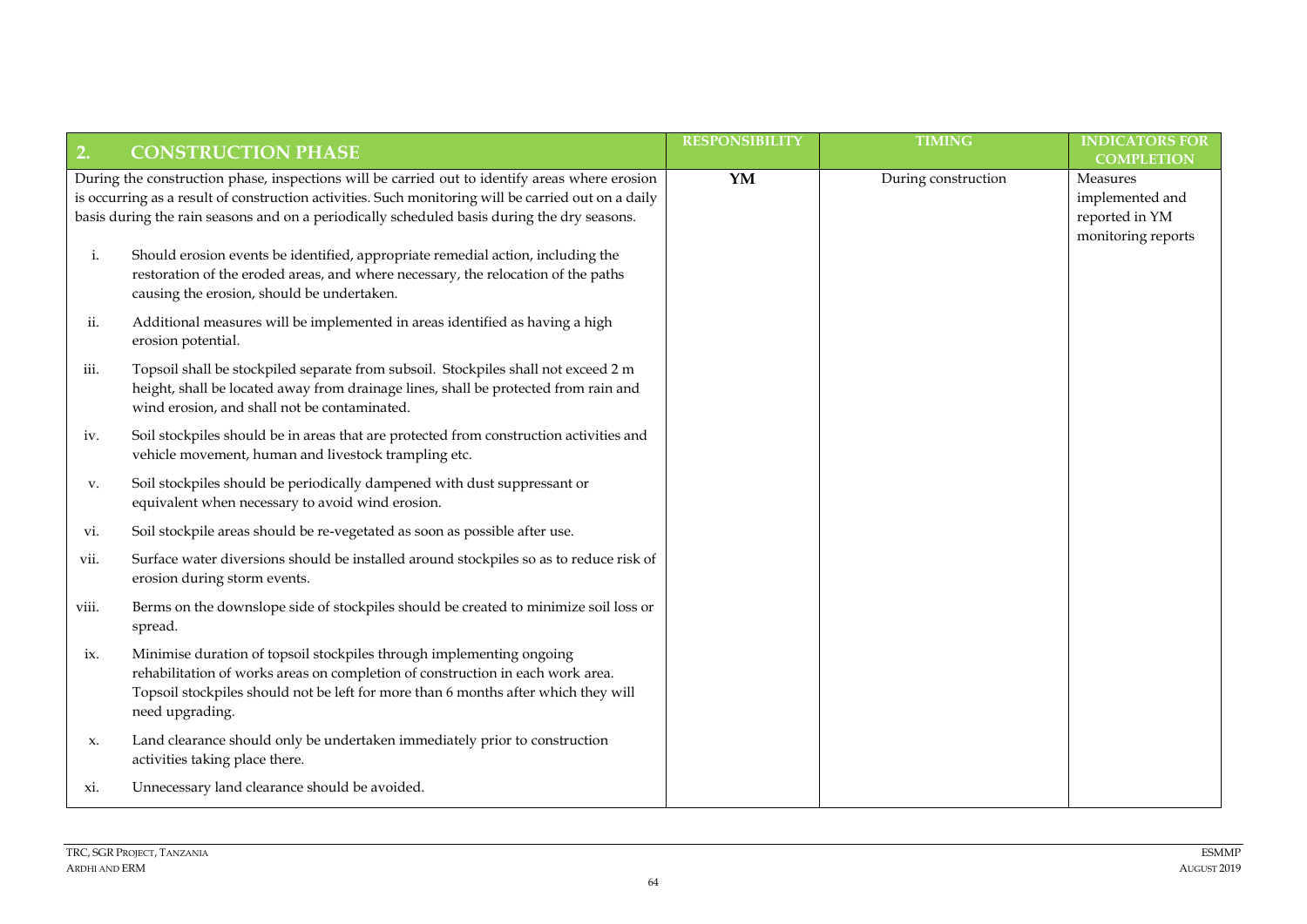| 2.     | <b>CONSTRUCTION PHASE</b>                                                                                                                                                                                                                                                                                                                                                                                                                          | <b>RESPONSIBILITY</b> | <b>TIMING</b>            | <b>INDICATORS FOR</b><br><b>COMPLETION</b>       |
|--------|----------------------------------------------------------------------------------------------------------------------------------------------------------------------------------------------------------------------------------------------------------------------------------------------------------------------------------------------------------------------------------------------------------------------------------------------------|-----------------------|--------------------------|--------------------------------------------------|
| xii.   | Temporary access tracks should be aligned along contours to avoid cutting straight<br>down steep slopes.                                                                                                                                                                                                                                                                                                                                           |                       |                          |                                                  |
| xiii.  | Contour temporary access roads / laydown areas so as to minimise surface water<br>runoff and erosion, especially on steeper slopes.                                                                                                                                                                                                                                                                                                                |                       |                          |                                                  |
| xiv.   | Temporary access tracks should include sufficient culverts, especially on steeper<br>slopes.                                                                                                                                                                                                                                                                                                                                                       |                       |                          |                                                  |
| XV.    | Unless foreign material such as aggregate needs to be inserted, after the installation<br>of features requiring the excavation of a deep trench (viz. stormwater drainage<br>pipes, services, etc.), soil should be replaced in the trench so as to mimic the pre-<br>construction profile, (i.e.: subsoil placed at the base of the trench and topsoil above it,<br>and should be compacted).                                                     |                       |                          |                                                  |
| XVI.   | Cut and fill slopes should be shaped and trimmed to resemble natural conditions,<br>should not be excessively steep. Moreover, where the upper slope of cut face may<br>erode, suitable stabilisation methods should be implemented.                                                                                                                                                                                                               |                       |                          |                                                  |
| xvii.  | Cut slopes should have priority for spread of some topsoil or loose substrate to infill<br>rock gaps in order to facilitate more rapid recolonization by naturally occurring flora<br>species.                                                                                                                                                                                                                                                     |                       |                          |                                                  |
| xviii. | Quarries and borrow pits should be located away from river systems.                                                                                                                                                                                                                                                                                                                                                                                |                       |                          |                                                  |
| xix.   | Grievance redress mechanism for the project to be implemented and communicated<br>to all surrounding communities, where impacts of erosion to their livelihoods<br>(subsistence agriculture and to surface water) can be raised and addressed.                                                                                                                                                                                                     |                       |                          |                                                  |
|        | <b>2.2 GROUNDWATER MANAGEMENT</b>                                                                                                                                                                                                                                                                                                                                                                                                                  |                       |                          |                                                  |
|        | A Surface and Groundwater Management Procedure will be developed including the<br>following information:                                                                                                                                                                                                                                                                                                                                           |                       |                          |                                                  |
|        | The Project will need to consult with the Wami Ruvu Water Basin Office to obtain any<br>groundwater permits/licenses required for the construction camps, in conformance to the<br>requirements of the Water Resources Management Act of 2009. The Special Terms and<br>Conditions associated with each Water Use Permit should be followed, and adherence to<br>such should be monitored and confirmed through routine inspections and/or audits. | YM                    | Before financial closure | Procedure approved<br>by YM Senior<br>Management |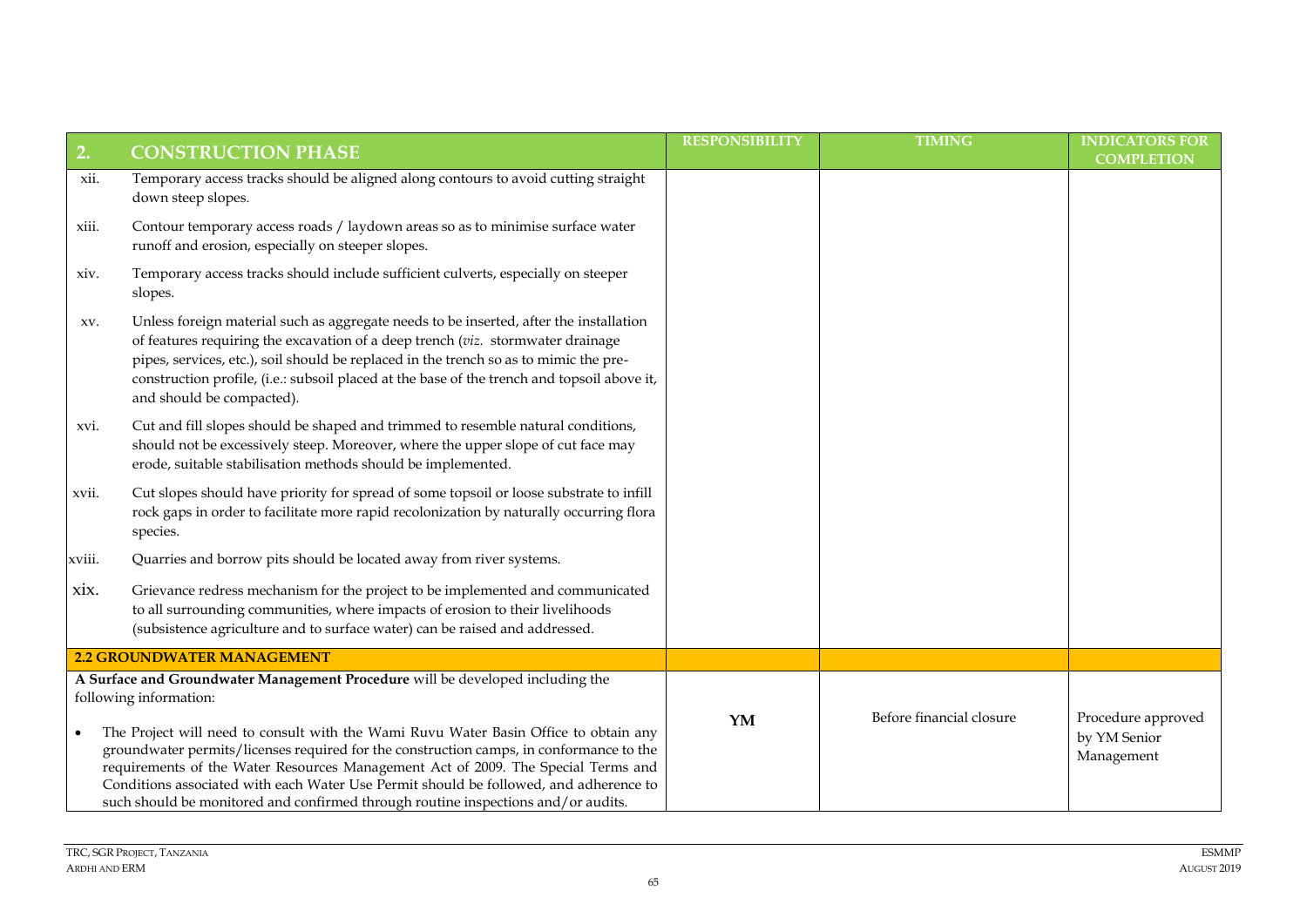| 2. | <b>CONSTRUCTION PHASE</b>                                                                                                                                                                                                                            | <b>RESPONSIBILITY</b> | <b>TIMING</b> | <b>INDICATORS FOR</b><br><b>COMPLETION</b> |
|----|------------------------------------------------------------------------------------------------------------------------------------------------------------------------------------------------------------------------------------------------------|-----------------------|---------------|--------------------------------------------|
|    | Measures that should be applied to mitigate against the impact of surface water flow and<br>quality resulting from the SGR include those listed for soil erosion as defined in ESIA.                                                                 |                       |               |                                            |
|    | Assessments of the boreholes at Phase 1 water supply scheme and analysis of pump test<br>data to avoid abstraction rates beyond the safe yield for each borehole; this to prevent<br>subsequent impacts to sensitive social receptors.               |                       |               |                                            |
|    | Engagement with the local community and verification of registered and unregistered<br>wells (including hand dug wells) surrounding the water resources used by the Project to<br>ensure that local wells and boreholes are not negatively affected. |                       |               |                                            |
|    | Provision of alternative water supplies to the local community in the case the Project affects<br>the local sources of water supply in a negative way                                                                                                |                       |               |                                            |
|    | Close monitoring of any grievances received related to community water supply.                                                                                                                                                                       |                       |               |                                            |
|    | Implementation of a surface and groundwater quality and water use monitoring<br>programme.                                                                                                                                                           |                       |               |                                            |
|    | The Project should develop and implement a grievance procedure in the event of any water<br>reduction and subsequent water availability complaints being received.                                                                                   |                       |               |                                            |
|    | maintenance of the following distances of waste water treatment infrastructure from<br>boreholes and wells:                                                                                                                                          |                       |               |                                            |
|    | 50 meters from septic tanks, sewers;<br>$\circ$<br>100 meters from pit latrines, soak-aways, trenches; and sub-surface sewage disposal<br>$\circ$<br>fields.<br>150 meters from cesspools, sanitary land field areas and graves.<br>$\circ$          |                       |               |                                            |
|    | The following measures will be implemented in the case construction is required to take<br>place in wetlands and inside of a watercourse:                                                                                                            |                       |               |                                            |
|    | Prevention of sediment mobilisation in the construction phase by the use of silt traps<br>$\circ$<br>and limiting work in the channel and not leaving bare soil exposed during the west                                                              |                       |               |                                            |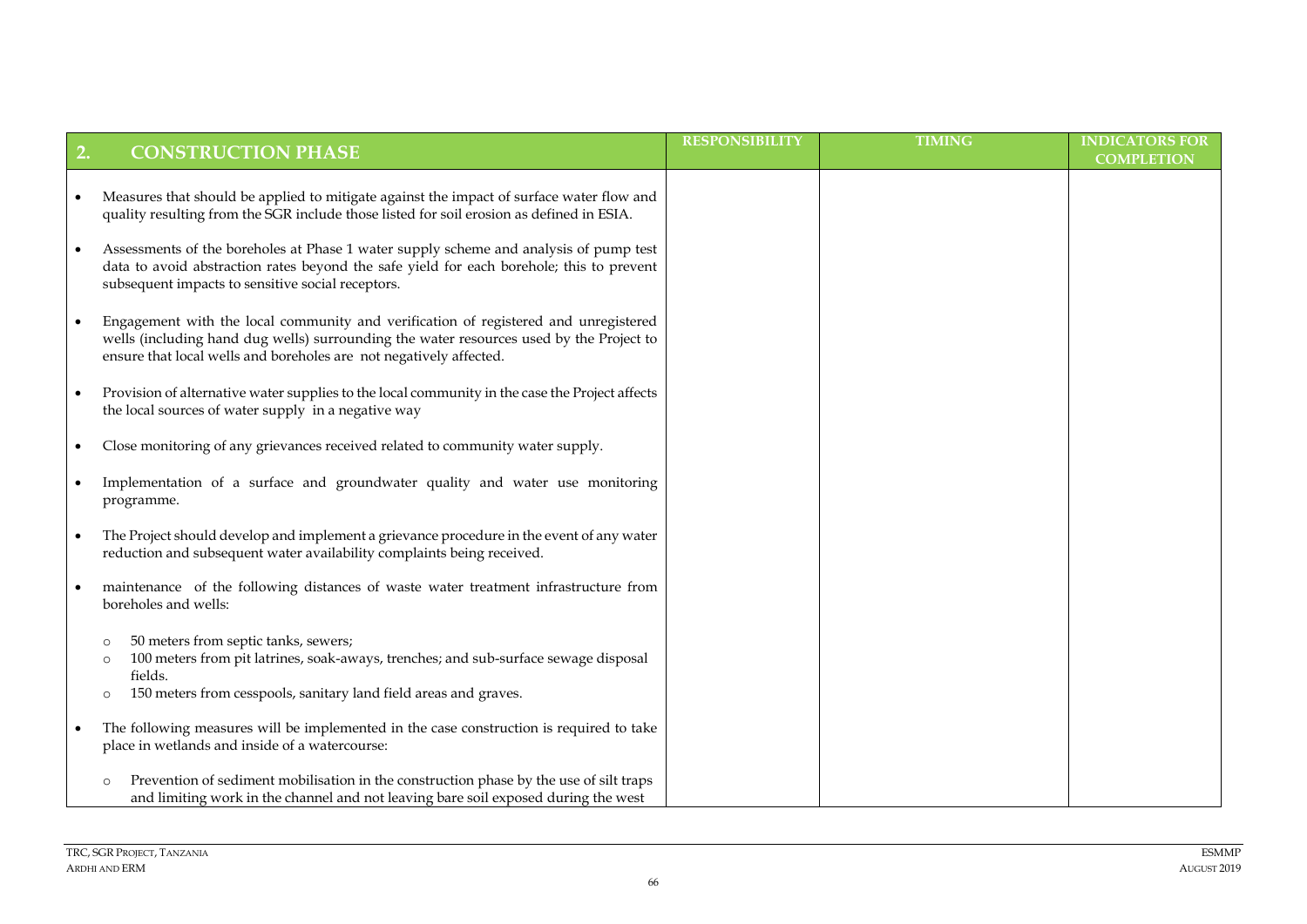| 2.<br><b>CONSTRUCTION PHASE</b>                                                                                                                                                                                                                                                                                                                         | <b>RESPONSIBILITY</b> | <b>TIMING</b>            | <b>INDICATORS FOR</b><br><b>COMPLETION</b>       |
|---------------------------------------------------------------------------------------------------------------------------------------------------------------------------------------------------------------------------------------------------------------------------------------------------------------------------------------------------------|-----------------------|--------------------------|--------------------------------------------------|
| season. These silt traps would need to be cleaned regularly. Mitigation measures<br>include:                                                                                                                                                                                                                                                            |                       |                          |                                                  |
| Minimisation of in-stream works and timing of such works to avoid high<br>$\circ$<br>flows.                                                                                                                                                                                                                                                             |                       |                          |                                                  |
| Interception, channelling and/or discharge of surface water from sumps,<br>$\circ$<br>excavations and exposed soil surfaces to silt traps or settlement lagoons.                                                                                                                                                                                        |                       |                          |                                                  |
| Construction of silt traps, settlement ponds or hydrocarbon interceptors<br>$\circ$<br>(either temporary or permanent) at sensitive outfalls at an early stage in the<br>construction programme.                                                                                                                                                        |                       |                          |                                                  |
| Construction of cut-off ditches to prevent surface water run-off from<br>$\circ$<br>entering excavations.                                                                                                                                                                                                                                               |                       |                          |                                                  |
| Storage of fuel, oils and chemicals on an impermeable base, away from<br>$\circ$<br>drains and watercourses.                                                                                                                                                                                                                                            |                       |                          |                                                  |
| Refuelling of plant and vehicles on impermeable surfaces, away from drains<br>$\circ$<br>and watercourses; and                                                                                                                                                                                                                                          |                       |                          |                                                  |
| Provision of spill kits at high risk and/or sensitive sites.<br>$\circ$                                                                                                                                                                                                                                                                                 |                       |                          |                                                  |
| <b>2.3 SURFACE WATER QUALITY</b>                                                                                                                                                                                                                                                                                                                        |                       |                          |                                                  |
| A Surface and Groundwater Management Procedure will be developed including the<br>following information:                                                                                                                                                                                                                                                |                       |                          |                                                  |
| The Project should consult with the Wami Ruvu Water Basin Office to confirm the need<br>and applicability for water discharge permits/licenses necessary for the successful<br>construction of the proposed SGR. Such discharge permits/licenses will be associated with<br>effluent discharges (viz. stormwater and treated sanitary/domestic sewage). | YM                    | Before financial closure | Procedure approved<br>by YM Senior<br>Management |
| Method Statements detailing spill emergency response and clean-up procedures for spills<br>should be developed.                                                                                                                                                                                                                                         |                       |                          |                                                  |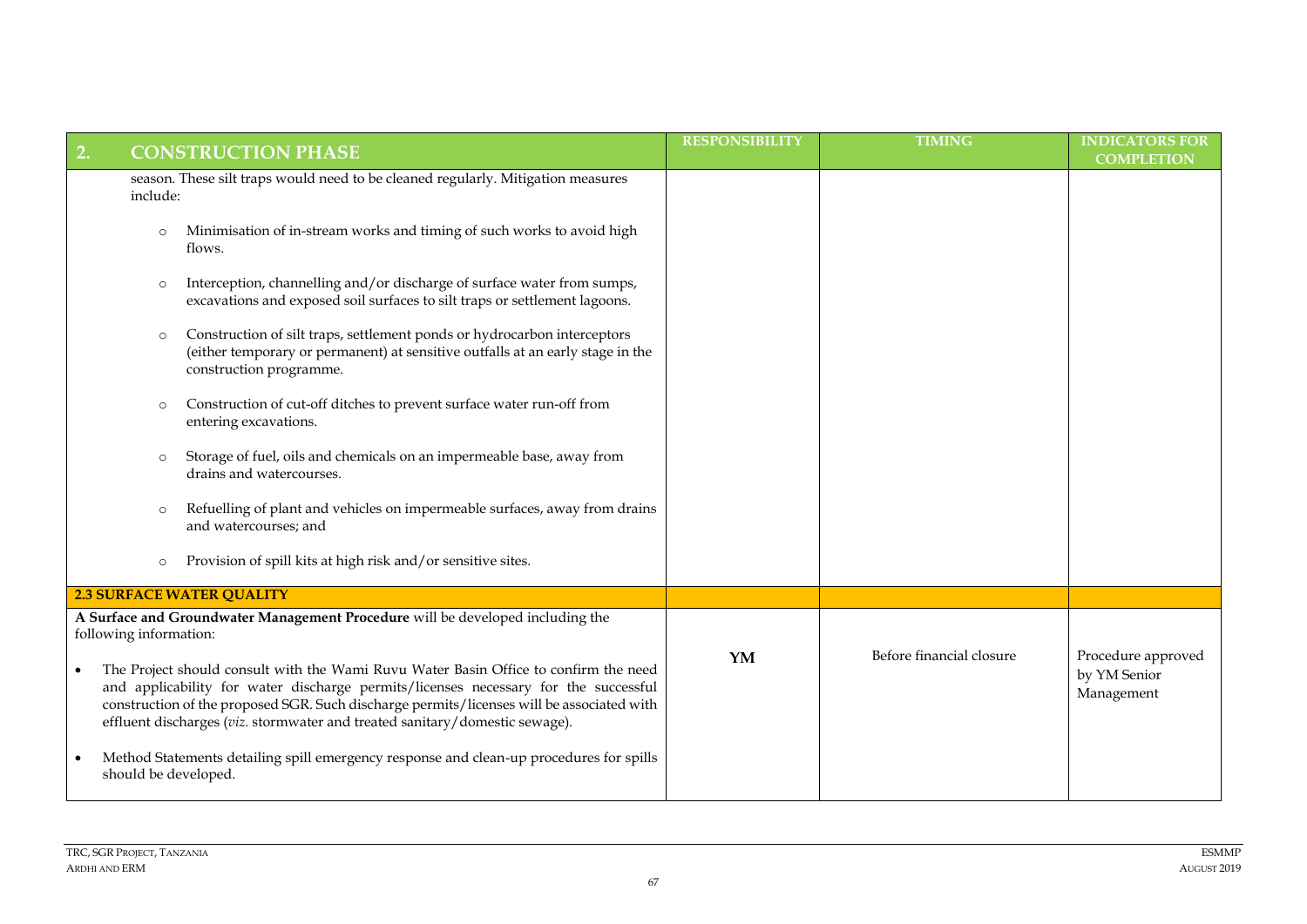| 2.        | <b>CONSTRUCTION PHASE</b>                                                                                                                                                                                                                                                                                                                                                      | <b>RESPONSIBILITY</b> | <b>TIMING</b> | <b>INDICATORS FOR</b><br><b>COMPLETION</b> |
|-----------|--------------------------------------------------------------------------------------------------------------------------------------------------------------------------------------------------------------------------------------------------------------------------------------------------------------------------------------------------------------------------------|-----------------------|---------------|--------------------------------------------|
|           | Training regarding proper methods for transporting, transferring and handling hazardous<br>substances that have the potential to impact surface- and groundwater resources should<br>be undertaken.                                                                                                                                                                            |                       |               |                                            |
|           | Areas where spillage of soil contaminants occurs should be excavated (to the depth of<br>contamination) and suitably rehabilitated. If any other minor spillage occurs the spillage<br>should be cleaned immediately and the contaminated area should be rehabilitated. All<br>contaminated material should be suitably disposed of.                                           |                       |               |                                            |
|           | The washing of Project vehicles in any surface water bodies in and around the proposed<br>Expressway should be prohibited. All Project vehicles should be washed at designated<br>wash bays on site. These wash bays should include oil/grease and sediment traps for grey<br>water.                                                                                           |                       |               |                                            |
|           | The <i>ad hoc</i> maintenance of vehicles in and around the area of the proposed Expressway<br>should be prevented. All vehicles should be maintained at a designated workshop. The<br>workshop should include containment berms and an oil/grease trap.                                                                                                                       |                       |               |                                            |
|           | All construction areas and associated facilities should be maintained in a good and tidy<br>condition; debris and wastes should be contained in such a way that they cannot become<br>entrained in surface run off during periods of heavy rain.                                                                                                                               |                       |               |                                            |
| ٠         | Where practical, exposed surfaces and friable materials should be covered / sheeted.                                                                                                                                                                                                                                                                                           |                       |               |                                            |
| $\bullet$ | To the furtherest extent practicably possible, construction activities should be conducted<br>>60 m away from water bodies (in conformance to the requirements of the Water<br>Resources Management Act, 2009), except where crossings are required.                                                                                                                           |                       |               |                                            |
|           | Sufficient toilets at active work areas should be provided for site staff and workers and<br>these should be serviced regularly by a competent and suitably qualified person.                                                                                                                                                                                                  |                       |               |                                            |
|           | The sewage treatment system should be managed in a manner that results in zero discharge<br>of raw sewage to the environment, and if treated sewage is discharged into the<br>environment then this should conform to recognised Tanzanian discharge standards prior<br>to discharge (which will be prescribed in effluent discharge permits in Chapter 5<br>Monitoring Plan). |                       |               |                                            |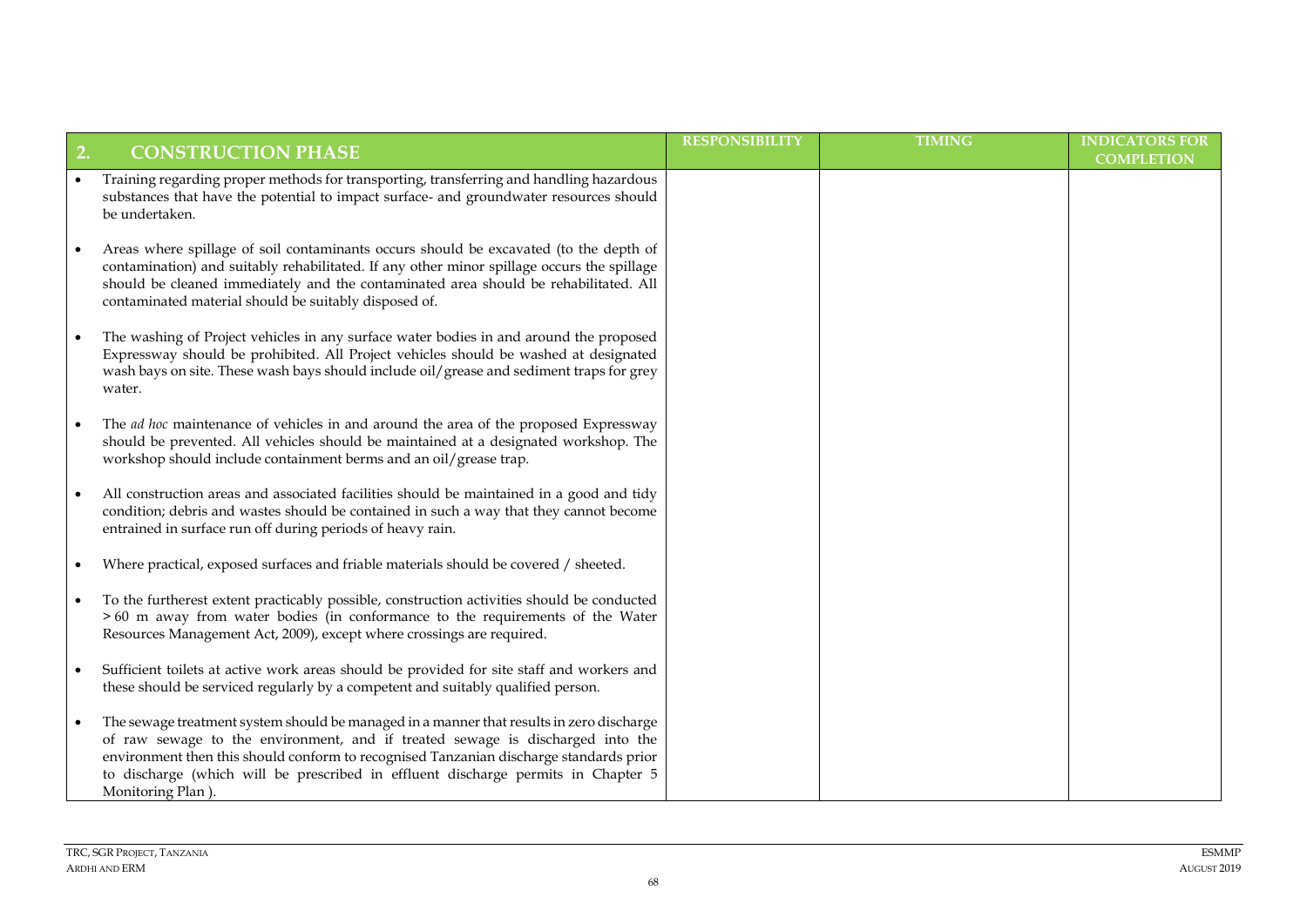| 2. | <b>CONSTRUCTION PHASE</b>                                                                                                                                                                                                                                                                                                                                                                                   | <b>RESPONSIBILITY</b> | <b>TIMING</b>            | <b>INDICATORS FOR</b><br><b>COMPLETION</b> |
|----|-------------------------------------------------------------------------------------------------------------------------------------------------------------------------------------------------------------------------------------------------------------------------------------------------------------------------------------------------------------------------------------------------------------|-----------------------|--------------------------|--------------------------------------------|
|    | All wastewater which may be contaminated with oily substances should be managed in<br>accordance with an approved Waste Management Plan, and no hydrocarbon-<br>contaminated water should be released into the environment.                                                                                                                                                                                 |                       |                          |                                            |
|    | Fixed fuel storage infrastructure should be on flat, impermeable surface and surrounded<br>by a bund with a volume of 110 percent of the volume of the storage tank(s), and fuel<br>transfer at fixed stations should be performed on a concrete surface draining to a<br>mechanical oil separator.                                                                                                         |                       |                          |                                            |
|    | Position Construction Camps, laydown areas and access roads as far as possible from local<br>streams and rivers (e.g. > 60 m away from water courses and on local high points, to<br>minimise the risk of affecting surface water quality through the generation of silt (e.g.: by<br>erosion) or waste (e.g.: from ablution facilities, refuelling of vehicles etc.).                                      |                       |                          |                                            |
| ٠  | Chemicals storage and dispensing areas should be located no less than 500 m from surface<br>water bodies, and in no instance should they be located within floodplains. Storage should<br>be on flat, impermeable surface and surrounded by a bund or enclosed storage. To avoid<br>siltation of rivers and other surface water bodies, soil stockpile should be located away<br>from surface water bodies. |                       |                          |                                            |
|    | <b>2.4 WATER FLOW</b>                                                                                                                                                                                                                                                                                                                                                                                       |                       |                          |                                            |
|    | A Surface and Groundwater Management Procedure will be developed including the<br>following information:<br>The Project will need to consult with the Wami Ruvu Water Basin Office to obtain any<br>water use permits required for construction, in conformance to the requirements of the                                                                                                                  | YM                    | Before financial closure | Procedure approved<br>by YM Senior         |
|    | Water Resources Management Act of 2009.<br>Where possible, in-stream construction activities should be scheduled for during the dry                                                                                                                                                                                                                                                                         |                       |                          | Management                                 |
|    | season.<br>Project infrastructure should be designed and located to minimise the impacts to natural<br>water flow.                                                                                                                                                                                                                                                                                          |                       |                          |                                            |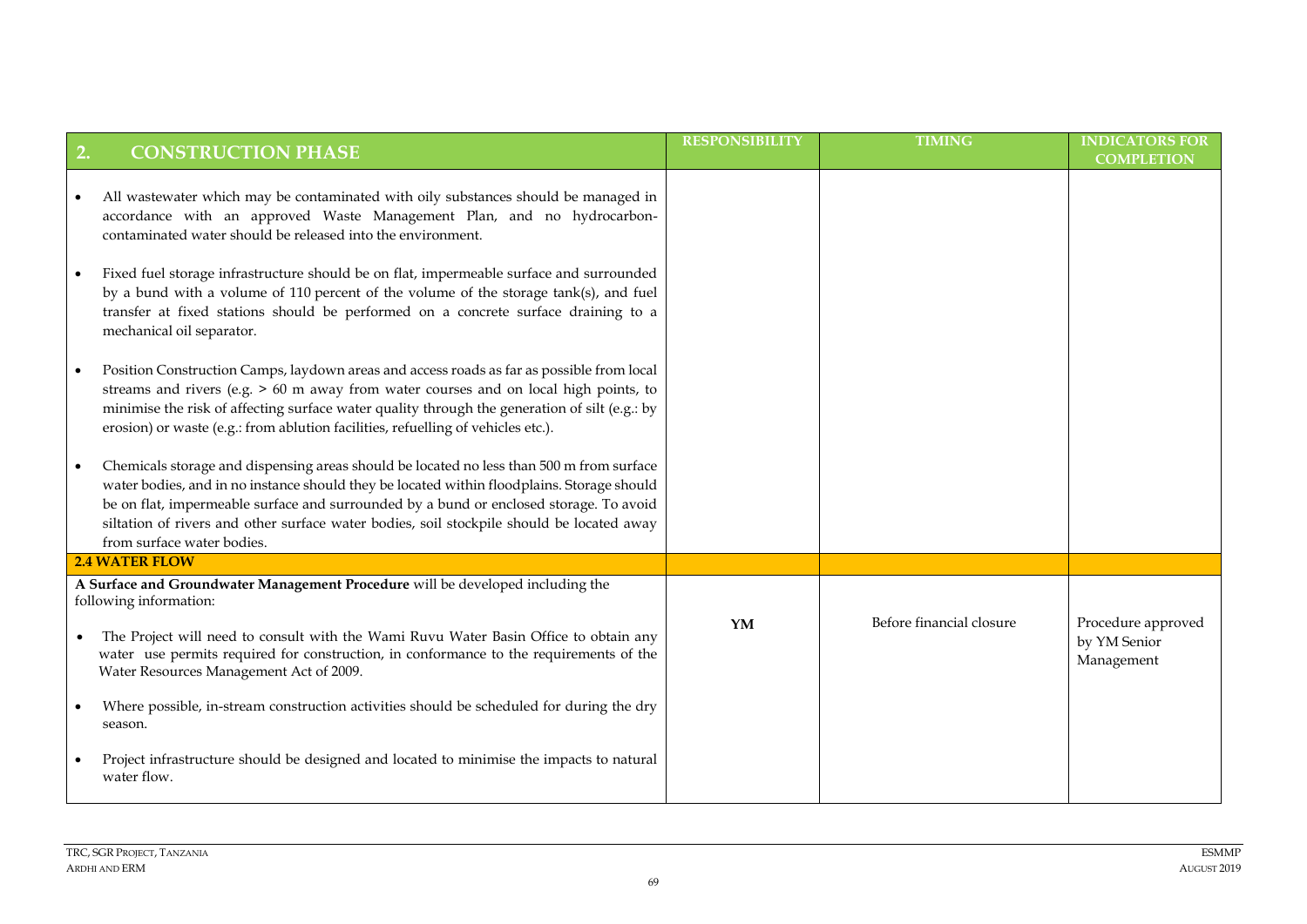| 2.        | <b>CONSTRUCTION PHASE</b>                                                                                                                                                                                                                                                                | <b>RESPONSIBILITY</b> | <b>TIMING</b>       | <b>INDICATORS FOR</b><br><b>COMPLETION</b> |
|-----------|------------------------------------------------------------------------------------------------------------------------------------------------------------------------------------------------------------------------------------------------------------------------------------------|-----------------------|---------------------|--------------------------------------------|
| $\bullet$ | To the furthest extent possible, the disturbance of the natural topography and catchment<br>characteristics should be minimised (e.g. limit large-scale earthworks, vegetation removal,<br>soil compaction etc.), so as to not alter the natural flow characteristics of the rivers.     |                       |                     |                                            |
| $\bullet$ | Existing vehicles crossing points over rivers including bridges, fords, and causeways<br>should be used as far as possible for temporary diversions in lieu of creating new crossings.                                                                                                   |                       |                     |                                            |
|           | Should new crossings have to be established these should be designed and constructed to<br>international standards to minimise the risk of erosion, such as making use of gabions,<br>fascines, concrete blocks with openings, and soil retention baskets.                               |                       |                     |                                            |
|           | <b>2.5 WORKING AT WETLANDS AND WATERCOURSES</b>                                                                                                                                                                                                                                          |                       |                     |                                            |
|           | To avoid impacts to wetlands, the following mitigation measures apply:                                                                                                                                                                                                                   | YM                    | During construction | Measures<br>implemented and                |
| $\bullet$ | Development within 60 meter buffers from wetlands and streams need to be avoided (in<br>compliance to Clause 34 of the Water Management Act of 2009 and the Tanzanian<br>Environmental Management Act of 2004), and where non-essential developments exist,<br>these need to be removed. |                       |                     | reported in YM<br>monitoring reports       |
|           | 60-meter buffers need to be delineated around all rivers, streams, water bodies and<br>seasonal wetlands based on the high water mark during the high flow season.                                                                                                                       |                       |                     |                                            |
|           | No extraction of soil, dumping of surplus soil, equipment laydown areas, development of<br>access tracks is to be allowed within those buffer areas, within the exception of the<br>authorized SGR route and adjacent service road.                                                      |                       |                     |                                            |
|           | Stormwater management of construction sites should be planned in advance and<br>implemented to separate clean and dirty water systems to avoid the transport of<br>contaminants into aquatic systems.                                                                                    |                       |                     |                                            |
|           | Potential contaminated sites, such as fuel and chemical storage areas, heavy equipment<br>parking and maintenance stations should be tested for contamination prior to closure,<br>and remediated in a manner that addresses all hazardous chemicals identified in the test<br>results.  |                       |                     |                                            |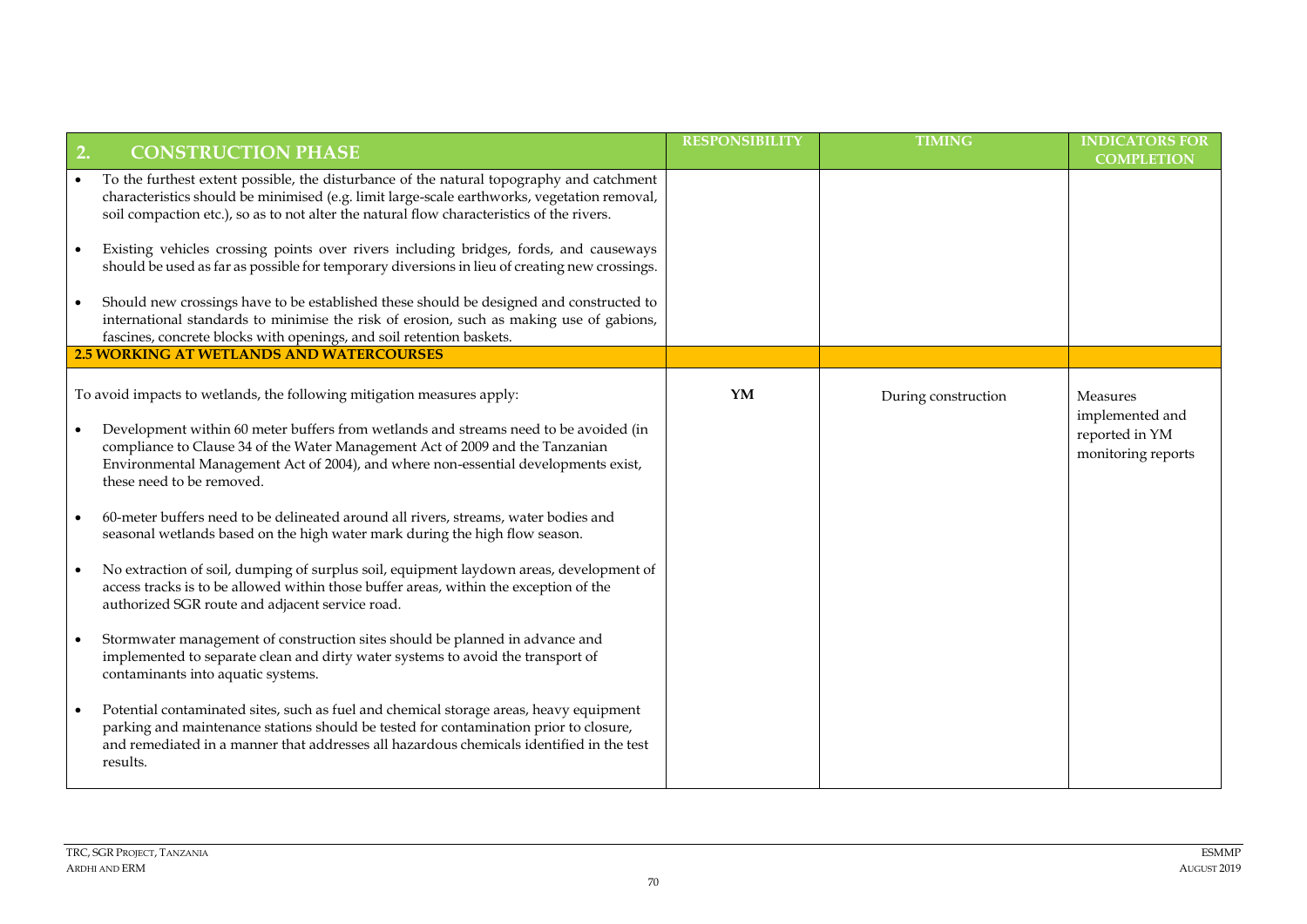| <b>CONSTRUCTION PHASE</b><br>2.                                                                                                                                                                                                                                                                           | <b>RESPONSIBILITY</b> | <b>TIMING</b>                 | <b>INDICATORS FOR</b><br><b>COMPLETION</b> |
|-----------------------------------------------------------------------------------------------------------------------------------------------------------------------------------------------------------------------------------------------------------------------------------------------------------|-----------------------|-------------------------------|--------------------------------------------|
| Any contaminated sites that develop as a result of accidental spills should be remediated<br>according to a Spill Management and Response Plan that will be developed. Spill<br>response kits should be available at sites where there is a high risk of contamination from<br>fuels, oils and chemicals. |                       |                               |                                            |
| <b>2.6 PROTECTED AREAS</b>                                                                                                                                                                                                                                                                                |                       |                               |                                            |
| Details of mitigation measures are presented in the Biodiversity Action Plan (BAP), however<br>the following list of measures have relevance to the Pugu Hills and Ruvu South Forest Reserves:                                                                                                            | YM/TRC                | During construction/Operation | Measures<br>implemented and                |
| Limit the extent of the SGR footprint<br>$\bullet$                                                                                                                                                                                                                                                        |                       |                               | reported in YM                             |
| Declare forest reserves as No Go Areas for workers during the construction phase                                                                                                                                                                                                                          |                       |                               | monitoring reports                         |
| Respect buffer zones around rivers, streams, water bodies and seasonal wetlands<br>$\bullet$                                                                                                                                                                                                              |                       |                               |                                            |
| Minimise loss of fauna during vegetation clearing<br>$\bullet$                                                                                                                                                                                                                                            |                       |                               |                                            |
| Ban the use of illegal charcoal but promote sustainable charcoal production                                                                                                                                                                                                                               |                       |                               |                                            |
| Prevent contamination through good chemical handling<br>$\bullet$                                                                                                                                                                                                                                         |                       |                               |                                            |
| Revise the dust management programme and implement effective dust suppression<br>$\bullet$                                                                                                                                                                                                                |                       |                               |                                            |
| Develop and implement biodiversity protection policies                                                                                                                                                                                                                                                    |                       |                               |                                            |
| Enforce vehicle speed limits to protect fauna                                                                                                                                                                                                                                                             |                       |                               |                                            |
| Reduce light contamination at night                                                                                                                                                                                                                                                                       |                       |                               |                                            |
| Rehabilitate disturbed terrestrial sites promptly                                                                                                                                                                                                                                                         |                       |                               |                                            |
| Restore destroyed and degraded wetlands                                                                                                                                                                                                                                                                   |                       |                               |                                            |
| Develop and implement an invasive alien species control plan                                                                                                                                                                                                                                              |                       |                               |                                            |
| Implement controlled access along the SGR service road during operations                                                                                                                                                                                                                                  |                       |                               |                                            |
|                                                                                                                                                                                                                                                                                                           |                       |                               |                                            |
| <b>2.7 LOSS OF NATURAL HABITAT</b>                                                                                                                                                                                                                                                                        |                       |                               |                                            |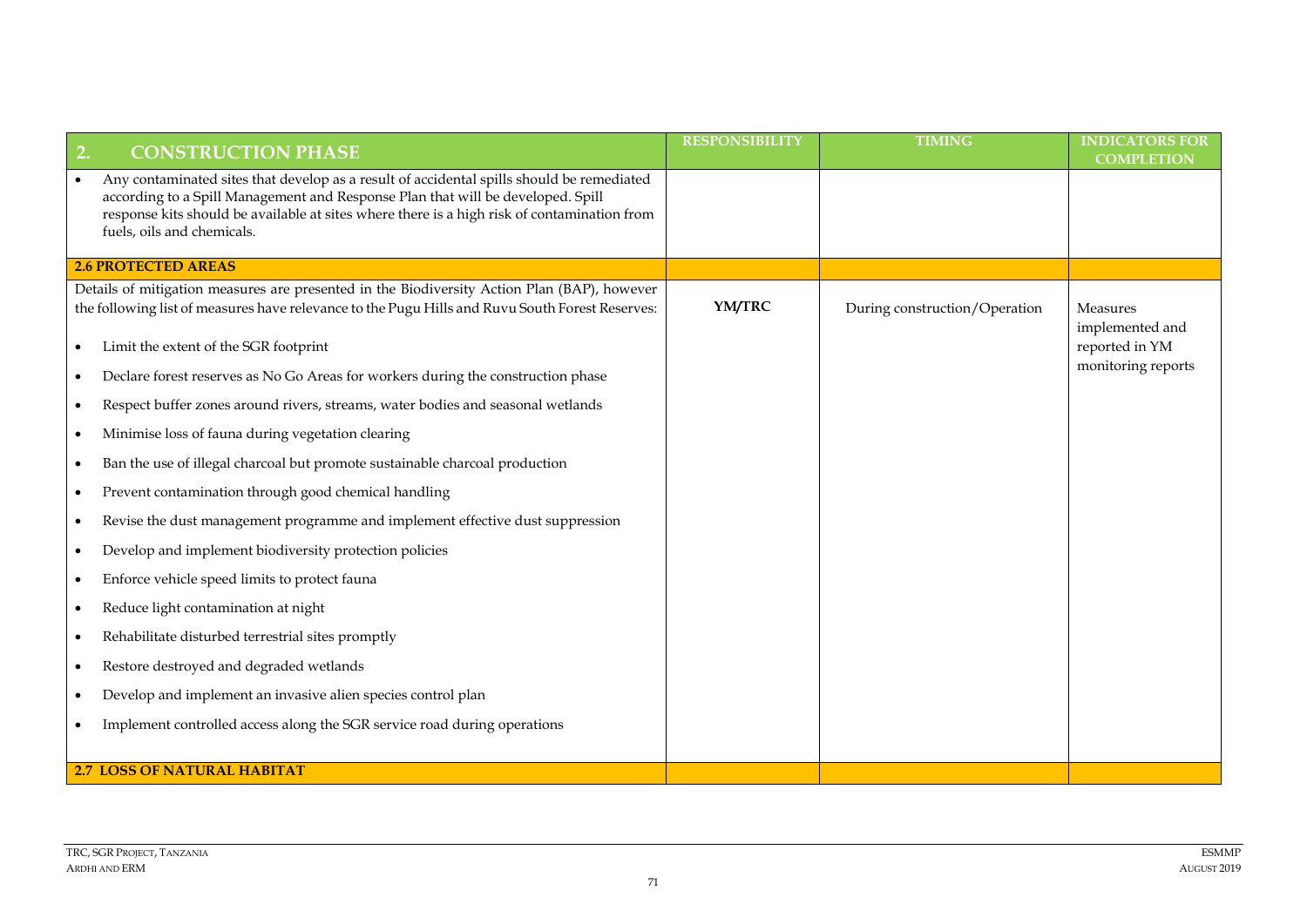| 2.    | <b>CONSTRUCTION PHASE</b>                                                                                                                                                                        | <b>RESPONSIBILITY</b> | <b>TIMING</b>                 | <b>INDICATORS FOR</b><br><b>COMPLETION</b>    |
|-------|--------------------------------------------------------------------------------------------------------------------------------------------------------------------------------------------------|-----------------------|-------------------------------|-----------------------------------------------|
|       | Details of mitigation measures are presented in the BAP, however the following list of measures                                                                                                  |                       |                               |                                               |
|       | have relevance to addressing the impacts associated with loss of natural habitat:                                                                                                                | YM/TRC                | During construction/Operation | Measures<br>implemented and                   |
| i.    | Limit the extent of the SGR footprint                                                                                                                                                            |                       |                               | reported in YM                                |
| ii.   | Respect buffer zones around rivers, streams, water bodies and seasonal wetlands                                                                                                                  |                       |                               | monitoring reports                            |
| iii.  | Minimise loss of fauna during vegetation clearing                                                                                                                                                |                       |                               |                                               |
| iv.   | Ban the use of illegal charcoal but promote sustainable charcoal production                                                                                                                      |                       |                               |                                               |
| V.    | Prevent contamination through good chemical handling                                                                                                                                             |                       |                               |                                               |
| vi.   | Revise the dust management programme and implement effective dust suppression                                                                                                                    |                       |                               |                                               |
| vii.  | Develop and implement biodiversity protection policies                                                                                                                                           |                       |                               |                                               |
| viii. | Enforce vehicle speed limits to protect fauna                                                                                                                                                    |                       |                               |                                               |
| 1X.   | Reduce light contamination at night                                                                                                                                                              |                       |                               |                                               |
| X.    | Rehabilitate disturbed terrestrial sites promptly                                                                                                                                                |                       |                               |                                               |
| XI.   | Restore destroyed and degraded wetlands                                                                                                                                                          |                       |                               |                                               |
| xii.  | Develop and implement an invasive alien species control plan                                                                                                                                     |                       |                               |                                               |
| xiii. | Implement controlled access along the SGR service road during operations                                                                                                                         |                       |                               |                                               |
|       |                                                                                                                                                                                                  |                       |                               |                                               |
|       | <b>2.8 WILDLIFE CORRIDORS</b>                                                                                                                                                                    |                       |                               |                                               |
|       | Details of mitigation measures are presented in the BAP, however the following list of measures<br>have relevance to addressing the impacts associated with fragmentation of wildlife corridors: | YM/TRC                | During construction/operation | Measures<br>implemented and<br>reported in YM |
|       | Erect Elephant-proof Fencing of the SGR in the Ngerengere and Mkata Areas                                                                                                                        |                       |                               | monitoring reports                            |
|       | Elephant-proof fencing will be erected and maintained where there is potential elephant<br>presence. The following recommendations are provided for elephant proof fencing:                      |                       |                               |                                               |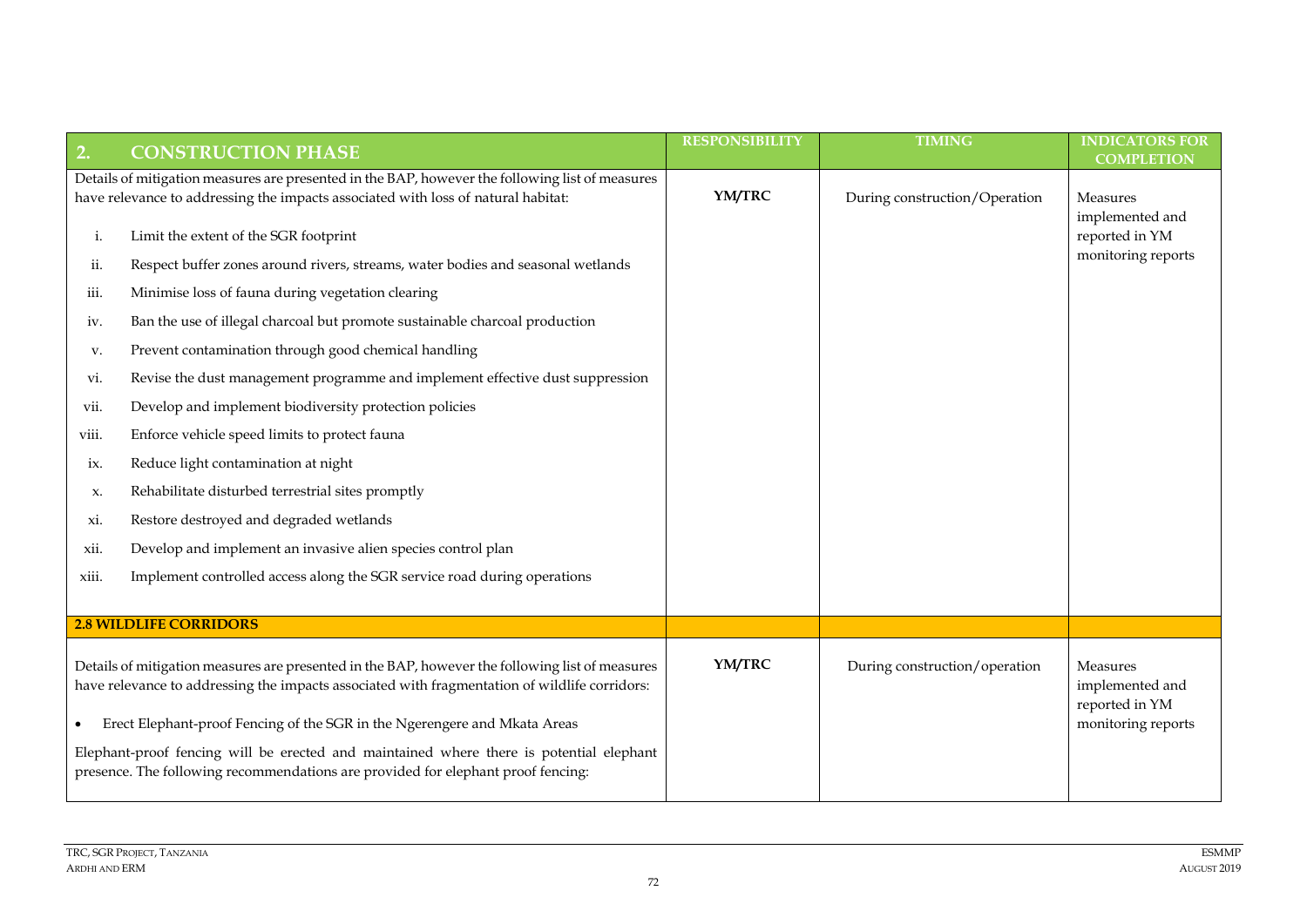| 2.        | <b>CONSTRUCTION PHASE</b>                                                                                                                                                               | <b>RESPONSIBILITY</b> | <b>TIMING</b>                 | <b>INDICATORS FOR</b><br><b>COMPLETION</b> |
|-----------|-----------------------------------------------------------------------------------------------------------------------------------------------------------------------------------------|-----------------------|-------------------------------|--------------------------------------------|
| $\bullet$ | Elephant-proof fences need to electrified at all times.                                                                                                                                 |                       |                               |                                            |
| $\bullet$ | Such fences need to be constructed with wooden poles, as metal and reinforced concrete<br>posts disseminate the electrical current and sufficient voltage cannot be maintained.         |                       |                               |                                            |
| $\bullet$ | Fences need to be erected with numerous high tensile steel wires rather than mesh fencing,<br>as elephants quickly learn to push down mesh fences.                                      |                       |                               |                                            |
|           | Maintenance needs to be sustained on an ongoing basis. Fence maintenance teams need to<br>be established and resourced with the appropriate transport, equipment and training.          |                       |                               |                                            |
|           | Maintain Permeability of Underpasses for Wildlife Movement                                                                                                                              |                       |                               |                                            |
|           | Bridges, culverts and underpasses must be monitored on a regular basis to ensure they<br>$\circ$<br>are free of debris, and are not occupied by people, vehicles or other obstructions. |                       |                               |                                            |
|           | Install warning signs and speed control signs at all animal crossing corridors as<br>$\circ$<br>identified by the design engineer and in consultation with local community.             |                       |                               |                                            |
|           | <b>2.9 AQUATIC ECOLOGY</b>                                                                                                                                                              |                       |                               |                                            |
|           | Details of mitigation measures are presented in the BAP, however the following list of measures<br>have relevance to protecting aquatic habitats:                                       | YM/TRC                | During construction/Operation | Measures<br>implemented and                |
| $\bullet$ | Limit the extent of the SGR footprint                                                                                                                                                   |                       |                               | reported in YM                             |
| $\bullet$ | Respect buffer zones around rivers, streams, water bodies and seasonal wetlands                                                                                                         |                       |                               | monitoring reports                         |
| $\bullet$ | Prevent contamination through good chemical handling                                                                                                                                    |                       |                               |                                            |
| $\bullet$ | Revise the dust management programme and implement effective dust suppression                                                                                                           |                       |                               |                                            |
| $\bullet$ | Develop and implement biodiversity protection policies                                                                                                                                  |                       |                               |                                            |
|           | Rehabilitate disturbed terrestrial sites promptly                                                                                                                                       |                       |                               |                                            |
|           | Restore destroyed and degraded wetlands                                                                                                                                                 |                       |                               |                                            |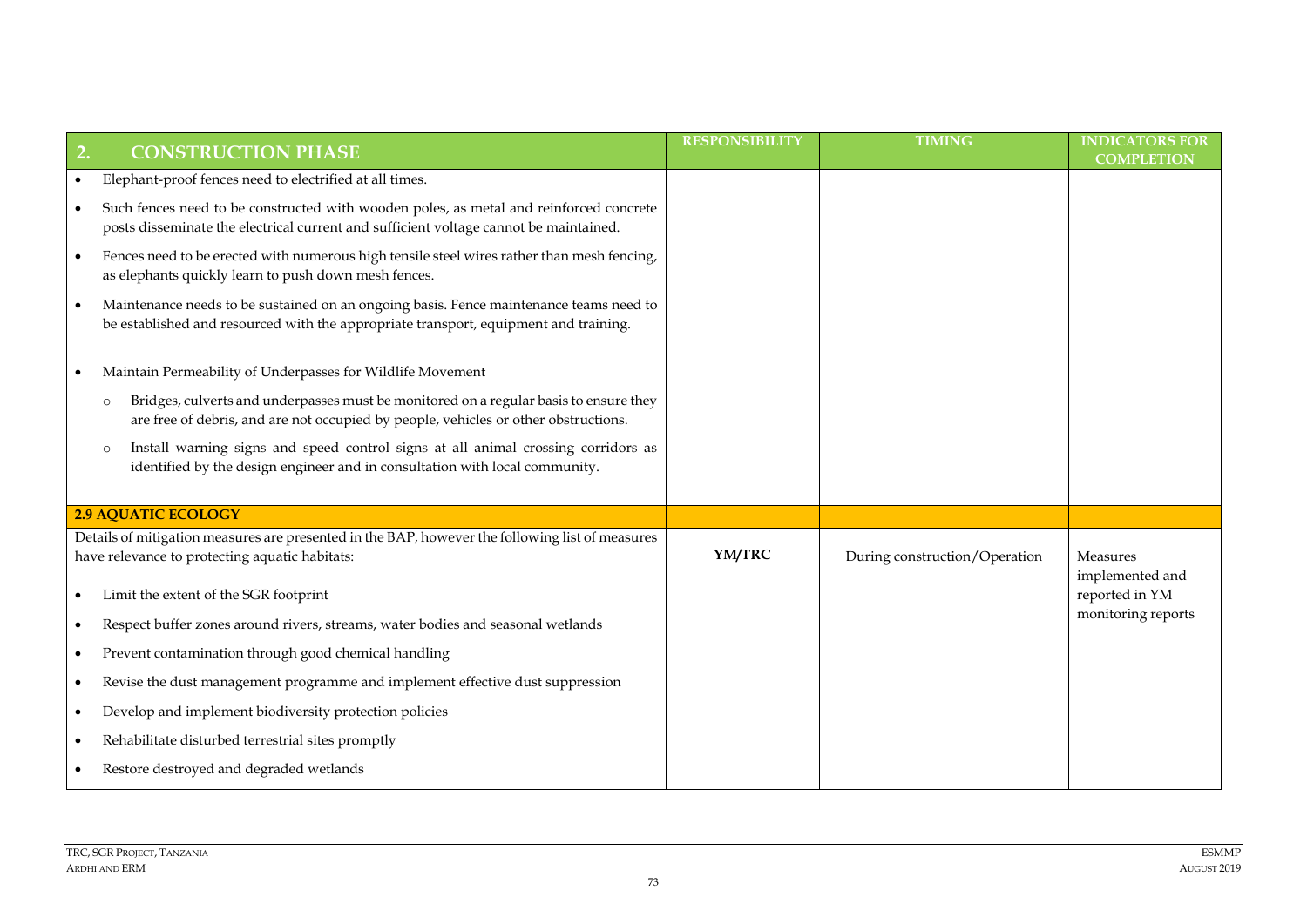| 2.        | <b>CONSTRUCTION PHASE</b>                                                                                                                                                                                                        | <b>RESPONSIBILITY</b> | <b>TIMING</b>                              | <b>INDICATORS FOR</b><br><b>COMPLETION</b>    |
|-----------|----------------------------------------------------------------------------------------------------------------------------------------------------------------------------------------------------------------------------------|-----------------------|--------------------------------------------|-----------------------------------------------|
|           | Develop and implement an invasive alien species control plan                                                                                                                                                                     |                       |                                            |                                               |
|           | <b>2.10 CRITICAL HABITAT</b>                                                                                                                                                                                                     |                       |                                            |                                               |
|           | Details of mitigation measures are presented in the BAP, however the following list of<br>measures have relevance to addressing the impacts to CH features:                                                                      | YM/TRC                | During construction/Operation              | Measures<br>implemented and<br>reported in YM |
|           | Limit the extent of the SGR footprint as per procedures presented in the BAP.                                                                                                                                                    |                       |                                            | monitoring reports                            |
| $\bullet$ | Develop Pugu Hills and Ruvu South Management and Monitoring Plan in coordination<br>with Tanzania Forestry Service Agency considering the guidance noted defined in BAP.                                                         |                       | Within 180 Days after financial<br>closure | Plans to be accepted<br>by the TFSA and       |
|           | Declare the Pugu Hills and Ruvu South Forest Reserves as No Go Areas for workers during<br>the construction phase.                                                                                                               |                       |                                            | approved by YM<br>Senior Management           |
|           | Workers need to be vacated from old mining accommodation within the Pugu Hills Forest<br>Reserve (at approximately km 24+000).                                                                                                   |                       |                                            |                                               |
| $\bullet$ | Respect buffer zones around rivers, streams, water bodies and seasonal wetlands.                                                                                                                                                 |                       |                                            |                                               |
|           | Minimise loss of fauna during vegetation clearing.                                                                                                                                                                               |                       |                                            |                                               |
|           | Ban the use of illegally-sourced charcoal and locally harvested indigenous timber in and<br>around the construction camps, but also develop strategies to promote sustainable charcoal<br>production and procurement techniques. |                       |                                            |                                               |
|           | Involve TRC and TFSA to implement a ban on the induced use of charcoal outside the<br>perimeter of construction camps.                                                                                                           |                       |                                            |                                               |
|           | Provide alternative sources of energy (such as kerosene or electricity) and appropriate<br>cooking devices to vendors catering for job-seekers at the gates of camps to compensate<br>the ban on charcoal use.                   |                       |                                            |                                               |
|           | Prevent contamination through good chemical handling.                                                                                                                                                                            |                       |                                            |                                               |
|           | Revise the dust management programme and implement more effective dust suppression<br>strategies.                                                                                                                                |                       |                                            |                                               |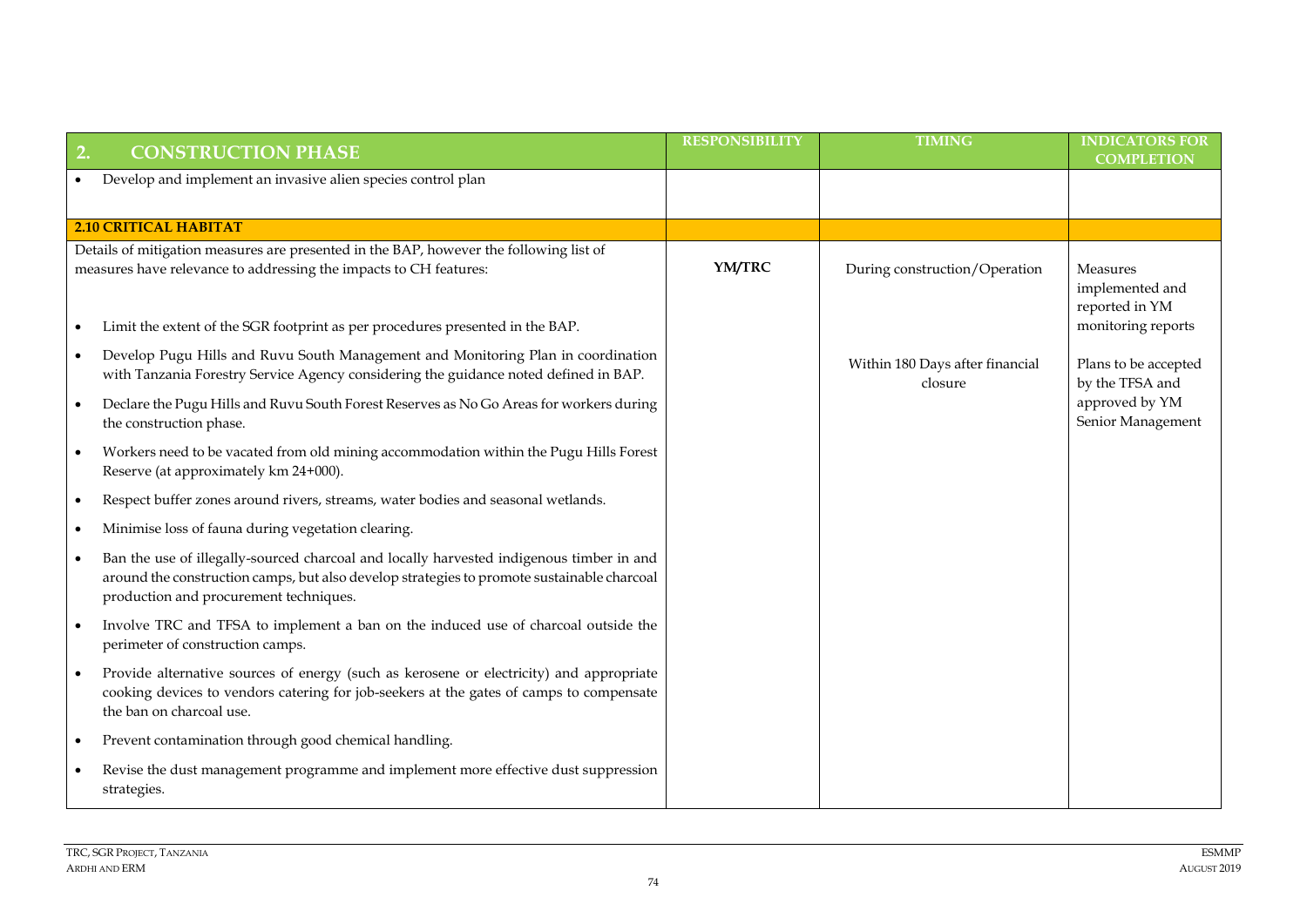| $\overline{2}$ . |                                                                                                                                                                                                                                                                              | <b>RESPONSIBILITY</b> | <b>TIMING</b>                 | <b>INDICATORS FOR</b>                                   |
|------------------|------------------------------------------------------------------------------------------------------------------------------------------------------------------------------------------------------------------------------------------------------------------------------|-----------------------|-------------------------------|---------------------------------------------------------|
|                  | <b>CONSTRUCTION PHASE</b>                                                                                                                                                                                                                                                    |                       |                               | <b>COMPLETION</b>                                       |
|                  | Develop and implement biodiversity protection policies.                                                                                                                                                                                                                      |                       |                               |                                                         |
| ٠                | Enforce vehicle speed limits to protect fauna.                                                                                                                                                                                                                               |                       |                               |                                                         |
| $\bullet$        | Reduce light contamination into natural habitats at night.                                                                                                                                                                                                                   |                       |                               |                                                         |
|                  | Rehabilitate disturbed terrestrial sites promptly.                                                                                                                                                                                                                           |                       |                               |                                                         |
|                  | Restore destroyed and degraded wetlands along the SGR route, based on delineation<br>exercises for each wetland and a professionally and comprehensively developed Wetland<br>Restoration Plan by the Project considering the requirements in BAP.                           |                       | Before financial closure      | Plan approved by<br><b>YM</b> Senior                    |
|                  | Develop and implement an invasive alien species control plan.                                                                                                                                                                                                                |                       |                               | Management                                              |
|                  | Implement controlled access along the SGR service road during operations.                                                                                                                                                                                                    |                       |                               |                                                         |
|                  | Erect elephant-proof fencing of the SGR in the Ngerengere and Mkata areas.                                                                                                                                                                                                   |                       |                               |                                                         |
|                  | Maintain permeability of underpasses for wildlife movement.                                                                                                                                                                                                                  |                       |                               |                                                         |
|                  | <b>2.11 INVASIVE ALIEN SPECIES</b>                                                                                                                                                                                                                                           |                       |                               |                                                         |
| i.               | An invasive alien species management plan will be developed for the Project to guide<br>the control of IAPs.                                                                                                                                                                 | YM/TRC                | During construction/Operation | <b>Measures</b>                                         |
| ii.              | Biological control measures would only be applied if these specific measures have<br>been approved for application in Tanzania. Alternatively, labour intensive manual<br>control of IAPs would be applied in preference to application of herbicides or other<br>chemicals. |                       |                               | implemented and<br>reported in YM<br>monitoring reports |
| iii.             | All Plant Material that is removed through control measures is to be burnt on Site                                                                                                                                                                                           |                       |                               |                                                         |
| iv.              | Vehicles and construction equipment will be kept clean and washed regularly to<br>minimise distribution of seeds and invasive plant material.                                                                                                                                |                       |                               |                                                         |
| V.               | Tyre checks of vehicles should be conducted daily to check that seeds, thorns and<br>vegetative material is not being distributed.                                                                                                                                           |                       |                               |                                                         |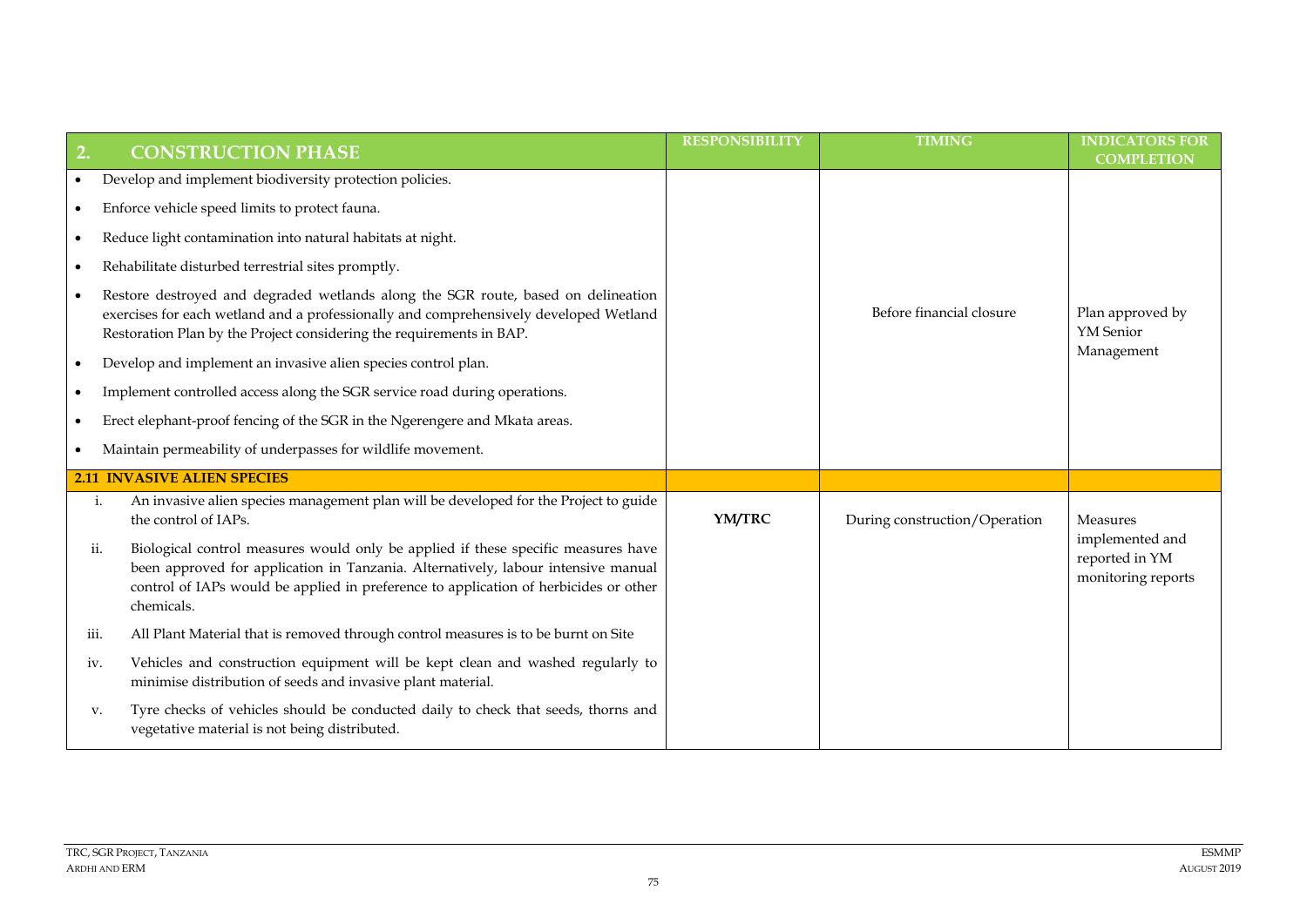|       | <b>CONSTRUCTION PHASE</b>                                                                                                                                                                                                                                             | <b>RESPONSIBILITY</b> | TIMING | <b>INDICATORS FOR</b><br><b>COMPLETION</b> |
|-------|-----------------------------------------------------------------------------------------------------------------------------------------------------------------------------------------------------------------------------------------------------------------------|-----------------------|--------|--------------------------------------------|
| VI.   | Source areas such as quarries, borrow pits, vehicle parking and construction camps<br>should be kept clean of invasive species to minimise the presence of seeds that can be<br>dispersed unintentionally.                                                            |                       |        |                                            |
| vii.  | Disturbed areas would need to be rehabilitated at the earliest opportunity to minimise<br>the establishment of IAPs.                                                                                                                                                  |                       |        |                                            |
| VIII. | Regular and ongoing monitoring of the presence of invasive species should be<br>conducted within construction and rehabilitated sites and invasive species removal<br>operations implemented according to the results, based on areas as per the above<br>objectives. |                       |        |                                            |
|       | <b>2.12 CONSTRUCTION SITE REHABILITATION PLAN</b>                                                                                                                                                                                                                     |                       |        |                                            |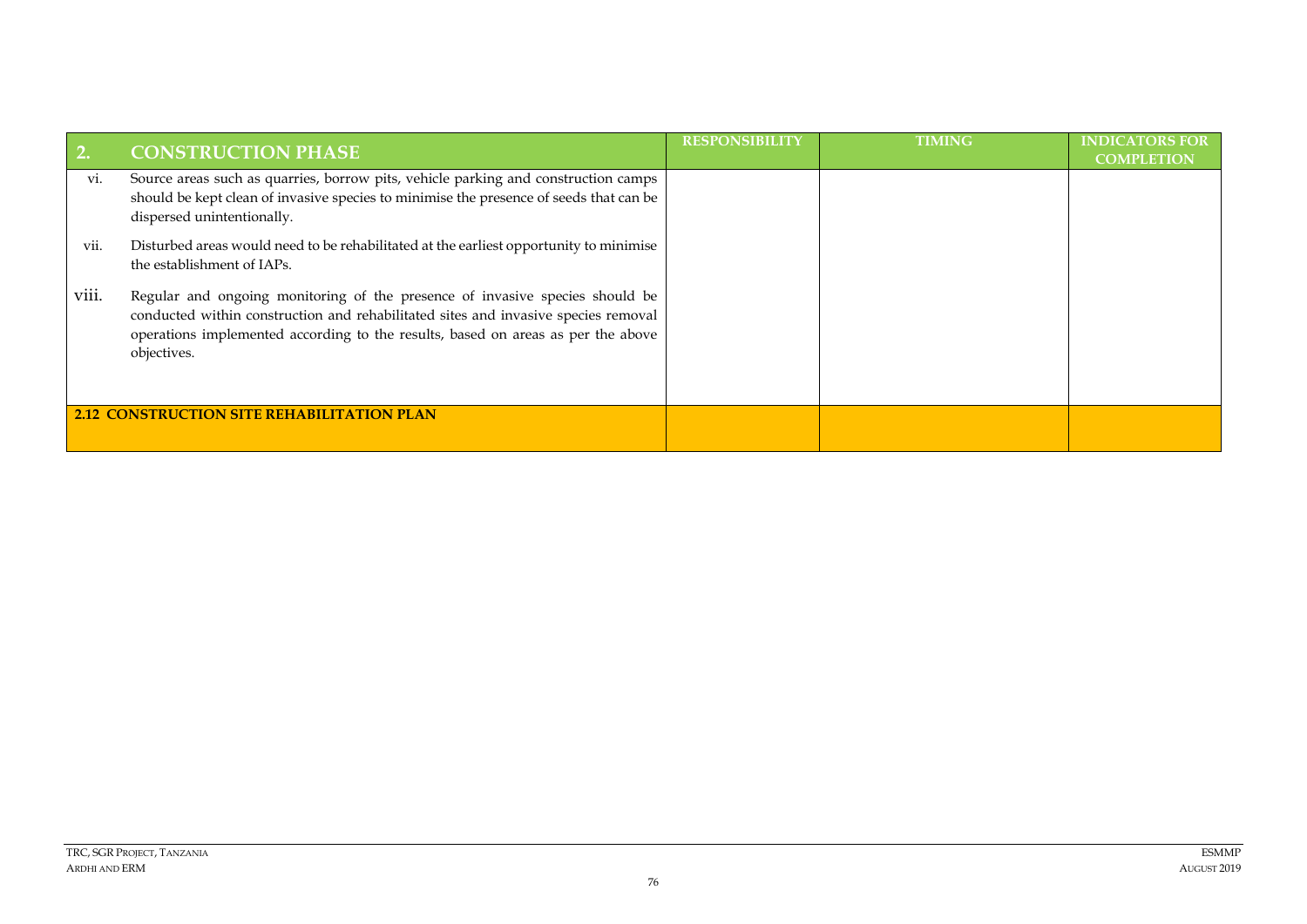| 2.                                                                                                                                                 | <b>CONSTRUCTION PHASE</b>                                                                                                                                                                                                                                             | <b>RESPONSIBILITY</b> | <b>TIMING</b>            | <b>INDICATORS FOR</b><br><b>COMPLETION</b>       |
|----------------------------------------------------------------------------------------------------------------------------------------------------|-----------------------------------------------------------------------------------------------------------------------------------------------------------------------------------------------------------------------------------------------------------------------|-----------------------|--------------------------|--------------------------------------------------|
|                                                                                                                                                    |                                                                                                                                                                                                                                                                       |                       |                          |                                                  |
| Construction Site Rehabilitation Plan will be developed considering the requirements<br>defined in BAP including but not limited to the following: |                                                                                                                                                                                                                                                                       | YM                    | Before financial closure | Plan approved by                                 |
| i.                                                                                                                                                 | Rehabilitation of construction sites including affected wetlands                                                                                                                                                                                                      |                       |                          | YM Senior<br>Management                          |
| ii.                                                                                                                                                | Undertaking of re-vegetation progressively with cover crop and native endemic<br>species.                                                                                                                                                                             |                       |                          |                                                  |
| 111.                                                                                                                                               | Use of suitable plant species (high survival rate, successful at erosion control and low<br>maintenance requirement, co-existence with existing natural flora) at cut and fill<br>slopes in the route.                                                                |                       |                          |                                                  |
| iv.                                                                                                                                                | Implementation of protection measures to prevent soil erosion after the finalization of<br>the earth work where required such as:                                                                                                                                     |                       |                          |                                                  |
| $\circ$                                                                                                                                            | use of hydroseeding;<br>use of erosion-control blankets or mats;<br>re-naturation as soon as feasible.                                                                                                                                                                |                       |                          |                                                  |
| v.                                                                                                                                                 | Aftercare and monitoring.                                                                                                                                                                                                                                             |                       |                          |                                                  |
|                                                                                                                                                    | <b>2.13 CONTAMINATED LAND MANAGEMENT</b>                                                                                                                                                                                                                              |                       |                          |                                                  |
| information:                                                                                                                                       | A Contaminated Land Management Procedure will be developed including the following                                                                                                                                                                                    |                       |                          |                                                  |
| i.                                                                                                                                                 | Risk assessment to assess potential for presence of soil contamination on the RoW of<br>the Railway according to best practice (including consultation with the owners of the<br>relevant sites and local authorities) and to identify further measures as necessary. | YM                    | Before financial closure | Procedure approved<br>by YM Senior<br>Management |
| ii.                                                                                                                                                | Measures to handle contaminated soil if encountered during Construction, such as:                                                                                                                                                                                     |                       |                          |                                                  |
|                                                                                                                                                    | reporting to the local responsible authorities<br>$\circ$                                                                                                                                                                                                             |                       |                          |                                                  |
|                                                                                                                                                    | conducting further measures as agreed with the authorities and local<br>$\circ$<br>enterprises                                                                                                                                                                        |                       |                          |                                                  |
|                                                                                                                                                    | assessing if lightly contaminated material could remain in place<br>$\Omega$                                                                                                                                                                                          |                       |                          |                                                  |
|                                                                                                                                                    | appropriate removal/storage, treatment and disposal of contaminated soils<br>$\circ$                                                                                                                                                                                  |                       |                          |                                                  |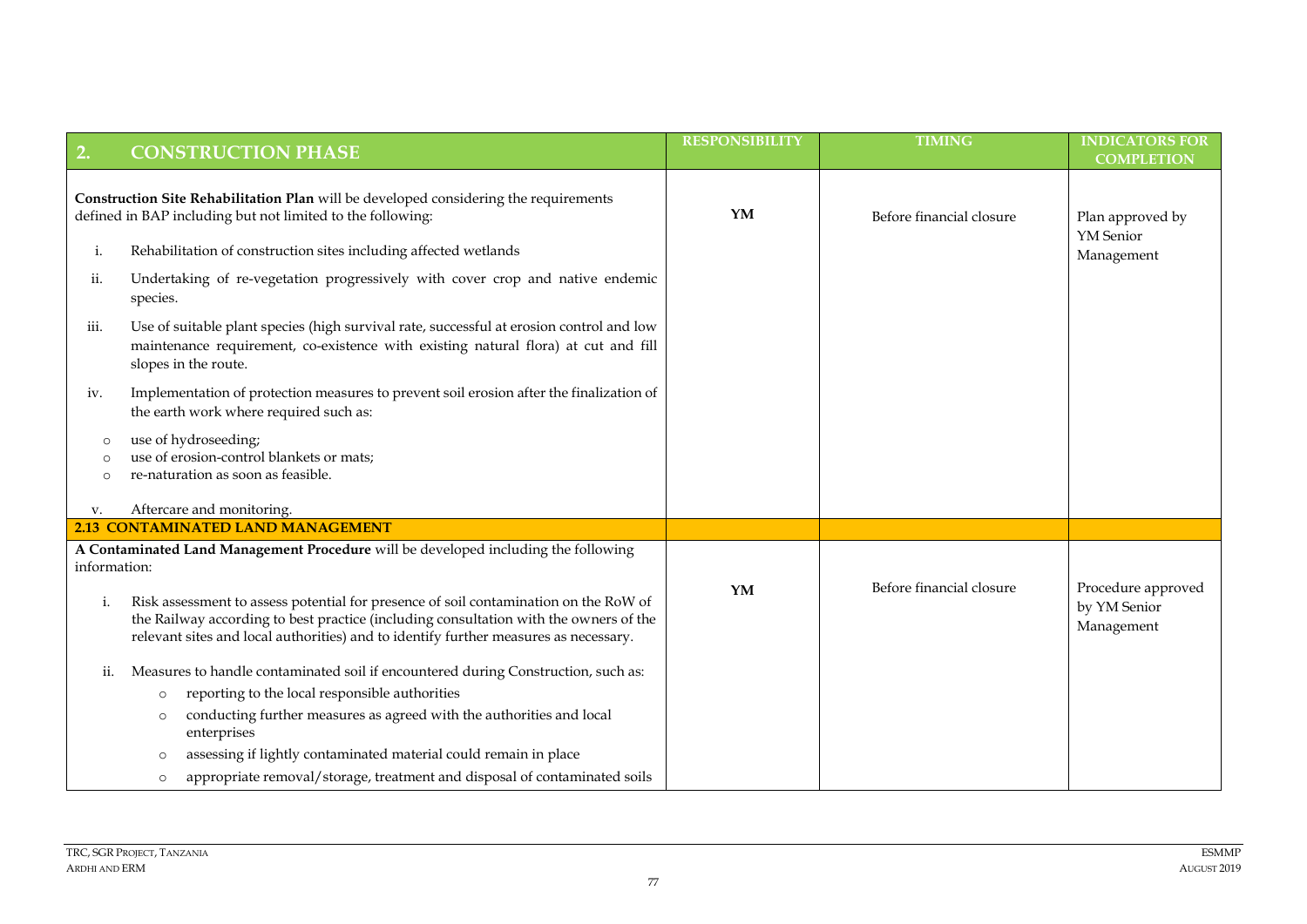| 2.        | <b>CONSTRUCTION PHASE</b>                                                                                                                                                                           | <b>RESPONSIBILITY</b> | <b>TIMING</b>            | <b>INDICATORS FOR</b><br><b>COMPLETION</b> |
|-----------|-----------------------------------------------------------------------------------------------------------------------------------------------------------------------------------------------------|-----------------------|--------------------------|--------------------------------------------|
|           | training of construction staff to recognize and appropriately handle<br>$\circ$<br>contaminated land when encountered during construction activities.                                               |                       |                          |                                            |
|           | <b>2.14 AIR, NOISE AND VIBRATION</b>                                                                                                                                                                |                       |                          |                                            |
| measures: | Existing Air Quality and Emissions Procedure, Noise and Nuisance Management<br>Procedure will be updated in accordance with Lenders Standards including the following                               | YM                    | Before financial closure | Procedure approved                         |
| $\circ$   | Procedures for regular inspection and maintenance of all machinery and vehicles to<br>reduce noise, dust and gas emissions from vehicles and work machinery.                                        |                       |                          | by YM Senior<br>Management                 |
| $\circ$   | Measures to minimizedirt and noise from transport vehicles such as :                                                                                                                                |                       |                          |                                            |
| $\circ$   | use of railway alignment and dedicated site access roads to reduce project traffic<br>routing through community areas whenever possible.                                                            |                       |                          |                                            |
| $\circ$   | implementation of speed limits for trucks while travelling to and from construction<br>sites (Within settlements and on village roads of poor condition: 30 km/h, elsewhere<br>$50 \text{ km/h}$ ). |                       |                          |                                            |
| $\circ$   | Where night-time work is necessary, any essential transport through or near villages<br>will be done at slow speeds to minimize noise/nuisance to local villagers                                   |                       |                          |                                            |
| $\circ$   | prohibition of engines running while waiting.                                                                                                                                                       |                       |                          |                                            |
| $\circ$   | covering of loads and installation of wheel washing equipment for all vehicles<br>leaving the site.                                                                                                 |                       |                          |                                            |
|           | The Project should implement the following dust mitigation/management measures:                                                                                                                     |                       |                          |                                            |
| $\circ$   | Unpaved roads and other dust generating areas should be controlled by water<br>spraying under dry weather conditions.                                                                               |                       |                          |                                            |
| $\circ$   | A grievance procedure in the event of any dust complaints being received should be<br>developed and implemented.                                                                                    |                       |                          |                                            |
| $\circ$   | Speed limits should be set to as low as possible on unpaved roads                                                                                                                                   |                       |                          |                                            |
| $\circ$   | Work vehicles should be kept sufficiently clean to avoid tracking dirt around and off<br>the site.                                                                                                  |                       |                          |                                            |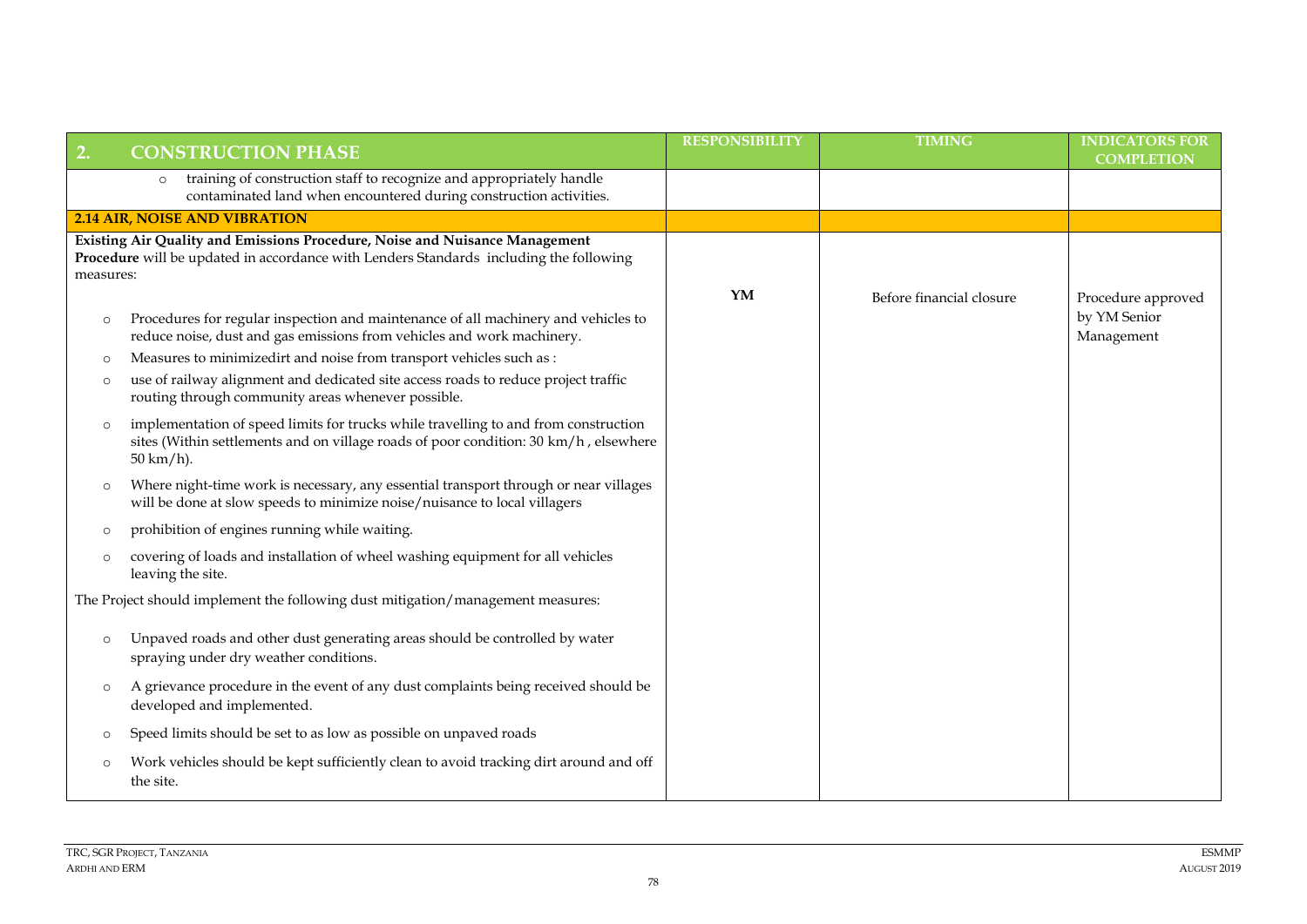| 2.      | <b>CONSTRUCTION PHASE</b>                                                                                                                                                                                                                        | <b>RESPONSIBILITY</b> | <b>TIMING</b> | <b>INDICATORS FOR</b><br><b>COMPLETION</b> |
|---------|--------------------------------------------------------------------------------------------------------------------------------------------------------------------------------------------------------------------------------------------------|-----------------------|---------------|--------------------------------------------|
| $\circ$ | Work vehicles transporting friable materials should be kept adequately covered to<br>prevent materials being spread around and off the site.                                                                                                     |                       |               |                                            |
| $\circ$ | Where feasible, surface binding agents should be used on exposed open earthworks.<br>Upon completion of earthworks, stabilization of surfaces (i.e., establishing vegetative<br>cover, or placing ground cover) should occur as soon as possible |                       |               |                                            |
| $\circ$ | Drop heights of material should be minimised.                                                                                                                                                                                                    |                       |               |                                            |
| $\circ$ | Stockpile should be managed in accordance with the mitigation/management<br>measures provided for Impacts on Soil Erosion. In addition, stockpiles should be<br>located as far away from receptors as possible.                                  |                       |               |                                            |
| $\circ$ | Issue and ensure use of appropriate PPE such as dust masks.                                                                                                                                                                                      |                       |               |                                            |
|         | The Project should implement the following noise mitigation/management measures:                                                                                                                                                                 |                       |               |                                            |
| $\circ$ | Measures to minimize the noise from equipment:                                                                                                                                                                                                   |                       |               |                                            |
| $\circ$ | The Project should develop and implement a grievance procedure in the event of any<br>noise complaints being received.                                                                                                                           |                       |               |                                            |
| $\circ$ | Site management should periodically check the site and nearby residences (or other<br>sensitive land uses) for noise related issues so that solutions can be efficiently and<br>timeously applied.                                               |                       |               |                                            |
| $\circ$ | Where feasible and reasonable, the dropping of materials from height should be<br>avoided.                                                                                                                                                       |                       |               |                                            |
| $\circ$ | Where feasible and reasonable, metal-to-metal contact on equipment should be<br>avoided.                                                                                                                                                         |                       |               |                                            |
| $\circ$ | Where feasible and reasonable, mobile plant clustering near residences and other<br>sensitive land uses should be avoided.                                                                                                                       |                       |               |                                            |
| $\circ$ | Periods of respite should be provided in the case of unavoidable maximum noise level<br>events. These respite periods should be negotiated with the relevant local<br>stakeholders.                                                              |                       |               |                                            |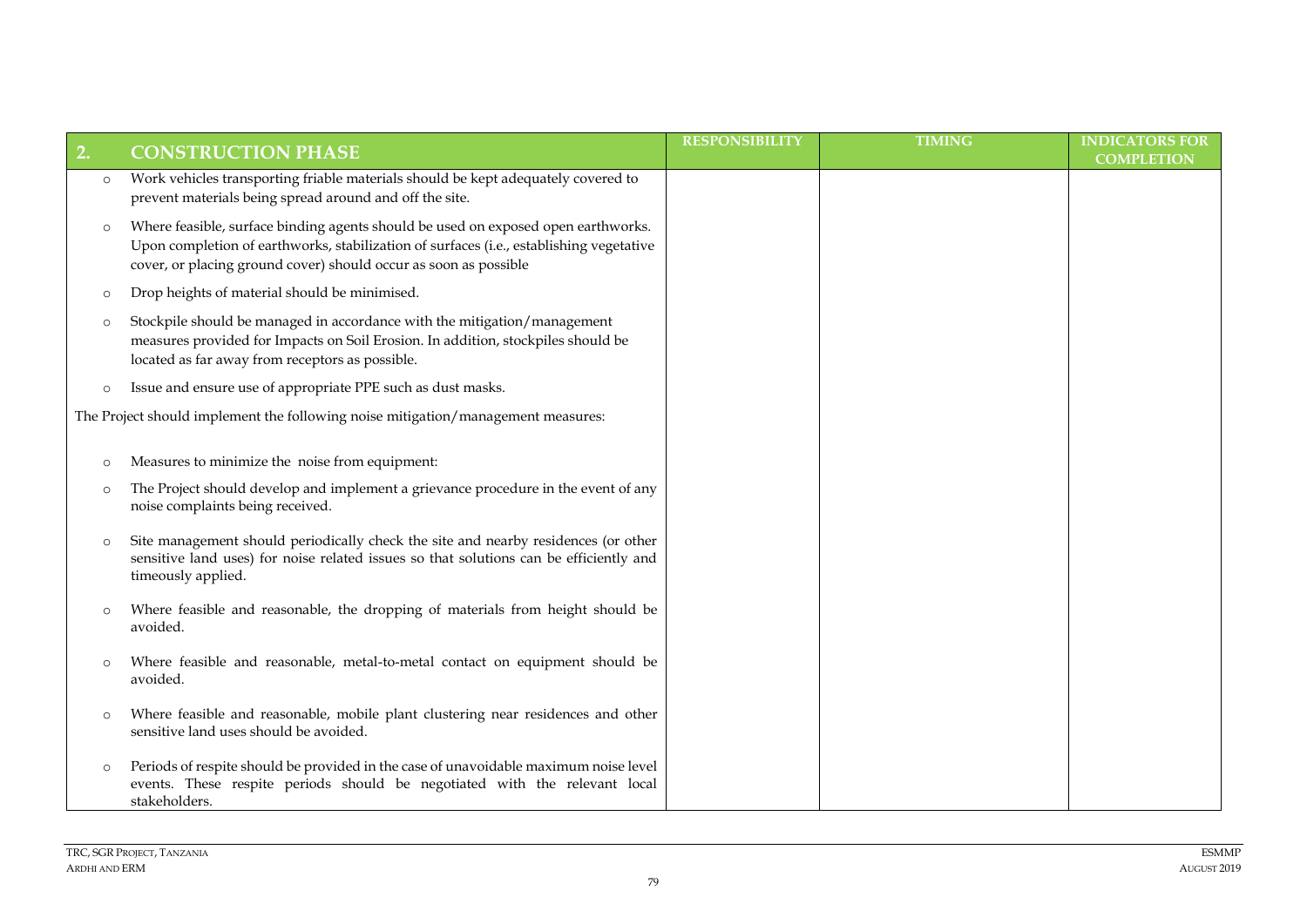| 2.      | <b>CONSTRUCTION PHASE</b>                                                                                                                                                                                                                                                                                                                                           | <b>RESPONSIBILITY</b> | <b>TIMING</b> | <b>INDICATORS FOR</b><br><b>COMPLETION</b> |
|---------|---------------------------------------------------------------------------------------------------------------------------------------------------------------------------------------------------------------------------------------------------------------------------------------------------------------------------------------------------------------------|-----------------------|---------------|--------------------------------------------|
| $\circ$ | Regular inspection and maintenance of all machinery and vehicles.                                                                                                                                                                                                                                                                                                   |                       |               |                                            |
| $\circ$ | Installation of silencers or acoustic enclosures on machinery, where applicable, such<br>as installation of suitable mufflers on engine exhausts and compressor components as<br>well as the use of portable sound barriers around equipment like generators.                                                                                                       |                       |               |                                            |
| $\circ$ | Less annoying alternatives to conventional audible reversing alarms should be used<br>(such as visual and/ or broadband noise emitting models i.e., 'squashed duck') that<br>provide a safe system of work. Furthermore, where possible the Project work sites<br>should be configured to maximise forward movements of mobile equipment.                           |                       |               |                                            |
| $\circ$ | Where feasible and reasonable, alternatives to diesel and petrol engines and<br>pneumatic units should be used (such as hydraulic or electric-controlled units).                                                                                                                                                                                                    |                       |               |                                            |
| $\circ$ | Where feasible and reasonable, small equipment e.g. hand tools should be placed in<br>an acoustically treated enclosure.                                                                                                                                                                                                                                            |                       |               |                                            |
| $\circ$ | Where feasible and reasonable, the throttle settings on plant and machinery should be<br>reduced and equipment and plant should be turned off when not being used.                                                                                                                                                                                                  |                       |               |                                            |
| $\circ$ | Wherever possible, avoiding Project traffic routing through community areas and the<br>implementation of speed limits for all construction vehicles.                                                                                                                                                                                                                |                       |               |                                            |
| $\circ$ | Limiting hours of operation for specific equipment or operations (e.g. trucks or<br>machines operating in or passing through community areas).                                                                                                                                                                                                                      |                       |               |                                            |
| $\circ$ | Restricting noise levels from longer term construction activities to 60 dB LAeq during<br>the daytime, and 35 dB LAeq at night as far as is practicable, or to other standards that<br>have been agreed with the local authority.                                                                                                                                   |                       |               |                                            |
|         | All potentially impacted receptors should be informed of the nature of works to be<br>carried out, the expected noise levels and duration, as well as contact details for an<br>appropriate representative that be contacted in the event of a complaint. All<br>complaints should be managed as part of the Projects external feedback and grievance<br>mechanism. |                       |               |                                            |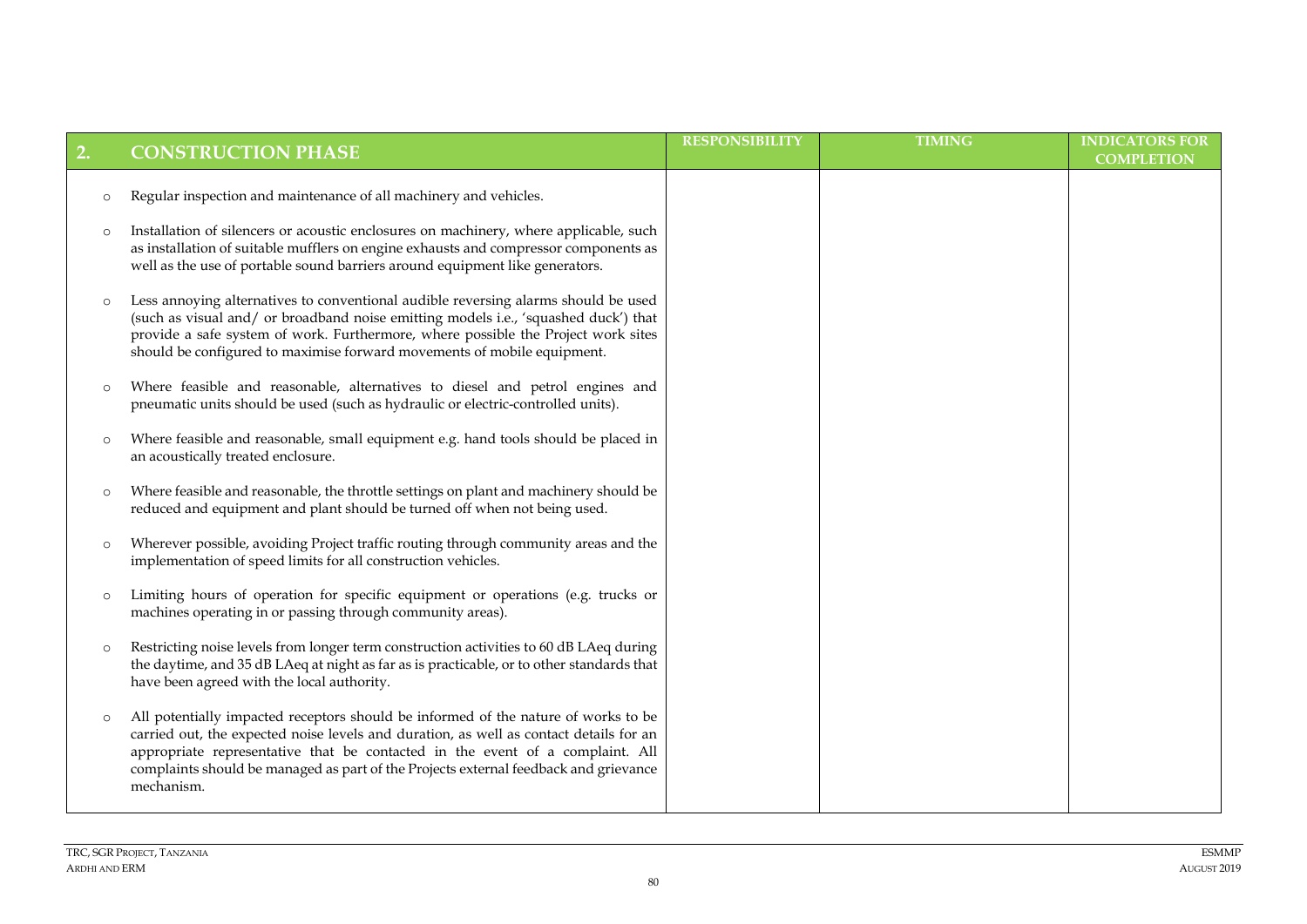|          |                                                                                                                                                                                                                                                                                                                                                    | <b>RESPONSIBILITY</b> | <b>TIMING</b> | <b>INDICATORS FOR</b> |
|----------|----------------------------------------------------------------------------------------------------------------------------------------------------------------------------------------------------------------------------------------------------------------------------------------------------------------------------------------------------|-----------------------|---------------|-----------------------|
| 2.       | <b>CONSTRUCTION PHASE</b>                                                                                                                                                                                                                                                                                                                          |                       |               | <b>COMPLETION</b>     |
| $\circ$  | Noise monitoring should be implemented if persistent noise complaints are received.                                                                                                                                                                                                                                                                |                       |               |                       |
| $\circ$  | Provide and enforce the use of appropriate hearing protection personal protective<br>equipment (PPE) to all personnel working in noisy zones.                                                                                                                                                                                                      |                       |               |                       |
| $\circ$  | Measures to minimize vibration from construction activities:                                                                                                                                                                                                                                                                                       |                       |               |                       |
| $\circ$  | identification of buildings located within 50 m of significant sources of vibration<br>ahead of construction works. Preparation of documentation for each of the identified<br>buildings including photographs and sensitivity evaluation.                                                                                                         |                       |               |                       |
| $\circ$  | monitoring of vibration on commencement of relevant construction activities to<br>identify additional mitigation measures where necessary.                                                                                                                                                                                                         |                       |               |                       |
|          | Mitigation of Noise at Construction Camps and Construction Plants                                                                                                                                                                                                                                                                                  |                       |               |                       |
| include: | In addition to the general noise mitigation measures above, recommended management<br>measures to mitigate adverse effects of noise at Construction Camps and Construction Plants                                                                                                                                                                  |                       |               |                       |
| $\circ$  | Careful siting of Construction Camps and associated plants is the most effective<br>mitigation in terms of noise impacts. Care should be taken to site Construction Camps<br>and associated plants at least (preferably more than) 180 m from sensitive receptors<br>(health and educational facilities, residential homesteads) where applicable. |                       |               |                       |
| $\circ$  | Working during daytime hours only at the plant.                                                                                                                                                                                                                                                                                                    |                       |               |                       |
| $\circ$  | Storing excavated material (with cover to avoid dust erosion), or use of buildings /<br>structures or temporary noise barriers to form a noise barrier between the<br>Construction Camp and any noise sensitive receptors.                                                                                                                         |                       |               |                       |
| $\circ$  | Shutting down of machines in intermittent use in the intervening periods between<br>work (or throttle them down to a minimum).                                                                                                                                                                                                                     |                       |               |                       |
| $\circ$  | Positioning of all ancillary plant (e.g. crushers, mixers, loaders, generators,<br>compressors, etc.) so as to cause minimum noise disturbance.                                                                                                                                                                                                    |                       |               |                       |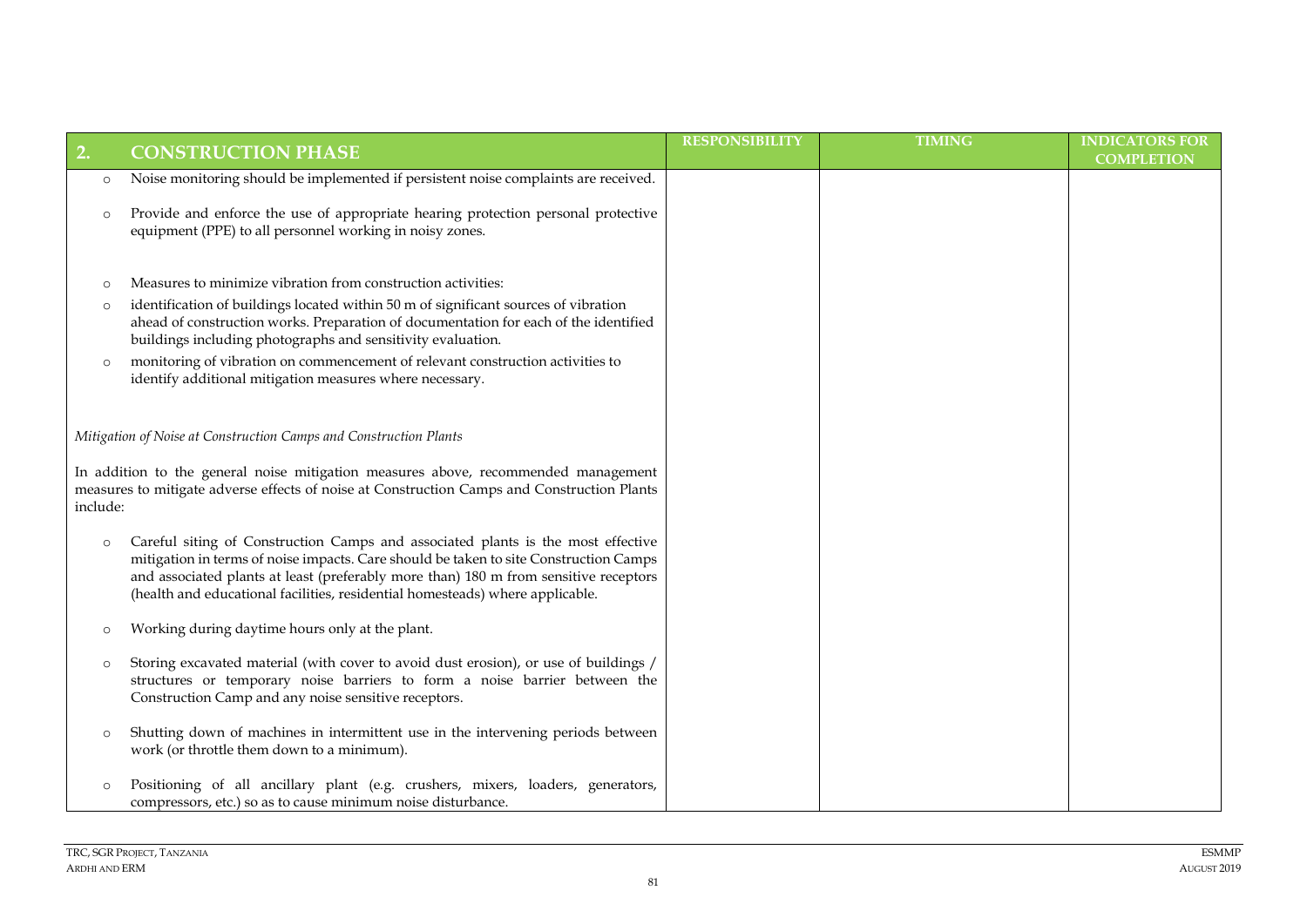| 2.      | <b>CONSTRUCTION PHASE</b>                                                                                                                                                                                                                                                                                                                                                                      | <b>RESPONSIBILITY</b> | <b>TIMING</b> | <b>INDICATORS FOR</b> |
|---------|------------------------------------------------------------------------------------------------------------------------------------------------------------------------------------------------------------------------------------------------------------------------------------------------------------------------------------------------------------------------------------------------|-----------------------|---------------|-----------------------|
|         |                                                                                                                                                                                                                                                                                                                                                                                                |                       |               | <b>COMPLETION</b>     |
| $\circ$ | Providing acoustic enclosures, if necessary.                                                                                                                                                                                                                                                                                                                                                   |                       |               |                       |
| $\circ$ | Minimizing drop height of materials.                                                                                                                                                                                                                                                                                                                                                           |                       |               |                       |
| $\circ$ | All employees are to be provided with, and are to wear, appropriate hearing<br>protection in recognised noise zones.                                                                                                                                                                                                                                                                           |                       |               |                       |
|         | Mitigation of Noise at Active Work Sites along the Proposed SGR Alignment                                                                                                                                                                                                                                                                                                                      |                       |               |                       |
| $\circ$ | As the proposed construction moves along the alignment, potentially affected<br>receptors should be identified prior to construction work approaching the residential<br>area.                                                                                                                                                                                                                 |                       |               |                       |
| $\circ$ | During the construction phase, the noise level should be monitored. Noise monitoring<br>should include operator noise measurements at the closest and most affected receptors<br>identified. Monitoring should be undertaken by suitably trained environmental<br>personnel at intervals of at least once every 2 weeks while construction activities are<br>occurring.                        |                       |               |                       |
|         | Mitigation of Noise at Quarries and Borrow Pits                                                                                                                                                                                                                                                                                                                                                |                       |               |                       |
|         | The following measures for quarry and borrow pit operation should be followed to mitigate<br>adverse noise impacts:                                                                                                                                                                                                                                                                            |                       |               |                       |
| $\circ$ | Appropriate consideration must be given in the blasting design                                                                                                                                                                                                                                                                                                                                 |                       |               |                       |
| $\circ$ | Consider social issues in designing the transport routes for construction vehicles<br>carrying materials and spoil to and from quarries and borrow pits. Transport routes<br>should (as far as possible) avoid residential areas. This not only for noise impacts, but<br>to reduce other impacts such as dust exposure and health and safety risks associated<br>with heavy vehicle movement. |                       |               |                       |
| $\circ$ | Method statements for each quarry and borrow pit site should be developed. These<br>method statements should include plans to retain rock structures as noise barriers<br>between the quarrying area and any potentially affected noise receptor.                                                                                                                                              |                       |               |                       |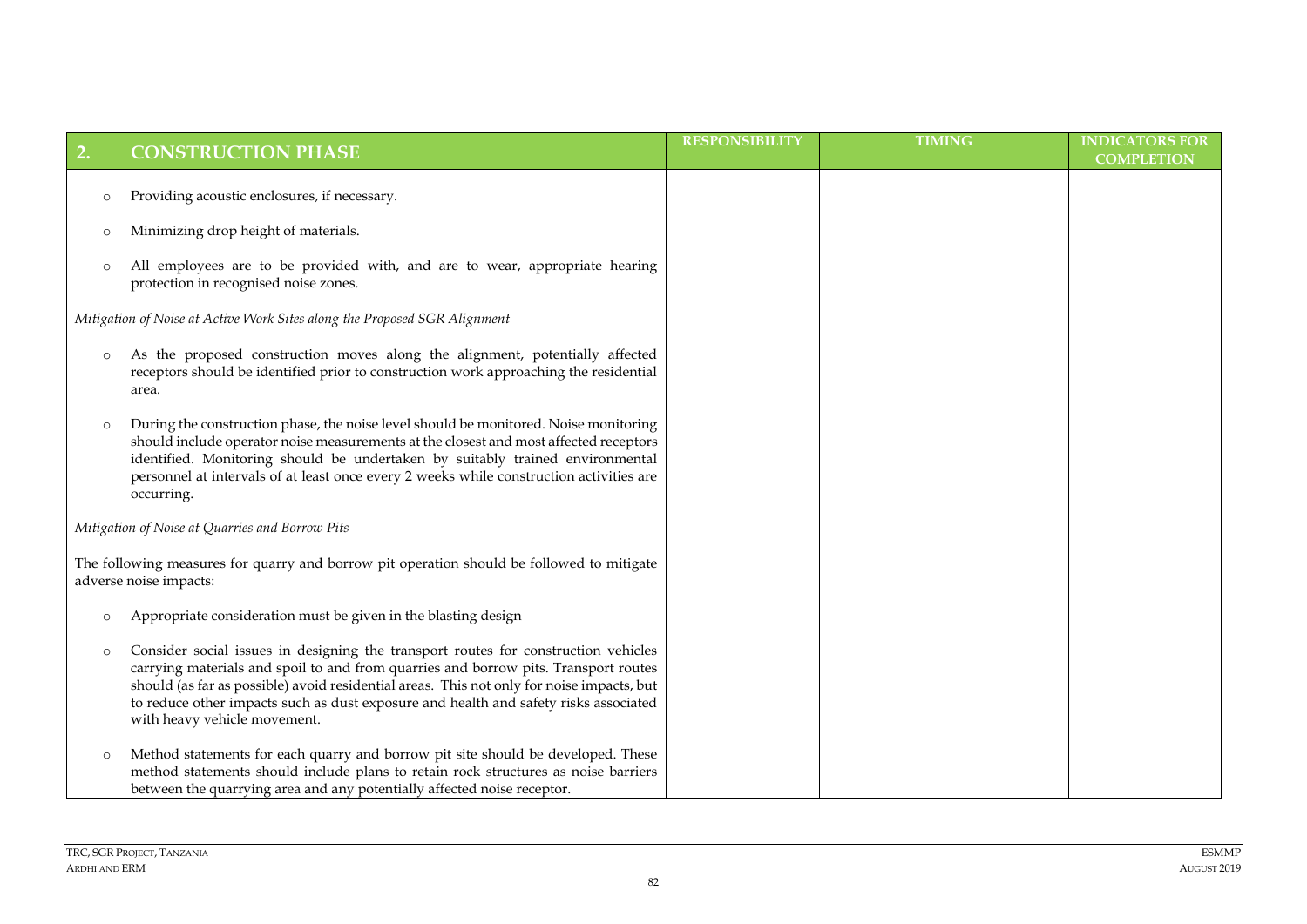| 2.      | <b>CONSTRUCTION PHASE</b>                                                                                                                                                                                                                                                                                              | <b>RESPONSIBILITY</b> | <b>TIMING</b> | <b>INDICATORS FOR</b><br><b>COMPLETION</b> |
|---------|------------------------------------------------------------------------------------------------------------------------------------------------------------------------------------------------------------------------------------------------------------------------------------------------------------------------|-----------------------|---------------|--------------------------------------------|
| $\circ$ | Night-time operation should be minimized where receptors are located close by.                                                                                                                                                                                                                                         |                       |               |                                            |
| $\circ$ | Hammers should be shielded by noise screens in order to avoid significant increase in<br>noise impacts on communities situated in the vicinity.                                                                                                                                                                        |                       |               |                                            |
| $\circ$ | All employees are to be provided with, and are to wear, appropriate hearing<br>protection in recognised noise zones. At quarry or borrow pit sites, supervision of the<br>subcontractors who run these sites should be performed to ensure that legislative<br>requirements are complied with.                         |                       |               |                                            |
|         | Vibration Mitigation Measures at Quarry Sites                                                                                                                                                                                                                                                                          |                       |               |                                            |
| $\circ$ | The Project should develop and implement a grievance procedure in the event of any<br>vibration complaints at quarry sites being received.                                                                                                                                                                             |                       |               |                                            |
| $\circ$ | Mechanical ripping should be used to the furthest extent possible, to minimize the use<br>of explosives.                                                                                                                                                                                                               |                       |               |                                            |
| $\circ$ | Blasting should be limited to dedicated blasting times based on the activity. These<br>times should be negotiated with the affected communities to protect the people and<br>minimize nuisance.                                                                                                                        |                       |               |                                            |
| $\circ$ | Instead of using secondary blast, hydraulic hammers or other mechanical methods<br>should be used to improve rock fragmentation and minimize fly-rock risks.                                                                                                                                                           |                       |               |                                            |
| $\circ$ | Method Statement(s) should be produced for all activities associated with blasting<br>(transport, handling and use of explosives) together with emergency preparedness<br>procedures.                                                                                                                                  |                       |               |                                            |
| $\circ$ | The Project should consider the use of delayed, micro-delayed, or electronic<br>detonators to reduce individual charge mass to safe limits.                                                                                                                                                                            |                       |               |                                            |
| $\circ$ | At quarry sites, and if blasting is required during earthworks, close<br>monitoring/supervision will be undertaken to ensure that legislative requirements<br>and blasting permit conditions are complied with; if the standards are exceeded<br>additional measures will be investigated to reduce vibration impacts. |                       |               |                                            |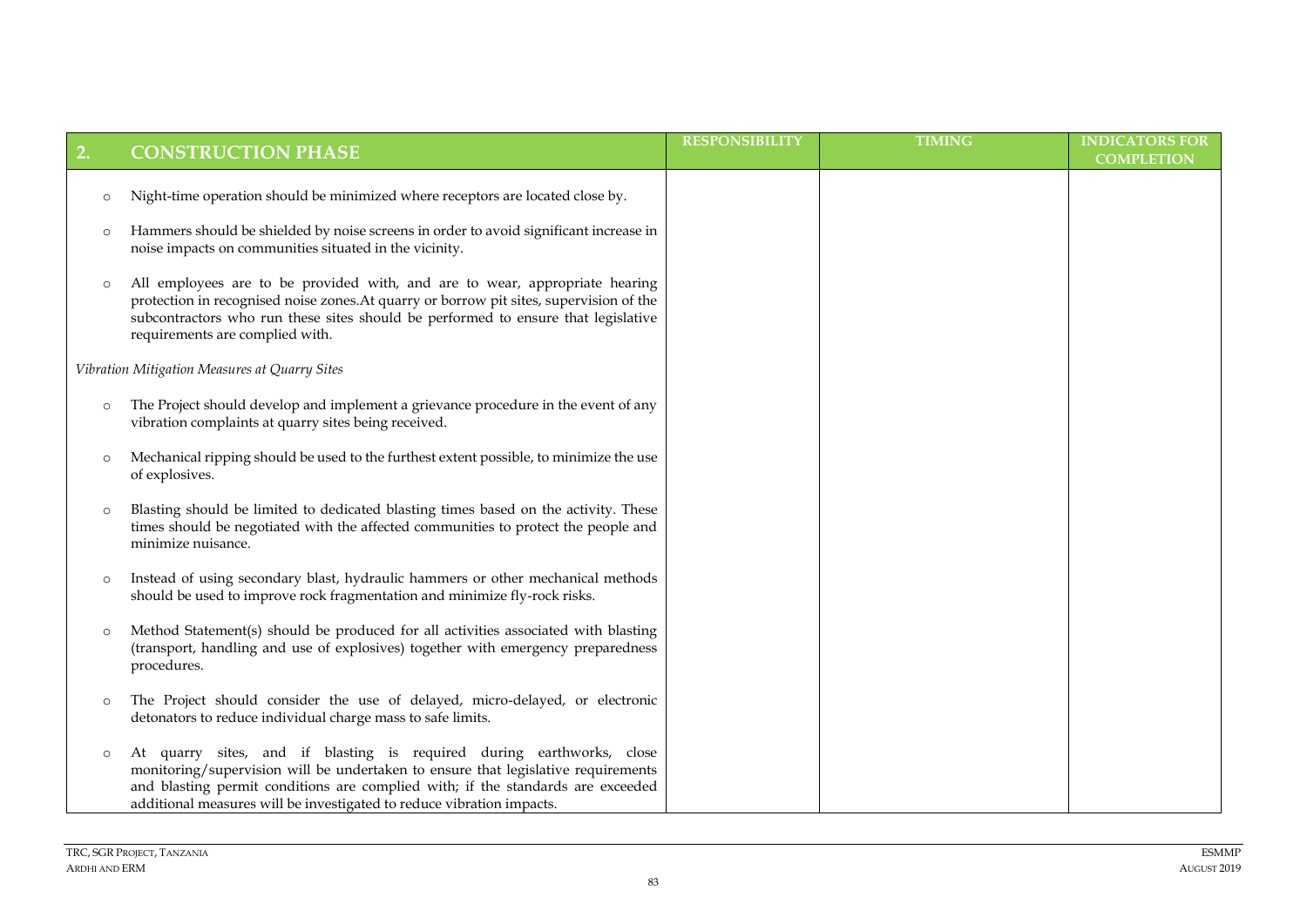| 2.<br><b>CONSTRUCTION PHASE</b>                                                                                                                                                                                                                                                                                                                                                                                                                                                                                                                                                                                                                                                                                                                                                                                                                                                                                                                                                                                                                                                                                                                                                                                                                                                                                                                                                                                                                                                                                                                                                          | <b>RESPONSIBILITY</b> | <b>TIMING</b>            | <b>INDICATORS FOR</b><br><b>COMPLETION</b>                                                         |
|------------------------------------------------------------------------------------------------------------------------------------------------------------------------------------------------------------------------------------------------------------------------------------------------------------------------------------------------------------------------------------------------------------------------------------------------------------------------------------------------------------------------------------------------------------------------------------------------------------------------------------------------------------------------------------------------------------------------------------------------------------------------------------------------------------------------------------------------------------------------------------------------------------------------------------------------------------------------------------------------------------------------------------------------------------------------------------------------------------------------------------------------------------------------------------------------------------------------------------------------------------------------------------------------------------------------------------------------------------------------------------------------------------------------------------------------------------------------------------------------------------------------------------------------------------------------------------------|-----------------------|--------------------------|----------------------------------------------------------------------------------------------------|
| <b>2.15 CLIMATE/CARBON EMISSIONS</b>                                                                                                                                                                                                                                                                                                                                                                                                                                                                                                                                                                                                                                                                                                                                                                                                                                                                                                                                                                                                                                                                                                                                                                                                                                                                                                                                                                                                                                                                                                                                                     |                       |                          |                                                                                                    |
| Mitigation of GHG emissions during construction can be achieved through a series of following<br>measures:<br>utilising the wood for commercial timber and fuelwood rather than clearance by fire<br>i.<br>timber survey to be carried out to estimate the amount of commercially viable timber<br>ii.<br>that could be recovered from the areas that will be cleared of vegetation during<br>construction.<br>Favour the use of raw materials that are easier to transport (lighter less volume) plus<br><i>iii.</i><br>consideration for on-site assembly of parts.<br>Reducing and / or optimising the quantities of construction material transported<br>1V.<br>Management of transport logistics to ensure efficient carriage of raw materials.<br>V.<br>Management of voids and compaction of loads to ensure maximum safe payloads<br>V1.<br>are transported.<br>Reducing vehicle idling times through focus on scheduling of construction<br>vii.<br>operations.<br>Consideration for sourcing of materials from suppliers closest to the construction<br>V111.<br>site<br>Prioritise the use of fuel efficient transportation and construction vehicles and<br>1X.<br>ensure regular maintenance of vehicles<br>Consider using a less carbon intensive fuel (eg a biofuel blend), if available<br>x.<br>Provide efficient driving guidelines to transportation and construction vehicle<br>$x_{1}$<br>drivers, to promote fuel efficiency.<br>Ensure that on-site power generation is designed, sized and operated for emissions<br>xii.<br>performance as well as reliability. | YM                    | During construction      | Measures<br>implemented and<br>reported in YM<br>monitoring reports<br>Fuel consumption<br>records |
| <b>2.16 WASTE MANAGEMENT</b>                                                                                                                                                                                                                                                                                                                                                                                                                                                                                                                                                                                                                                                                                                                                                                                                                                                                                                                                                                                                                                                                                                                                                                                                                                                                                                                                                                                                                                                                                                                                                             |                       |                          |                                                                                                    |
| Existing Waste Management Procedure will be updated in accordance with Lenders<br>Standards including the following measures:<br>Application of waste hierarchy to avoid, segregate, re-use, recycle wastes as much as<br>i.<br>possible and as last option safely dispose wastes.                                                                                                                                                                                                                                                                                                                                                                                                                                                                                                                                                                                                                                                                                                                                                                                                                                                                                                                                                                                                                                                                                                                                                                                                                                                                                                       | YM                    | Before financial closure | Procedure approved<br>by YM Senior<br>Management                                                   |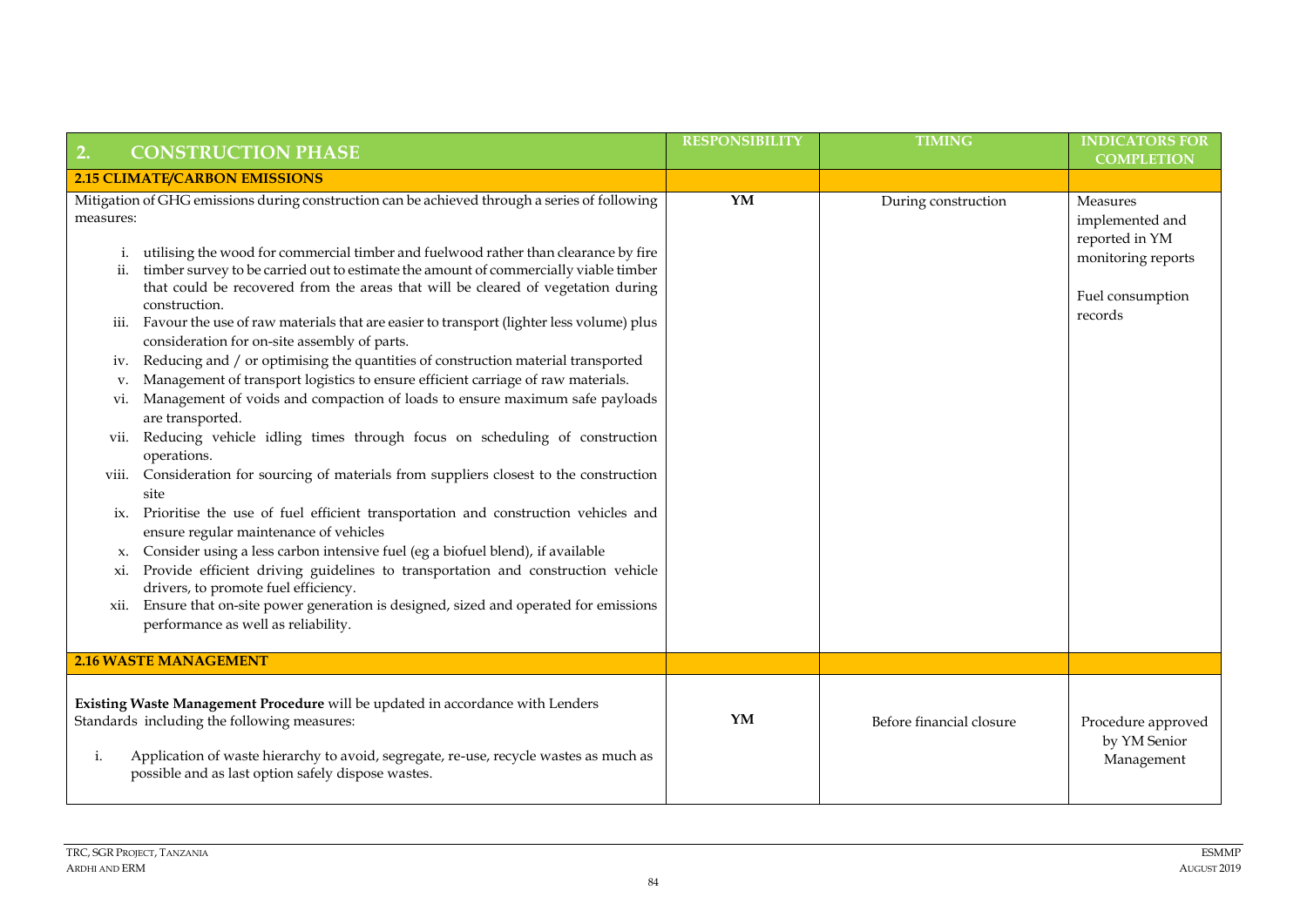| 2.                 | <b>CONSTRUCTION PHASE</b>                                                                                                                                                                                                                                                                                                                                                     | <b>RESPONSIBILITY</b> | <b>TIMING</b>            | <b>INDICATORS FOR</b><br><b>COMPLETION</b>       |
|--------------------|-------------------------------------------------------------------------------------------------------------------------------------------------------------------------------------------------------------------------------------------------------------------------------------------------------------------------------------------------------------------------------|-----------------------|--------------------------|--------------------------------------------------|
| ii.                | Training of construction staff to ensure safe management of all types of waste<br>preventing harm to themselves, the environment and the public.                                                                                                                                                                                                                              |                       |                          |                                                  |
| iii.               | Collection and segregation of waste according to its type, whether it is re-usable,<br>recyclable, non-hazardous or hazardous waste.                                                                                                                                                                                                                                          |                       |                          |                                                  |
| iv.                | Storage of wastes according to international best practice (IFC EHS General<br>Guideline). Apply additional measures for storage of hazardous wastes (such as use<br>of secondary containment, access restriction, provision of PPE etc.) as necessary to<br>prevent harm to construction staff, environment and public.                                                      |                       |                          |                                                  |
| V.                 | Usage and labelling of designated waste collection containers and storage areas for<br>different kinds of wastes (hazardous and non-hazardous).                                                                                                                                                                                                                               |                       |                          |                                                  |
| vi.                | Re-use of excavated soils in the Project area as far as possible and seeking alternative<br>uses for surplus spoil where practicable (e.g. landscaping and earth works for other<br>projects) to minimise the requirements for off-site disposal.                                                                                                                             |                       |                          |                                                  |
| vii.               | Transportation of waste in marked vehicles designed appropriately to the type of<br>waste to minimise the risk of release of materials (hazardous and non-hazardous<br>materials) and windblown debris. Training of drivers in handling and disposal of<br>their cargo and the documentation of the transport describing the nature of the waste<br>and its degree of hazard. |                       |                          |                                                  |
| viii.              | Disposal of wastes at licensed waste management sites; prior to selection a due<br>diligence review will be undertaken to understand if the sites are materially<br>compliant with Project requirements.                                                                                                                                                                      |                       |                          |                                                  |
|                    | 2.17 HAZARDOUS MATERIAL MANAGEMENT                                                                                                                                                                                                                                                                                                                                            |                       |                          |                                                  |
| information:<br>i. | A Hazardous Materials Management Procedure will be developed including the following<br>Procedures for handling and storage of hazardous materials in accordance with<br>manufacturer's instructions.                                                                                                                                                                         | YM                    | Before financial closure | Procedure approved<br>by YM Senior<br>Management |
|                    |                                                                                                                                                                                                                                                                                                                                                                               |                       |                          |                                                  |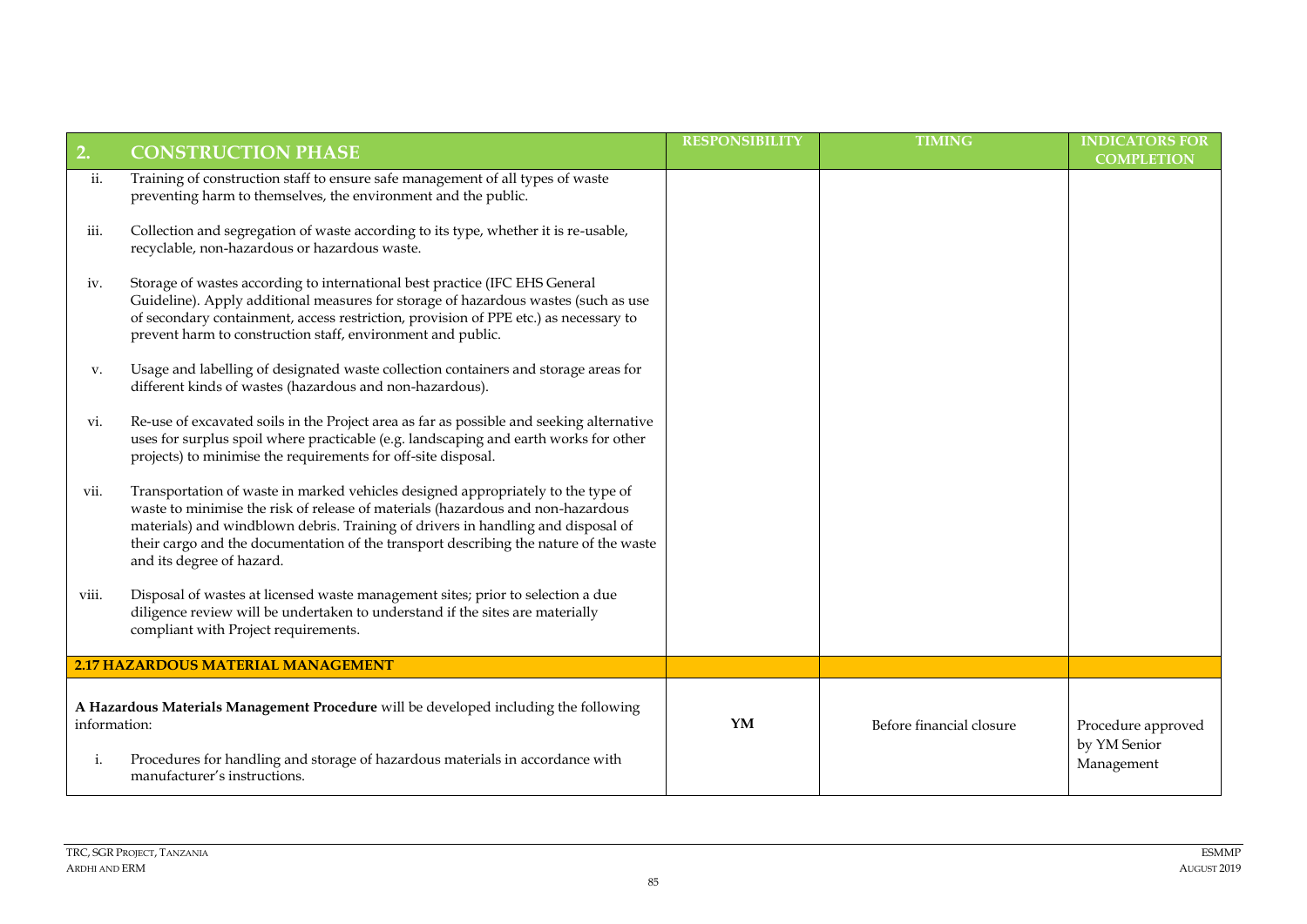| 2.   | <b>CONSTRUCTION PHASE</b>                                                                                                                                                                                                                                                       | <b>RESPONSIBILITY</b> | <b>TIMING</b>            | <b>INDICATORS FOR</b><br><b>COMPLETION</b>  |
|------|---------------------------------------------------------------------------------------------------------------------------------------------------------------------------------------------------------------------------------------------------------------------------------|-----------------------|--------------------------|---------------------------------------------|
| ii.  | Register of hazardous materials and identification of dangers posed by hazardous<br>materials within the Project site.                                                                                                                                                          |                       |                          |                                             |
| i.   | Storage of fuels, oils and hazardous materials on a suitably sized impervious and<br>bunded base.                                                                                                                                                                               |                       |                          |                                             |
| ii.  | Use of drip trays for fuelling.                                                                                                                                                                                                                                                 |                       |                          |                                             |
| iii. | No fuelling of vehicles or equipment will take place within excavated areas, if<br>practically feasible.                                                                                                                                                                        |                       |                          |                                             |
| iv.  | Training of on-site personnel on the presence, handling, transport and disposal of<br>hazardous materials and on emergency response management.                                                                                                                                 |                       |                          |                                             |
| V.   | Provision of personal protective equipment (PPE) to staff who are required to handle<br>certain chemicals.                                                                                                                                                                      |                       |                          |                                             |
| vi.  | Ensure proper ventilation when handling with hazardous materials.                                                                                                                                                                                                               |                       |                          |                                             |
| vii. | Protection of public from major hazards associated with hazardous materials<br>incidents or process failure, as well as nuisance issues related to noise, odours, or<br>other emissions.                                                                                        |                       |                          |                                             |
|      | <b>2.18 TRAFFIC MANAGEMENT</b>                                                                                                                                                                                                                                                  |                       |                          |                                             |
|      | Existing Traffic Management Plan will be updated in accordance with Lenders Standards<br>including the following measures:                                                                                                                                                      | YM                    | Before financial closure | Plan approved by<br>YM Senior<br>Management |
| i.   | Arrangements and routes for unusual/ wide loads (if required) will be agreed in<br>advanced with the relevant authorities, and the appropriate permit will be obtained<br>for the use of public roads.                                                                          |                       |                          |                                             |
| ii.  | Establishment of RoW site speed limits, vehicle inspection requirements, operating<br>rules and procedures (e.g. prohibiting operation of forklifts with forks in upper<br>position).                                                                                           |                       |                          |                                             |
| iii. | Development of a plan for checking and training truck drivers regarding speed limits<br>routing rules, duration of driving.                                                                                                                                                     |                       |                          |                                             |
| iv.  | Improvement of local traffic signage (where necessary). Usage of signs (reflective signs<br>and/or flashing lights for night) and traffic cones and positioning of flag persons to<br>indicate road work in progress and to inform and warn equipment operators and<br>workers. |                       |                          |                                             |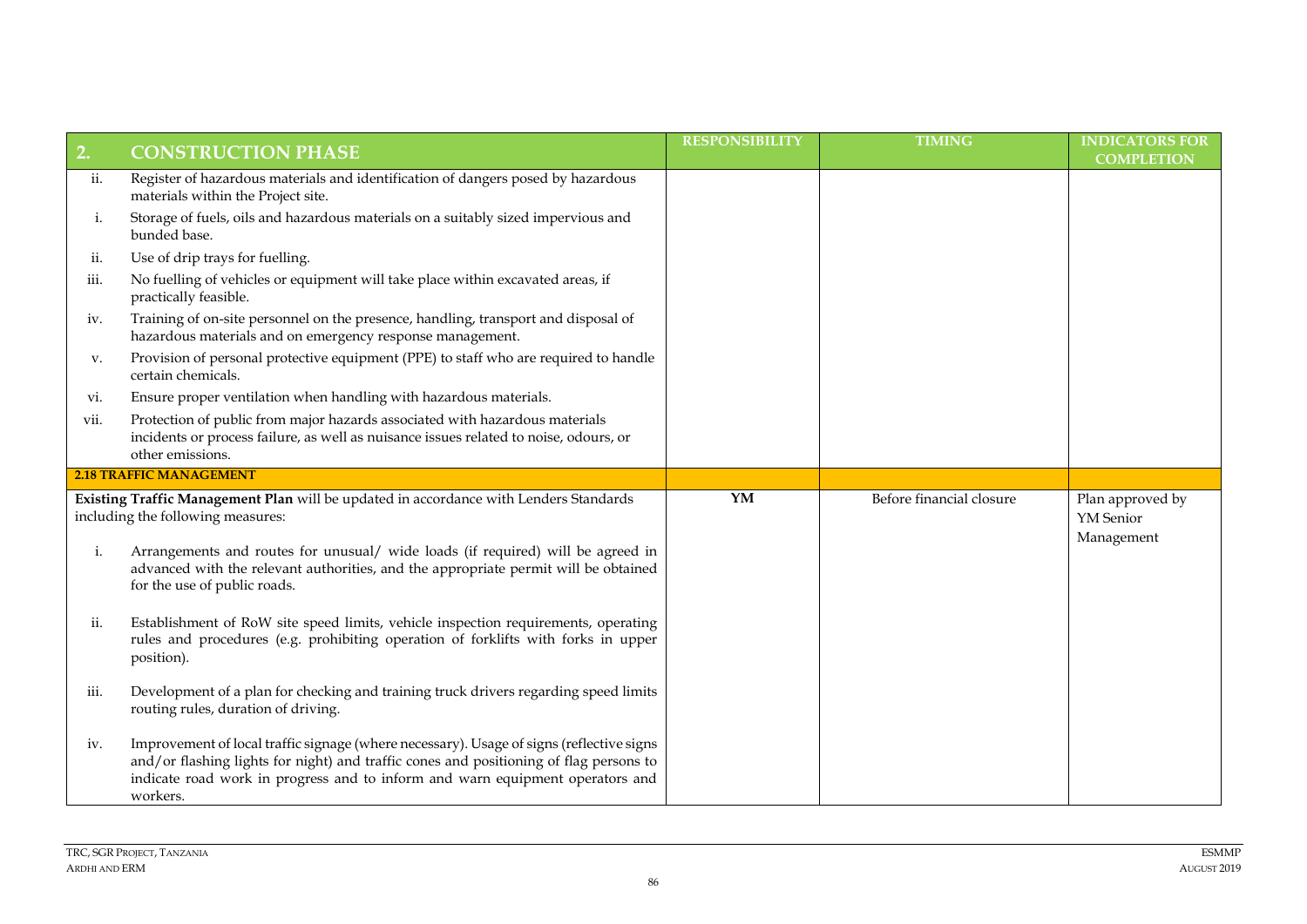| 2.          | <b>CONSTRUCTION PHASE</b>                                                                                                                                                                                                                                                                                                                                                                                                                                                                                                                                                                                  | <b>RESPONSIBILITY</b> | <b>TIMING</b> | <b>INDICATORS FOR</b><br><b>COMPLETION</b> |
|-------------|------------------------------------------------------------------------------------------------------------------------------------------------------------------------------------------------------------------------------------------------------------------------------------------------------------------------------------------------------------------------------------------------------------------------------------------------------------------------------------------------------------------------------------------------------------------------------------------------------------|-----------------------|---------------|--------------------------------------------|
| V.          | Training of Pedestrian workers to work safely around trucks and operating equipment<br>and provide constant warnings to each other in the event of being in risky locations or<br>conditions.                                                                                                                                                                                                                                                                                                                                                                                                              |                       |               |                                            |
| vi.         | Training of drivers and operators to obey signals, be aware about blind spots and other<br>pedestrian workers while sharing the same working site, and check their vehicles or<br>equipment whenever needed.                                                                                                                                                                                                                                                                                                                                                                                               |                       |               |                                            |
| vii.        | Informing drivers about the site traffic rules including speed limits, approved access<br>routes, etc. A map that shows all the access roads that exist or to be constructed for the<br>project will be prepared and distributed to relevant drivers.                                                                                                                                                                                                                                                                                                                                                      |                       |               |                                            |
| viii.       | Ensuring drivers undergo medical surveillance.                                                                                                                                                                                                                                                                                                                                                                                                                                                                                                                                                             |                       |               |                                            |
| ix.         | Restricting the circulation of delivery and private vehicles to defined routes and areas,<br>giving preference to 'one-way' circulation, where appropriate.                                                                                                                                                                                                                                                                                                                                                                                                                                                |                       |               |                                            |
| limited to: | The Project will ensure that all driver candidates meet specific requirements, including but not                                                                                                                                                                                                                                                                                                                                                                                                                                                                                                           |                       |               |                                            |
|             | possessing a valid licence to drive each type/class of vehicle required;<br>$\circ$<br>minimum 2 years driving experience;<br>$\circ$<br>an accident-free driving record;<br>$\circ$<br>pass an eye chart exam; and<br>$\circ$<br>attend and complete the Yapi Merkezi driver safety training.<br>$\circ$<br>The Project will conduct an ongoing Community Traffic Safety Awareness Campaign during<br>the construction period, particularly in those communities where construction vehicles will be<br>most active. The awareness training will be repeated in villages as construction moves into their |                       |               |                                            |
| areas.      |                                                                                                                                                                                                                                                                                                                                                                                                                                                                                                                                                                                                            |                       |               |                                            |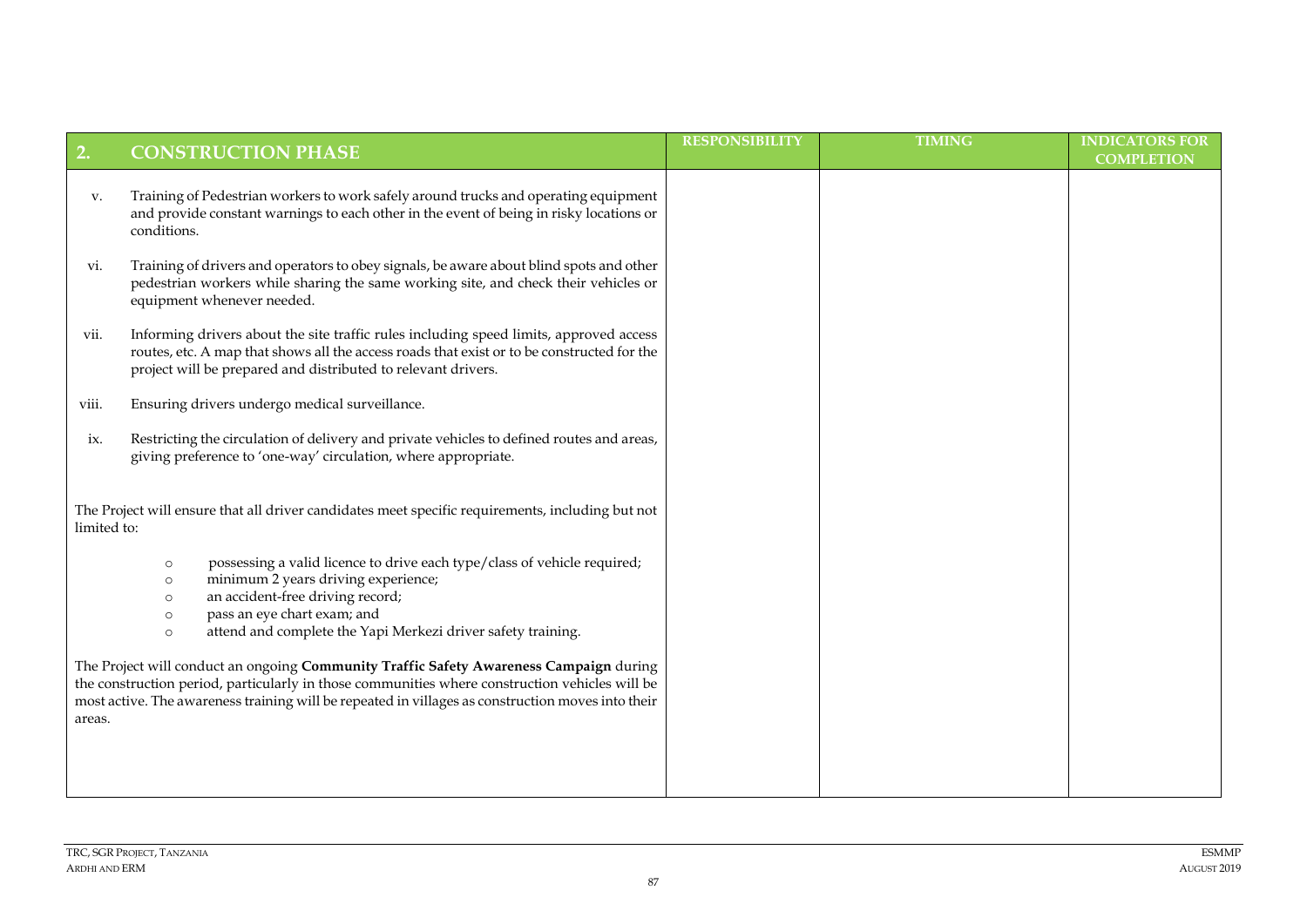| <b>CONSTRUCTION PHASE</b><br>2.                                                                                                                                                                                                                                                                                                                   | <b>RESPONSIBILITY</b> | <b>TIMING</b>            | <b>INDICATORS FOR</b>                       |
|---------------------------------------------------------------------------------------------------------------------------------------------------------------------------------------------------------------------------------------------------------------------------------------------------------------------------------------------------|-----------------------|--------------------------|---------------------------------------------|
| <b>2.19 CULTURAL HERITAGE MANAGEMENT</b>                                                                                                                                                                                                                                                                                                          |                       |                          | <b>COMPLETION</b>                           |
| To minimize the potential impacts on Cultural Heritage Resources, the Project will develop a<br>Cultural Heritage Management Plan (CHMP) that is aligned with IFC PS 8 and the Tanzania<br>Antiquities Act; also, the existing Chance Find Procedure (DSM-YME-AL-GL00X-G-EN-PRO-<br>0004-0) needs to be updated accordingly.                      | YM                    | Before financial closure | Plan approved by<br>YM Senior<br>Management |
| The CHMP and updated CFP should address, among other issues, the provisions of the Law<br>on Protection of Cultural Heritage and international treaties and include the following<br>elements:                                                                                                                                                    |                       |                          |                                             |
| Continuous stakeholder engagement prior to construction in line with actual<br>$\bullet$<br>construction progress to identify historically and culturally significant built and living<br>heritage sites along the Project right-of-way and procedures to work with stakeholders<br>to avoid, minimize, and/mitigate direct and indirect impacts. |                       |                          |                                             |
| Engagement with Chololo, Mnase, Msamalo, and Chimwaga village leaders to agree<br>on the actions to be taken before and during the removal of Baobab trees.                                                                                                                                                                                       |                       |                          |                                             |
| Continuous engagement with the community along the SGR alignment about the<br>intangible resources (such as celebrations, festivities, ceremonies, etc.) and re-schedule<br>the construction activities considering their feedback.                                                                                                               |                       |                          |                                             |
| Operation of the updated Chance Find Procedure including:<br>$\bullet$                                                                                                                                                                                                                                                                            |                       |                          |                                             |
| Provision for a professional archaeologist(s), employed by the Project and<br>$\bullet$<br>holding a valid archaeological license, to monitor ground disturbing<br>construction activities to identify archaeological resources;                                                                                                                  |                       |                          |                                             |
| Stopping the activities and evaluation of the find;                                                                                                                                                                                                                                                                                               |                       |                          |                                             |
| Taking necessary actions to secure the finding;                                                                                                                                                                                                                                                                                                   |                       |                          |                                             |
| Informing the appropriate government ministry or department and follow<br>their instructions.                                                                                                                                                                                                                                                     |                       |                          |                                             |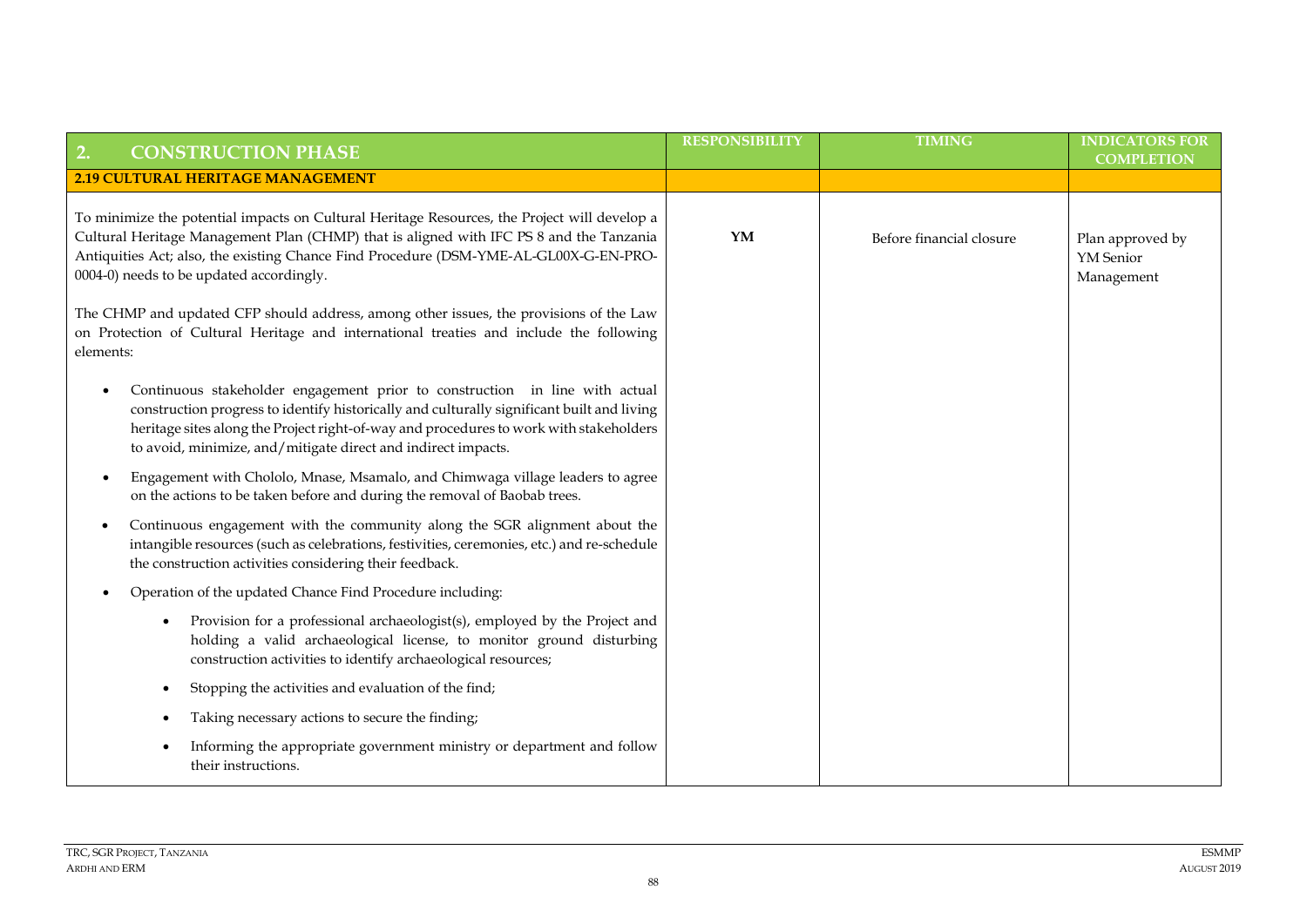| <b>CONSTRUCTION PHASE</b><br>2.                                                                                                                                                                                                                                                                                                                                                                                                                                                                                                                                                                                                                                                                             | <b>RESPONSIBILITY</b> | <b>TIMING</b>                                                                                 | <b>INDICATORS FOR</b><br><b>COMPLETION</b> |
|-------------------------------------------------------------------------------------------------------------------------------------------------------------------------------------------------------------------------------------------------------------------------------------------------------------------------------------------------------------------------------------------------------------------------------------------------------------------------------------------------------------------------------------------------------------------------------------------------------------------------------------------------------------------------------------------------------------|-----------------------|-----------------------------------------------------------------------------------------------|--------------------------------------------|
| Training for all Project staff and subcontractor to foster their awareness on the<br>$\bullet$<br>importance of protecting cultural heritage and the Project's commitments to avoid,<br>minimize, and/or mitigate impacts to cultural heritage resources.                                                                                                                                                                                                                                                                                                                                                                                                                                                   |                       |                                                                                               |                                            |
| Marking of Vulnerable Cultural Heritage Sites where required.<br>$\bullet$                                                                                                                                                                                                                                                                                                                                                                                                                                                                                                                                                                                                                                  |                       |                                                                                               |                                            |
| Development and implementation of an Operation Phase Vibration-Monitoring<br>$\bullet$<br>Program for any built heritage resources within 30 m of the right-of-way to assess<br>potential short, medium, and long-term impacts and develop appropriate measures to<br>avoid, minimize, and/or mitigate vibration impacts.                                                                                                                                                                                                                                                                                                                                                                                   |                       |                                                                                               |                                            |
| <b>2.20 ACCESS AND SEVERANCE</b>                                                                                                                                                                                                                                                                                                                                                                                                                                                                                                                                                                                                                                                                            |                       |                                                                                               |                                            |
| The Project will undertake consultation with communities in areas/access routes potentially<br>affected during construction to establish the best alternative routes and measures that the<br>Project should put in place to minimize impacts related to access restrictions. Continued<br>engagement as per the Informed Consultation and Participation Strategy (ICP) for IPs <sup>1</sup> with<br>affected IPs will be required to ensure that underpasses, overpasses and livestock crossings are<br>effectively communicated and utilized. This will inform the development of a Severance<br>Management Plan <sup>2</sup> as well as informing updates of the Project Design and the RAPs, as needed. |                       | YM<br>ICP Strategy before financial closure<br>SMP Within 120 Days after financial<br>closure | SMP to be accepted<br>by the Lenders.      |
| Severance Management Plan (SMP) will include an implementation plan including the actions,<br>responsibilities, timing and the budget. The SMP shall:                                                                                                                                                                                                                                                                                                                                                                                                                                                                                                                                                       |                       |                                                                                               |                                            |
| set out separate components for the management and monitoring of impacts on IPs<br>$\bullet$<br>incorporate specific measures to avoid and minimise Project impacts on Affected<br>Communities of IPs that have been demonstrably developed through ICP of affected<br>IPs                                                                                                                                                                                                                                                                                                                                                                                                                                  |                       |                                                                                               |                                            |

<sup>&</sup>lt;sup>1</sup> The Informed Consultation and Participation Strategy for IPs shall set out how IPs will be meaningfully consulted and informed about impacts and involved in the design of mitigation in accordance with the provisions of IFC Guidance Notes 1 and 7.

<sup>2</sup> The Severance Management Plan will, amongst other, map crossings and water points used by pastoralists through additional informed consultation and participation (ICP),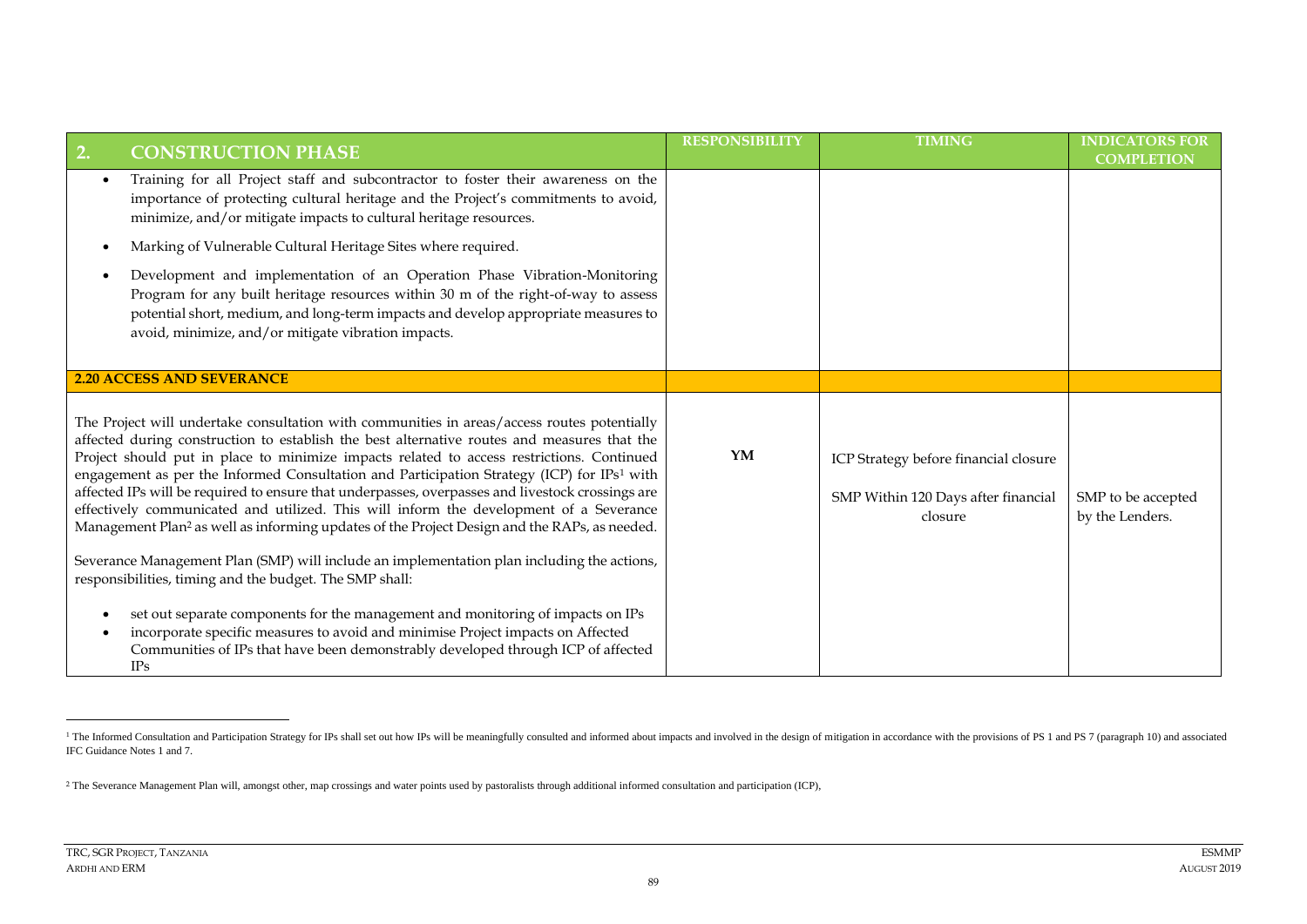| 2.                     | <b>CONSTRUCTION PHASE</b>                                                                                                                                                                                                                                                                                                                                                                                                                                                                                       | <b>RESPONSIBILITY</b> | <b>TIMING</b> | <b>INDICATORS FOR</b> |
|------------------------|-----------------------------------------------------------------------------------------------------------------------------------------------------------------------------------------------------------------------------------------------------------------------------------------------------------------------------------------------------------------------------------------------------------------------------------------------------------------------------------------------------------------|-----------------------|---------------|-----------------------|
|                        |                                                                                                                                                                                                                                                                                                                                                                                                                                                                                                                 |                       |               | <b>COMPLETION</b>     |
| $\bullet$<br>$\bullet$ | specify how IPs will be engaged and involved in decision-making about the location<br>and design of both construction-phase and operations phase crossings and water<br>points, and<br>set out any impact monitoring requirements.                                                                                                                                                                                                                                                                              |                       |               |                       |
|                        | As a part of SMP, the following actions will be taken:                                                                                                                                                                                                                                                                                                                                                                                                                                                          |                       |               |                       |
| i.                     | Local tracks, routes and crossing points will need to be identified and mapped for<br>both the wet and dry season using engagement (with communities and livestock<br>grazers) and remote sensing. In addition, the infrastructure, services, water pans<br>etc. that people are accessing will be mapped. Based on this information, crossing<br>points will be identified. Where needed, tracks will also be upgraded near these<br>crossing points to ensure continued safe access for people and livestock. |                       |               |                       |
| ii.                    | The project proponent will monitor the success of any new tracks or crossing<br>points through engagement and implement any corrective measures as needed.                                                                                                                                                                                                                                                                                                                                                      |                       |               |                       |
| iii.                   | The Project will adequately engage with affected households based on the<br>principles of informed consultation and participation regarding severance<br>impacts and mitigation.                                                                                                                                                                                                                                                                                                                                |                       |               |                       |
| iv.                    | Existing Grievance Mechanism will be updated in accordance with Lenders<br>Standards whereby affected people can raise issues and concerns associated with<br>severance during construction and operation, including any unforeseen impacts.                                                                                                                                                                                                                                                                    |                       |               |                       |
| v.                     | During construction, temporary crossing points will be provided for<br>communities. The distance between the crossing points may vary depending on<br>the Section and existing land uses but should not require people to walk more<br>than an additional 2 km to access services, except in special cases to be agreed<br>with villagers.                                                                                                                                                                      |                       |               |                       |
| vi.                    | The nearest component of the SGR route is located approximately 17.5 km from<br>the Mikumi National Park boundary. This national park is not expected to be<br>directly impacted by the project, but the route does intersect a wildlife migratory<br>corridor, which may influence the wildlife populations of this park, which must<br>be considered.                                                                                                                                                         |                       |               |                       |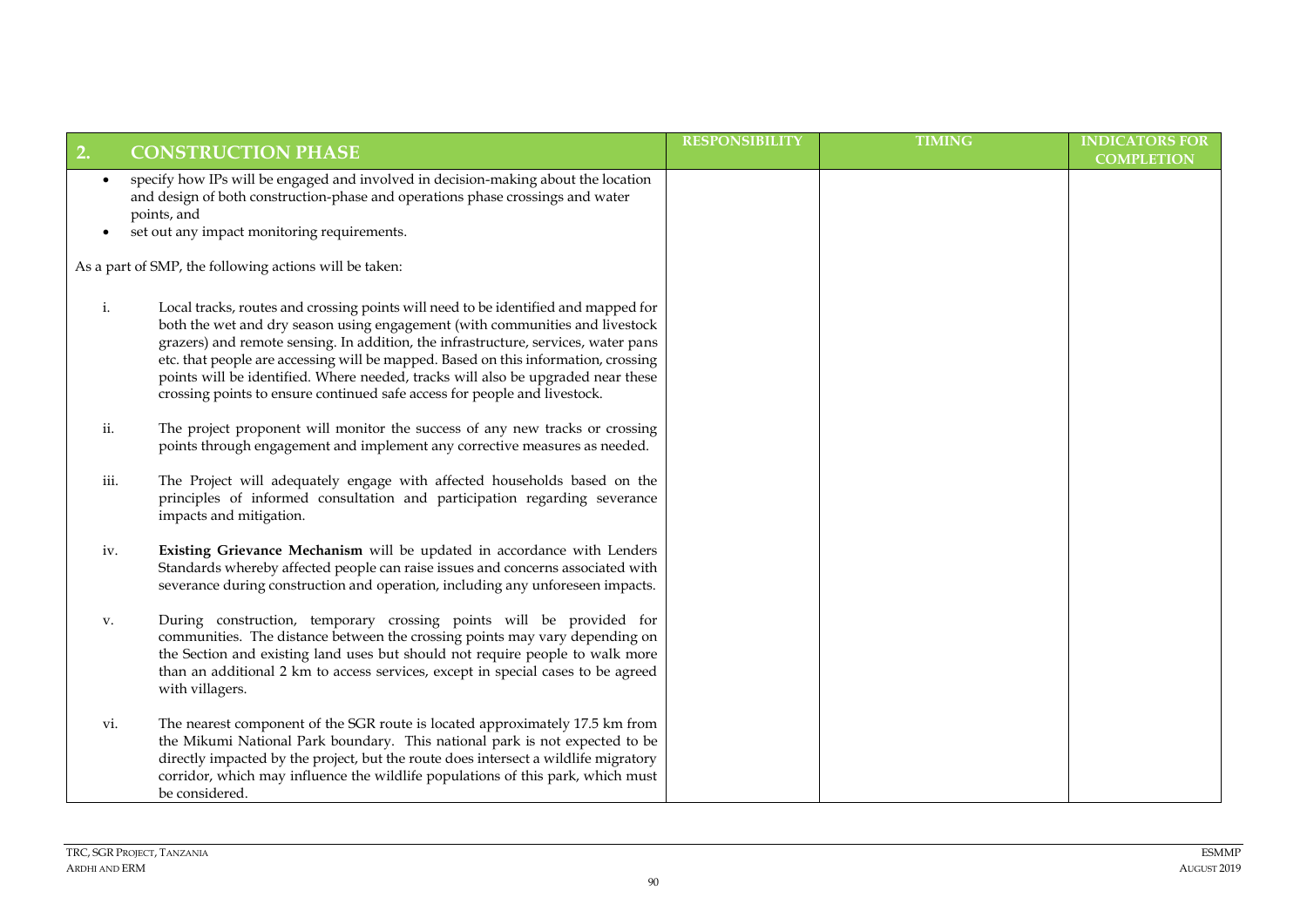|      | <b>CONSTRUCTION PHASE</b>                                                                                                                                                                                                                                                                                                                                                                                                                                             | <b>RESPONSIBILITY</b> | <b>TIMING</b> | <b>INDICATORS FOR</b><br><b>COMPLETION</b> |
|------|-----------------------------------------------------------------------------------------------------------------------------------------------------------------------------------------------------------------------------------------------------------------------------------------------------------------------------------------------------------------------------------------------------------------------------------------------------------------------|-----------------------|---------------|--------------------------------------------|
| vii. | Borrow pits and quarries created during construction have the potential to act as<br>water pans for the community. Such pits will be assessed on a case by case basis<br>to determine if it is appropriate to leave them to form pans taking into account<br>existing surrounding land uses, land ownership and the potential for human -<br>wildlife conflict (as wildlife may also access such pits) bringing them in close<br>proximity with humans and livestock. |                       |               |                                            |
|      | viii.<br>Restoration Planning for construction sites, Construction Camps, laydown areas<br>etc. will be undertaken early to ensure that any facilities that are damaged or<br>become inaccessible during construction can be restored as early as possible.                                                                                                                                                                                                           |                       |               |                                            |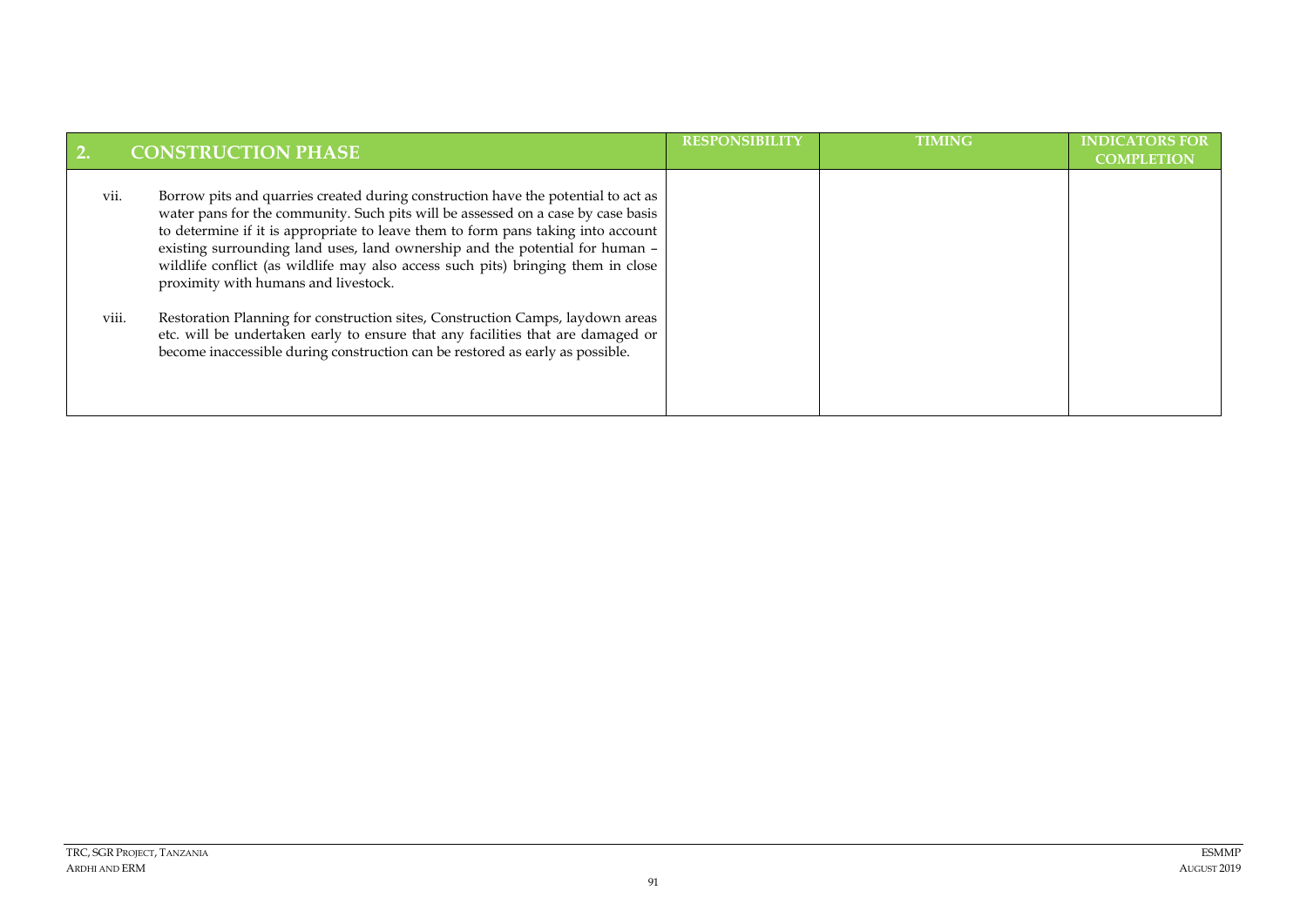| 2.   | <b>CONSTRUCTION PHASE</b>                                                                                                                                                                                                                                                                                                                                                                                   | <b>RESPONSIBILITY</b> | <b>TIMING</b>            | <b>INDICATORS FOR</b><br><b>COMPLETION</b>                                                   |
|------|-------------------------------------------------------------------------------------------------------------------------------------------------------------------------------------------------------------------------------------------------------------------------------------------------------------------------------------------------------------------------------------------------------------|-----------------------|--------------------------|----------------------------------------------------------------------------------------------|
|      | 2.21 TRANSMISSION OF VECTOR BORNE AND COMMUNICABLE DISEASE                                                                                                                                                                                                                                                                                                                                                  |                       |                          |                                                                                              |
|      | The following mitigation measures will be applied:                                                                                                                                                                                                                                                                                                                                                          |                       |                          |                                                                                              |
| i.   | Pre-employment medical screening will be done for workers which will cover<br>applicable diseases. Individuals found to be suffering from communicable diseases<br>will need to seek treatment prior to mobilisation to site. However, no one should be<br>denied employment because of their health status as long as they are able to undertake<br>the required duties (following treatment if relevant). | YM                    | Prior to employment      | Check relevant<br>records and make<br>sure that all<br>measured have been<br>implemented and |
| ii.  | Workers will receive training as part of their induction and then at least every 6<br>months on potential high risk communicable and vector borne diseases, symptoms,<br>preventative measures and transmission routes as well as treatment options.<br>This will be particularly important for diseases with which non-local workers are<br>unfamiliar and in case of any emerging disease outbreaks.      |                       |                          | reported in YM<br>monitoring reports                                                         |
| iii. | In the event of a new disease, increased transmission or outbreak compared to the<br>baseline, the Project will interact with local health care facilities and workers to ensure<br>there is an appropriate response in place. This may involve community education and<br>awareness, training of health care workers etc.                                                                                  |                       |                          |                                                                                              |
| iv.  | Existing Worker Code of Conduct will be updated in accordance with Lenders<br>Standards providing a camp code of behaviour including worker-worker interactions,<br>worker-community interactions and development of personal relationships with<br>members of the local communities. This would apply to all Project workers and<br>visitors to any Construction Camps.                                    |                       | Before financial closure | Approved by YM<br>Senior Management                                                          |
| v.   | Accommodation will be provided to workers in accordance with international good<br>practice on workers' accommodation, including IFC standards to prevent<br>transmission of diseases associated with poor living conditions.                                                                                                                                                                               |                       |                          |                                                                                              |
| vi.  | For all contractors and sub-contractors, at worker accommodation and sites the<br>following will be implemented at a minimum in order to minimise disease<br>transmission:                                                                                                                                                                                                                                  |                       |                          |                                                                                              |
|      | Providing workers with appropriate sanitary facilities which are<br>$\circ$<br>appropriately designed to prevent contamination.                                                                                                                                                                                                                                                                             |                       |                          |                                                                                              |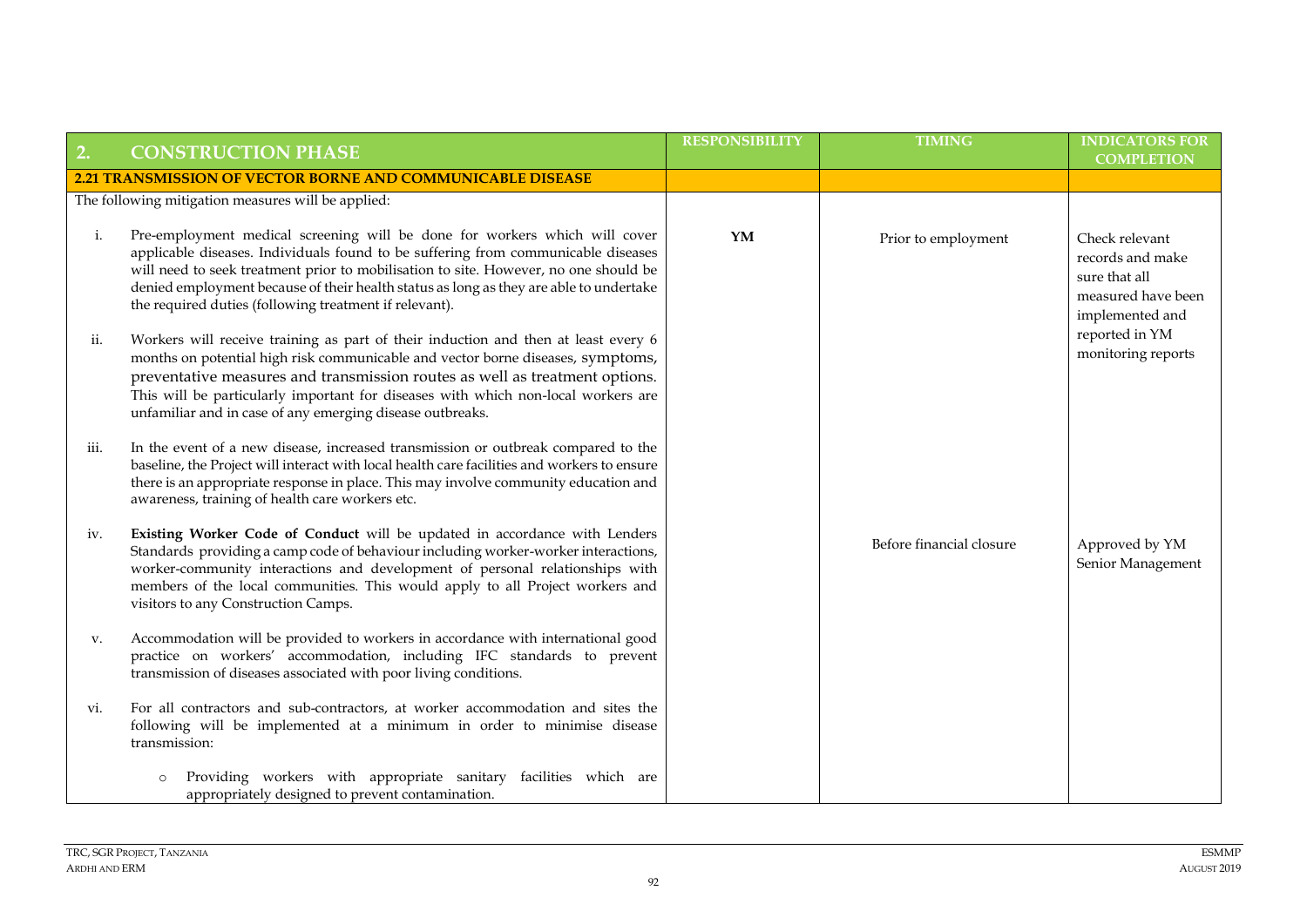| 2.    | <b>CONSTRUCTION PHASE</b>                                                                                                                                                                                                                                                                                                                                                                                                                                          | <b>RESPONSIBILITY</b> | <b>TIMING</b> | <b>INDICATORS FOR</b><br><b>COMPLETION</b> |
|-------|--------------------------------------------------------------------------------------------------------------------------------------------------------------------------------------------------------------------------------------------------------------------------------------------------------------------------------------------------------------------------------------------------------------------------------------------------------------------|-----------------------|---------------|--------------------------------------------|
|       | Developing a robust waste handling system to avoid the creation of new<br>$\circ$<br>vector breeding grounds or attracting rodents to the area.                                                                                                                                                                                                                                                                                                                    |                       |               |                                            |
|       | Implementing measures to reduce the presence of standing water onsite<br>$\circ$<br>through environmental controls and source reduction to avoid the creation<br>of new breeding grounds.                                                                                                                                                                                                                                                                          |                       |               |                                            |
|       | Ensuring the worker camp is kept clean and free from any accumulation of<br>$\circ$<br>wastes as well as supplied with clean potable water.                                                                                                                                                                                                                                                                                                                        |                       |               |                                            |
|       | Ensuring appropriate food preparation and monitoring measures are in<br>$\circ$<br>place.                                                                                                                                                                                                                                                                                                                                                                          |                       |               |                                            |
|       | Providing insecticide-impregnated bed nets as a physical barrier to repel and<br>$\circ$<br>kill mosquitos for workers that have been provided accommodation.                                                                                                                                                                                                                                                                                                      |                       |               |                                            |
|       | Monitoring to ensure that all standards are being met by the relevant<br>$\circ$<br>departments.                                                                                                                                                                                                                                                                                                                                                                   |                       |               |                                            |
| vii.  | The workforce will be provided with access to treatment at health facilities on site/ at<br>camps. The requirements for these health facilities will be based on a risk assessment<br>taking into account access to existing health facilities and travel time to facilities that<br>offer international standards of care. Access to health care will include direct<br>employees, sub-contractors and employees of the supply chain working on based on<br>site. |                       |               |                                            |
| viii. | The Project will prepare and implement a vector borne disease management plan<br>focussing on malaria, which includes vector control, avoidance, diagnosis, treatment<br>and training.                                                                                                                                                                                                                                                                             |                       |               |                                            |
| ix.   | The Project will monitor the emergence of major pandemics through World Health<br>Organisation (WHO) alerts and in the event of a pandemic review mobilisation and<br>demobilisation of ex-patriate Project personnel and / or implement appropriate<br>control measures and Emergency Response Plans.                                                                                                                                                             |                       |               |                                            |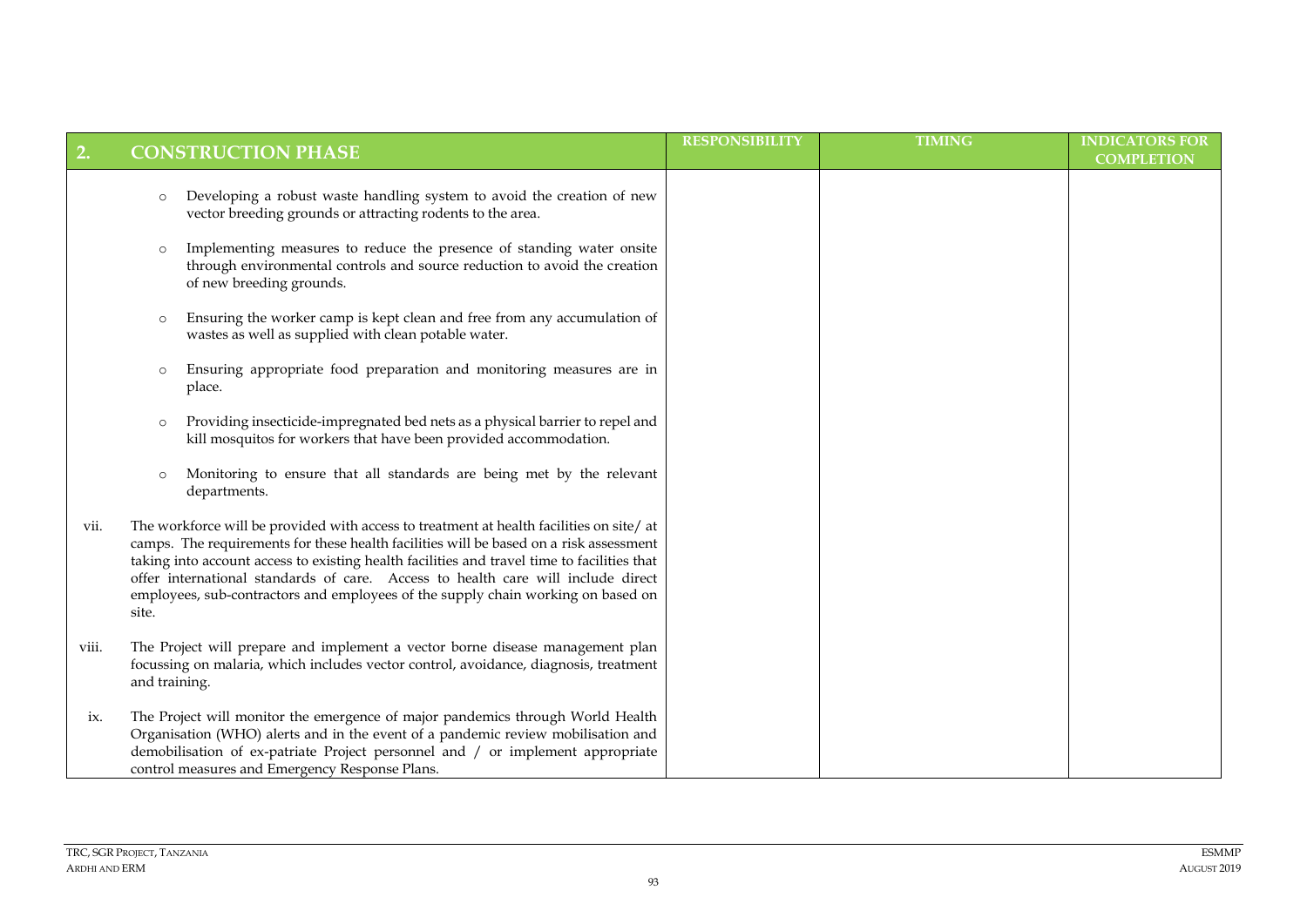| 2.   | <b>CONSTRUCTION PHASE</b>                                                                                                                                                                                                                                                                                                                                                                                                                                                                                                                                                                                                                                                                                                                                                                                                                                                | <b>RESPONSIBILITY</b> | <b>TIMING</b>            | <b>INDICATORS FOR</b><br><b>COMPLETION</b>                                                     |
|------|--------------------------------------------------------------------------------------------------------------------------------------------------------------------------------------------------------------------------------------------------------------------------------------------------------------------------------------------------------------------------------------------------------------------------------------------------------------------------------------------------------------------------------------------------------------------------------------------------------------------------------------------------------------------------------------------------------------------------------------------------------------------------------------------------------------------------------------------------------------------------|-----------------------|--------------------------|------------------------------------------------------------------------------------------------|
|      | <b>2.22 TRANSMISSION OF SEXUALLY TRANSMITTED DISEASES</b>                                                                                                                                                                                                                                                                                                                                                                                                                                                                                                                                                                                                                                                                                                                                                                                                                |                       |                          |                                                                                                |
|      | The following mitigation measures will be applied:                                                                                                                                                                                                                                                                                                                                                                                                                                                                                                                                                                                                                                                                                                                                                                                                                       |                       |                          |                                                                                                |
| i.   | Code of Conduct will be implemented for worker-community interaction and on-site<br>behaviour.                                                                                                                                                                                                                                                                                                                                                                                                                                                                                                                                                                                                                                                                                                                                                                           | YM                    | Prior to employment      | Check relevant<br>records and make                                                             |
| ii.  | The Project will develop an STD Management Plan designed to minimise the spread<br>of HIV infection and other STDs. The plan should be prepared with the assistance of<br>a specialist in sexually transmitted diseases. A typical plan would include, among<br>other things, the following measures:<br>an HIV/AIDS training course and on-going education on transmission of<br>$\circ$<br>HIV/AIDS and STDs, to employees, through workshops, posters and<br>informal information sessions;<br>encouragement of employees to determine their HIV status;<br>$\circ$<br>supply of condoms/ femidoms at the construction site(s)/ Construction<br>$\circ$<br>Camps; and<br>development of a comprehensive Construction Camp Management Plan,<br>$\circ$<br>including rules for on-site behaviour, entrance and exit policies and<br>prohibition of sex workers on site. |                       | Before financial closure | sure that all<br>measured have been<br>implemented and<br>reported in YM<br>monitoring reports |
| iii. | As part of STD Management Plan, information will be provided to workers on STD<br>prevalence rates in Tanzania and/ or the relevant Counties as well as the expectations<br>of local communities if a women is made pregnant by a worker (e.g. marriage,<br>financial implications etc.).                                                                                                                                                                                                                                                                                                                                                                                                                                                                                                                                                                                |                       |                          |                                                                                                |
| iv.  | Workers will have access to confidential health care for the treatment of STDs through<br>medical facilities/ health care at Project sites.                                                                                                                                                                                                                                                                                                                                                                                                                                                                                                                                                                                                                                                                                                                              |                       |                          |                                                                                                |
| V.   | The Project will partner with other NGOs support the provision of information,<br>education and communication campaigns around safe sexual practices and<br>transmission of STDs. These activities will focus in locations where construction<br>camps are located or where drivers (construction and supplier drivers) rest.                                                                                                                                                                                                                                                                                                                                                                                                                                                                                                                                            |                       |                          |                                                                                                |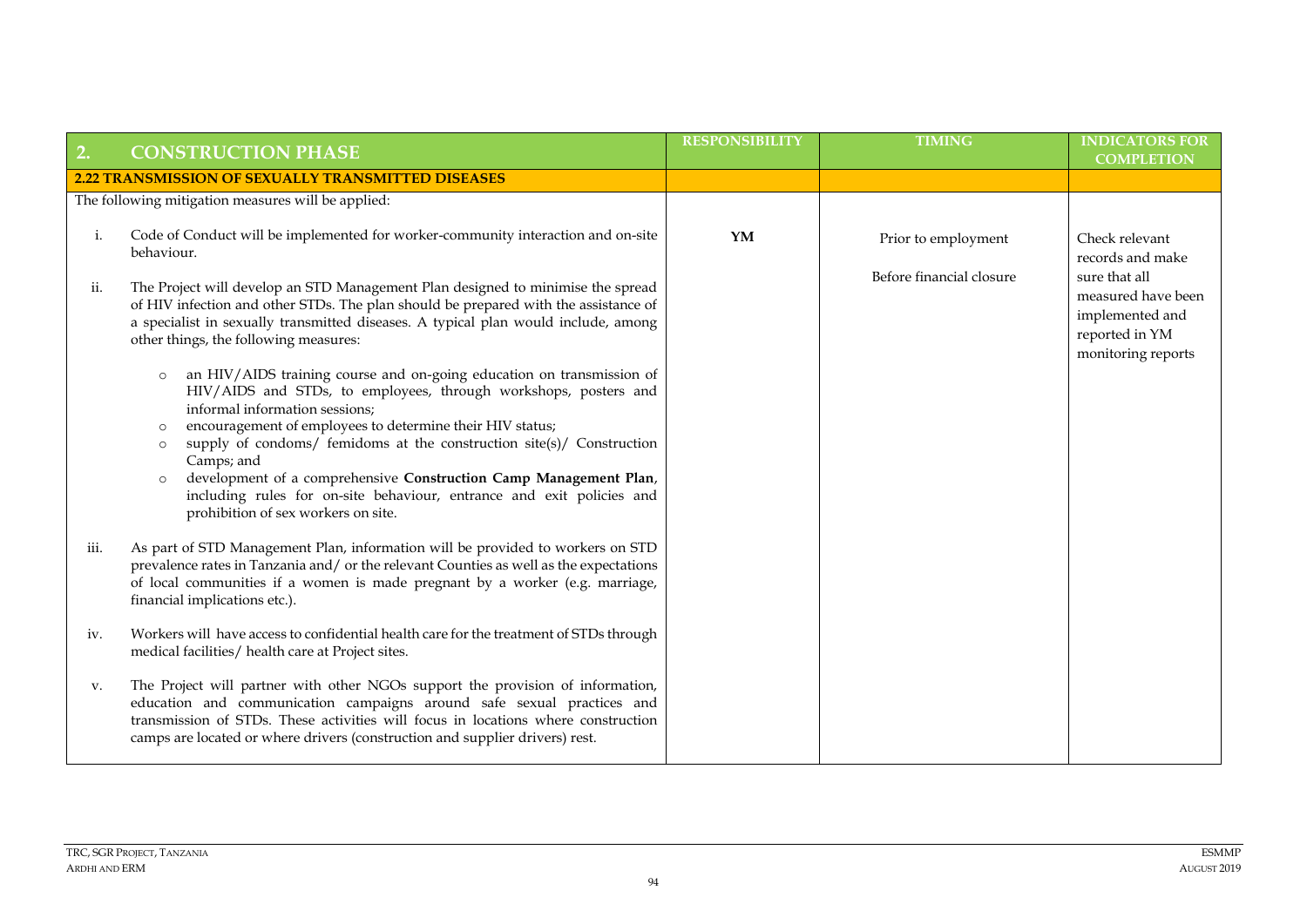| 2.   | <b>CONSTRUCTION PHASE</b>                                                                                                                                                                                                                                                                                                                                             | <b>RESPONSIBILITY</b>  | <b>TIMING</b>            | <b>INDICATORS FOR</b><br><b>COMPLETION</b> |
|------|-----------------------------------------------------------------------------------------------------------------------------------------------------------------------------------------------------------------------------------------------------------------------------------------------------------------------------------------------------------------------|------------------------|--------------------------|--------------------------------------------|
| vi.  | The Project will consult with local leaders such as Area Chiefs and village elders,<br>amongst others. The consultations will aim at finding ways of ensuring social vices<br>such as prostitution are minimised either through punitive or rehabilitative measures.                                                                                                  |                        |                          |                                            |
| VII. | Grievance Mechanism will be implemented, whereby affected people can raise issues<br>and concerns associated with social vices, prostitution and the behaviour of workers<br>and drivers.                                                                                                                                                                             |                        |                          |                                            |
|      | 2.23 COMMUNITY HEALTH, SAFETY AND SECURITY                                                                                                                                                                                                                                                                                                                            |                        |                          |                                            |
|      | Existing Community Safety Management Procedure will be updated in accordance with<br>Lenders Standards to set out the security measures, particularly for the Construction Stage of<br>the Project (e.g. access control by fencing of construction section in the vicinity of settlements<br>or communities),.                                                        | $\mathbf{Y}\mathbf{M}$ | Before financial closure | Procedure approved<br>by YM Senior         |
| i.   | Injuries to Community Members: In the event of an accident in which a community<br>member is harmed, the project proponent will assume the responsibility for<br>transporting the injured person to an appropriate health facility capable of dealing<br>with the injuries, and should cover the cost of the person's medical treatment.                              |                        |                          | Management                                 |
| ii.  | Accident reporting and investigation procedures will be developed to determine root<br>causes and identify corrective measures to reduce the risk of the accident happening<br>again.                                                                                                                                                                                 |                        |                          |                                            |
| iii. | Grievance Mechanism will be implemented, whereby affected people can raise issues<br>and concerns associated with vehicle movements, driver behaviours and report<br>accidents or damage to property they feel are caused by Project vehicles.                                                                                                                        |                        |                          |                                            |
| iv.  | Project security will comply with Tanzanian laws and regulations as well as the<br>requirements of the Voluntary Principles for Security and Human Rights. The security<br>will include, among other things, selection or personnel based on a careful background<br>screening, training with regards to human rights requirements, and monitoring of<br>performance. |                        |                          |                                            |
| V.   | The Project will implement a Security Management Plan containing measures to<br>protect the Project facilities and personnel against potential violent protest or social<br>unrest and to train security personnel in safeguarding of community human rights.                                                                                                         |                        |                          |                                            |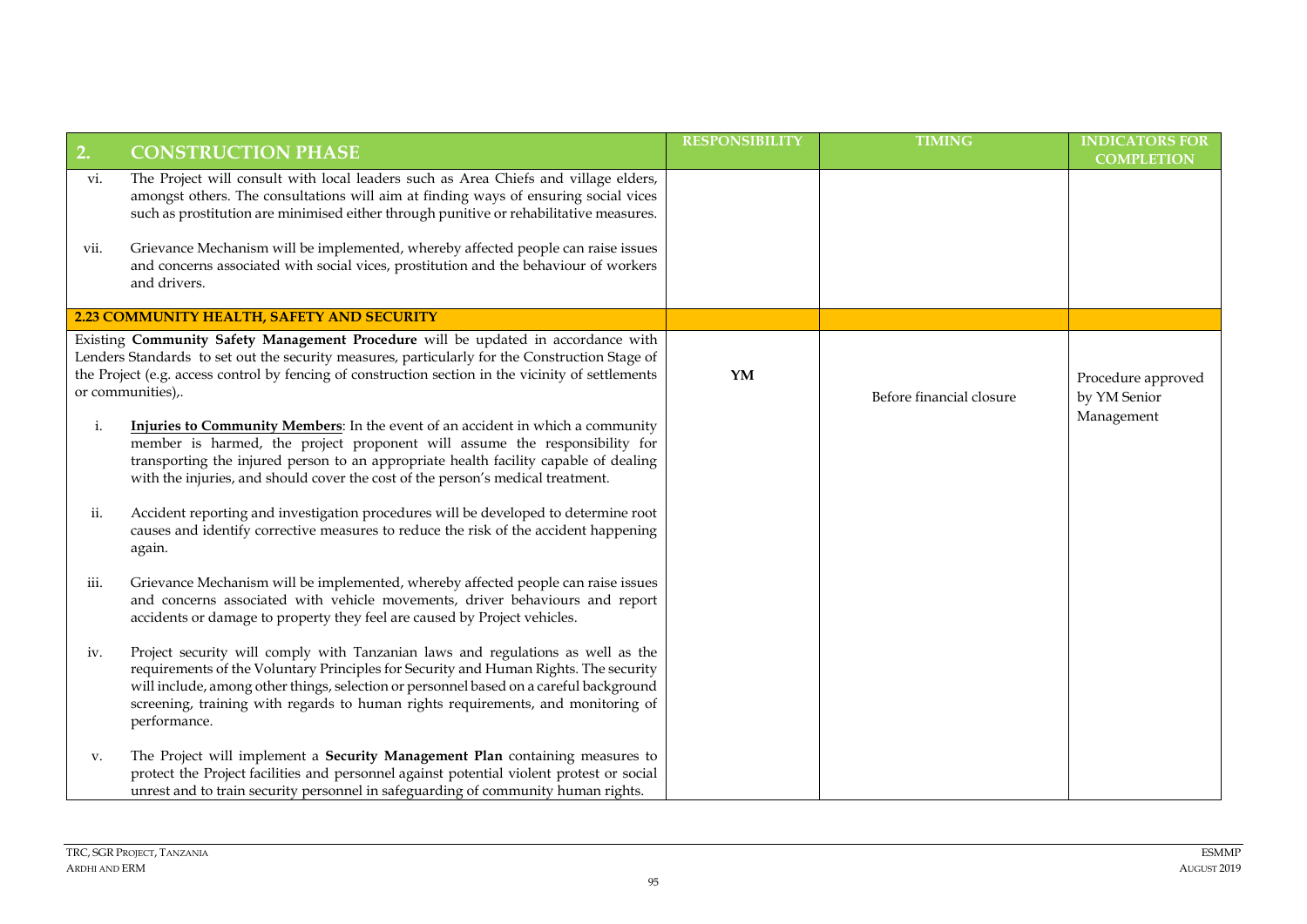| 2.             | <b>CONSTRUCTION PHASE</b>                                                                                                                                                                                                                                                                                                                                                                                                                    | <b>RESPONSIBILITY</b> | <b>TIMING</b>            | <b>INDICATORS FOR</b><br><b>COMPLETION</b>         |
|----------------|----------------------------------------------------------------------------------------------------------------------------------------------------------------------------------------------------------------------------------------------------------------------------------------------------------------------------------------------------------------------------------------------------------------------------------------------|-----------------------|--------------------------|----------------------------------------------------|
| VI.            | High-risk or value elements of construction sites will be fenced to minimise the risk of<br>trespass and robbery. In addition, clear and visible signage will be put in place where<br>appropriate to advise community members of the risk of site trespass.                                                                                                                                                                                 |                       |                          |                                                    |
| vii.           | Local community members will be disclosed prior to the commencement of the<br>construction phase so that they are aware of presence and role of security guards, the<br>risk of site trespass and how to interact with the Project in the event of any concerns<br>or issues.                                                                                                                                                                |                       |                          |                                                    |
| viii.          | The Project will consult with local leaders such as Area Chiefs and village elders. The<br>consultations should be aimed at finding ways of ensuring site trespass and robbery<br>are minimised either through punitive or rehabilitative measures.                                                                                                                                                                                          |                       |                          |                                                    |
| ix.            | The Project will implement the Grievance Mechanism to address any security and<br>safety related grievances. Raise awareness to communities regarding the Grievance<br>Mechanism to deal with community concerns and issues in a timely manner to avoid<br>issues escalating. This will include the use of the Community Liaison Officers (CLOs)<br>who will be present around the Project Site pre and during construction.                 |                       |                          |                                                    |
|                | <b>2.24 SOCIAL COHESION</b>                                                                                                                                                                                                                                                                                                                                                                                                                  |                       |                          |                                                    |
| applied:<br>i. | In order to minimise negative impacts from influx/ community cohesion, Worker Influx<br>Management Plan will be prepared including the following mitigation measures to be<br>The Project will consult with local leaders such as Area Chiefs and village elders,<br>amongst others. The consultations will be aimed at finding ways of ensuring social<br>cohesion is maintained and that people have equal access to development benefits. | YM/TRC                | Before financial closure | Plan approved by<br><b>YM</b> Senior<br>Management |
| 11.            | The Project will develop and implement a grievance mechanism to address any<br>grievances related to social cohesion and equitable sharing of benefits including<br>recruitment of employees.                                                                                                                                                                                                                                                |                       |                          |                                                    |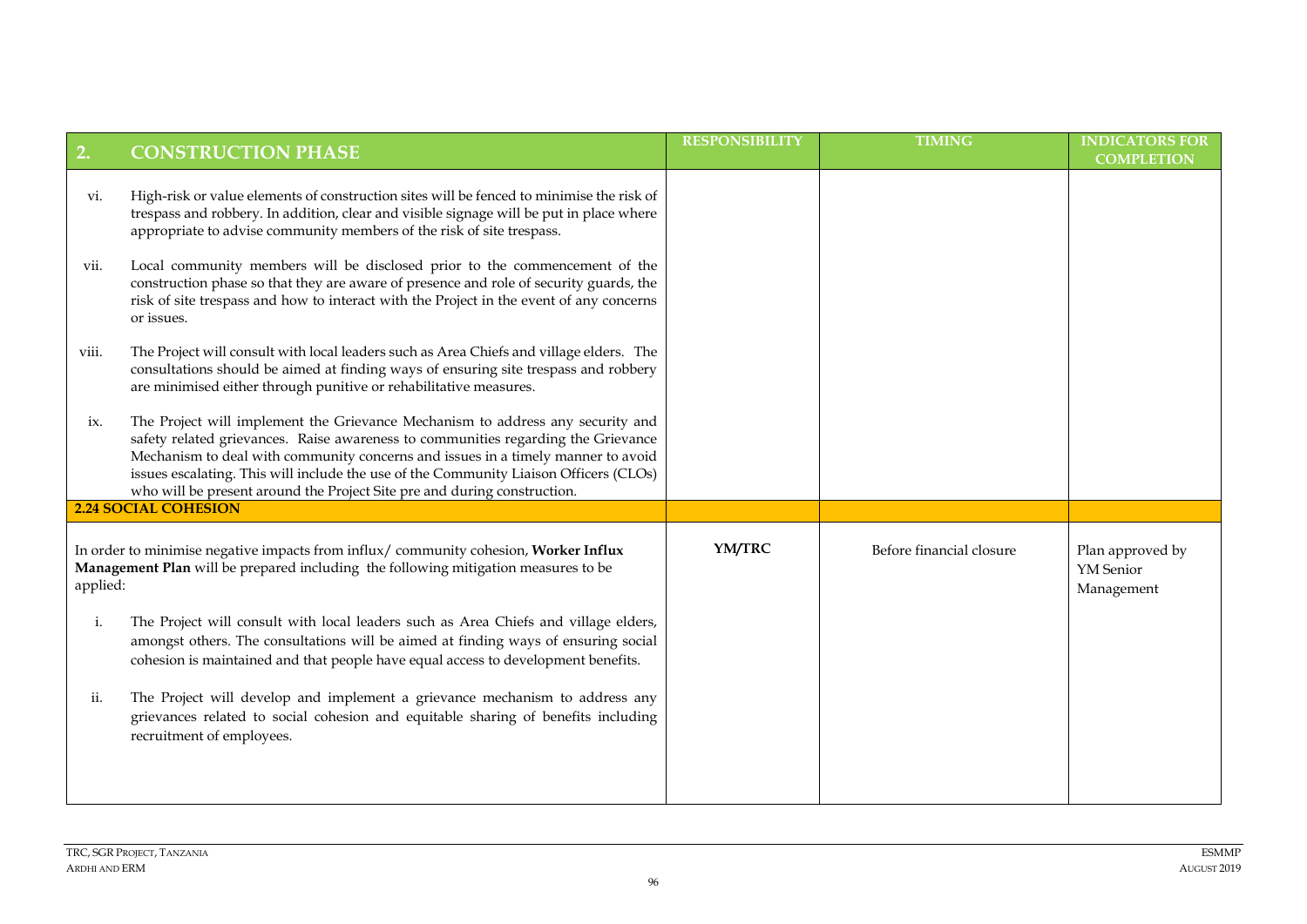| $\boxed{2}$<br><b>CONSTRUCTION PHASE</b>                                                                                                                                                                                                                                                                                                                                            | <b>RESPONSIBILITY</b> | <b>TIMING</b>            | <b>INDICATORS FOR</b><br><b>COMPLETION</b>         |
|-------------------------------------------------------------------------------------------------------------------------------------------------------------------------------------------------------------------------------------------------------------------------------------------------------------------------------------------------------------------------------------|-----------------------|--------------------------|----------------------------------------------------|
| The Project will communicate its recruitment strategy early and broadly to minimise<br>iii.<br>opportunistic migration this should include:<br>no hiring of job seekers on site or at the gate;<br>a.<br>no procurement on site or at the gate;<br>b.                                                                                                                               |                       |                          |                                                    |
| employment selection should involve local leadership to verify people are<br>c.<br>from the area; and<br>maximising local content in procurement i.e. from local people and towns,<br>whenever possible, and whenever project requirements are met.                                                                                                                                 |                       |                          |                                                    |
| Information Meetings: Information meetings will be held with Local Government and District<br>leadership, explaining the negative impacts of population influx, the company's recruitment<br>policy and verification process for appointing only local people for unskilled work, harnessing<br>their support to reduce influx of work and opportunity seekers.                     |                       |                          |                                                    |
| Community leaders and residents may have expectations that the proposed Project will play a<br>supporting and developmental role within the area and that the Project will have other positive<br>economic benefits. In order to encourage realistic expectations, close communication will be<br>maintained between local communities and the Project to manage such expectations. |                       |                          |                                                    |
| 2.25 LOCAL RECRUITMENTAND PROCUREMENT                                                                                                                                                                                                                                                                                                                                               |                       |                          |                                                    |
| The following mitigation measures will be applied:                                                                                                                                                                                                                                                                                                                                  |                       |                          |                                                    |
| The Project will prioritise the recruitment of workers and procurement of goods and<br>services from within the Districts then to national companies. This will not apply to the<br>provision of highly technical equipment.                                                                                                                                                        |                       |                          |                                                    |
| The Project will develop a fair and transparent employment and procurement policy and<br>processes to avoid any potential for nepotism or favouritism. The policy will be shared<br>with the local community members and leadership.                                                                                                                                                |                       |                          |                                                    |
| Human Resources Policy, Labour and Employment Plan shall be developed by Yapi<br>Merkezi which outlines the percentage of skilled, semi-skilled and unskilled employment<br>that should be sourced from the Locations and Districts along route. For unskilled                                                                                                                      | YM/TRC                | Before financial closure | Plan approved by<br><b>YM</b> Senior<br>Management |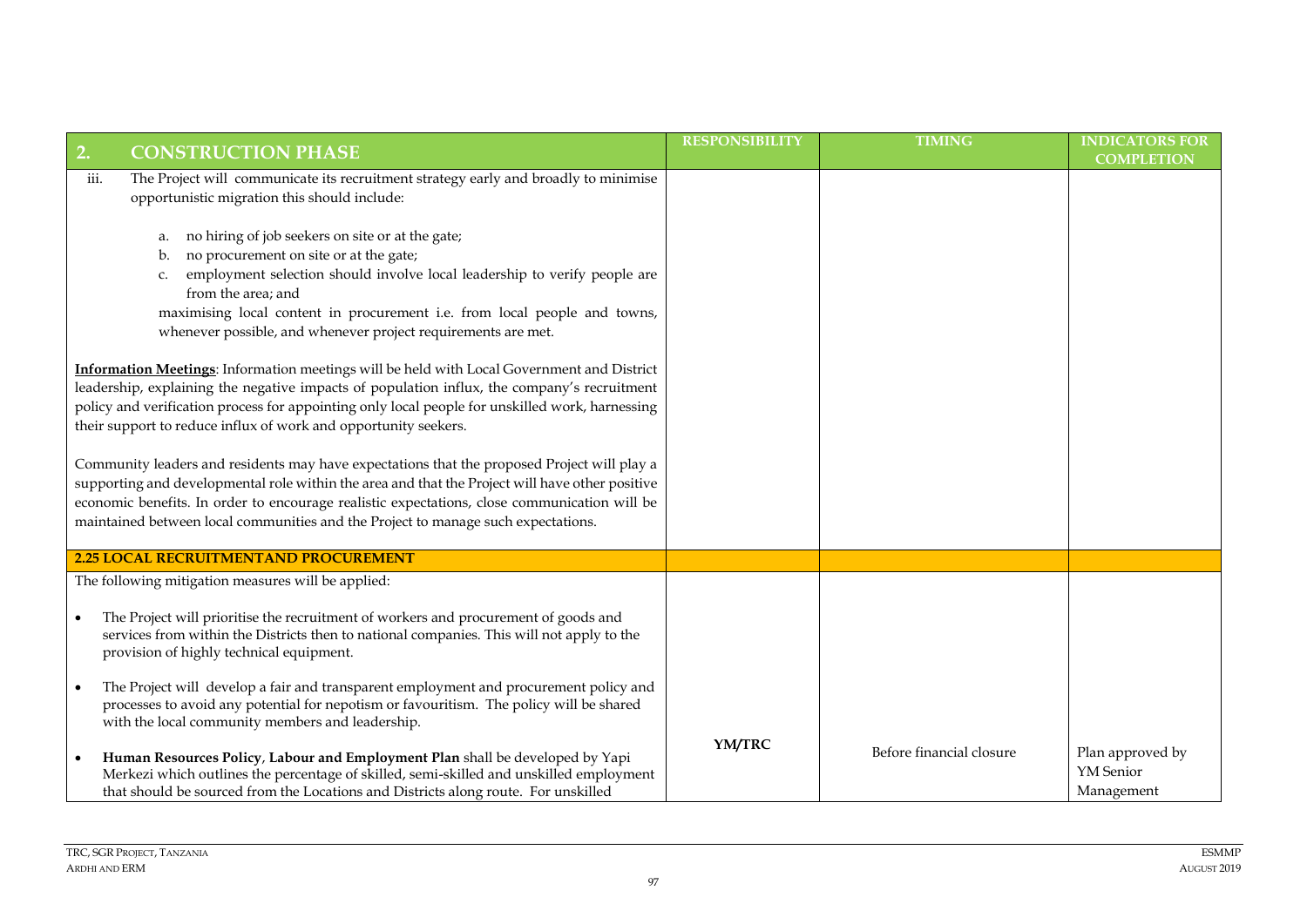| 2. | <b>CONSTRUCTION PHASE</b>                                                                                                                                                                                                                                                                                                                                                                                                                                                 | <b>RESPONSIBILITY</b> | <b>TIMING</b> | <b>INDICATORS FOR</b><br><b>COMPLETION</b> |
|----|---------------------------------------------------------------------------------------------------------------------------------------------------------------------------------------------------------------------------------------------------------------------------------------------------------------------------------------------------------------------------------------------------------------------------------------------------------------------------|-----------------------|---------------|--------------------------------------------|
|    | workers this target should be set as high as possible ie at least 90%. The procedure will<br>also include requirements for recruitment of vulnerable groups (women, indigenous<br>people and disabled workers) to ensure equal opportunities, involvement of local Chiefs<br>in ensuring local employment is achieved, no hiring of workers at the gate etc. The<br>requirements of this procedure will form part of the Conditions of Contract with sub-<br>contractors. |                       |               |                                            |
|    | Yapi Merkezi will notify identified representatives of the District Government and Local<br>Administration (i.e. the Location Chiefs) of the specific jobs and the skills required for the<br>Project, prior to the commencement of construction phase. This will give the local<br>population time to prepare and apply for the available job opportunities on time. This is<br>mainly applicable to unskilled and semi-skilled workers who will be locally sourced.     |                       |               |                                            |
|    | Employment and procurement opportunities will be publically advertised in appropriate<br>newspapers, public libraries, District Offices and Chiefs Offices and in all relevant<br>languages in a timely manner, to allow fair competition.                                                                                                                                                                                                                                |                       |               |                                            |
|    | There will be no requirement for applicants to make payments for applying for, or<br>securing, employment on the proposed Project.                                                                                                                                                                                                                                                                                                                                        |                       |               |                                            |
|    | The Project will ensure that recruitment procedures are transparent and monitored to<br>ensure that those recruited present their actual experience, geographical location, health<br>status, and age and that requirements for local employment are being met.                                                                                                                                                                                                           |                       |               |                                            |
|    | The Project will develop and implement a program of up-skilling, training and<br>development for workers to assist them in accessing opportunities associated with the<br>Project and in finding work following completion of their contracts.                                                                                                                                                                                                                            |                       |               |                                            |
|    | The Project will provide training on health and safety and quality standards required by<br>the Project for provision of goods and services to the Project to ensure that local<br>businesses have the opportunity to benefit.                                                                                                                                                                                                                                            |                       |               |                                            |
|    | The Project will ensure that contracts are unbundled to allow a number of small<br>businesses to provide goods and services rather than the supply being monopolised by<br>one larger sub-contractor.                                                                                                                                                                                                                                                                     |                       |               |                                            |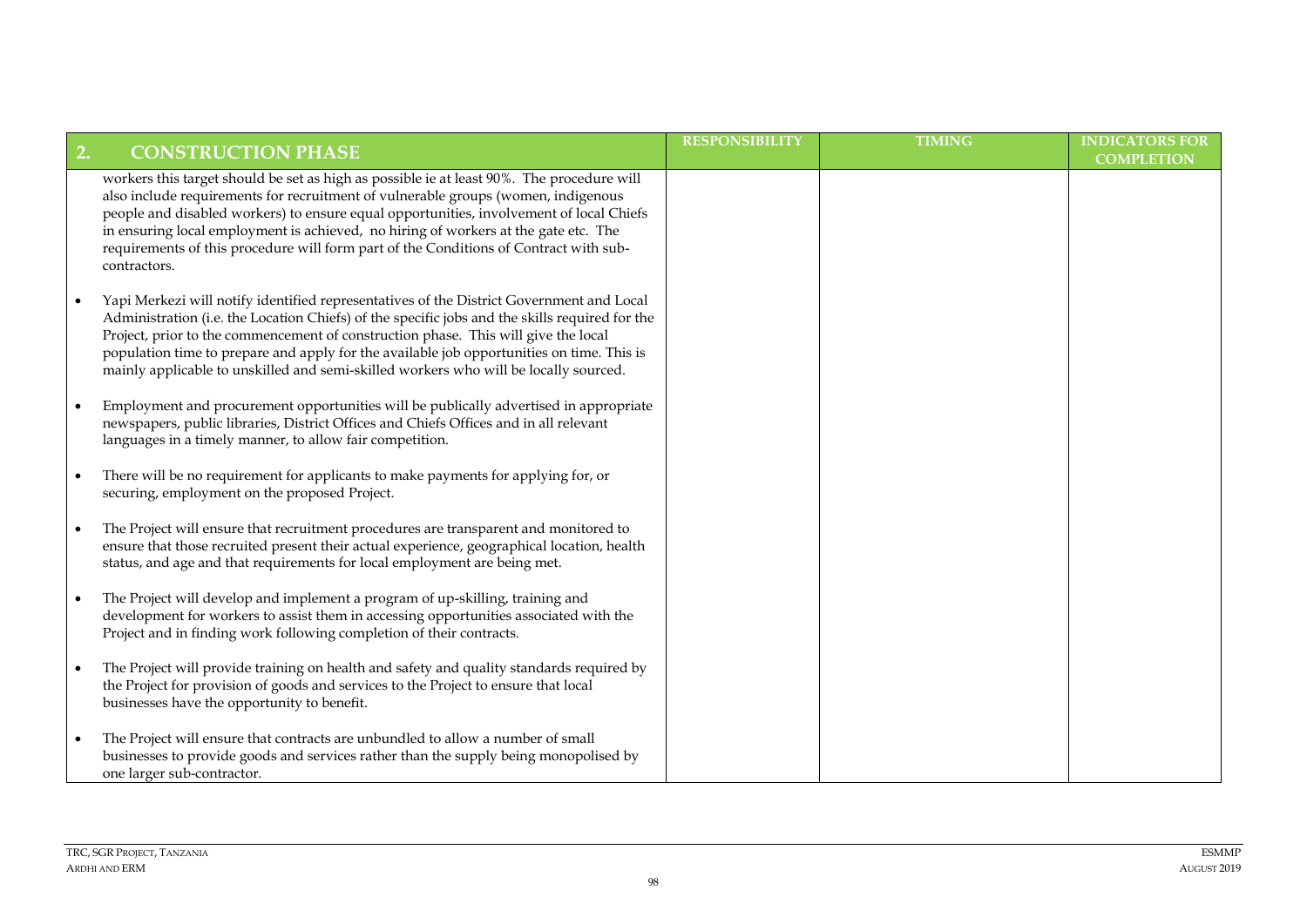| <b>CONSTRUCTION PHASE</b><br>2.                                                                                                                                                                                                                                                                                                                                                                                             | <b>RESPONSIBILITY</b> | <b>TIMING</b>            | <b>INDICATORS FOR</b><br><b>COMPLETION</b>  |
|-----------------------------------------------------------------------------------------------------------------------------------------------------------------------------------------------------------------------------------------------------------------------------------------------------------------------------------------------------------------------------------------------------------------------------|-----------------------|--------------------------|---------------------------------------------|
| <b>2.26 LABOUR AND WORKING CONDITIONS</b>                                                                                                                                                                                                                                                                                                                                                                                   |                       |                          |                                             |
| The Project will develop a Human Resources Policy, Labour and Employment Plan including<br>Worker Grievance Mechanism. These requirements will also be passed on to any sub-<br>contractors. Key issues with the Human Resource (HR) management will include, but not be<br>limited to the following:                                                                                                                       | YM/TRC                | Before financial closure | Plan approved by<br>YM Senior<br>Management |
| Provision of clear and understandable information regarding rights under national labour<br>and employment law, and any applicable collective agreements, including those related to<br>hours of work, wages, overtime, compensation, etc.                                                                                                                                                                                  |                       |                          |                                             |
| Provision of reasonable working conditions and terms of employment.                                                                                                                                                                                                                                                                                                                                                         |                       |                          |                                             |
| Provision of adequate accommodation (where relevant).                                                                                                                                                                                                                                                                                                                                                                       |                       |                          |                                             |
| Provision of employment, compensation/remuneration and working conditions,<br>including working hours, based on equal opportunity and fair treatment, avoiding<br>discrimination on any aspects.                                                                                                                                                                                                                            |                       |                          |                                             |
| Provision of adequate welfare facilities on site.                                                                                                                                                                                                                                                                                                                                                                           |                       |                          |                                             |
| Implementation of a grievance mechanism for the Project workers.                                                                                                                                                                                                                                                                                                                                                            |                       |                          |                                             |
| Adoption and implementation of a sexual harassment policy.                                                                                                                                                                                                                                                                                                                                                                  |                       |                          |                                             |
| Adoption of open attitude towards freedom of association.                                                                                                                                                                                                                                                                                                                                                                   |                       |                          |                                             |
| The Project will develop a H&S programme which will include risk assessments (such as<br>working at heights, confined space machine guarding), work permit systems and a H&S<br>management system, in line with industry best practice, including worker performance safety<br>tracking (safety observations) to assure worker safety. All workers will receive induction and<br>continuous training regarding this system. |                       |                          |                                             |
|                                                                                                                                                                                                                                                                                                                                                                                                                             |                       |                          |                                             |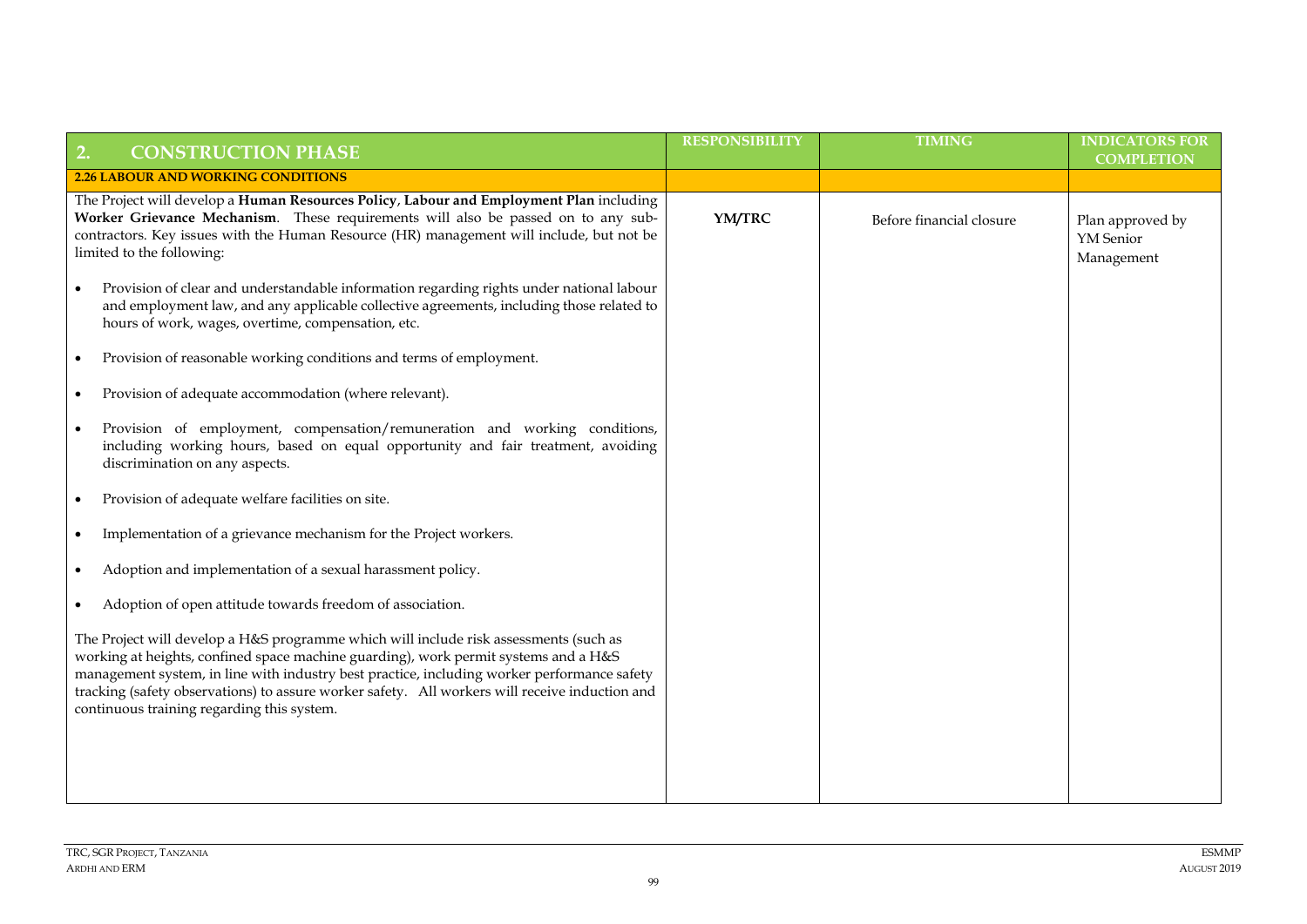| 2. | <b>CONSTRUCTION PHASE</b>                                                                                                                                                                                                                                                                                                                            | <b>RESPONSIBILITY</b> | <b>TIMING</b>            | <b>INDICATORS FOR</b>                            |
|----|------------------------------------------------------------------------------------------------------------------------------------------------------------------------------------------------------------------------------------------------------------------------------------------------------------------------------------------------------|-----------------------|--------------------------|--------------------------------------------------|
|    |                                                                                                                                                                                                                                                                                                                                                      |                       |                          | <b>COMPLETION</b>                                |
|    | <b>Sub-Contractor and Supplier Management</b>                                                                                                                                                                                                                                                                                                        |                       |                          |                                                  |
|    | The Project will develop a Subcontractor and Supply Management Procedure including but<br>not limited to the following:                                                                                                                                                                                                                              |                       | Before financial closure | Procedure approved<br>by YM Senior<br>Management |
|    | Subcontractor and Supplier Contracts will make explicit reference to the need to abide by<br>Tanzanian law, international standards (in particular IFC PS 2) and the ratified ILO<br>conventions and the Project Proponent's policies relating to health and safety, labour and<br>welfare standards.                                                |                       |                          |                                                  |
|    | As part of the subcontractor and supplier selection process, Yapi Merkezi will take into<br>consideration performance with regard to worker management, worker rights, health and<br>safety as outlined in Tanzanian law, international standards and the Proponent's policies.                                                                      |                       |                          |                                                  |
|    | Yapi Merkezi will provide support to sub-contractors and suppliers to ensure that labour<br>and working conditions are in line with Tanzanian legislation and IFC PS 2 through gap<br>analysis, awareness raising and information provision, as necessary.                                                                                           |                       |                          |                                                  |
|    | Regular checks / audits by Yapi Merkezi will be undertaken to ensure the relevant labour<br>laws are adhered to at all times.                                                                                                                                                                                                                        |                       |                          |                                                  |
|    | <b>Workers' Rights</b>                                                                                                                                                                                                                                                                                                                               |                       |                          |                                                  |
|    | Yapi Merkezi will ensure no employee or job applicant is discriminated against on the basis<br>of his or her gender, marital status, nationality, ethnicity, age, religion or sexual orientation.                                                                                                                                                    |                       |                          |                                                  |
|    | All workers (including those of subcontractors) will, as part of their induction, receive<br>training on worker rights in line with Tanzanian legislation to ensure that positive benefits<br>around understanding labour rights are enhanced. This process will be formalised within<br>the Code of Conduct that would be provided by Yapi Merkezi. |                       |                          |                                                  |
|    | All workers (including those of subcontractors and suppliers) will have contracts, which<br>clearly state the terms and conditions of their employment and their legal rights. These                                                                                                                                                                 |                       |                          |                                                  |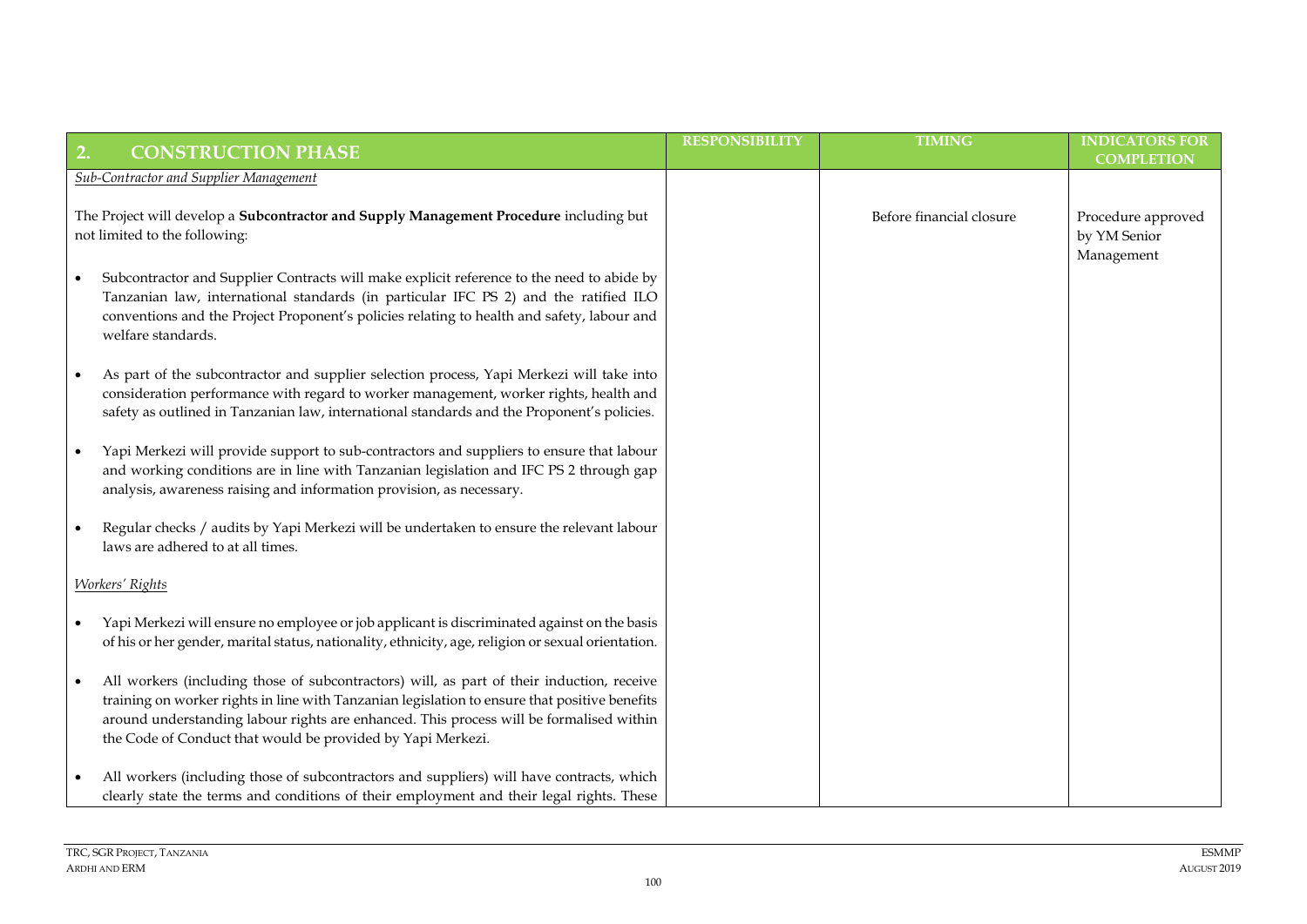| 2. | <b>CONSTRUCTION PHASE</b>                                                                                                                                                                                                                                                                                                                                                                                                                        | <b>RESPONSIBILITY</b> | <b>TIMING</b> | <b>INDICATORS FOR</b><br><b>COMPLETION</b> |
|----|--------------------------------------------------------------------------------------------------------------------------------------------------------------------------------------------------------------------------------------------------------------------------------------------------------------------------------------------------------------------------------------------------------------------------------------------------|-----------------------|---------------|--------------------------------------------|
|    | contracts will be aligned with Tanzanian labour law, the ILO core conventions and the<br>requirements of IFC PS2. Contracts will be verbally explained to all workers where this is<br>necessary to ensure that workers understand their rights. Contracts will be in place prior<br>to workers leaving their home location if applicable.                                                                                                       |                       |               |                                            |
|    | The Project will put in place a worker grievance mechanism that should be accessible to all<br>workers, whether permanent or temporary, directly or indirectly employed. The worker<br>grievance mechanism will be open to Yapi Merkezi and the subcontractor workforce in the<br>event that their grievance is not adequately resolved by their direct employer. Yapi<br>Merkezi will then have the authority to act to resolve this grievance. |                       |               |                                            |
|    | All workers (including those of Yapi Merkezi and the subcontractor) will have access to<br>training on communicable diseases and STDs and community interactions in general.                                                                                                                                                                                                                                                                     |                       |               |                                            |
|    | Accommodation will be provided to workers in accordance with international good<br>practice on workers' accommodation, including IFC standards to prevent transmission of<br>diseases associated with poor living conditions.                                                                                                                                                                                                                    |                       |               |                                            |
|    | Yapi Merkezi will undertake surveillance and assurance that no children or forced labour<br>is employed directly, and to the extent possible by third parties related to the Project and<br>primary suppliers where such risk may exist.                                                                                                                                                                                                         |                       |               |                                            |
|    | Yapi Merkezi will prioritise the recruitment of workers and procurement of goods and<br>services from within the Districts first, and then on to national companies. This will not<br>apply to the provision of highly technical equipment.                                                                                                                                                                                                      |                       |               |                                            |
|    | The Project will develop a fair and transparent employment and procurement policy and<br>processes to avoid any potential for nepotism or favouritism. The policy should be shared<br>with the local community members and leadership.                                                                                                                                                                                                           |                       |               |                                            |
|    | Yapi Merkezi will notify identified representatives of the District Government and Local<br>Administration (i.e. the Location Chiefs) of the specific jobs and the skills required for the<br>Project, prior to the commencement of construction phase. This will give the local                                                                                                                                                                 |                       |               |                                            |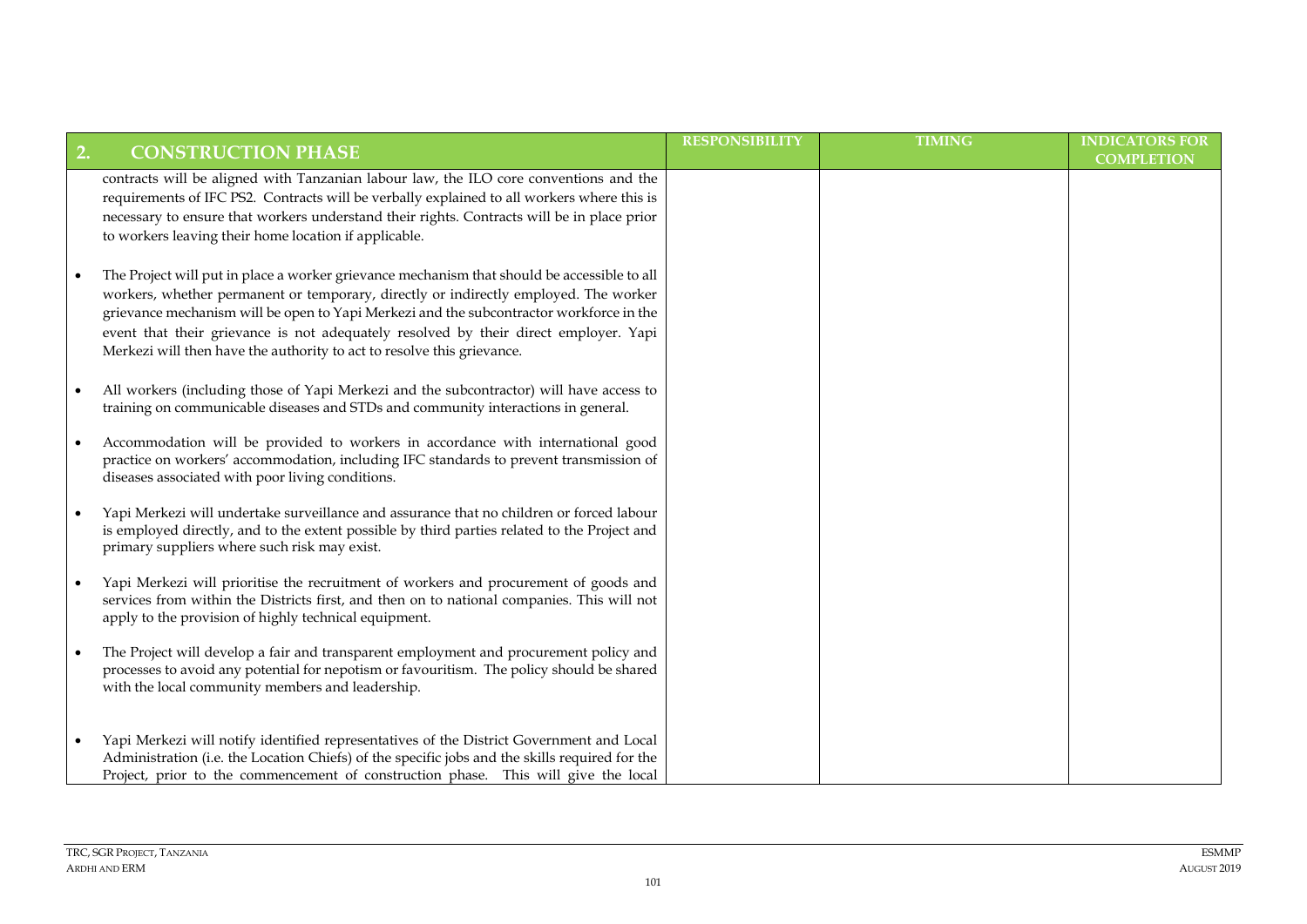| 2.                | <b>CONSTRUCTION PHASE</b>                                                                                                                                                                                                                                                                                                                                                                                                                                                                                                                                                                                                                                                                                                                                     | <b>RESPONSIBILITY</b> | <b>TIMING</b>             | <b>INDICATORS FOR</b><br><b>COMPLETION</b>                          |
|-------------------|---------------------------------------------------------------------------------------------------------------------------------------------------------------------------------------------------------------------------------------------------------------------------------------------------------------------------------------------------------------------------------------------------------------------------------------------------------------------------------------------------------------------------------------------------------------------------------------------------------------------------------------------------------------------------------------------------------------------------------------------------------------|-----------------------|---------------------------|---------------------------------------------------------------------|
|                   | population time to prepare and apply for the available job opportunities on time. This is<br>mainly applicable to unskilled and semi-skilled workers who will be locally sourced.                                                                                                                                                                                                                                                                                                                                                                                                                                                                                                                                                                             |                       |                           |                                                                     |
|                   | Employment and procurement opportunities will be publically advertised in appropriate<br>newspapers, public libraries, District Offices and Chiefs Offices and in all relevant<br>languages in a timely manner, to allow fair competition.                                                                                                                                                                                                                                                                                                                                                                                                                                                                                                                    |                       |                           |                                                                     |
|                   | The Project will develop and implement a program of up-skilling, training and<br>development for workers to assist them in accessing opportunities associated with the<br>Project and in finding work following completion of their contracts.                                                                                                                                                                                                                                                                                                                                                                                                                                                                                                                |                       |                           |                                                                     |
|                   | <b>2.27 LIVING HERITAGES</b>                                                                                                                                                                                                                                                                                                                                                                                                                                                                                                                                                                                                                                                                                                                                  |                       |                           |                                                                     |
| i.<br>ii.<br>iii. | The following mitigation measures will be applied:<br>All Project staff and subcontractor will get training to foster their awareness on the<br>importance of protecting cultural heritage and the Project's commitments to avoid,<br>minimize, and/or mitigate impacts to cultural heritage resources.<br>Graves will be relocated and all relocation activities will be aligned with Tanzania Law<br>and the RAPs prepared for this project; and<br>Compensation for the relocation of graves, if necessary, will be paid before<br>construction starts.                                                                                                                                                                                                    | $\overline{YM}$       | Prior/During construction | Measures<br>implemented and<br>reported in YM<br>monitoring reports |
| iv.<br>V.         | Local stakeholders will be engaged to identify historic and culturally significant built<br>heritage and living heritage resources near the Project Area. If it is determined that the<br>Project will negatively impact the visual setting of significant resource, the Project will<br>work with local cultural heritage stakeholders to resolve impacts through<br>landscaping, planting screening vegetation, etc.<br>Local stakeholders will be engaged to identify cultural heritage resources along the<br>Project right-of-way. If construction of the Project will temporarily or permanently<br>restrict stakeholder access to resources, the Project will work with the local community<br>to avoid restrictions or to provide alternative access. |                       |                           |                                                                     |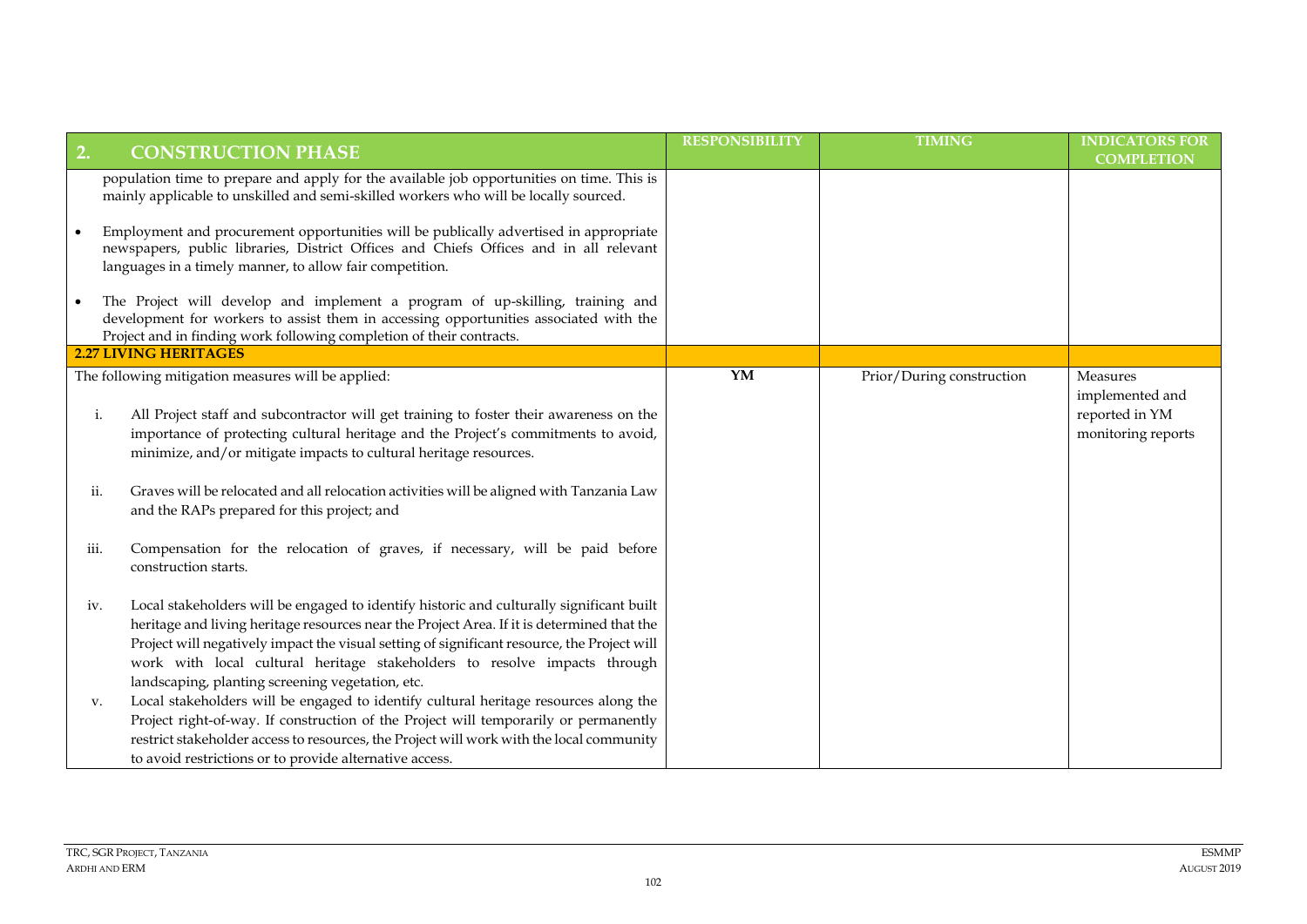| 2.                    | <b>CONSTRUCTION PHASE</b>                                                                                                                                                                                                                                                                                                                                                                                                                                                                                                                                                                                                                                                                                                             | <b>RESPONSIBILITY</b> | <b>TIMING</b>             | <b>INDICATORS FOR</b><br><b>COMPLETION</b>                          |
|-----------------------|---------------------------------------------------------------------------------------------------------------------------------------------------------------------------------------------------------------------------------------------------------------------------------------------------------------------------------------------------------------------------------------------------------------------------------------------------------------------------------------------------------------------------------------------------------------------------------------------------------------------------------------------------------------------------------------------------------------------------------------|-----------------------|---------------------------|---------------------------------------------------------------------|
| vi.                   | Project will engage with village leaders of Chololo, Mnase, Msamalo, and Chimwaga<br>to agree on the actions to be taken before and during the removal of Baobab trees.                                                                                                                                                                                                                                                                                                                                                                                                                                                                                                                                                               |                       |                           |                                                                     |
|                       | <b>2.28 CUMULATIVE IMPACTS</b>                                                                                                                                                                                                                                                                                                                                                                                                                                                                                                                                                                                                                                                                                                        |                       |                           |                                                                     |
|                       | The Project Manager of SGR should liaise closely with counterparts at MGR to communicate<br>and coordinate their construction activities accordingly to avoid exacerbating impacts due to<br>overlapping work activities.<br>For instance; in case a camp is not required by MGR anymore, it may be handed over to SGR<br>which reduces the disturbance of additional ground and footprints of the Project.                                                                                                                                                                                                                                                                                                                           | YM                    | Prior/During construction | Minutes of<br>MGR/SGR meetings                                      |
|                       | <b>2.29 ECOSYSTEM SERVICES</b>                                                                                                                                                                                                                                                                                                                                                                                                                                                                                                                                                                                                                                                                                                        |                       |                           |                                                                     |
| the SGR:<br>$\bullet$ | Details of mitigation measures for management of ecosystem services are presented in the BAP,<br>however the following list of measures have relevance to ecosystem services associated with<br>Respect 60-meter buffer zones required by the Tanzanian Environmental Management Act<br>of 2004 around rivers, streams, water bodies and seasonal wetlands<br>Development within 60 meter buffers need to be avoided, and where non-essential<br>developments exist, these need to be removed.<br>No extraction of soil, dumping of surplus soil, equipment laydown areas, development of<br>access tracks is to be allowed within those buffer areas, within the exception of the<br>authorized SGR route and adjacent service road. | $\overline{YM}$       | Prior/During construction | Measures<br>implemented and<br>reported in YM<br>monitoring reports |
| $\bullet$             | Restore destroyed and degraded wetlands based on the field delineation of wetlands and<br>development of a comprehensive wetland restoration plan<br>Specific access across the SGR to reach water and grazing resources needs to be provided                                                                                                                                                                                                                                                                                                                                                                                                                                                                                         |                       |                           |                                                                     |
|                       | through the provision of overpasses and underpasses, and the confirmation of such<br>through targeted stakeholder engagement, specifically with the Maasai and the Bargaig<br>communities in the:                                                                                                                                                                                                                                                                                                                                                                                                                                                                                                                                     |                       |                           |                                                                     |
|                       | Magindu and Miziguni Villages in Kibaha District, Costal Region;<br>O<br>in Kinonko and Kidugalo Villages, Morogoro Rural District, Morogoro Region; and<br>$\circ$                                                                                                                                                                                                                                                                                                                                                                                                                                                                                                                                                                   |                       |                           |                                                                     |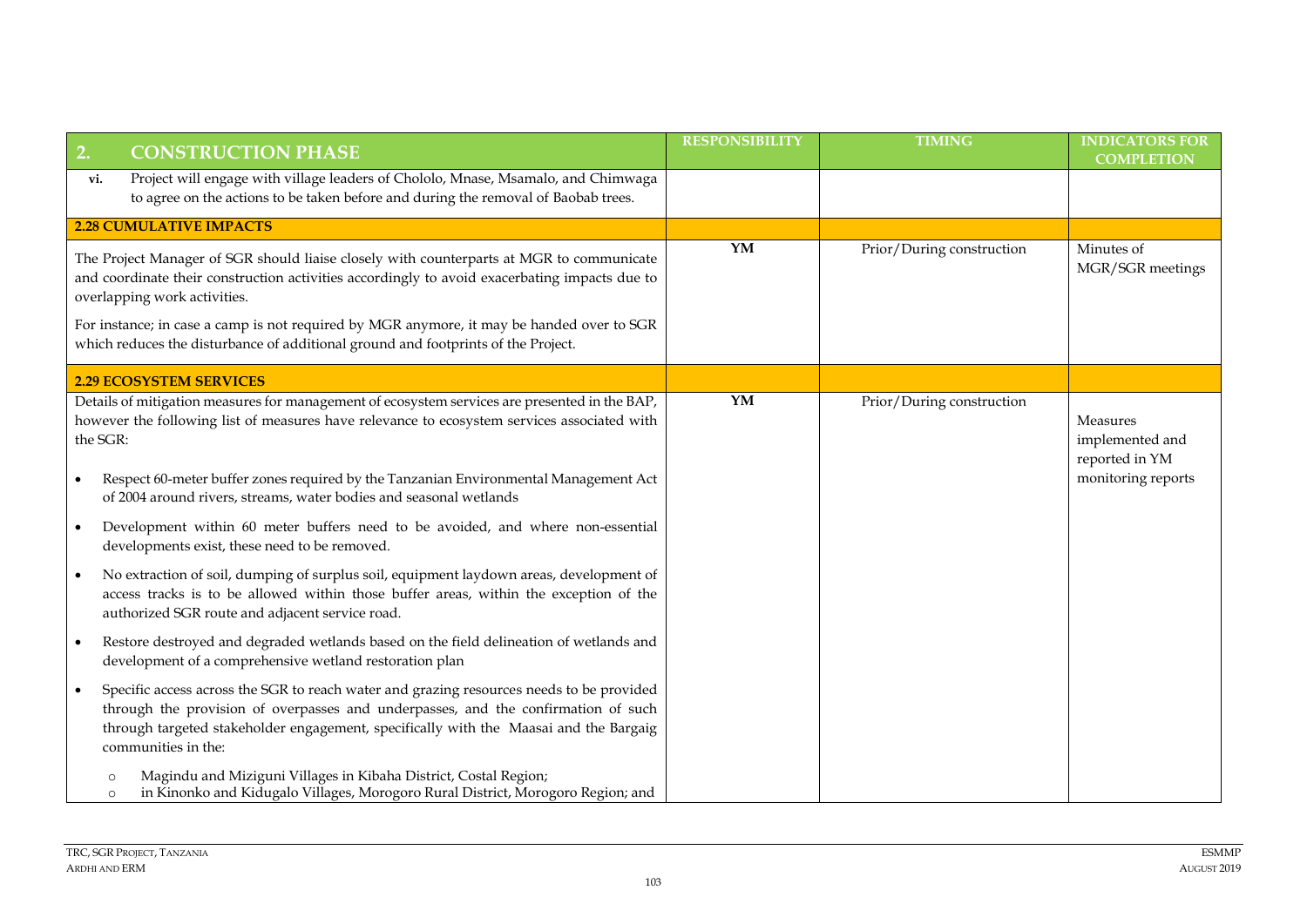| 2. | <b>CONSTRUCTION PHASE</b>                                                                                                                                                                                                                                                                                                     | <b>RESPONSIBILITY</b> | <b>TIMING</b> | <b>INDICATORS FOR</b><br><b>COMPLETION</b> |
|----|-------------------------------------------------------------------------------------------------------------------------------------------------------------------------------------------------------------------------------------------------------------------------------------------------------------------------------|-----------------------|---------------|--------------------------------------------|
|    | Manyuki, Parakuyo and Mbwade villages in Kilosa District, Morogoro Region.<br>$\circ$<br>Prevent contamination through good chemical handling                                                                                                                                                                                 |                       |               |                                            |
|    | Revise the dust management programme and implement an effective dust suppression<br>startegy                                                                                                                                                                                                                                  |                       |               |                                            |
|    | Potential contaminated sites such as fuel and chemical storage areas, heavy equipment<br>parking and maintenance stations, or those that develop as a result of accidental spills,<br>should be tested for contamination prior to closure, and remediated according to a<br>comprehensive Spill Management and Response Plan. |                       |               |                                            |
|    | Develop and implement an invasive alien species control plan                                                                                                                                                                                                                                                                  |                       |               |                                            |
|    | Declare forest reserves as No Go Areas for workers during the construction phase                                                                                                                                                                                                                                              |                       |               |                                            |
|    | Ban the use of illegal charcoal but promote sustainable charcoal production.                                                                                                                                                                                                                                                  |                       |               |                                            |
|    | Rehabilitate disturbed terrestrial sites promptly.                                                                                                                                                                                                                                                                            |                       |               |                                            |
|    | Implement controlled access along the SGR service road during operations                                                                                                                                                                                                                                                      |                       |               |                                            |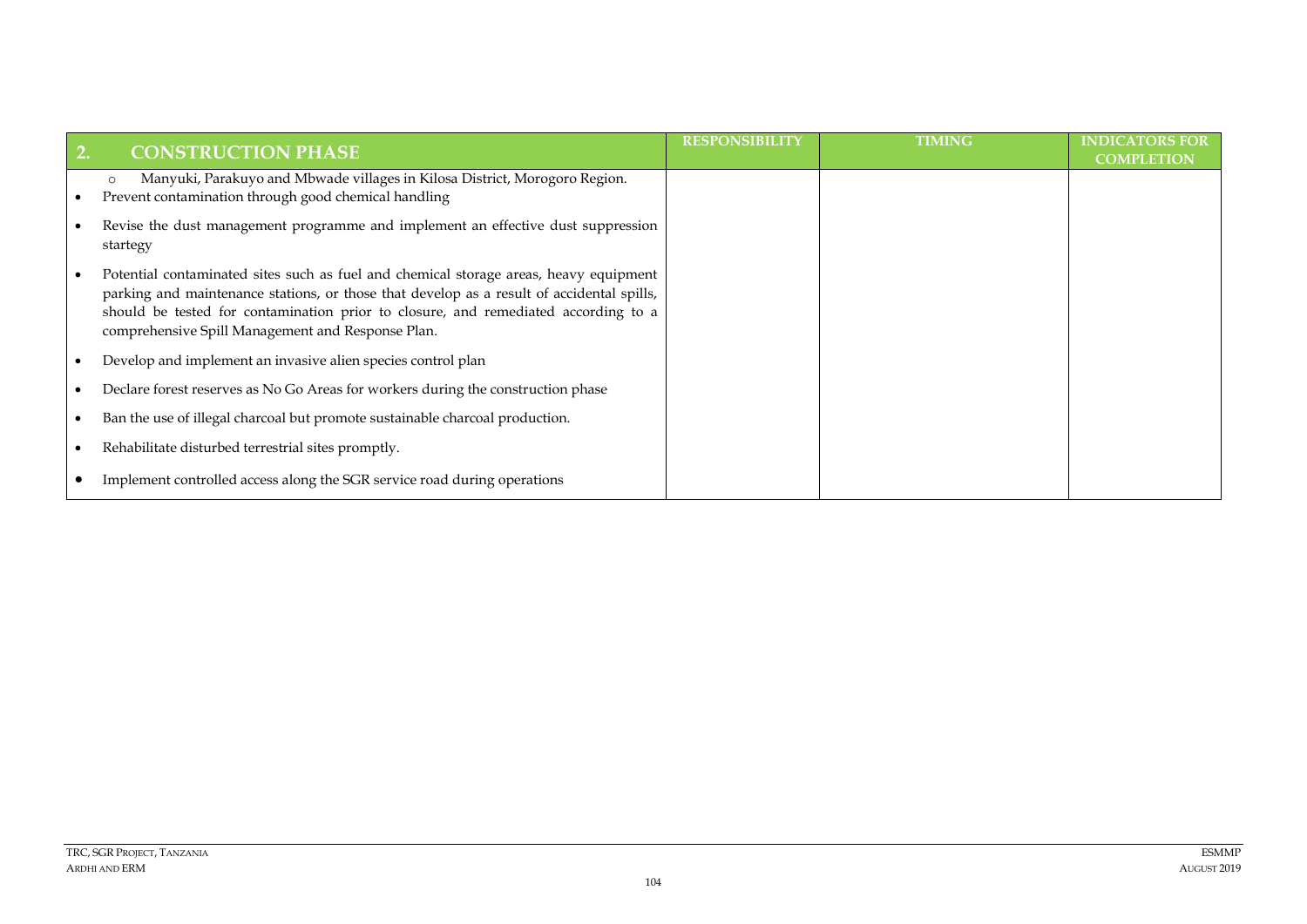| <b>OPERATION PHASE</b>                                                                                                                                                                                                                                                                                                                                     | <b>RESPONSIBILITY</b> | <b>TIMING</b>      | <b>INDICATORS FOR</b><br><b>COMPLETION</b> |
|------------------------------------------------------------------------------------------------------------------------------------------------------------------------------------------------------------------------------------------------------------------------------------------------------------------------------------------------------------|-----------------------|--------------------|--------------------------------------------|
| <b>3.1 ENVIRONMENTAL AND SOCIAL OPERATION MANAGEMENT</b>                                                                                                                                                                                                                                                                                                   |                       |                    |                                            |
| An Environmental and Social Operation Management Plan (ESOMP) will be prepared to detail how the<br>mitigation identified in the ESIA will be delivered during operation. The ESOMP will set out the procedures<br>to be followed (and those responsible for implementing the actions) to achieve the mitigation of the impacts.                           | <b>TRC</b>            | Prior to operation | Procedure approved                         |
| The ESOMP will detail:                                                                                                                                                                                                                                                                                                                                     |                       |                    | by TRC Management                          |
| The approach to training and regular awareness-raising with respect to environmental and social<br>$\bullet$<br>issues.                                                                                                                                                                                                                                    |                       |                    |                                            |
| Mechanisms for inspections and monitoring of compliance with the ESOMP and its associated<br>$\bullet$<br>procedures. Compliance with the ESOMP will be a monitored in each subcontract area.                                                                                                                                                              |                       |                    |                                            |
| Methods to monitor grievances.                                                                                                                                                                                                                                                                                                                             |                       |                    |                                            |
| Development of "Noise Mitigation Monitoring Plan" to confirm the adequacy of implemented<br>mitigation measures during the design and construction.                                                                                                                                                                                                        |                       |                    |                                            |
| Mitigation measures to adapt Climate Change Risks as defined in 3.6                                                                                                                                                                                                                                                                                        |                       |                    |                                            |
| 3.2 COMMUNITY HEALTH, SAFETY AND SECURITY OPERATIONS MANAGEMENT PLAN                                                                                                                                                                                                                                                                                       |                       |                    |                                            |
| A separate Community Safety Operation Management Plan will be produced to address the mitigation<br>measures required during the operation of the railway, aimed at protecting the community and livestock<br>from accidents with trains. The Plan should be in line with the IFCs EHS Guidelines for Railways, and will<br>address the following aspects: | <b>TRC</b>            | Prior to operation | Plan approved by TRC<br>Management         |
| General Operational Rail Safety (train collision preventive systems, inspection and maintenance of the rail<br>lines, safety programmes, etc.)                                                                                                                                                                                                             |                       |                    |                                            |
| Transport of Dangerous Goods (safe handling and transportation of dangerous goods, safe packaging to<br>$\bullet$<br>prevent leakages, spill prevention and response procedures, emergency preparedness and response, safe<br>refueling requirements, etc.)                                                                                                |                       |                    |                                            |
| Level Crossing Safety measures (installation of automatic gates at crossing locations, signals and warning<br>systems, etc.)                                                                                                                                                                                                                               |                       |                    |                                            |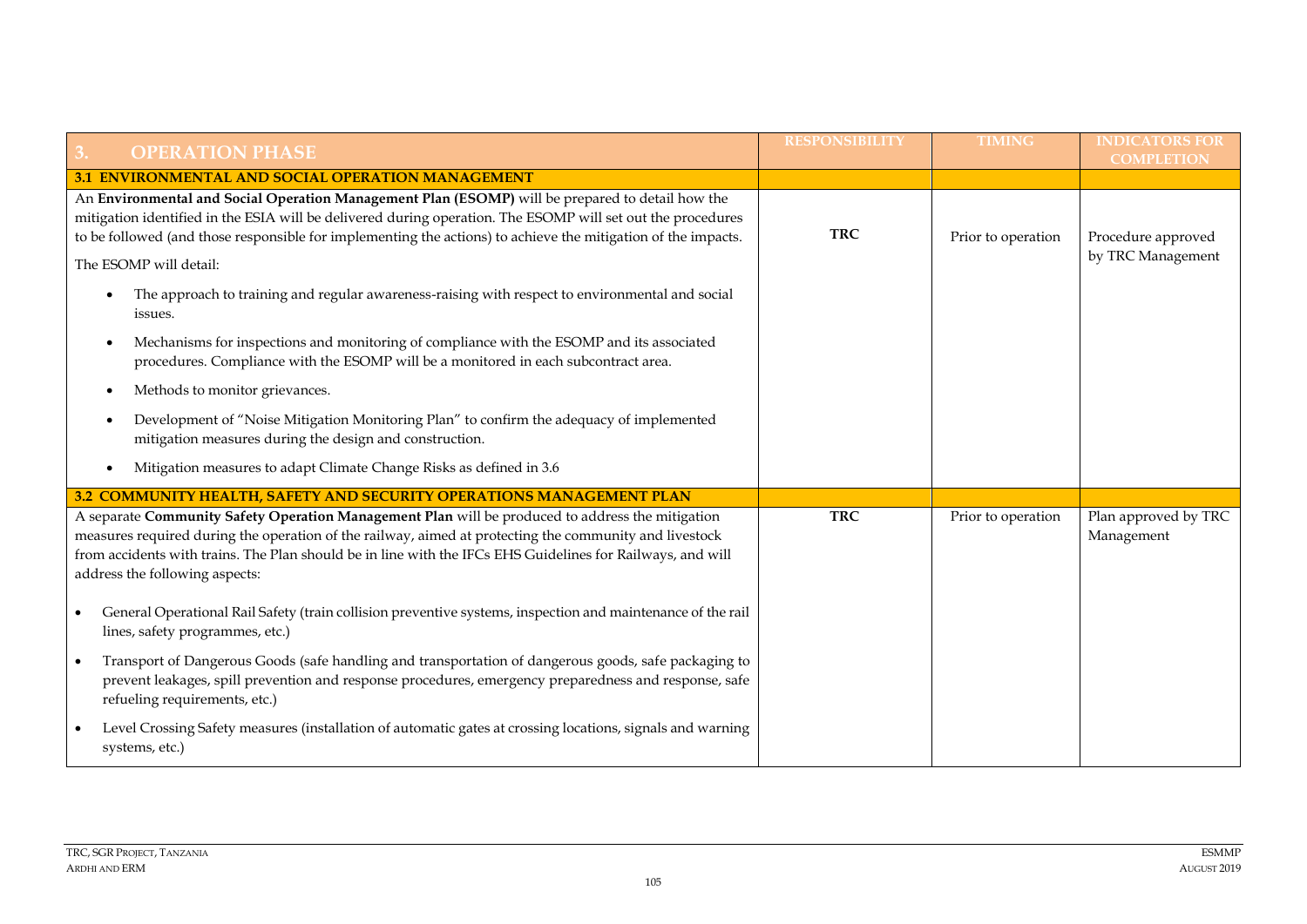|           | <b>OPERATION PHASE</b>                                                                                                                                                                                                                        | <b>RESPONSIBILITY</b> | <b>TIMING</b>      | <b>INDICATORS FOR</b><br><b>COMPLETION</b> |
|-----------|-----------------------------------------------------------------------------------------------------------------------------------------------------------------------------------------------------------------------------------------------|-----------------------|--------------------|--------------------------------------------|
|           | Pedestrian Safety (installation of warning signs, fencing, barriers, monitoring systems, alarm systems,<br>community awareness training, etc.)                                                                                                |                       |                    |                                            |
|           | The Plan also should include;                                                                                                                                                                                                                 |                       |                    |                                            |
|           | Community Safety Training Programme to raise awareness amongst the communities with respect<br>to the risks of the railway such as unauthorized railway crossings, electrical risks, livestock crossings,<br>etc.                             |                       |                    |                                            |
|           | Emergency Preparedness and Response Plan to address the actions to be taken in case of accidents,<br>spills, floods, etc.                                                                                                                     |                       |                    |                                            |
|           | <b>3.3 WASTE MANAGEMENT</b>                                                                                                                                                                                                                   |                       |                    |                                            |
|           | Waste Management Procedure will be developed including the following information:                                                                                                                                                             |                       |                    |                                            |
|           | Development of a plan available to all staff at service areas, showing where different types of wastes can<br>be deposited.                                                                                                                   | <b>TRC</b>            | Prior to operation | Procedure approved<br>by TRC Management    |
| $\bullet$ | Regular inspections of sites to ensure waste facilities are correctly used and are kept clean and tidy.                                                                                                                                       |                       |                    |                                            |
| $\bullet$ | Maintaining full records of the type, quantity, composition, origin, disposal destination and method of<br>transport for all wastes. Collecting solid wastes on a regular basis and disposing appropriately at a<br>designated disposal site. |                       |                    |                                            |
| $\bullet$ | Training of the personnel on proper collection and disposal of solid wastes.                                                                                                                                                                  |                       |                    |                                            |
|           | Selection solid waste containers such that they are not affected by weather conditions and will prevent the waste<br>from being spread around.                                                                                                |                       |                    |                                            |
| $\bullet$ | Labelling solid waste containers according to the waste to be disposed in it. Proper labelling will also<br>prevent any hazardous waste to be disposed together with non-hazardous solid wastes.                                              |                       |                    |                                            |
| $\bullet$ | Application of reuse/recycling methods to minimise solid waste generation.                                                                                                                                                                    |                       |                    |                                            |
|           | Using certified/licensed facilities for final disposal of solid wastes, which cannot be reused/recycled.                                                                                                                                      |                       |                    |                                            |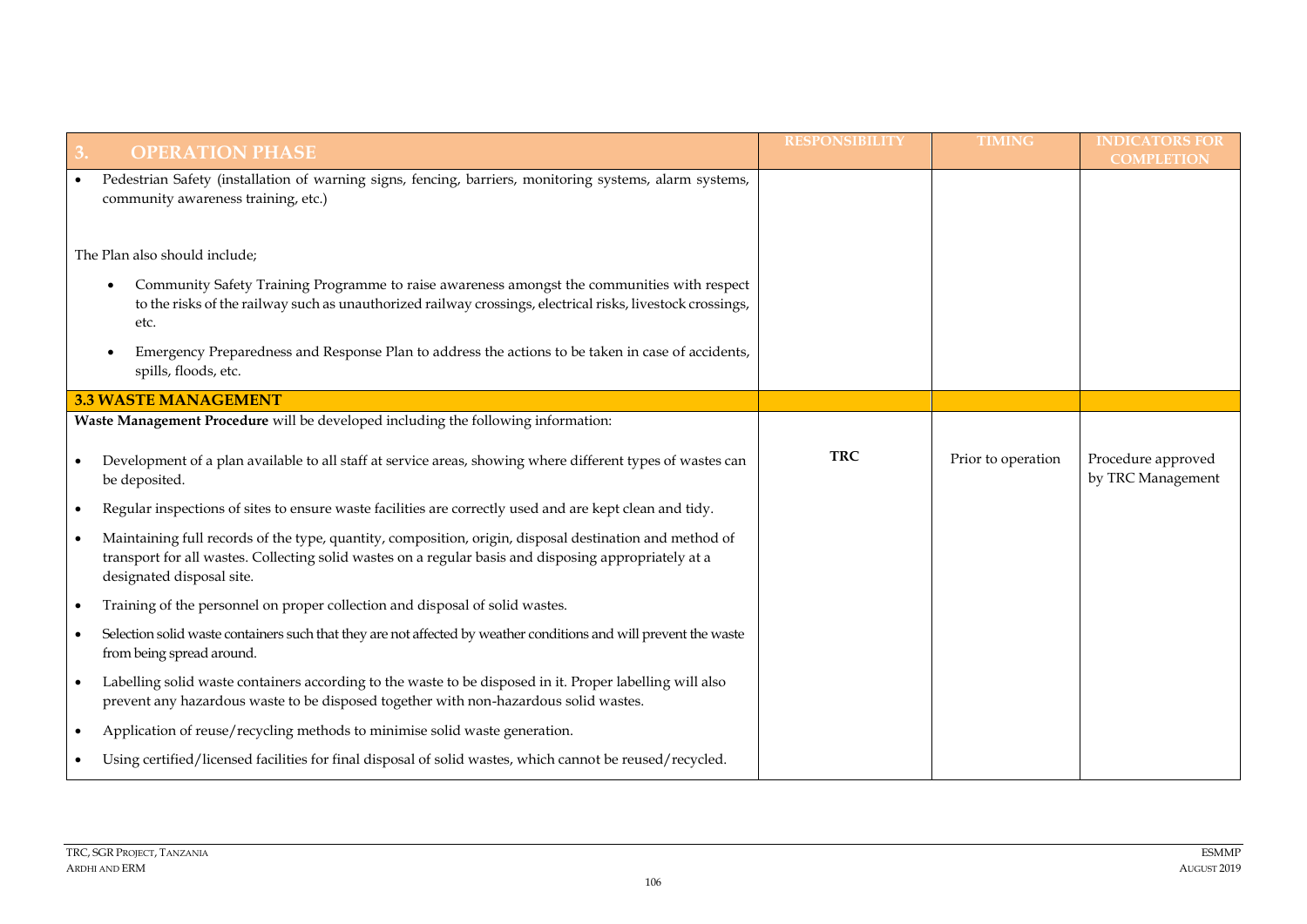| <b>OPERATION PHASE</b><br>3.                                                                                                                                                                                                                                        | <b>RESPONSIBILITY</b> | <b>TIMING</b>      | <b>INDICATORS FOR</b><br><b>COMPLETION</b> |
|---------------------------------------------------------------------------------------------------------------------------------------------------------------------------------------------------------------------------------------------------------------------|-----------------------|--------------------|--------------------------------------------|
| Prevention of disposal of solid waste outside the designated sites and into any surface or groundwater<br>$\bullet$                                                                                                                                                 |                       |                    |                                            |
| source, or any other location that would potentially affect the environment and human settlements.                                                                                                                                                                  |                       |                    |                                            |
|                                                                                                                                                                                                                                                                     |                       |                    |                                            |
| <b>3.4 LANDSCAPE MANAGEMENT</b>                                                                                                                                                                                                                                     |                       |                    |                                            |
| Landscape Management Procedure will be developed including the following information:                                                                                                                                                                               |                       |                    |                                            |
| Monitoring of the growth development, condition and general appearance of the vegetation planted<br>along the railway                                                                                                                                               | <b>TRC</b>            | Prior to operation | Procedure approved<br>by TRC Management    |
| Management of hedges and trees and maintenance of grass.<br>$\bullet$                                                                                                                                                                                               |                       |                    |                                            |
| Where initial plantings were not successful, replacement plantings will be carried out.<br>$\bullet$                                                                                                                                                                |                       |                    |                                            |
| As applicable, vegetation at the entrance of culverts (or grown into culverts) will be cut / trimmed to ensure<br>that the functions of the structure for water and animal passage are preserved.                                                                   |                       |                    |                                            |
| <b>3.5 GREEN HOUSE GAS EMISSIONS</b>                                                                                                                                                                                                                                |                       |                    |                                            |
| GHG emissions associated with the operational phase of the SGR Project are primarily associated with the use<br>of electric rolling stock (EMUs) and locomotives. A small number of measures for supporting the further<br>efficiency of operations are as follows: | <b>TRC</b>            | Prior to operation | Procedure approved                         |
| Prioritization of the procurement of highly efficient locomotives<br>$\bullet$                                                                                                                                                                                      |                       |                    | by TRC Management                          |
| Undertaking the selection and procurement of all traction units on a lifecycle cost of ownership basis<br>$\bullet$                                                                                                                                                 |                       |                    |                                            |
| Minimising idling time all locomotives                                                                                                                                                                                                                              |                       |                    |                                            |
| Providing comprehensive efficient driving guidelines to locomotive operators, to promote fuel efficiency.                                                                                                                                                           |                       |                    |                                            |
| <b>3.6 CLIMATE CHANGE RISK MANAGEMENT</b>                                                                                                                                                                                                                           |                       |                    |                                            |
| The following adaptation measures will be implemented during operation phase of SGR:                                                                                                                                                                                |                       |                    |                                            |
| Carrying out regular checks to identify potential damage and stress as a result of thermal expansion<br>before major damage to infrastructure occurs such as bridge failure.                                                                                        | <b>TRC</b>            | Prior to operation | Procedure approved<br>by TRC Management    |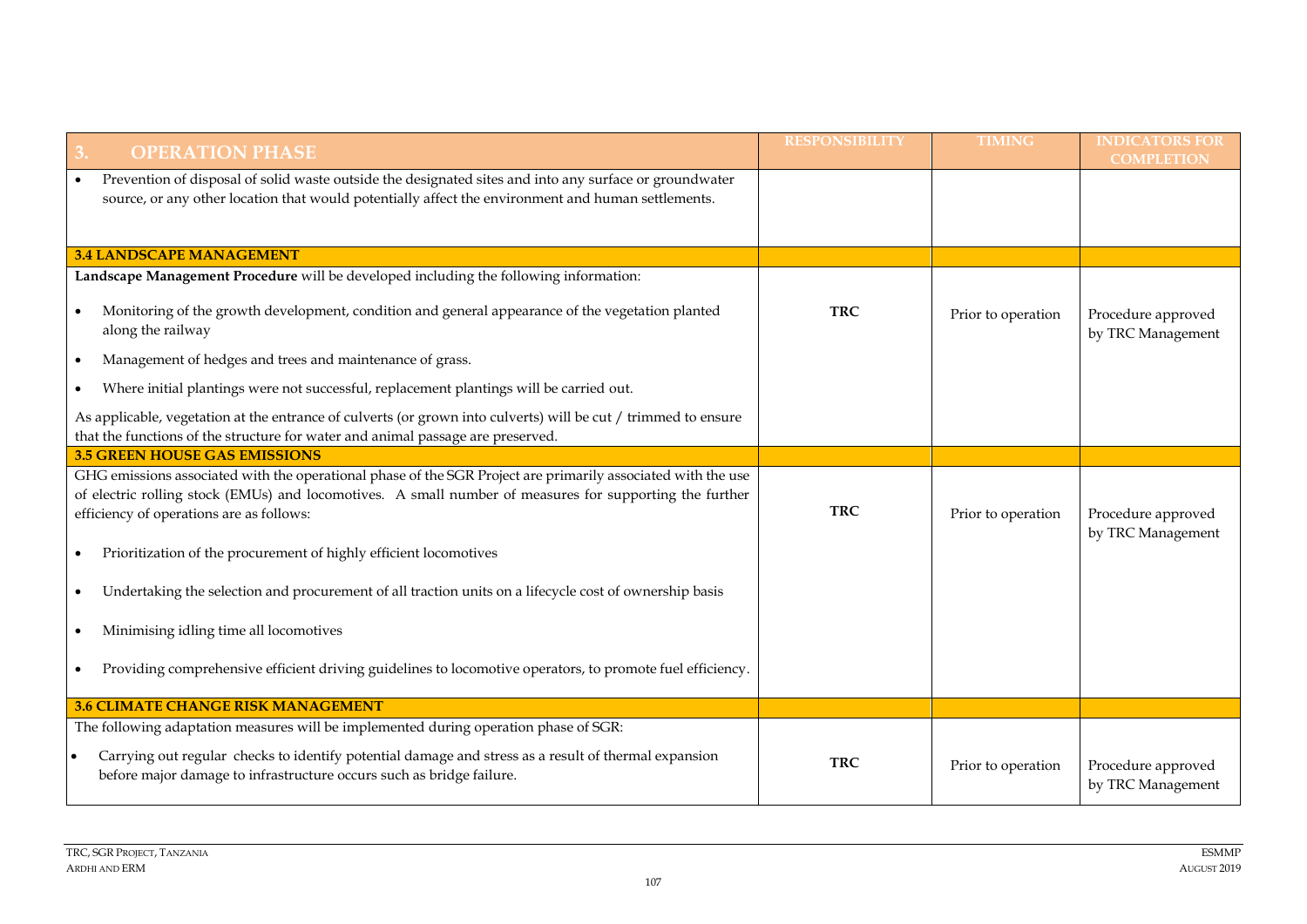|           | <b>OPERATION PHASE</b>                                                                                                                                                                         | <b>RESPONSIBILITY</b> | <b>TIMING</b> | <b>INDICATORS FOR</b><br><b>COMPLETION</b> |
|-----------|------------------------------------------------------------------------------------------------------------------------------------------------------------------------------------------------|-----------------------|---------------|--------------------------------------------|
| $\bullet$ | Checking the bridge footings for scour, and remove any debris which builds up which could increase the<br>rate of scour.                                                                       |                       |               |                                            |
| $\bullet$ | Ensuring that fire policy is in place, and staff are trained and practise drills.                                                                                                              |                       |               |                                            |
| $\bullet$ | Ensuring any cut throughs, bridges and passes are stable, by undertaking surveys and then installing<br>measures which reduce the risk of landslides such as rock anchors and retaining walls. |                       |               |                                            |
|           | Clearing the roads or tracks of debris and repairing urgently to reduce disruption to operation as much<br>as possible                                                                         |                       |               |                                            |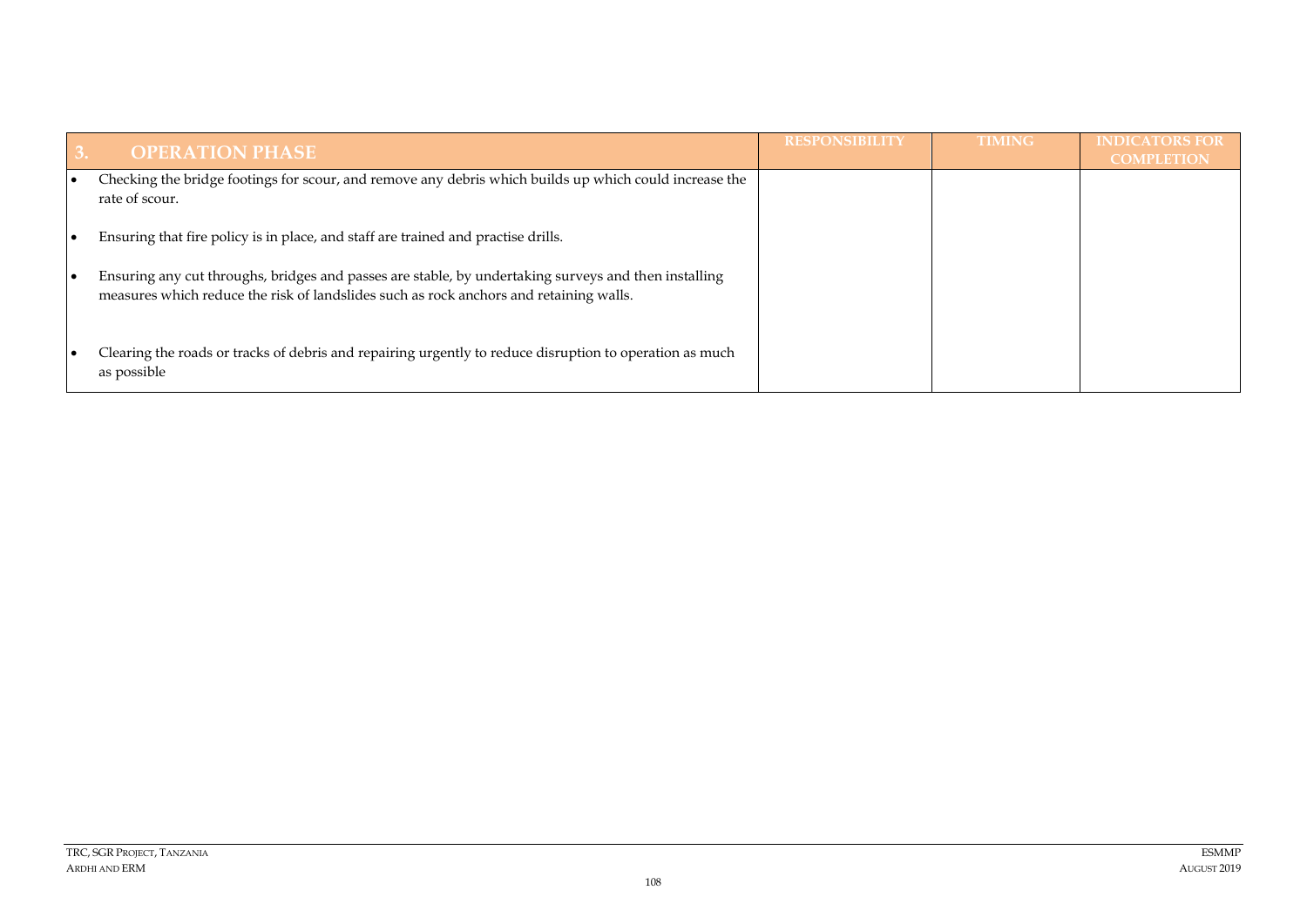| <b>ENVIRONMENTAL MONITORING PLAN</b><br>4.                                                                                                                                                                                                                                                                                                                                                                                                                                                                                                    |                       |                                                                                                                                                                                                                                                                                                                                   |                                                                                                                                                                          |                                                                                                                                     |
|-----------------------------------------------------------------------------------------------------------------------------------------------------------------------------------------------------------------------------------------------------------------------------------------------------------------------------------------------------------------------------------------------------------------------------------------------------------------------------------------------------------------------------------------------|-----------------------|-----------------------------------------------------------------------------------------------------------------------------------------------------------------------------------------------------------------------------------------------------------------------------------------------------------------------------------|--------------------------------------------------------------------------------------------------------------------------------------------------------------------------|-------------------------------------------------------------------------------------------------------------------------------------|
|                                                                                                                                                                                                                                                                                                                                                                                                                                                                                                                                               | <b>RESPONSIBILITY</b> | <b>LOCATION</b>                                                                                                                                                                                                                                                                                                                   | <b>FREQUENCY/TIMING</b>                                                                                                                                                  | <b>THRESHOLD LEVEL<sup>1</sup></b><br>(IF APPLICABLE)                                                                               |
| <b>4.1 WASTEWATER DISCHARGES TO WATER BODIES - SURFACE WATER RUNOFF</b>                                                                                                                                                                                                                                                                                                                                                                                                                                                                       |                       |                                                                                                                                                                                                                                                                                                                                   |                                                                                                                                                                          |                                                                                                                                     |
| <b>Construction Phase:</b><br>Parameters defined in Tanzania Water Resources Management Act No. 11 of 2009.<br>River crossings testing for low flow and high flow conditions (seasonal) - tested<br>routinely during construction and operation phases.<br>Operation Phase:<br>• metals (lead, zinc, copper, cadmium, chromium, and nickel)<br>• particulate matter<br>• nutrients and herbicides used for management of vegetation in the right-of-way<br>• contaminants of ecological concern (pesticides, sediment load and contaminants). | YM<br><b>TRC</b>      | Upgradient and<br>downgradient<br>locations of stream<br><b>Upgradient testing</b><br>will inform of<br>baseline conditions<br>for surface water<br>quality.<br>Downgradient<br>testing locations<br>selected based on<br>risk assessment,<br>pending on receptors<br>sensitivity (e.g.<br>ecological and/or<br>water resources). | The testing frequency<br>will be selected based<br>on the risk assessment<br>of the downgradient<br>receptor sensitivity<br>(e.g. ecological and/or<br>water resources); | As defined in Tanzania<br><b>Water Resources</b><br>Management Act No. 11<br>of 2009<br><b>Upgradient Conditions</b><br>(reference) |

<sup>1</sup> Unless not specified otherwise in permits/licenses, whichever of EU, IFC EHS Guidelines and national threshold levels is most stringent, applies.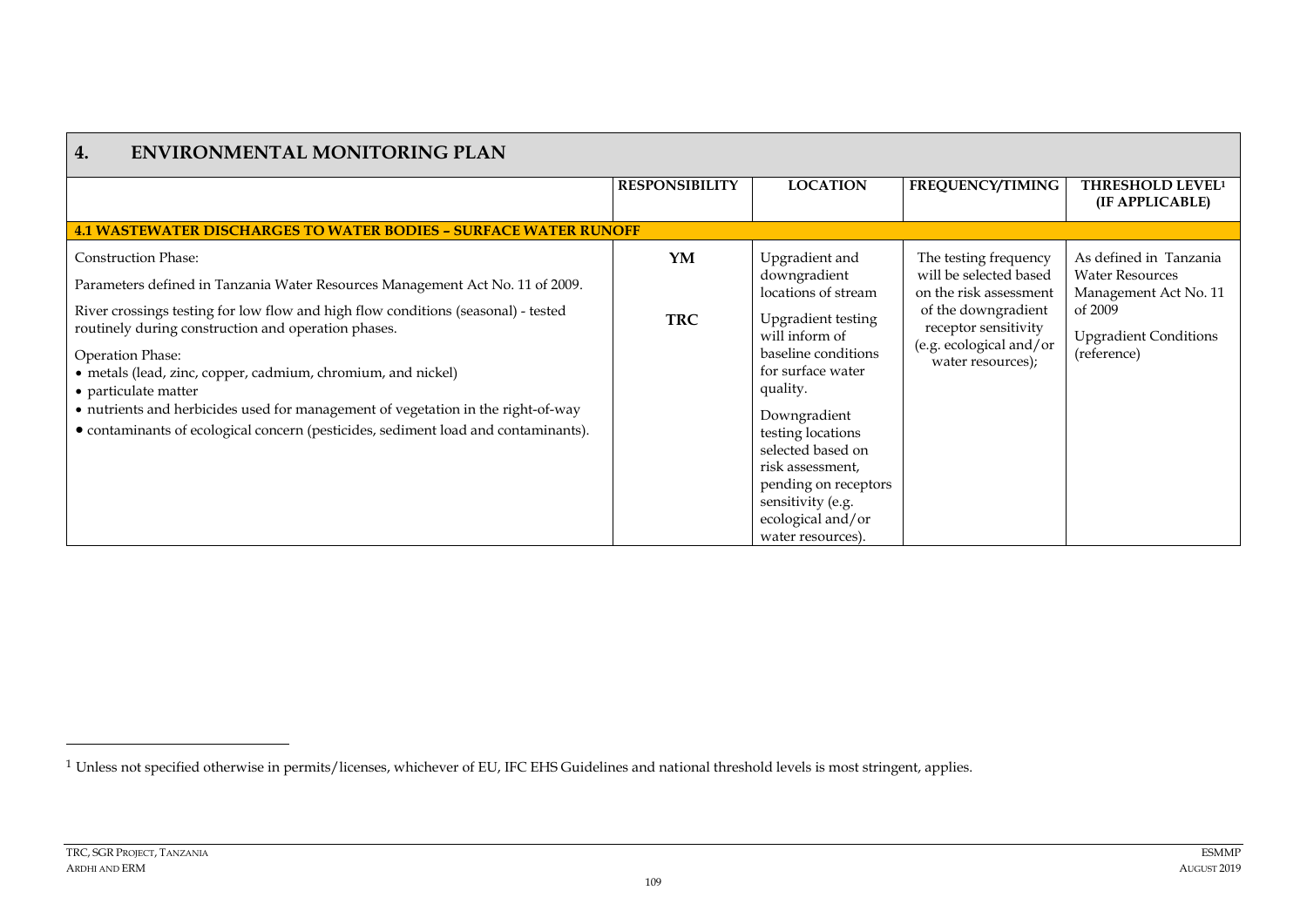| 4.<br><b>ENVIRONMENTAL MONITORING PLAN</b>                                                                                                                                                                                                                                                                                                                                                                                                                                                                                                                                                                                                                                                                         |                       |                                                                                                                                                                                                                                                                                                                                                                                                                                 |                                     |                                                                                                                                                                                                                                                                                                                                                                             |
|--------------------------------------------------------------------------------------------------------------------------------------------------------------------------------------------------------------------------------------------------------------------------------------------------------------------------------------------------------------------------------------------------------------------------------------------------------------------------------------------------------------------------------------------------------------------------------------------------------------------------------------------------------------------------------------------------------------------|-----------------------|---------------------------------------------------------------------------------------------------------------------------------------------------------------------------------------------------------------------------------------------------------------------------------------------------------------------------------------------------------------------------------------------------------------------------------|-------------------------------------|-----------------------------------------------------------------------------------------------------------------------------------------------------------------------------------------------------------------------------------------------------------------------------------------------------------------------------------------------------------------------------|
|                                                                                                                                                                                                                                                                                                                                                                                                                                                                                                                                                                                                                                                                                                                    | <b>RESPONSIBILITY</b> | <b>LOCATION</b>                                                                                                                                                                                                                                                                                                                                                                                                                 | FREQUENCY/TIMING                    | THRESHOLD LEVEL <sup>1</sup>                                                                                                                                                                                                                                                                                                                                                |
|                                                                                                                                                                                                                                                                                                                                                                                                                                                                                                                                                                                                                                                                                                                    |                       |                                                                                                                                                                                                                                                                                                                                                                                                                                 |                                     | (IF APPLICABLE)                                                                                                                                                                                                                                                                                                                                                             |
| <b>4.2 WASTEWATER DISCHARGES TO WATER BODIES-DIRECT OUTFALL</b>                                                                                                                                                                                                                                                                                                                                                                                                                                                                                                                                                                                                                                                    |                       |                                                                                                                                                                                                                                                                                                                                                                                                                                 |                                     |                                                                                                                                                                                                                                                                                                                                                                             |
| Parameters defined in Tanzania Water resources Management Act, 2009;<br>Environmental Management (Water Quality Standards) Regulations, 2007;<br>Water Utilization (Control and Regulation) Act, 1974<br>Domestic wastewater treatment plants (Table 21.1 and IFC EHS General Guideline):<br><b>BOD</b><br>COD<br>$\bullet$<br><b>TSS</b><br>$\bullet$<br>pH<br>$\bullet$<br>Total nitrogen<br>$\bullet$<br>Total phosphorus<br>$\bullet$<br>Oil Water Separator in line with vehicle maintenance repairs (Table 18):<br>Oil and grease NH4-N<br>$CN-$<br>$\bullet$<br><b>Total Chromium</b><br>Fish biotesting<br>pH<br>$\bullet$<br>Batch Plant and related washing activities<br>pH<br>$\bullet$<br>temperature | YM                    | Domestic wastewater<br>Treatment Plants, oil<br>water separators at<br>construction Camps<br>and project site areas<br>during construction<br>phase<br>Wastewater<br>generated during<br>concrete batch plant<br>operations and<br>washing of cement<br>trucks<br>Domestic wastewater<br>Treatment Plants, oil<br>water separators at<br>resting and<br>maintenance areas<br>and repair activities<br>during operation<br>phase | Based on permitting<br>requirements | Domestic wastewater<br>treatment plants<br>(Tanzania Water<br>resources Management<br>Act, 2009; Environmental<br>Management (Water<br>Quality Standards)<br>Regulations, 2007;<br><b>Water Utilization</b><br>(Control and Regulation)<br>Act, 1974 and IFC EHS<br>General Guidelines)<br>Oil Water Separator in<br>line with vehicle<br>maintenance repairs<br>(Table 18) |
| Operation Phase:                                                                                                                                                                                                                                                                                                                                                                                                                                                                                                                                                                                                                                                                                                   |                       |                                                                                                                                                                                                                                                                                                                                                                                                                                 |                                     |                                                                                                                                                                                                                                                                                                                                                                             |
| Domestic wastewater treatment plants (Table 21.1 and IFC EHS General Guideline):<br><b>BOD</b><br>COD<br><b>TSS</b><br>$\bullet$<br>pH<br>$\bullet$<br>Total nitrogen                                                                                                                                                                                                                                                                                                                                                                                                                                                                                                                                              | <b>TRC</b>            |                                                                                                                                                                                                                                                                                                                                                                                                                                 |                                     |                                                                                                                                                                                                                                                                                                                                                                             |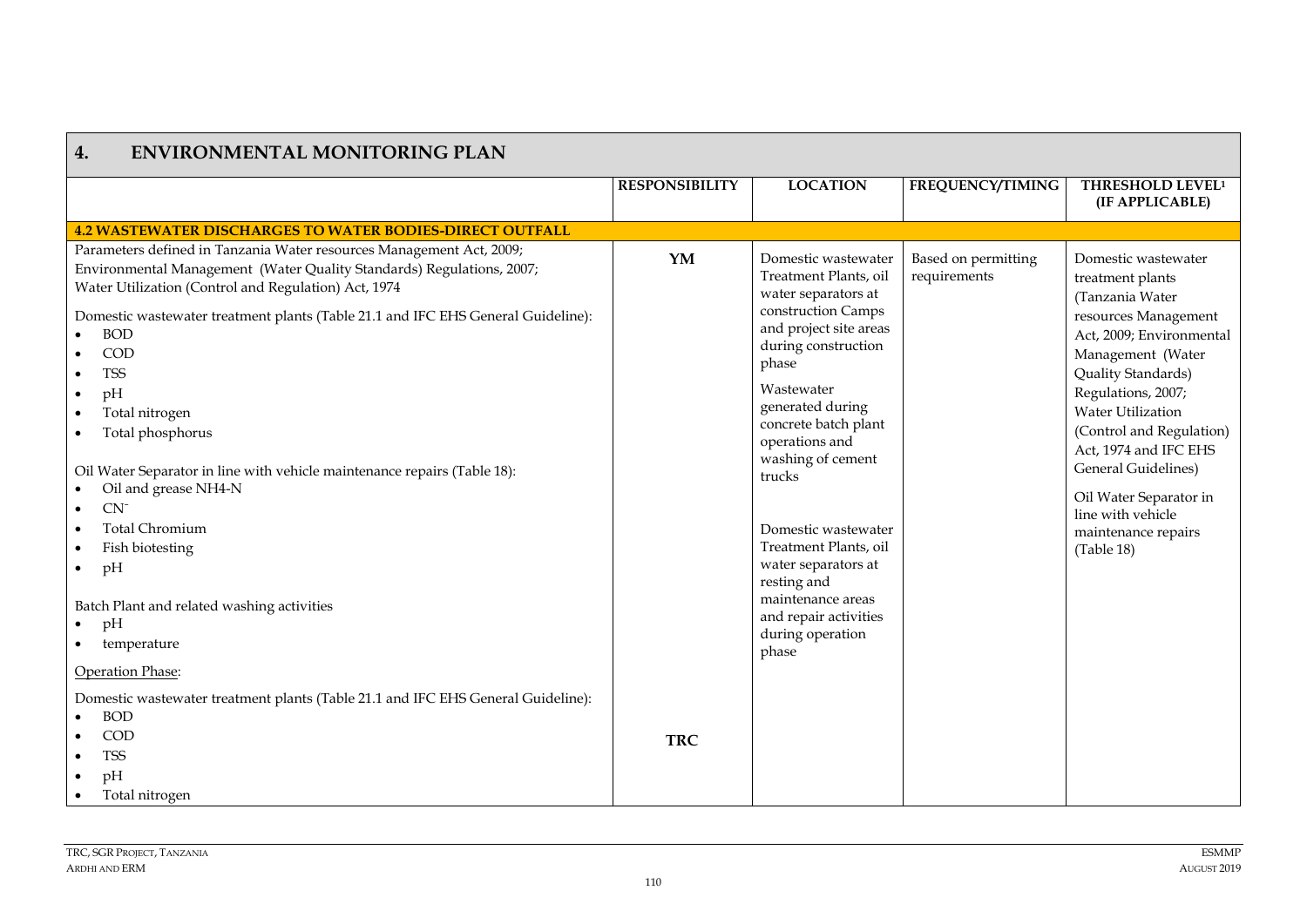| 4.<br><b>ENVIRONMENTAL MONITORING PLAN</b>                                                                                                                                                                                       |                       |                                                                                                                                                                                                                                     |                                                                                      |                                                                                                                                                         |
|----------------------------------------------------------------------------------------------------------------------------------------------------------------------------------------------------------------------------------|-----------------------|-------------------------------------------------------------------------------------------------------------------------------------------------------------------------------------------------------------------------------------|--------------------------------------------------------------------------------------|---------------------------------------------------------------------------------------------------------------------------------------------------------|
|                                                                                                                                                                                                                                  | <b>RESPONSIBILITY</b> | <b>LOCATION</b>                                                                                                                                                                                                                     | <b>FREQUENCY/TIMING</b>                                                              | <b>THRESHOLD LEVEL<sup>1</sup></b><br>(IF APPLICABLE)                                                                                                   |
| Total phosphorus<br>$\bullet$<br>Oil Water Separator in line with vehicle maintenance repairs (Table 18):<br>Oil and grease NH4-N<br>CN<br>$\bullet$<br><b>Total Chromium</b><br>$\bullet$<br>Fish biotesting<br>pH<br>$\bullet$ |                       |                                                                                                                                                                                                                                     |                                                                                      |                                                                                                                                                         |
| <b>4.3 WATER USE AT PROJECT FACILITIES</b>                                                                                                                                                                                       |                       |                                                                                                                                                                                                                                     |                                                                                      |                                                                                                                                                         |
| Quantity of water abstracted from groundwater/surface water sources or water<br>supply from utilities providers.                                                                                                                 | YM                    | At each Project<br>facility with water<br>supply from<br>indicated sources                                                                                                                                                          | Ongoing, reported<br>monthly                                                         | As specified in site<br>permit/license, if<br>applicable                                                                                                |
| Water quality in case of supply from own source. Parameters as per applicable<br>permits/licenses/regulations and type of use (e.g. potable/ sanitary/ industrial.                                                               | YM                    | From each own<br>source                                                                                                                                                                                                             | Ongoing, reported<br>monthly, unless<br>otherwise specified in<br>any permit/license |                                                                                                                                                         |
| <b>4.4 SOIL</b>                                                                                                                                                                                                                  |                       |                                                                                                                                                                                                                                     |                                                                                      |                                                                                                                                                         |
| Paremeters defined in Tanzania Environmental Management (Soil quality standards)<br>Regulations (2007).                                                                                                                          | YM                    | At sites of suspected<br>contaminated land<br>including:<br>$\bullet$ areas of known or<br>suspected third-<br>party<br>contamination<br>areas where<br>spills/contamination<br>occurred during<br>construction<br>(excluding minor | Before construction<br>works initiation<br>After construction<br>works finalization  | Risk-based with<br>consideration of the<br>provisions of the<br>Tanzania Environmental<br>Management (Soil<br>quality standards)<br>Regulations (2007). |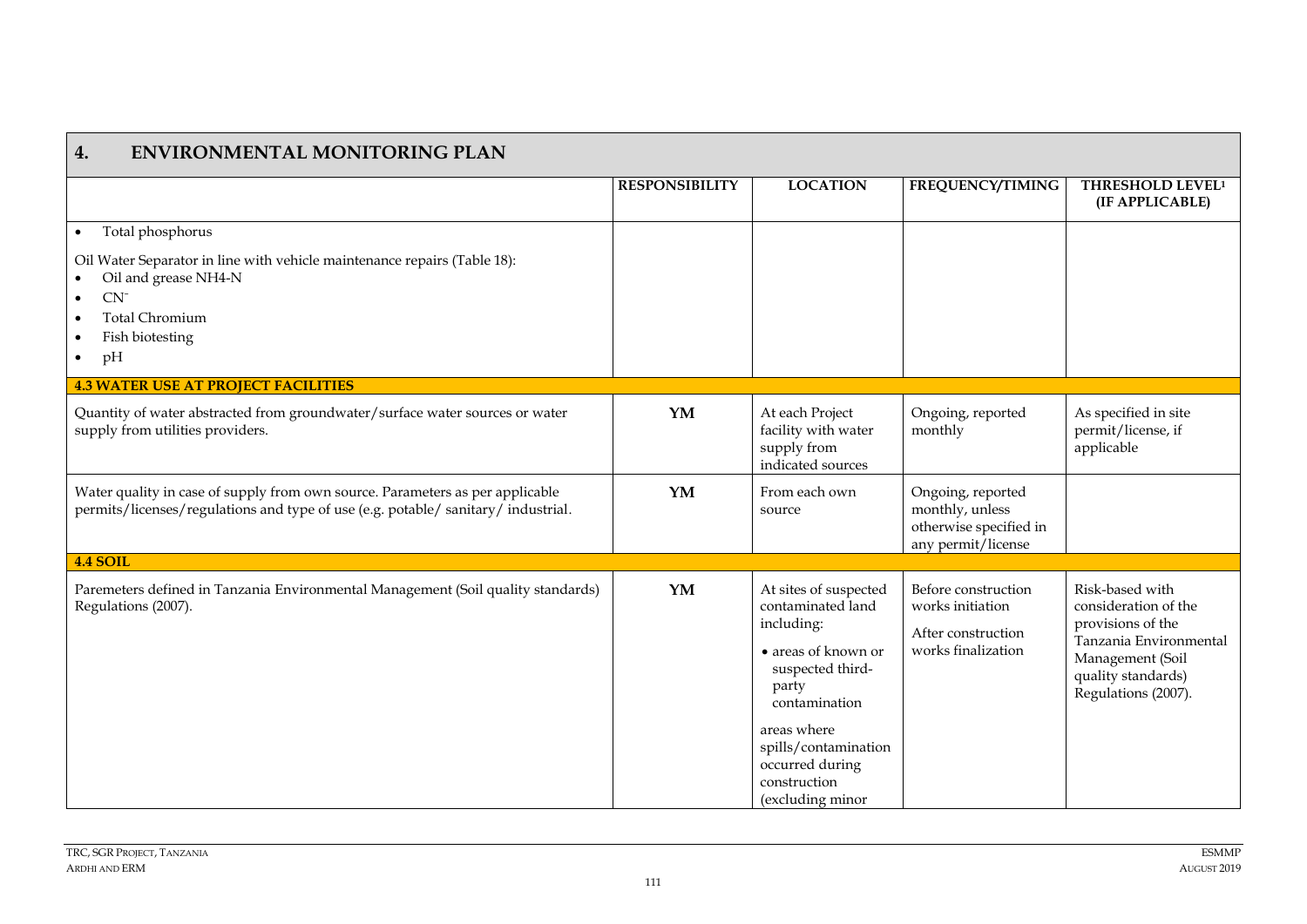| <b>ENVIRONMENTAL MONITORING PLAN</b><br>4.                          |                       |                                                                                                                  |                                                                               |                                                                                                                                                                               |
|---------------------------------------------------------------------|-----------------------|------------------------------------------------------------------------------------------------------------------|-------------------------------------------------------------------------------|-------------------------------------------------------------------------------------------------------------------------------------------------------------------------------|
|                                                                     | <b>RESPONSIBILITY</b> | <b>LOCATION</b>                                                                                                  | <b>FREQUENCY/TIMING</b>                                                       | THRESHOLD LEVEL <sup>1</sup><br>(IF APPLICABLE)                                                                                                                               |
|                                                                     |                       | spills, where visual<br>observation confirms<br>complete removal of<br>contaminated soil)                        |                                                                               |                                                                                                                                                                               |
| <b>4.5 AIR EMISSIONS FROM CONSTRUCTION EQUIPMENTS</b>               |                       |                                                                                                                  |                                                                               |                                                                                                                                                                               |
| Visual inspections of dust generation and dust suppression controls | YM                    | Project sites and<br>impacted third party<br>sites, such as adjacent<br>receptors or along<br>site access routes | Daily or more<br>frequently during high<br>risk, dry and windy<br>conditions. | N/A                                                                                                                                                                           |
| Emissions from stationary/non-stationary sources                    | YM                    | Project site                                                                                                     | Continuously                                                                  | Unless not specified<br>otherwise in<br>permits/licenses,<br>whichever of EU, IFC<br><b>EHS Guidelines and</b><br>national threshold levels<br>is most stringent,<br>applies. |